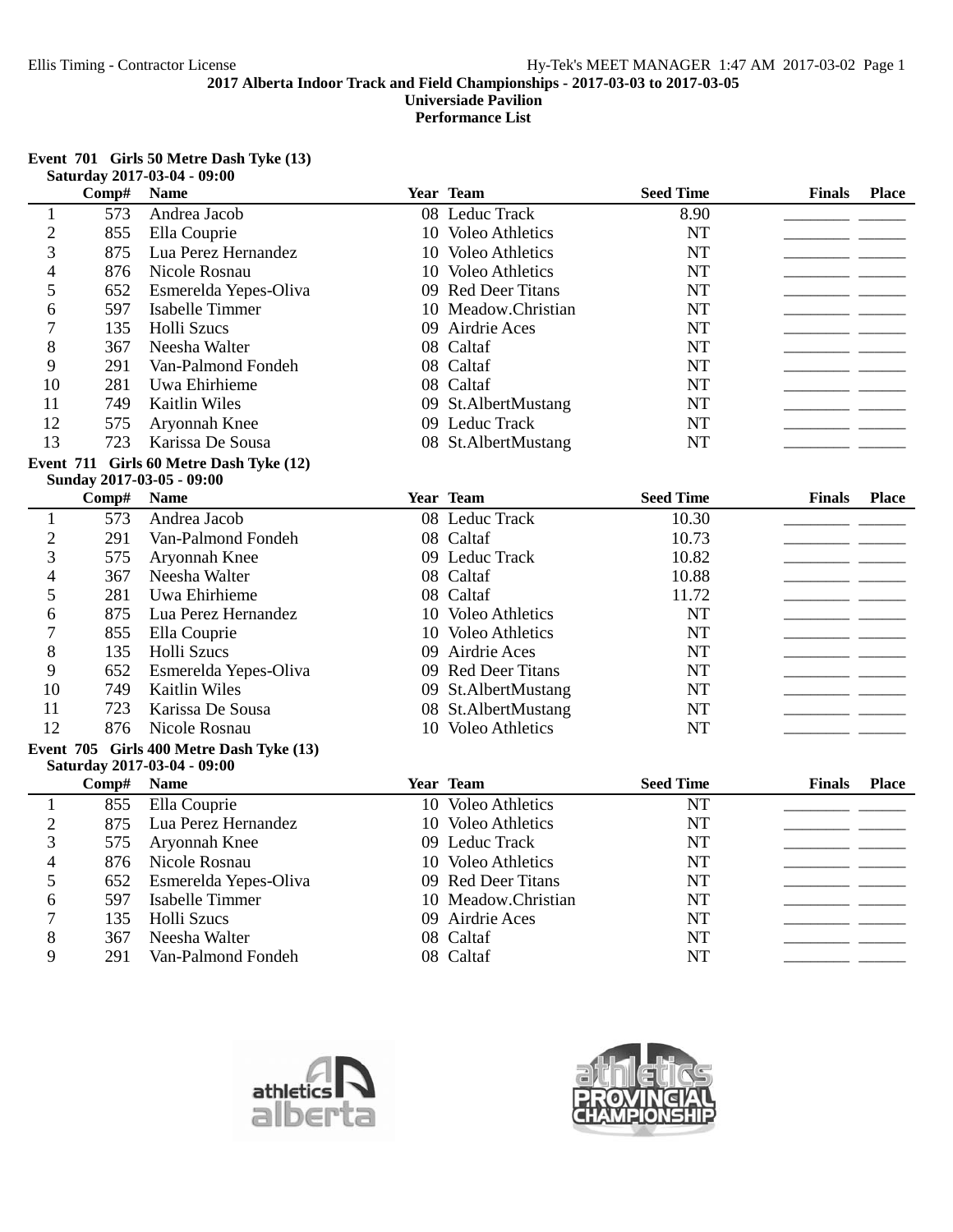## **Universiade Pavilion**

|                |       | Event 705  (Girls 400 Metre Dash Tyke (13)) |                       |                   |               |              |
|----------------|-------|---------------------------------------------|-----------------------|-------------------|---------------|--------------|
|                | Comp# | <b>Name</b>                                 | Year Team             | <b>Seed Time</b>  | <b>Finals</b> | <b>Place</b> |
| 10             | 281   | Uwa Ehirhieme                               | 08 Caltaf             | <b>NT</b>         |               |              |
| 11             | 749   | <b>Kaitlin Wiles</b>                        | 09 St.AlbertMustang   | NT                |               |              |
| 12             | 573   | Andrea Jacob                                | 08 Leduc Track        | NT                |               |              |
| 13             | 723   | Karissa De Sousa                            | 08 St.AlbertMustang   | <b>NT</b>         |               |              |
|                |       | Event 703 Girls Long Jump Tyke (13)         |                       |                   |               |              |
|                |       | Saturday 2017-03-04 - 09:00                 |                       |                   |               |              |
|                | Comp# | <b>Name</b>                                 | Year Team             | <b>Seed Mark</b>  | <b>Finals</b> | <b>Place</b> |
| $\mathbf{1}$   | 367   | Neesha Walter                               | 08 Caltaf             | 2.59m             | ___           |              |
| $\overline{2}$ | 575   | Aryonnah Knee                               | 09 Leduc Track        | 2.47m             |               |              |
| 3              | 291   | Van-Palmond Fondeh                          | 08 Caltaf             | 2.28m             |               |              |
| 4              | 281   | Uwa Ehirhieme                               | 08 Caltaf             | 1.88m             |               |              |
| 5              | 875   | Lua Perez Hernandez                         | 10 Voleo Athletics    | ND                |               |              |
| 6              | 855   | Ella Couprie                                | 10 Voleo Athletics    | ND                |               |              |
| 7              | 135   | Holli Szucs                                 | 09 Airdrie Aces       | ND                |               |              |
| 8              | 597   | Isabelle Timmer                             | 10 Meadow.Christian   | ND                |               |              |
| 9              | 652   | Esmerelda Yepes-Oliva                       | 09 Red Deer Titans    | ND                |               |              |
| 10             | 749   | <b>Kaitlin Wiles</b>                        | 09 St.AlbertMustang   | ND                |               |              |
| 11             | 723   | Karissa De Sousa                            | 08 St.AlbertMustang   | ND                |               |              |
| 12             | 876   | Nicole Rosnau                               | 10 Voleo Athletics    | ND                |               |              |
| 13             | 573   | Andrea Jacob                                | 08 Leduc Track        | <b>ND</b>         |               |              |
|                |       | Event 715 Girls Shot Put 2 kg Tyke (12)     |                       |                   |               |              |
|                |       | Sunday 2017-03-05 - 09:00                   |                       |                   |               |              |
|                | Comp# | <b>Name</b>                                 | Year Team             | <b>Seed Mark</b>  | <b>Finals</b> | <b>Place</b> |
| $\mathbf{1}$   | 291   | Van-Palmond Fondeh                          | 08 Caltaf             | 4.60m             |               |              |
| $\overline{c}$ | 367   | Neesha Walter                               | 08 Caltaf             | 3.27m             |               |              |
| 3              | 281   | Uwa Ehirhieme                               | 08 Caltaf             | 2.77m             | - -           |              |
| 4              | 575   | Aryonnah Knee                               | 09 Leduc Track        | 2.50 <sub>m</sub> | -- -          |              |
| 5              | 875   | Lua Perez Hernandez                         | 10 Voleo Athletics    | ND                |               |              |
| 6              | 855   | Ella Couprie                                | 10 Voleo Athletics    | ND                |               |              |
| 7              | 135   | Holli Szucs                                 | 09 Airdrie Aces       | ND                |               |              |
| 8              | 652   | Esmerelda Yepes-Oliva                       | 09 Red Deer Titans    | ND                | __ __         |              |
| 9              | 749   | <b>Kaitlin Wiles</b>                        | 09 St.AlbertMustang   | ND                | __ __         |              |
| 10             | 723   | Karissa De Sousa                            | 08 St. Albert Mustang | <b>ND</b>         |               | ___          |
| 11             | 876   | Nicole Rosnau                               | 10 Voleo Athletics    | <b>ND</b>         |               |              |
| 12             |       | 573 Andrea Jacob                            | 08 Leduc Track        | <b>ND</b>         |               |              |
|                |       | Event 713 Girls Other Standing LJ Tyke (12) |                       |                   |               |              |
|                |       | Sunday 2017-03-05 - 09:00                   |                       |                   |               |              |
|                | Comp# | <b>Name</b>                                 | Year Team             | <b>Seed Mark</b>  | <b>Finals</b> | <b>Place</b> |
| $\mathbf{1}$   | 876   | Nicole Rosnau                               | 10 Voleo Athletics    | ND                |               |              |
| $\overline{c}$ | 855   | Ella Couprie                                | 10 Voleo Athletics    | ND                |               |              |
| 3              | 575   | Aryonnah Knee                               | 09 Leduc Track        | <b>ND</b>         |               |              |



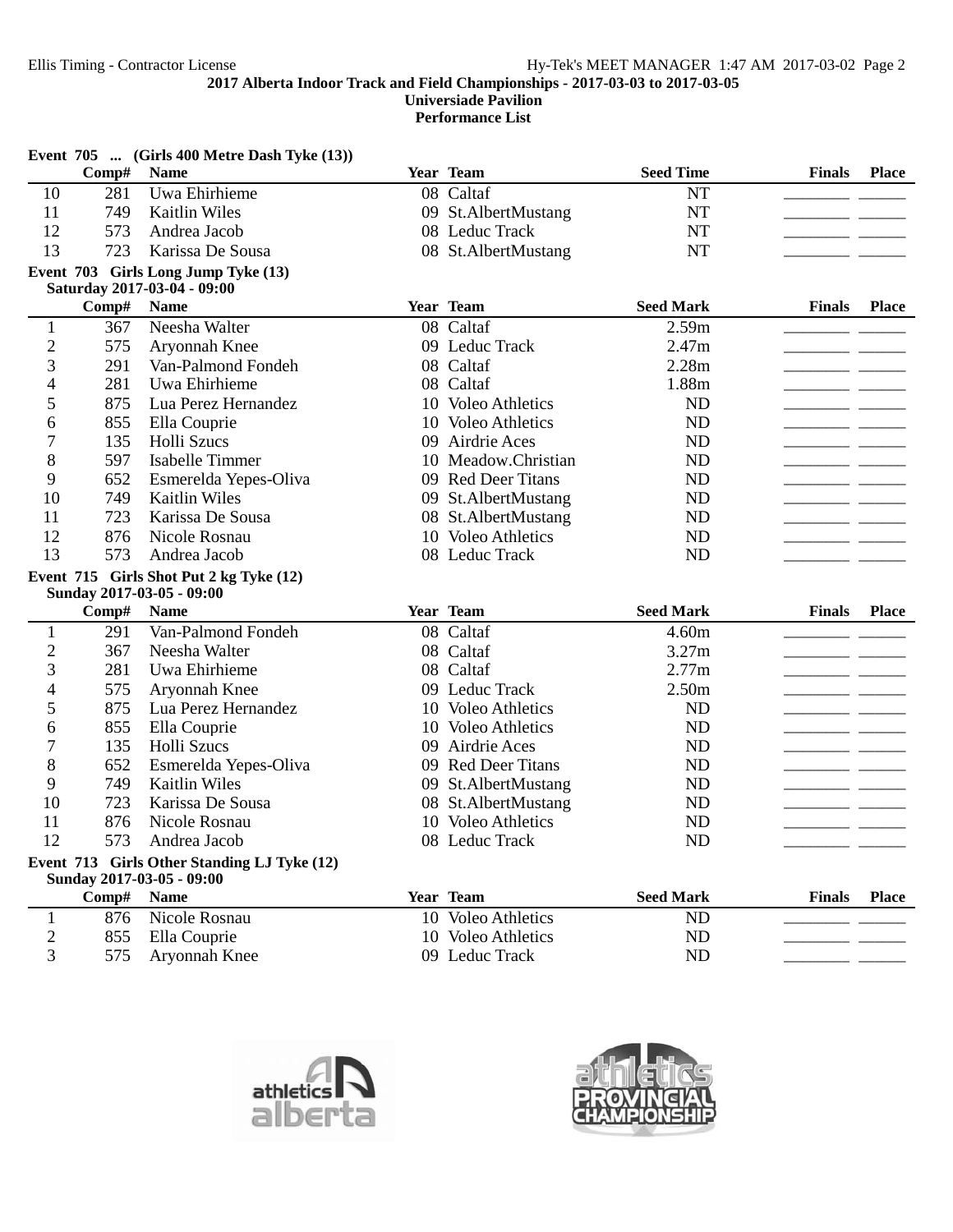**Universiade Pavilion**

|                |       | Event 713  (Girls Other Standing LJ Tyke (12)) |                       |                  |               |                                                                                                                       |
|----------------|-------|------------------------------------------------|-----------------------|------------------|---------------|-----------------------------------------------------------------------------------------------------------------------|
|                | Comp# | <b>Name</b>                                    | Year Team             | <b>Seed Mark</b> | <b>Finals</b> | <b>Place</b>                                                                                                          |
| 4              | 652   | Esmerelda Yepes-Oliva                          | 09 Red Deer Titans    | ND               |               |                                                                                                                       |
| 5              | 135   | Holli Szucs                                    | 09 Airdrie Aces       | ND               |               |                                                                                                                       |
| 6              | 875   | Lua Perez Hernandez                            | 10 Voleo Athletics    | <b>ND</b>        |               |                                                                                                                       |
| 7              | 367   | Neesha Walter                                  | 08 Caltaf             | <b>ND</b>        |               |                                                                                                                       |
| 8              | 291   | Van-Palmond Fondeh                             | 08 Caltaf             | ND               |               |                                                                                                                       |
| 9              | 281   | Uwa Ehirhieme                                  | 08 Caltaf             | ND               |               |                                                                                                                       |
| 10             | 749   | <b>Kaitlin Wiles</b>                           | 09 St.AlbertMustang   | ND               | -- -          |                                                                                                                       |
| 11             | 573   | Andrea Jacob                                   | 08 Leduc Track        | ND               |               |                                                                                                                       |
| 12             | 723   | Karissa De Sousa                               | 08 St. Albert Mustang | ND               |               |                                                                                                                       |
|                |       | Event 731 Girls 60 Metre Dash Pee Wee (34)     |                       |                  |               |                                                                                                                       |
|                |       | Sunday 2017-03-05 - 09:00                      |                       |                  |               |                                                                                                                       |
|                | Comp# | <b>Name</b>                                    | Year Team             | <b>Seed Time</b> | <b>Finals</b> | <b>Place</b>                                                                                                          |
| $\mathbf{1}$   | 562   | Jayme Bialik                                   | 07 Leduc Track        | 9.15             | _________     |                                                                                                                       |
| $\overline{c}$ | 299   | Amoya Henry                                    | 06 Caltaf             | 9.45             |               |                                                                                                                       |
| 3              | 568   | Libby Dunn                                     | 06 Leduc Track        | 9.46             |               |                                                                                                                       |
| 4              | 456   | Annie Hiebert                                  | 06 Edmonton Harriers  | 9.48             |               |                                                                                                                       |
| 5              | 216   | Mya Phippen                                    | 07 Calgary Spartans   | 9.50             |               |                                                                                                                       |
| 6              | 580   | Izabella Seiler                                | 06 Leduc Track        | 9.59             |               | ____                                                                                                                  |
| 7              | 581   | Ella Steel-Douglas                             | 07 Leduc Track        | 9.61             |               |                                                                                                                       |
| 8              | 341   | <b>Tatiana Reyes</b>                           | 07 Caltaf             | 9.67             |               |                                                                                                                       |
| 9              | 480   | Campbell Wood                                  | 06 Edmonton Harriers  | 9.83             |               |                                                                                                                       |
| 10             | 112   | Abigayle Clarke                                | 06 Airdrie Aces       | 9.85             |               |                                                                                                                       |
| 11             | 363   | Sydney Veldhoen                                | 06 Caltaf             | 9.98             |               | <u> Louis Communication de la provincia de la provincia de la provincia de la provincia de la provincia de la pro</u> |
| 12             | 716   | <b>Hailey Thompson</b>                         | 07 Split City Sonics  | 10.11            |               |                                                                                                                       |
| 13             | 307   | Hayley Kryschuk                                | 06 Caltaf             | 10.12            |               |                                                                                                                       |
| 14             | 280   | Ivie Ehirhieme                                 | 06 Caltaf             | 10.16            |               | __ ___                                                                                                                |
| 15             | 481   | Lily Wood                                      | 06 Edmonton Harriers  | 10.19            |               |                                                                                                                       |
| 16             | 366   | Kylie Wallace                                  | 07 Caltaf             | 10.48            |               |                                                                                                                       |
| 17             | 574   | Brooklyn Johnston                              | 07 Leduc Track        | 10.49            |               |                                                                                                                       |
| 18             | 199   | Katarina Karagic                               | 06 Calgary Spartans   | 10.50            |               |                                                                                                                       |
| 19             | 265   | Julia Bartlett                                 | 06 Caltaf             | 10.61            |               |                                                                                                                       |
| 20             | 339   | Manessa Redford                                | 07 Caltaf             | 11.05            |               |                                                                                                                       |
| 21             | 331   | Ayda Nsabiyeze                                 | 07 Caltaf             | 11.05            |               |                                                                                                                       |
| 22             | 369   | Ava Ward-Bakken                                | 07 Caltaf             | 11.84            |               |                                                                                                                       |
| 23             | 342   | Apoline Ryan                                   | 06 Caltaf             | 12.10            |               |                                                                                                                       |
| 24             | 718   | Sabrina Anderson                               | 07 St. Albert Mustang | NT               |               |                                                                                                                       |
| 25             | 675   | Ayden Janzen                                   | 06 RiversdaleAthlet   | NT               |               |                                                                                                                       |
| 26             | 544   | <b>Kinsey Verbeek</b>                          | 06 Edmonton Thunder   | NT               |               |                                                                                                                       |
| 27             | 883   | Ruby Vezina                                    | 07 Voleo Athletics    | NT               |               |                                                                                                                       |
| 28             | 853   | Carmen Chu                                     | 07 Voleo Athletics    | NT               |               |                                                                                                                       |
| 29             | 444   | Danica Antoniuk                                | 06 Edmonton Harriers  | NT               |               |                                                                                                                       |
| 30             | 728   | Christina Hollingworth                         | 06 St.AlbertMustang   | NT               |               |                                                                                                                       |



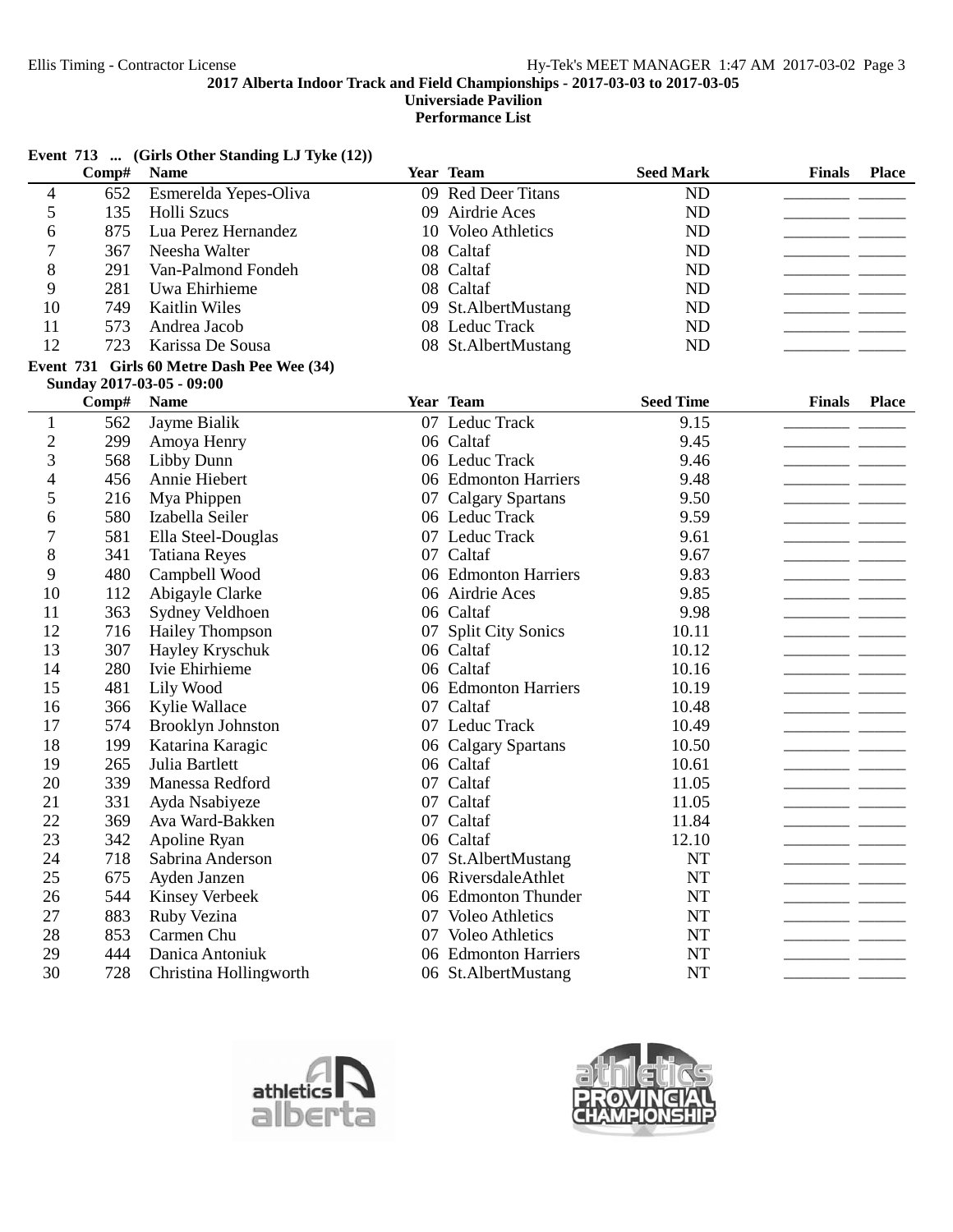**Universiade Pavilion**

|                |       | Event 731  (Girls 60 Metre Dash Pee Wee (34)) |    |                          |                  |               |              |
|----------------|-------|-----------------------------------------------|----|--------------------------|------------------|---------------|--------------|
|                | Comp# | <b>Name</b>                                   |    | Year Team                | <b>Seed Time</b> | <b>Finals</b> | <b>Place</b> |
| 31             | 464   | Thea McDougald                                |    | 06 Edmonton Harriers     | <b>NT</b>        |               |              |
| 32             | 133   | Parker Songhurst                              |    | 06 Airdrie Aces          | <b>NT</b>        |               |              |
| 33             | 155   | Madison Pullman                               |    | 07 Bulldogs Track        | <b>NT</b>        |               |              |
| 34             | 734   | Emily Kinsella                                |    | 07 St.AlbertMustang      | <b>NT</b>        |               |              |
|                |       | Event 721 Girls 150 Metre Dash Pee Wee (37)   |    |                          |                  |               |              |
|                |       | Saturday 2017-03-04 - 09:00                   |    |                          |                  |               |              |
|                | Comp# | <b>Name</b>                                   |    | Year Team                | <b>Seed Time</b> | <b>Finals</b> | <b>Place</b> |
| 1              | 562   | Jayme Bialik                                  |    | 07 Leduc Track           | 22.41            |               |              |
| $\overline{c}$ | 581   | Ella Steel-Douglas                            |    | 07 Leduc Track           | 22.91            |               |              |
| 3              | 568   | Libby Dunn                                    |    | 06 Leduc Track           | 23.01            |               |              |
| 4              | 216   | Mya Phippen                                   |    | 07 Calgary Spartans      | 23.18            |               |              |
| 5              | 299   | Amoya Henry                                   |    | 06 Caltaf                | 23.60            |               |              |
| 6              | 716   | <b>Hailey Thompson</b>                        | 07 | <b>Split City Sonics</b> | 23.99            |               |              |
| 7              | 112   | Abigayle Clarke                               |    | 06 Airdrie Aces          | 24.67            |               |              |
| 8              | 341   | <b>Tatiana Reves</b>                          |    | 07 Caltaf                | 24.80            |               |              |
| 9              | 307   | Hayley Kryschuk                               |    | 06 Caltaf                | 25.69            |               |              |
| 10             | 352   | <b>Tinsae Stern</b>                           |    | 07 Caltaf                | 25.70            |               |              |
| 11             | 574   | <b>Brooklyn Johnston</b>                      |    | 07 Leduc Track           | 26.15            |               |              |
| 12             | 199   | Katarina Karagic                              |    | 06 Calgary Spartans      | 26.70            |               |              |
| 13             | 265   | Julia Bartlett                                |    | 06 Caltaf                | 27.17            |               |              |
| 14             | 331   | Ayda Nsabiyeze                                |    | 07 Caltaf                | 28.04            | -- -          |              |
| 15             | 339   | Manessa Redford                               |    | 07 Caltaf                | 28.56            |               |              |
| 16             | 133   | Parker Songhurst                              |    | 06 Airdrie Aces          | 28.78            |               |              |
| 17             | 366   | Kylie Wallace                                 |    | 07 Caltaf                | 28.96            |               |              |
| 18             | 369   | Ava Ward-Bakken                               |    | 07 Caltaf                | 30.89            |               |              |
| 19             | 342   | Apoline Ryan                                  |    | 06 Caltaf                | 32.60            |               |              |
| 20             | 718   | Sabrina Anderson                              |    | 07 St.AlbertMustang      | NT               |               |              |
| 21             | 155   | Madison Pullman                               |    | 07 Bulldogs Track        | <b>NT</b>        |               | $\sim$       |
| 22             | 531   | Tamika Fast                                   |    | 07 Edmonton Thunder      | <b>NT</b>        |               | - -          |
| 23             | 675   | Ayden Janzen                                  |    | 06 RiversdaleAthlet      | <b>NT</b>        |               | - -          |
| 24             | 639   | Jorgie Cornish                                |    | 07 Red Deer Titans       | <b>NT</b>        | - --          |              |
| 25             | 853   | Carmen Chu                                    |    | 07 Voleo Athletics       | NT               | - -           |              |
| 26             | 544   | <b>Kinsey Verbeek</b>                         |    | 06 Edmonton Thunder      | NT               |               |              |
| 27             | 883   | Ruby Vezina                                   |    | 07 Voleo Athletics       | <b>NT</b>        |               |              |
| 28             | 480   | Campbell Wood                                 |    | 06 Edmonton Harriers     | <b>NT</b>        |               |              |
| 29             | 363   | Sydney Veldhoen                               |    | 06 Caltaf                | NT               |               |              |
| 30             | 481   | Lily Wood                                     |    | 06 Edmonton Harriers     | <b>NT</b>        |               |              |
| 31             | 456   | Annie Hiebert                                 |    | 06 Edmonton Harriers     | <b>NT</b>        |               |              |
| 32             | 444   | Danica Antoniuk                               |    | 06 Edmonton Harriers     | NT               |               |              |
| 33             | 734   | Emily Kinsella                                |    | 07 St. Albert Mustang    | NT               |               |              |
| 34             | 728   | Christina Hollingworth                        |    | 06 St.AlbertMustang      | NT               |               |              |
| 35             | 280   | Ivie Ehirhieme                                |    | 06 Caltaf                | NT               |               |              |



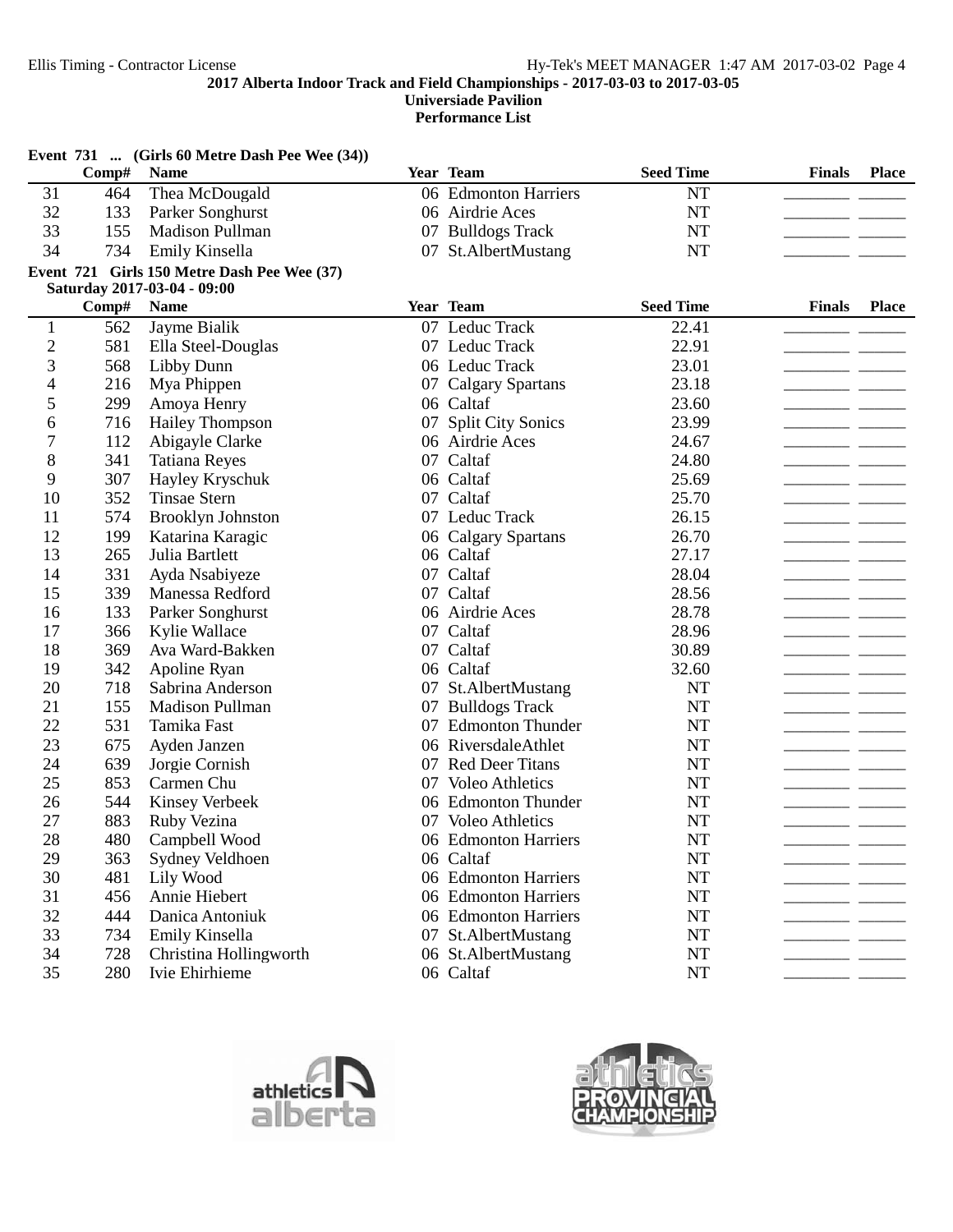**Universiade Pavilion**

|                  |       | Event 721  (Girls 150 Metre Dash Pee Wee (37)) |                       |                  |               |              |
|------------------|-------|------------------------------------------------|-----------------------|------------------|---------------|--------------|
|                  | Comp# | <b>Name</b>                                    | Year Team             | <b>Seed Time</b> | <b>Finals</b> | <b>Place</b> |
| 36               | 464   | Thea McDougald                                 | 06 Edmonton Harriers  | <b>NT</b>        |               |              |
| 37               | 719   | <b>Claire Bennett</b>                          | 06 St.AlbertMustang   | NT               |               |              |
|                  |       | Event 735 Girls 600 Metre Run Pee Wee (31)     |                       |                  |               |              |
|                  |       | Sunday 2017-03-05 - 09:00                      |                       |                  |               |              |
|                  | Comp# | <b>Name</b>                                    | Year Team             | <b>Seed Time</b> | <b>Finals</b> | <b>Place</b> |
| $\mathbf{1}$     | 568   | Libby Dunn                                     | 06 Leduc Track        | 1:54.99          |               |              |
| $\overline{c}$   | 363   | Sydney Veldhoen                                | 06 Caltaf             | 2:08.10          |               |              |
| 3                | 216   | Mya Phippen                                    | 07 Calgary Spartans   | 2:08.15          |               |              |
| 4                | 341   | <b>Tatiana Reyes</b>                           | 07 Caltaf             | 2:09.20          |               |              |
| 5                | 112   | Abigayle Clarke                                | 06 Airdrie Aces       | 2:09.32          |               |              |
| 6                | 574   | <b>Brooklyn Johnston</b>                       | 07 Leduc Track        | 2:13.70          |               |              |
| 7                | 307   | Hayley Kryschuk                                | 06 Caltaf             | 2:19.90          |               |              |
| 8                | 265   | Julia Bartlett                                 | 06 Caltaf             | 2:33.20          |               |              |
| 9                | 562   | Jayme Bialik                                   | 07 Leduc Track        | <b>NT</b>        |               |              |
| 10               | 728   | Christina Hollingworth                         | 06 St.AlbertMustang   | <b>NT</b>        |               |              |
| 11               | 580   | Izabella Seiler                                | 06 Leduc Track        | <b>NT</b>        |               |              |
| 12               | 734   | Emily Kinsella                                 | 07 St. Albert Mustang | <b>NT</b>        |               |              |
| 13               | 853   | Carmen Chu                                     | 07 Voleo Athletics    | <b>NT</b>        |               |              |
| 14               | 199   | Katarina Karagic                               | 06 Calgary Spartans   | <b>NT</b>        |               |              |
| 15               | 883   | Ruby Vezina                                    | 07 Voleo Athletics    | <b>NT</b>        |               |              |
| 16               | 133   | Parker Songhurst                               | 06 Airdrie Aces       | <b>NT</b>        |               |              |
| 17               | 581   | Ella Steel-Douglas                             | 07 Leduc Track        | <b>NT</b>        |               |              |
| 18               | 155   | Madison Pullman                                | 07 Bulldogs Track     | <b>NT</b>        | - -           |              |
| 19               | 366   | Kylie Wallace                                  | 07 Caltaf             | <b>NT</b>        | - -           |              |
| 20               | 280   | Ivie Ehirhieme                                 | 06 Caltaf             | <b>NT</b>        | _____         |              |
| 21               | 481   | Lily Wood                                      | 06 Edmonton Harriers  | <b>NT</b>        | ___           |              |
| 22               | 464   | Thea McDougald                                 | 06 Edmonton Harriers  | <b>NT</b>        |               |              |
| 23               | 718   | Sabrina Anderson                               | 07 St.AlbertMustang   | <b>NT</b>        |               |              |
| 24               | 544   | <b>Kinsey Verbeek</b>                          | 06 Edmonton Thunder   | <b>NT</b>        |               |              |
| 25               | 339   | Manessa Redford                                | 07 Caltaf             | <b>NT</b>        |               |              |
| 26               | 331   | Ayda Nsabiyeze                                 | 07 Caltaf             | <b>NT</b>        | _ _           |              |
| 27               | 444   | Danica Antoniuk                                | 06 Edmonton Harriers  | <b>NT</b>        | _ _           |              |
| 28               | 342   | Apoline Ryan                                   | 06 Caltaf             | <b>NT</b>        |               |              |
| 29               | 456   | Annie Hiebert                                  | 06 Edmonton Harriers  | <b>NT</b>        |               |              |
| 30               |       | 480 Campbell Wood                              | 06 Edmonton Harriers  | $\bf NT$         |               |              |
| 31               | 716   | <b>Hailey Thompson</b>                         | 07 Split City Sonics  | NT               |               |              |
|                  |       | Event 733 Girls High Jump Pee Wee (34)         |                       |                  |               |              |
|                  |       | Sunday 2017-03-05 - 09:00                      |                       |                  |               |              |
|                  | Comp# | <b>Name</b>                                    | Year Team             | <b>Seed Mark</b> | <b>Finals</b> | <b>Place</b> |
| $\mathbf 1$      | 716   | <b>Hailey Thompson</b>                         | 07 Split City Sonics  | 1.10m            |               |              |
| $\boldsymbol{2}$ | 853   | Carmen Chu                                     | 07 Voleo Athletics    | 1.10m            |               |              |
| 3                | 581   | Ella Steel-Douglas                             | 07 Leduc Track        | 1.10m            |               |              |



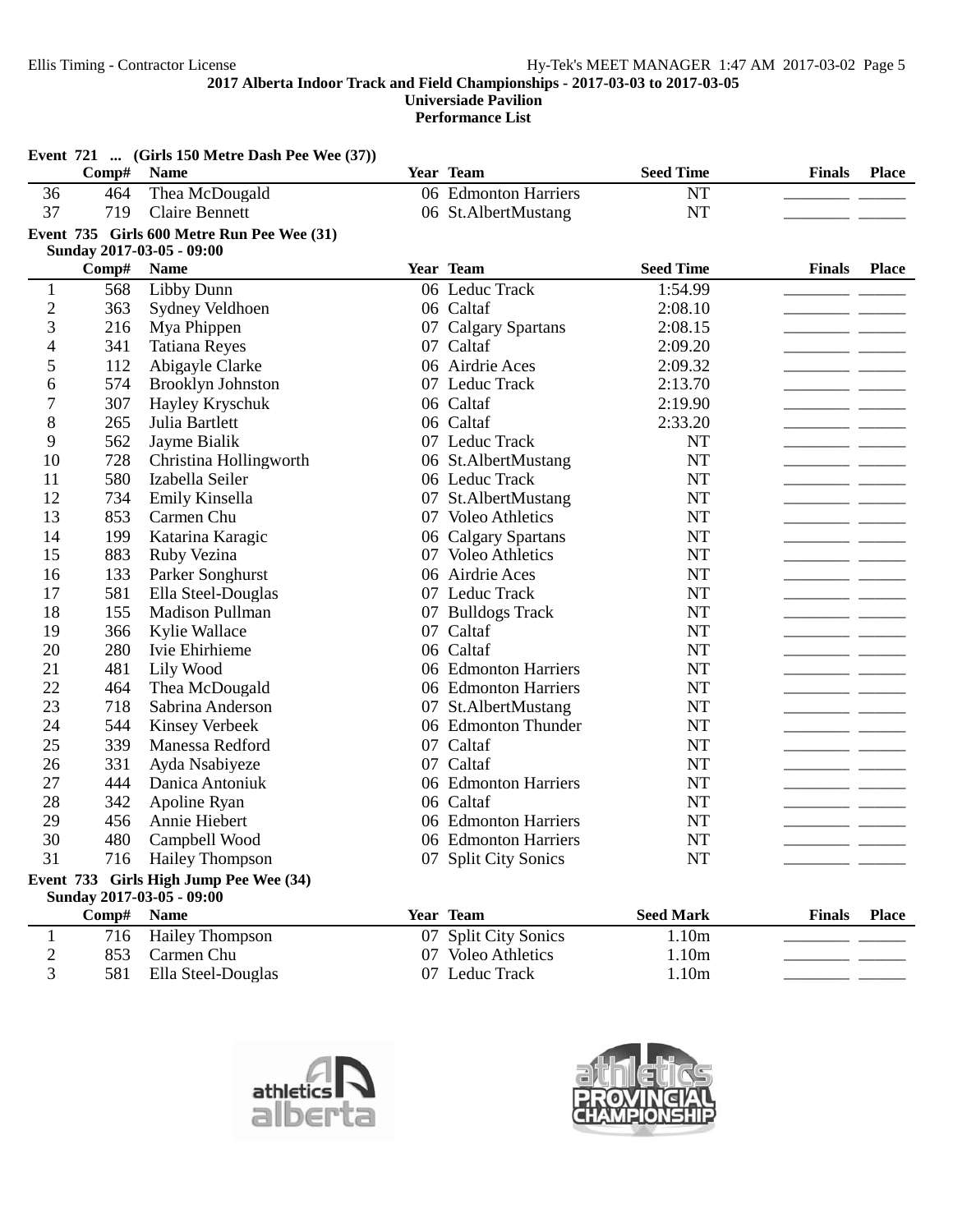**Universiade Pavilion**

|                | Comp# | <b>Name</b>                  | Year Team             | <b>Seed Mark</b>  | <b>Finals</b> | <b>Place</b> |
|----------------|-------|------------------------------|-----------------------|-------------------|---------------|--------------|
| 4              | 728   | Christina Hollingworth       | 06 St.AlbertMustang   | 1.10m             |               |              |
| 5              | 568   | Libby Dunn                   | 06 Leduc Track        | 1.10m             |               |              |
| 6              | 562   | Jayme Bialik                 | 07 Leduc Track        | 1.05m             |               |              |
| 7              | 883   | Ruby Vezina                  | 07 Voleo Athletics    | 1.05m             |               |              |
| $8\,$          | 444   | Danica Antoniuk              | 06 Edmonton Harriers  | 1.00 <sub>m</sub> |               |              |
| 9              | 718   | Sabrina Anderson             | 07 St. Albert Mustang | 0.90m             |               |              |
| 10             | 734   | Emily Kinsella               | 07 St.AlbertMustang   | <b>NH</b>         |               |              |
| 11             | 580   | Izabella Seiler              | 06 Leduc Track        | <b>NH</b>         |               |              |
| 12             | 574   | <b>Brooklyn Johnston</b>     | 07 Leduc Track        | <b>NH</b>         |               |              |
| 13             | 216   | Mya Phippen                  | 07 Calgary Spartans   | <b>NH</b>         |               |              |
| 14             | 199   | Katarina Karagic             | 06 Calgary Spartans   | <b>NH</b>         |               |              |
| 15             | 675   | Ayden Janzen                 | 06 RiversdaleAthlet   | <b>NH</b>         |               |              |
| 16             | 369   | Ava Ward-Bakken              | 07 Caltaf             | <b>NH</b>         |               |              |
| 17             | 133   | Parker Songhurst             | 06 Airdrie Aces       | <b>NH</b>         |               |              |
| 18             | 112   | Abigayle Clarke              | 06 Airdrie Aces       | <b>NH</b>         |               |              |
| 19             | 155   | <b>Madison Pullman</b>       | 07 Bulldogs Track     | <b>NH</b>         |               |              |
| 20             | 307   | Hayley Kryschuk              | 06 Caltaf             | <b>NH</b>         |               |              |
| 21             | 265   | Julia Bartlett               | 06 Caltaf             | <b>NH</b>         |               |              |
| 22             | 464   | Thea McDougald               | 06 Edmonton Harriers  | <b>NH</b>         |               |              |
| 23             | 366   | Kylie Wallace                | 07 Caltaf             | <b>NH</b>         |               |              |
| 24             | 299   | Amoya Henry                  | 06 Caltaf             | <b>NH</b>         | -- -          |              |
| 25             | 544   | <b>Kinsey Verbeek</b>        | 06 Edmonton Thunder   | <b>NH</b>         |               |              |
| 26             | 280   | Ivie Ehirhieme               | 06 Caltaf             | <b>NH</b>         |               |              |
| 27             | 339   | Manessa Redford              | 07 Caltaf             | <b>NH</b>         |               |              |
| 28             | 341   | <b>Tatiana Reyes</b>         | 07 Caltaf             | <b>NH</b>         | —— ——         |              |
| 29             | 363   | Sydney Veldhoen              | 06 Caltaf             | <b>NH</b>         |               | ____         |
| 30             | 342   | Apoline Ryan                 | 06 Caltaf             | <b>NH</b>         |               |              |
| 31             | 331   | Ayda Nsabiyeze               | 07 Caltaf             | <b>NH</b>         |               |              |
| 32             | 480   | Campbell Wood                | 06 Edmonton Harriers  | <b>NH</b>         |               |              |
| 33             | 481   | Lily Wood                    | 06 Edmonton Harriers  | <b>NH</b>         |               |              |
| 34             | 456   | Annie Hiebert                | 06 Edmonton Harriers  | <b>NH</b>         |               |              |
| Event 723      |       | Girls Long Jump Pee Wee (37) |                       |                   |               |              |
|                |       | Saturday 2017-03-04 - 09:00  |                       |                   |               |              |
|                | Comp# | <b>Name</b>                  | Year Team             | <b>Seed Mark</b>  | <b>Finals</b> | <b>Place</b> |
| $\mathbf{1}$   | 581   | Ella Steel-Douglas           | 07 Leduc Track        | 3.80m             |               |              |
| $\overline{c}$ | 456   | Annie Hiebert                | 06 Edmonton Harriers  | 3.68m             |               |              |
| 3              | 716   | <b>Hailey Thompson</b>       | 07 Split City Sonics  | 3.38m             |               |              |
| 4              | 480   | Campbell Wood                | 06 Edmonton Harriers  | 3.32m             |               |              |
| 5              | 481   | Lily Wood                    | 06 Edmonton Harriers  | 3.25m             |               |              |
| 6              | 363   | Sydney Veldhoen              | 06 Caltaf             | 3.23m             |               |              |
| 7              | 352   | <b>Tinsae Stern</b>          | 07 Caltaf             | 3.22m             |               |              |
| 8              | 341   | <b>Tatiana Reyes</b>         | 07 Caltaf             | 3.20m             |               |              |





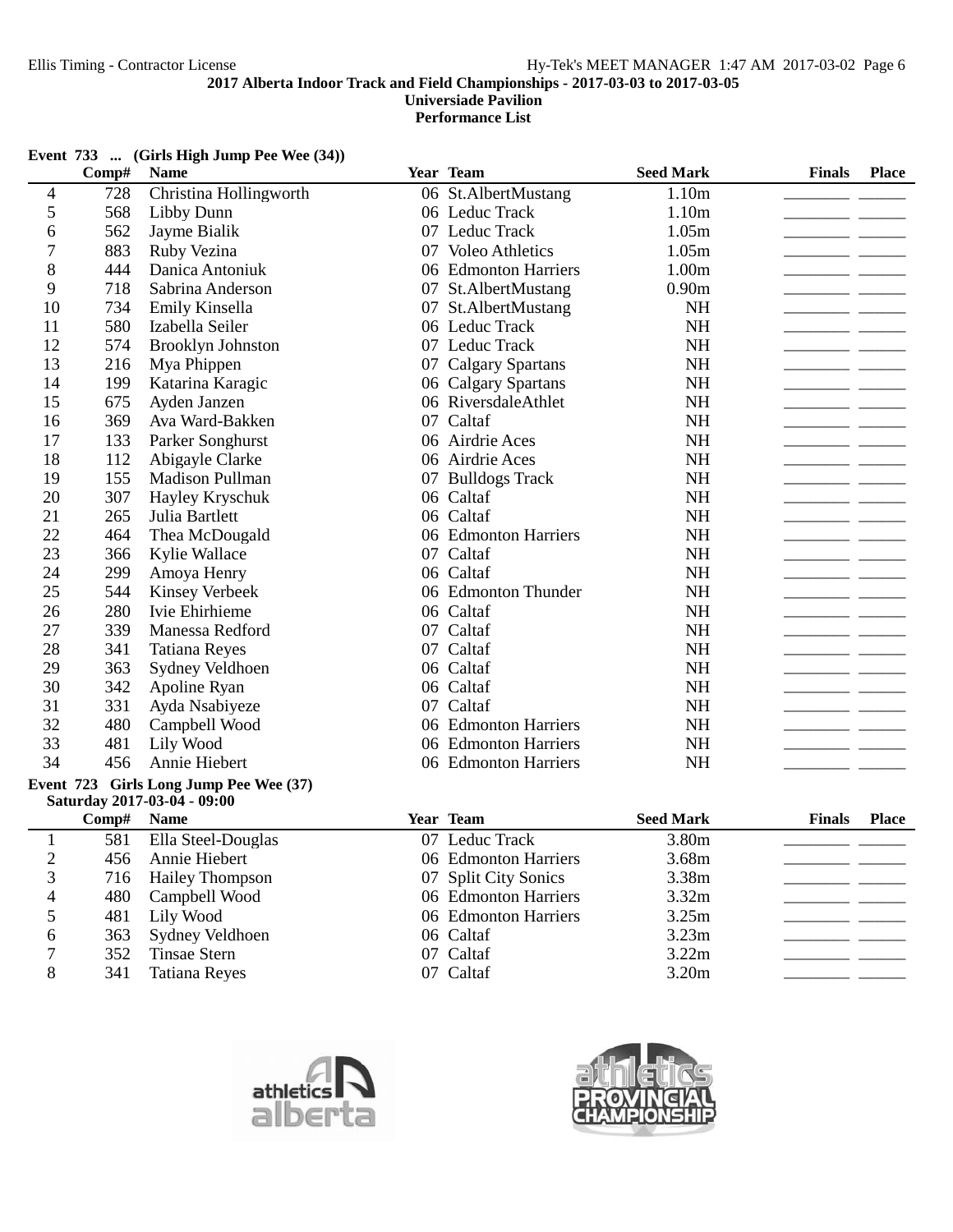## **Universiade Pavilion**

**Performance List**

|                | Comp# | <b>Name</b>                                | Year Team            | <b>Seed Mark</b> | <b>Finals</b> | <b>Place</b>     |
|----------------|-------|--------------------------------------------|----------------------|------------------|---------------|------------------|
| 9              | 216   | Mya Phippen                                | 07 Calgary Spartans  | 3.20m            |               |                  |
| 10             | 366   | Kylie Wallace                              | 07 Caltaf            | 3.19m            |               |                  |
| 11             | 112   | Abigayle Clarke                            | 06 Airdrie Aces      | 3.14m            |               |                  |
| 12             | 574   | Brooklyn Johnston                          | 07 Leduc Track       | 3.13m            |               |                  |
| 13             | 265   | Julia Bartlett                             | 06 Caltaf            | 3.13m            |               |                  |
| 14             | 307   | Hayley Kryschuk                            | 06 Caltaf            | 3.00m            |               |                  |
| 15             | 299   | Amoya Henry                                | 06 Caltaf            | 2.98m            |               | <b>CONTINUES</b> |
| 16             | 280   | Ivie Ehirhieme                             | 06 Caltaf            | 2.87m            | __ __         |                  |
| 17             | 342   | Apoline Ryan                               | 06 Caltaf            | 2.66m            |               |                  |
| 18             | 531   | Tamika Fast                                | 07 Edmonton Thunder  | ND               |               |                  |
| 19             | 199   | Katarina Karagic                           | 06 Calgary Spartans  | ND               |               |                  |
| 20             | 853   | Carmen Chu                                 | 07 Voleo Athletics   | ND               |               |                  |
| 21             | 133   | Parker Songhurst                           | 06 Airdrie Aces      | ND               |               |                  |
| 22             | 155   | Madison Pullman                            | 07 Bulldogs Track    | ND               |               |                  |
| 23             | 568   | Libby Dunn                                 | 06 Leduc Track       | ND               | ______        |                  |
| 24             | 369   | Ava Ward-Bakken                            | 07 Caltaf            | ND               | __ __         |                  |
| 25             | 639   | Jorgie Cornish                             | 07 Red Deer Titans   | ND               |               |                  |
| 26             | 883   | Ruby Vezina                                | 07 Voleo Athletics   | ND               |               |                  |
| 27             | 675   | Ayden Janzen                               | 06 RiversdaleAthlet  | ND               | _ __          |                  |
| 28             | 719   | <b>Claire Bennett</b>                      | 06 St.AlbertMustang  | ND               |               |                  |
| 29             | 464   | Thea McDougald                             | 06 Edmonton Harriers | ND               |               |                  |
| 30             | 728   | Christina Hollingworth                     | 06 St.AlbertMustang  | ND               |               |                  |
| 31             | 331   | Ayda Nsabiyeze                             | 07 Caltaf            | ND               |               |                  |
| 32             | 444   | Danica Antoniuk                            | 06 Edmonton Harriers | ND               |               |                  |
| 33             | 718   | Sabrina Anderson                           | 07 St.AlbertMustang  | ND               |               |                  |
| 34             | 339   | Manessa Redford                            | 07 Caltaf            | ND               |               |                  |
| 35             | 544   | <b>Kinsey Verbeek</b>                      | 06 Edmonton Thunder  | ND               |               |                  |
| 36             | 734   | Emily Kinsella                             | 07 St.AlbertMustang  | ND               |               |                  |
| 37             | 562   | Jayme Bialik                               | 07 Leduc Track       | <b>ND</b>        |               |                  |
|                |       | Event 725 Girls Shot Put 2 kg Pee Wee (37) |                      |                  |               |                  |
|                |       | Saturday 2017-03-04 - 09:00                |                      |                  |               |                  |
|                | Comp# | <b>Name</b>                                | Year Team            | <b>Seed Mark</b> | <b>Finals</b> | <b>Place</b>     |
| 1              | 265   | Julia Bartlett                             | 06 Caltaf            | 6.49m            |               |                  |
| $\overline{c}$ | 716   | <b>Hailey Thompson</b>                     | 07 Split City Sonics | 5.76m            |               |                  |
| 3              | 581   | Ella Steel-Douglas                         | 07 Leduc Track       | 5.65m            |               |                  |
| 4              | 352   | <b>Tinsae Stern</b>                        | 07 Caltaf            | 5.65m            |               |                  |
| 5              | 456   | Annie Hiebert                              | 06 Edmonton Harriers | 5.26m            |               |                  |
| 6              | 280   | Ivie Ehirhieme                             | 06 Caltaf            | 4.95m            |               |                  |
| 7              | 481   | Lily Wood                                  | 06 Edmonton Harriers | 4.95m            |               |                  |
| 8              | 480   | Campbell Wood                              | 06 Edmonton Harriers | 4.87m            |               |                  |
| 9              | 112   | Abigayle Clarke                            | 06 Airdrie Aces      | 4.73m            |               |                  |
| 10             | 363   | Sydney Veldhoen                            | 06 Caltaf            | 4.64m            |               |                  |

## **Event 723 ... (Girls Long Jump Pee Wee (37))**



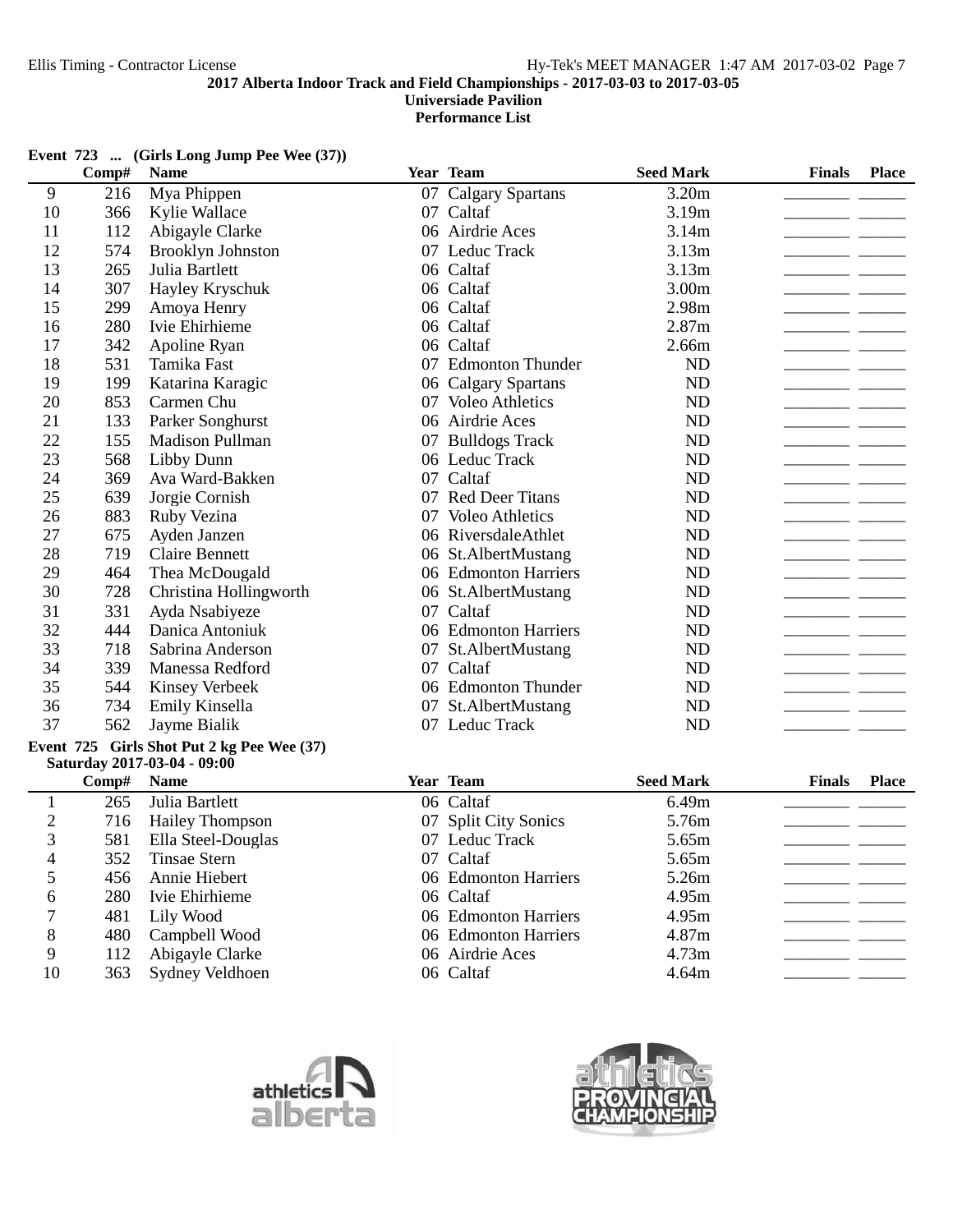**Event 725 ... (Girls Shot Put 2 kg Pee Wee (37))**

**2017 Alberta Indoor Track and Field Championships - 2017-03-03 to 2017-03-05**

## **Universiade Pavilion**

|                | Comp# | <b>Name</b>                               | Year Team            | <b>Seed Mark</b> | <b>Finals</b>                                                                                                        | <b>Place</b>                                |
|----------------|-------|-------------------------------------------|----------------------|------------------|----------------------------------------------------------------------------------------------------------------------|---------------------------------------------|
| 11             | 299   | Amoya Henry                               | 06 Caltaf            | 4.51m            |                                                                                                                      |                                             |
| 12             | 342   | Apoline Ryan                              | 06 Caltaf            | 4.37m            |                                                                                                                      |                                             |
| 13             | 341   | <b>Tatiana Reyes</b>                      | 07 Caltaf            | 4.21m            |                                                                                                                      |                                             |
| 14             | 366   | Kylie Wallace                             | 07 Caltaf            | 4.17m            |                                                                                                                      | <u> Louis Communication de la propincia</u> |
| 15             | 307   | Hayley Kryschuk                           | 06 Caltaf            | 3.88m            |                                                                                                                      |                                             |
| 16             | 574   | <b>Brooklyn Johnston</b>                  | 07 Leduc Track       | 3.88m            | <u> 2000 - 2000 - 2000 - 2000 - 2000 - 2000 - 2000 - 2000 - 2000 - 2000 - 2000 - 2000 - 2000 - 2000 - 2000 - 200</u> |                                             |
| 17             | 568   | Libby Dunn                                | 06 Leduc Track       | ND               | __________                                                                                                           |                                             |
| 18             | 216   | Mya Phippen                               | 07 Calgary Spartans  | ND               |                                                                                                                      |                                             |
| 19             | 639   | Jorgie Cornish                            | 07 Red Deer Titans   | ND               |                                                                                                                      |                                             |
| 20             | 133   | Parker Songhurst                          | 06 Airdrie Aces      | ND               |                                                                                                                      |                                             |
| 21             | 675   | Ayden Janzen                              | 06 RiversdaleAthlet  | ND               |                                                                                                                      |                                             |
| 22             | 199   | Katarina Karagic                          | 06 Calgary Spartans  | ND               |                                                                                                                      |                                             |
| 23             | 883   | Ruby Vezina                               | 07 Voleo Athletics   | ND               |                                                                                                                      |                                             |
| 24             | 155   | Madison Pullman                           | 07 Bulldogs Track    | ND               |                                                                                                                      |                                             |
| 25             | 853   | Carmen Chu                                | 07 Voleo Athletics   | ND               | __ __                                                                                                                |                                             |
| 26             | 369   | Ava Ward-Bakken                           | 07 Caltaf            | ND               | __ __                                                                                                                |                                             |
| 27             | 339   | Manessa Redford                           | 07 Caltaf            | ND               |                                                                                                                      |                                             |
| 28             | 464   | Thea McDougald                            | 06 Edmonton Harriers | ND               |                                                                                                                      |                                             |
| 29             | 544   | <b>Kinsey Verbeek</b>                     | 06 Edmonton Thunder  | ND               |                                                                                                                      |                                             |
| 30             | 531   | Tamika Fast                               | 07 Edmonton Thunder  | ND               |                                                                                                                      |                                             |
| 31             | 718   | Sabrina Anderson                          | 07 St.AlbertMustang  | ND               | _________                                                                                                            |                                             |
| 32             | 734   | Emily Kinsella                            | 07 St.AlbertMustang  | ND               | __ __                                                                                                                |                                             |
| 33             | 728   | Christina Hollingworth                    | 06 St.AlbertMustang  | ND               |                                                                                                                      |                                             |
| 34             | 562   | Jayme Bialik                              | 07 Leduc Track       | ND               | <u>— —</u>                                                                                                           |                                             |
| 35             | 331   | Ayda Nsabiyeze                            | 07 Caltaf            | ND               |                                                                                                                      |                                             |
| 36             | 444   | Danica Antoniuk                           | 06 Edmonton Harriers | <b>ND</b>        |                                                                                                                      |                                             |
| 37             | 719   | <b>Claire Bennett</b>                     | 06 St.AlbertMustang  | <b>ND</b>        |                                                                                                                      |                                             |
|                |       | Event 741 Girls 60 Metre Dash Bantam (49) |                      |                  |                                                                                                                      |                                             |
|                |       | Saturday 2017-03-04 - 09:00               |                      |                  |                                                                                                                      |                                             |
|                | Comp# | <b>Name</b>                               | Year Team            | <b>Seed Time</b> | <b>Finals</b>                                                                                                        | <b>Place</b>                                |
| $\mathbf{1}$   | 463   | Karen Mah                                 | 04 Edmonton Harriers | 8.54             |                                                                                                                      |                                             |
| $\overline{2}$ | 622   | Shelaine Pritchard                        | 04 PA Athletics      | 8.55             |                                                                                                                      |                                             |
| 3              | 316   | Claire Mackinnon                          | 04 Caltaf            | 8.74             | _____                                                                                                                |                                             |
| 4              | 461   | Emily Li                                  | 05 Edmonton Harriers | 8.90             |                                                                                                                      |                                             |
| 5              | 260   | Zaynab Adeyemi                            | 04 Caltaf            | 8.98             |                                                                                                                      |                                             |
| 6              | 329   | <b>Tristan Murphy</b>                     | 04 Caltaf            | 9.02             |                                                                                                                      |                                             |
| 7              | 426   | Whitney LaFayette                         | 05 Columbians        | 9.09             |                                                                                                                      |                                             |
| 8              | 457   | Brynn Hobal                               | 05 Edmonton Harriers | 9.11             |                                                                                                                      |                                             |
| 9              | 357   | Marissa Tawiah                            | 05 Caltaf            | 9.12             |                                                                                                                      |                                             |
| 10             | 473   | Chloe Slupek                              | 04 Edmonton Harriers | 9.12             |                                                                                                                      |                                             |
| 11             | 336   | Meghan Perri                              | 04 Caltaf            | 9.14             |                                                                                                                      |                                             |
| 12             | 365   | Alexi Wallace                             | 05 Caltaf            | 9.20             |                                                                                                                      |                                             |



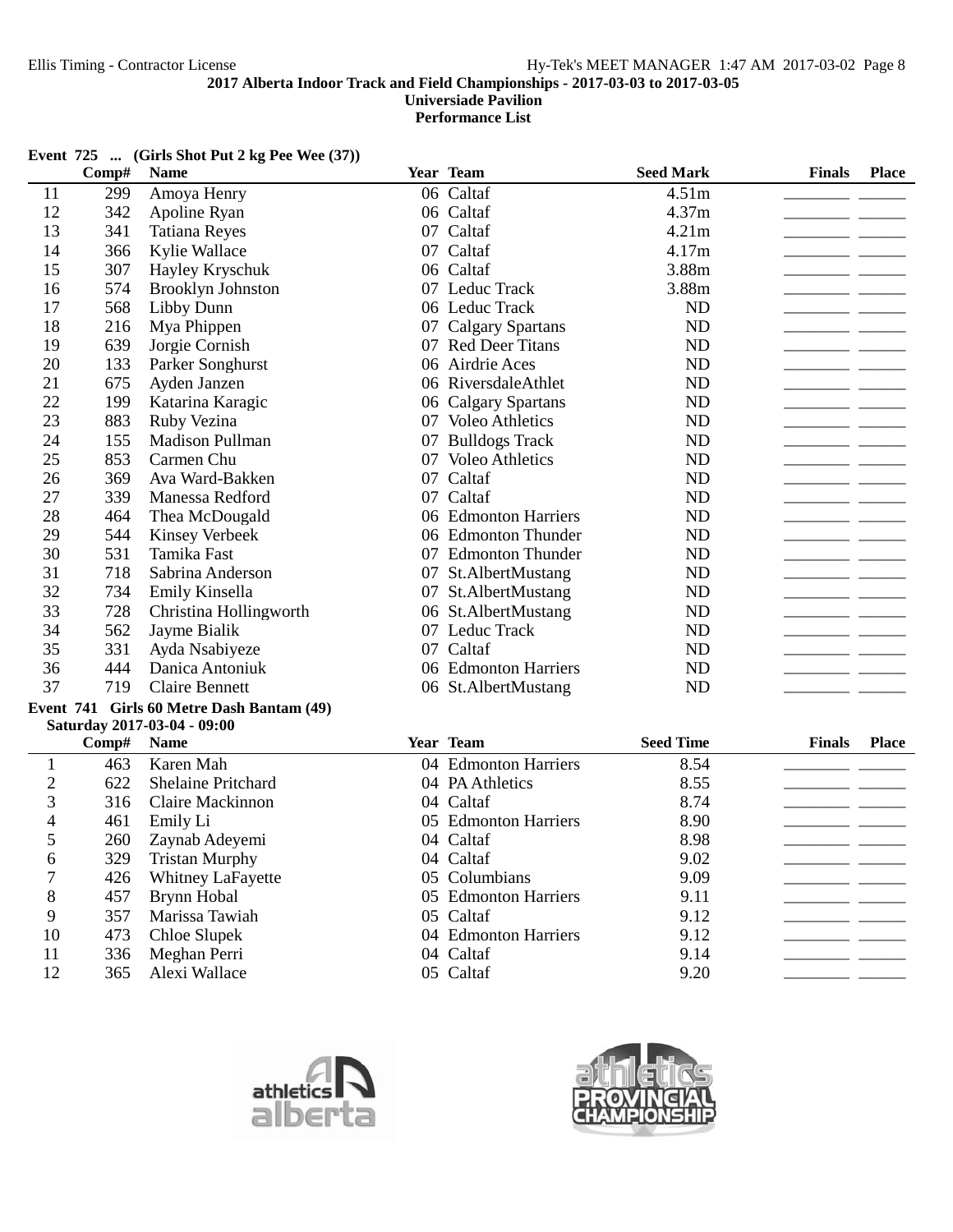## **Universiade Pavilion**

#### **Performance List**

|    |       | Event 741  (Girls 60 Metre Dash Bantam (49))                            |                       |                  |                                                                                                                                                                                                                                                                                                                                                                                                                       |                          |
|----|-------|-------------------------------------------------------------------------|-----------------------|------------------|-----------------------------------------------------------------------------------------------------------------------------------------------------------------------------------------------------------------------------------------------------------------------------------------------------------------------------------------------------------------------------------------------------------------------|--------------------------|
|    | Comp# | <b>Name</b>                                                             | Year Team             | <b>Seed Time</b> | <b>Finals</b>                                                                                                                                                                                                                                                                                                                                                                                                         | Place                    |
| 13 | 187   | Ava Bangs                                                               | 05 Calgary Spartans   | 9.26             |                                                                                                                                                                                                                                                                                                                                                                                                                       |                          |
| 14 | 468   | Charlize Ostapowich                                                     | 05 Edmonton Harriers  | 9.32             |                                                                                                                                                                                                                                                                                                                                                                                                                       |                          |
| 15 | 340   | Allie Reimer                                                            | 05 Caltaf             | 9.49             |                                                                                                                                                                                                                                                                                                                                                                                                                       |                          |
| 16 | 563   | Kenna Bole                                                              | 04 Leduc Track        | 9.57             |                                                                                                                                                                                                                                                                                                                                                                                                                       |                          |
| 17 | 578   | Josephine Plitt                                                         | 05 Leduc Track        | 9.60             |                                                                                                                                                                                                                                                                                                                                                                                                                       | للمستدر                  |
| 18 | 108   | <b>Brinleigh Bean</b>                                                   | 05 Airdrie Aces       | 9.76             | - --                                                                                                                                                                                                                                                                                                                                                                                                                  |                          |
| 19 | 460   | Shea Koebel                                                             | 05 Edmonton Harriers  | 9.79             | <u>and the second second</u>                                                                                                                                                                                                                                                                                                                                                                                          |                          |
| 20 | 707   | <b>Kamryn Hanley</b>                                                    | 05 Split City Sonics  | 9.84             | المستحدث                                                                                                                                                                                                                                                                                                                                                                                                              |                          |
| 21 | 567   | Lauren Dellezay                                                         | 05 Leduc Track        | 10.14            | -- --                                                                                                                                                                                                                                                                                                                                                                                                                 |                          |
| 22 | 122   | <b>Madison Heer</b>                                                     | 05 Airdrie Aces       | 10.29            |                                                                                                                                                                                                                                                                                                                                                                                                                       |                          |
| 23 | 137   | Lilie Szucs                                                             | 04 Airdrie Aces       | 10.46            |                                                                                                                                                                                                                                                                                                                                                                                                                       |                          |
| 24 | 201   | Jaya Khuber                                                             | 05 Calgary Spartans   | 10.48            |                                                                                                                                                                                                                                                                                                                                                                                                                       |                          |
| 25 | 516   | Habeeba Sharafeldin                                                     | 05 Edmonton Olympic   | 11.51            |                                                                                                                                                                                                                                                                                                                                                                                                                       |                          |
| 26 | 654   | <b>Erica Andres</b>                                                     | 04 RiversdaleAthlet   | <b>NT</b>        |                                                                                                                                                                                                                                                                                                                                                                                                                       |                          |
| 27 | 681   | Alexis Lewans                                                           | 04 RiversdaleAthlet   | <b>NT</b>        |                                                                                                                                                                                                                                                                                                                                                                                                                       |                          |
| 28 | 555   | Sophia Legault                                                          | 05 Lakeland Yellow    | <b>NT</b>        |                                                                                                                                                                                                                                                                                                                                                                                                                       |                          |
| 29 | 712   | Alexis Rehmann                                                          | 04 Split City Sonics  | <b>NT</b>        | - -                                                                                                                                                                                                                                                                                                                                                                                                                   |                          |
| 30 | 564   | Julianna Chipiuk                                                        | 05 Leduc Track        | <b>NT</b>        | the control of the control of the control of                                                                                                                                                                                                                                                                                                                                                                          |                          |
| 31 | 552   | Brooklynn Bellisle                                                      | 05 Lakeland Yellow    | <b>NT</b>        |                                                                                                                                                                                                                                                                                                                                                                                                                       |                          |
| 32 | 676   | Jaryn Janzen                                                            | 04 RiversdaleAthlet   | <b>NT</b>        |                                                                                                                                                                                                                                                                                                                                                                                                                       |                          |
| 33 | 422   | Ella Kern                                                               | 05 Columbians         | <b>NT</b>        | $\frac{1}{1-\frac{1}{1-\frac{1}{1-\frac{1}{1-\frac{1}{1-\frac{1}{1-\frac{1}{1-\frac{1}{1-\frac{1}{1-\frac{1}{1-\frac{1}{1-\frac{1}{1-\frac{1}{1-\frac{1}{1-\frac{1}{1-\frac{1}{1-\frac{1}{1-\frac{1}{1-\frac{1}{1-\frac{1}{1-\frac{1}{1-\frac{1}{1-\frac{1}{1-\frac{1}{1-\frac{1}{1-\frac{1}{1-\frac{1}{1-\frac{1}{1-\frac{1}{1-\frac{1}{1-\frac{1}{1-\frac{1}{1-\frac{1}{1-\frac{1}{1-\frac{1}{1-\frac{1}{1-\frac{1$ |                          |
| 34 | 871   | Ella Murphy                                                             | 04 Voleo Athletics    | <b>NT</b>        |                                                                                                                                                                                                                                                                                                                                                                                                                       |                          |
| 35 | 647   | Sarah McDonald                                                          | 05 Red Deer Titans    | <b>NT</b>        | — —                                                                                                                                                                                                                                                                                                                                                                                                                   |                          |
| 36 | 725   | <b>Barrett Groves</b>                                                   | 04 St. Albert Mustang | <b>NT</b>        | - -                                                                                                                                                                                                                                                                                                                                                                                                                   |                          |
| 37 | 543   | Tea Samac                                                               | 05 Edmonton Thunder   | <b>NT</b>        |                                                                                                                                                                                                                                                                                                                                                                                                                       |                          |
| 38 | 520   | Journi Thompson                                                         | 04 Edmonton Olympic   | <b>NT</b>        |                                                                                                                                                                                                                                                                                                                                                                                                                       |                          |
| 39 | 330   | <b>Alexis Newell</b>                                                    | 05 Caltaf             | <b>NT</b>        |                                                                                                                                                                                                                                                                                                                                                                                                                       |                          |
| 40 | 526   | Emma Besko                                                              | 04 Edmonton Thunder   | <b>NT</b>        |                                                                                                                                                                                                                                                                                                                                                                                                                       |                          |
| 41 | 807   | Nyema Ingleton                                                          | 05 Unattached Alberta | <b>NT</b>        |                                                                                                                                                                                                                                                                                                                                                                                                                       | $\overline{\phantom{a}}$ |
| 42 | 536   | Natasha Iwuc                                                            | 05 Edmonton Thunder   | <b>NT</b>        | - -                                                                                                                                                                                                                                                                                                                                                                                                                   |                          |
| 43 | 735   | Bunmi Lagoke                                                            | 05 St.AlbertMustang   | <b>NT</b>        |                                                                                                                                                                                                                                                                                                                                                                                                                       |                          |
| 44 | 747   | Kelsey Wallace                                                          | 05 St.AlbertMustang   | <b>NT</b>        | — —                                                                                                                                                                                                                                                                                                                                                                                                                   |                          |
| 45 | 579   | Ella Ross                                                               | 05 Leduc Track        | <b>NT</b>        | $\overline{\phantom{a}}$ $\overline{\phantom{a}}$                                                                                                                                                                                                                                                                                                                                                                     |                          |
| 46 | 750   | Zoey Wiles                                                              | 05 St.AlbertMustang   | <b>NT</b>        |                                                                                                                                                                                                                                                                                                                                                                                                                       |                          |
| 47 | 736   | Sierra L'Heureux                                                        | 04 St.AlbertMustang   | <b>NT</b>        |                                                                                                                                                                                                                                                                                                                                                                                                                       |                          |
| 48 | 742   | Abby Pawlik                                                             | 04 St.AlbertMustang   | NT               |                                                                                                                                                                                                                                                                                                                                                                                                                       |                          |
| 49 | 727   | Paige Hill                                                              | 05 St.AlbertMustang   | <b>NT</b>        |                                                                                                                                                                                                                                                                                                                                                                                                                       |                          |
|    |       | Event 751 Girls 150 Metre Dash Bantam (44)<br>Sunday 2017-03-05 - 09:00 |                       |                  |                                                                                                                                                                                                                                                                                                                                                                                                                       |                          |

## **Comp# Name Vear Team Seed Time Finals Place** 1 463 Karen Mah 04 Edmonton Harriers 20.91 2 622 Shelaine Pritchard 04 PA Athletics 21.05



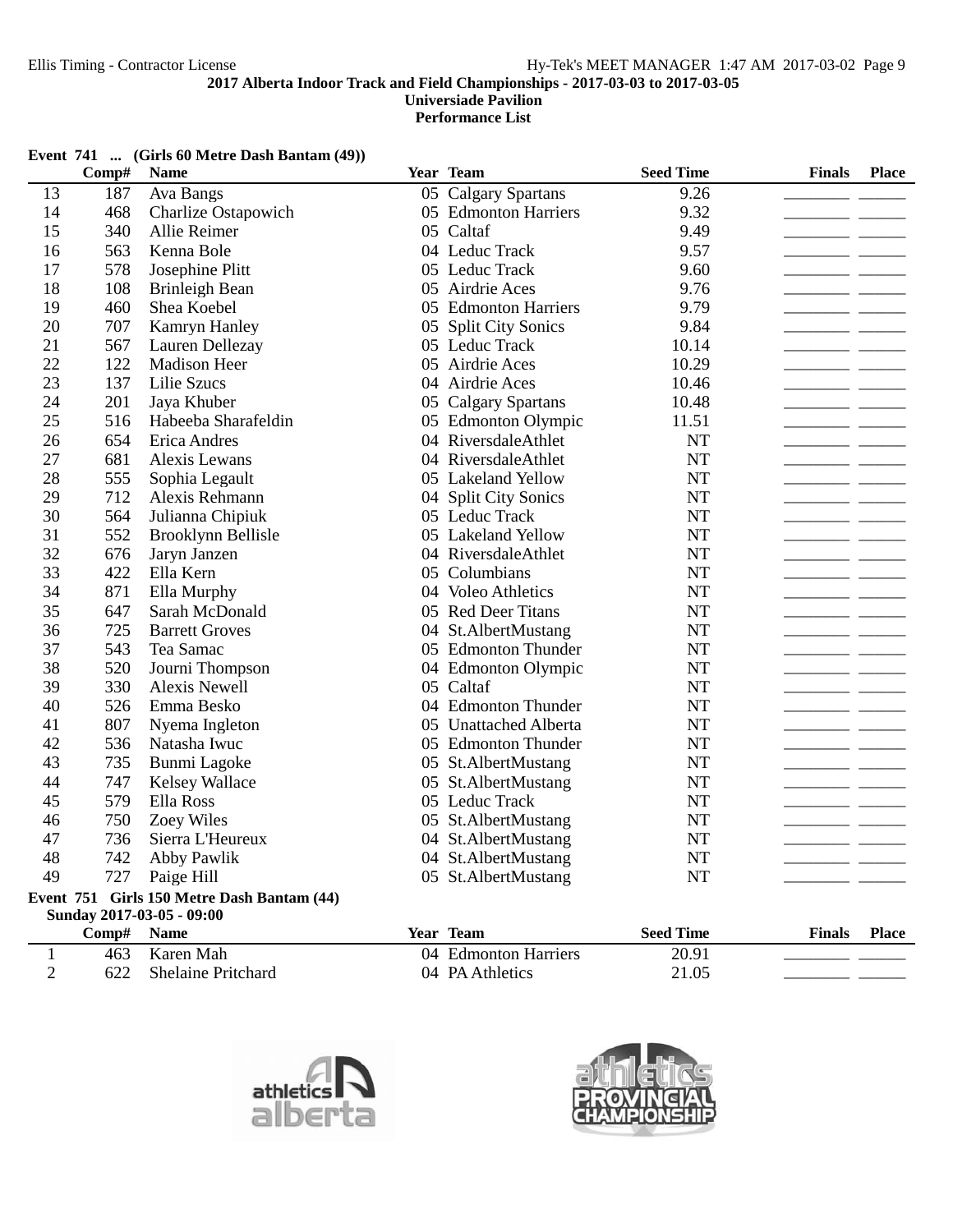**Universiade Pavilion**

| Event 751  (Girls 150 Metre Dash Bantam (44)) |  |  |  |  |  |  |
|-----------------------------------------------|--|--|--|--|--|--|
|-----------------------------------------------|--|--|--|--|--|--|

|    | Comp# | <b>Name</b>                | Year Team             | <b>Seed Time</b> | <b>Finals</b> | <b>Place</b> |
|----|-------|----------------------------|-----------------------|------------------|---------------|--------------|
| 3  | 316   | Claire Mackinnon           | 04 Caltaf             | 21.77            |               |              |
| 4  | 457   | Brynn Hobal                | 05 Edmonton Harriers  | 21.98            |               |              |
| 5  | 461   | Emily Li                   | 05 Edmonton Harriers  | 22.28            |               |              |
| 6  | 329   | <b>Tristan Murphy</b>      | 04 Caltaf             | 22.34            |               |              |
| 7  | 187   | Ava Bangs                  | 05 Calgary Spartans   | 22.67            |               |              |
| 8  | 426   | Whitney LaFayette          | 05 Columbians         | 22.70            |               |              |
| 9  | 357   | Marissa Tawiah             | 05 Caltaf             | 22.76            |               |              |
| 10 | 473   | Chloe Slupek               | 04 Edmonton Harriers  | 22.77            |               |              |
| 11 | 336   | Meghan Perri               | 04 Caltaf             | 22.79            |               |              |
| 12 | 273   | Sable Brulotte             | 04 Caltaf             | 22.81            |               |              |
| 13 | 468   | <b>Charlize Ostapowich</b> | 05 Edmonton Harriers  | 22.94            |               |              |
| 14 | 365   | Alexi Wallace              | 05 Caltaf             | 23.46            |               |              |
| 15 | 564   | Julianna Chipiuk           | 05 Leduc Track        | 23.56            |               |              |
| 16 | 434   | <b>Holly Pougnet</b>       | 04 Columbians         | 23.58            |               |              |
| 17 | 340   | Allie Reimer               | 05 Caltaf             | 24.74            |               |              |
| 18 | 108   | Brinleigh Bean             | 05 Airdrie Aces       | 25.02            |               |              |
| 19 | 137   | <b>Lilie Szucs</b>         | 04 Airdrie Aces       | 25.60            |               |              |
| 20 | 122   | <b>Madison Heer</b>        | 05 Airdrie Aces       | 25.69            |               |              |
| 21 | 201   | Jaya Khuber                | 05 Calgary Spartans   | 25.89            |               |              |
| 22 | 567   | Lauren Dellezay            | 05 Leduc Track        | 26.13            |               |              |
| 23 | 516   | Habeeba Sharafeldin        | 05 Edmonton Olympic   | 30.73            |               |              |
| 24 | 647   | Sarah McDonald             | 05 Red Deer Titans    | <b>NT</b>        |               |              |
| 25 | 676   | Jaryn Janzen               | 04 RiversdaleAthlet   | <b>NT</b>        |               |              |
| 26 | 422   | Ella Kern                  | 05 Columbians         | <b>NT</b>        |               |              |
| 27 | 871   | Ella Murphy                | 04 Voleo Athletics    | <b>NT</b>        |               |              |
| 28 | 654   | Erica Andres               | 04 RiversdaleAthlet   | <b>NT</b>        |               |              |
| 29 | 712   | Alexis Rehmann             | 04 Split City Sonics  | <b>NT</b>        |               |              |
| 30 | 330   | Alexis Newell              | 05 Caltaf             | <b>NT</b>        |               |              |
| 31 | 543   | Tea Samac                  | 05 Edmonton Thunder   | <b>NT</b>        |               |              |
| 32 | 707   | Kamryn Hanley              | 05 Split City Sonics  | <b>NT</b>        |               |              |
| 33 | 520   | Journi Thompson            | 04 Edmonton Olympic   | <b>NT</b>        |               |              |
| 34 | 526   | Emma Besko                 | 04 Edmonton Thunder   | <b>NT</b>        |               |              |
| 35 | 807   | Nyema Ingleton             | 05 Unattached Alberta | <b>NT</b>        |               |              |
| 36 | 536   | Natasha Iwuc               | 05 Edmonton Thunder   | <b>NT</b>        |               |              |
| 37 | 530   | Kiersten Epp               | 05 Edmonton Thunder   | <b>NT</b>        |               |              |
| 38 | 735   | Bunmi Lagoke               | 05 St.AlbertMustang   | <b>NT</b>        |               |              |
| 39 | 727   | Paige Hill                 | 05 St.AlbertMustang   | <b>NT</b>        |               |              |
| 40 | 579   | Ella Ross                  | 05 Leduc Track        | <b>NT</b>        |               |              |
| 41 | 750   | Zoey Wiles                 | 05 St.AlbertMustang   | NT               |               |              |
| 42 | 742   | Abby Pawlik                | 04 St. Albert Mustang | NT               |               |              |
| 43 | 715   | Ally Thompson              | 04 Split City Sonics  | NT               |               |              |
| 44 | 736   | Sierra L'Heureux           | 04 St. Albert Mustang | NT               |               |              |
|    |       |                            |                       |                  |               |              |



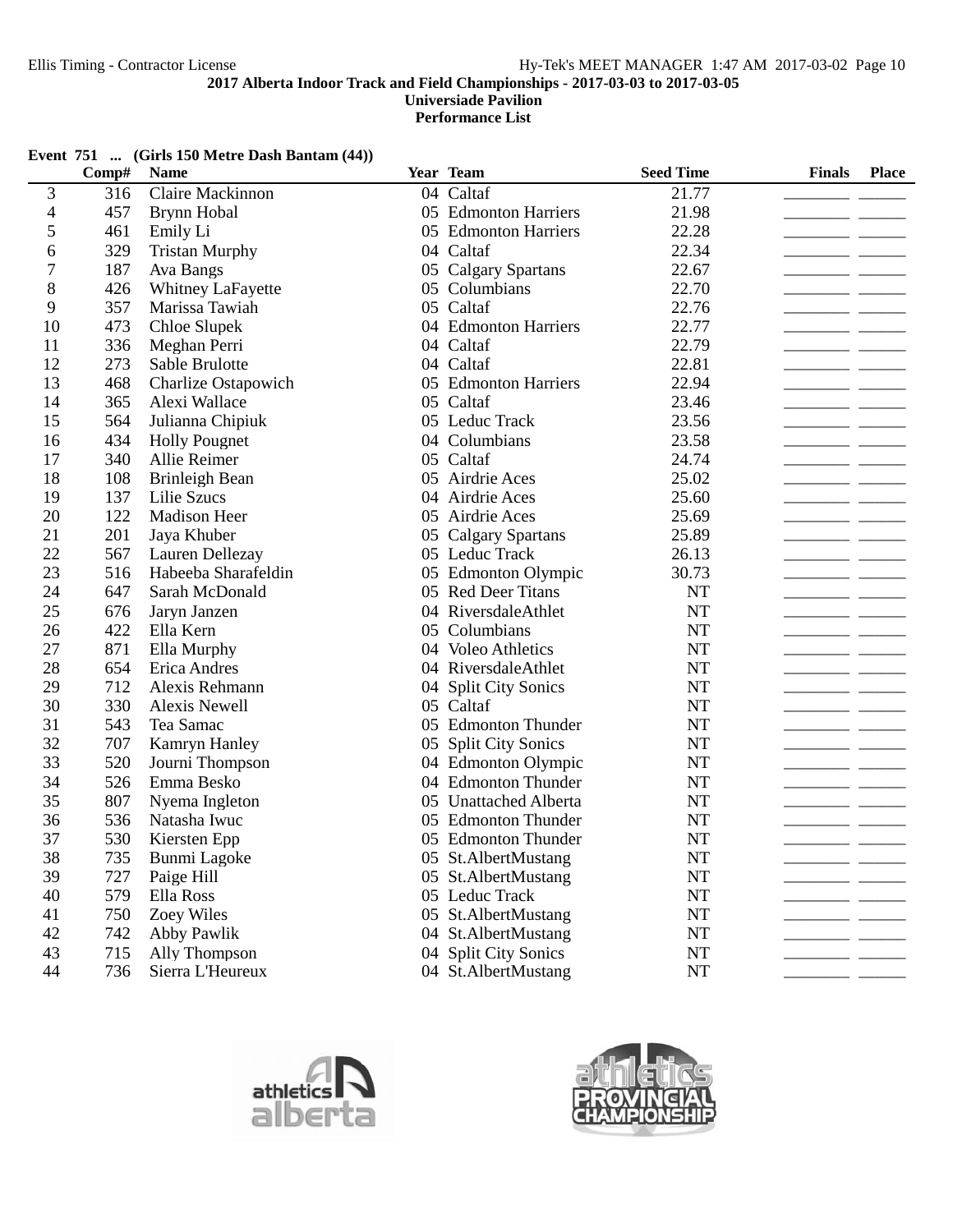## **Universiade Pavilion**

**Performance List**

|                | $-0.1$<br>Comp# | <b>Name</b>                | Year Team             | <b>Seed Time</b> | <b>Finals</b>                      | <b>Place</b>             |
|----------------|-----------------|----------------------------|-----------------------|------------------|------------------------------------|--------------------------|
| $\mathbf{1}$   | 563             | Kenna Bole                 | 04 Leduc Track        | 1:55.34          |                                    |                          |
| $\overline{2}$ | 579             | Ella Ross                  | 05 Leduc Track        | 1:56.75          | _____________                      |                          |
| 3              | 460             | Shea Koebel                | 05 Edmonton Harriers  | 1:57.39          |                                    |                          |
| 4              | 468             | <b>Charlize Ostapowich</b> | 05 Edmonton Harriers  | 1:59.73          |                                    |                          |
| 5              | 187             | Ava Bangs                  | 05 Calgary Spartans   | 2:01.44          |                                    |                          |
| 6              | 473             | Chloe Slupek               | 04 Edmonton Harriers  | 2:02.69          |                                    |                          |
| $\overline{7}$ | 457             | Brynn Hobal                | 05 Edmonton Harriers  | 2:02.84          |                                    | $\sim$                   |
| 8              | 578             | Josephine Plitt            | 05 Leduc Track        | 2:04.10          |                                    | $\sim$                   |
| 9              | 336             | Meghan Perri               | 04 Caltaf             | 2:06.30          |                                    |                          |
| 10             | 564             | Julianna Chipiuk           | 05 Leduc Track        | 2:06.71          |                                    | $\sim$                   |
| 11             | 365             | Alexi Wallace              | 05 Caltaf             | 2:08.00          |                                    |                          |
| 12             | 329             | <b>Tristan Murphy</b>      | 04 Caltaf             | 2:11.30          |                                    |                          |
| 13             | 567             | Lauren Dellezay            | 05 Leduc Track        | 2:12.96          |                                    |                          |
| 14             | 330             | <b>Alexis Newell</b>       | 05 Caltaf             | 2:16.30          |                                    |                          |
| 15             | 426             | Whitney LaFayette          | 05 Columbians         | 2:17.82          |                                    |                          |
| 16             | 137             | Lilie Szucs                | 04 Airdrie Aces       | 2:19.06          |                                    |                          |
| 17             | 516             | Habeeba Sharafeldin        | 05 Edmonton Olympic   | 2:39.65          |                                    |                          |
| 18             | 461             | Emily Li                   | 05 Edmonton Harriers  | <b>NT</b>        |                                    |                          |
| 19             | 122             | Madison Heer               | 05 Airdrie Aces       | <b>NT</b>        |                                    |                          |
| 20             | 201             | Jaya Khuber                | 05 Calgary Spartans   | <b>NT</b>        |                                    | - - - -                  |
| 21             | 647             | Sarah McDonald             | 05 Red Deer Titans    | <b>NT</b>        |                                    | $\sim$                   |
| 22             | 807             | Nyema Ingleton             | 05 Unattached Alberta | <b>NT</b>        |                                    | سيست                     |
| 23             | 108             | <b>Brinleigh Bean</b>      | 05 Airdrie Aces       | <b>NT</b>        |                                    |                          |
| 24             | 871             | Ella Murphy                | 04 Voleo Athletics    | <b>NT</b>        |                                    |                          |
| 25             | 712             | Alexis Rehmann             | 04 Split City Sonics  | <b>NT</b>        | $\overline{a}$                     |                          |
| 26             | 422             | Ella Kern                  | 05 Columbians         | <b>NT</b>        | <u>.</u>                           |                          |
| 27             | 681             | <b>Alexis Lewans</b>       | 04 RiversdaleAthlet   | <b>NT</b>        | <u> The Common State State Sta</u> |                          |
| 28             | 555             | Sophia Legault             | 05 Lakeland Yellow    | <b>NT</b>        |                                    |                          |
| 29             | 654             | Erica Andres               | 04 RiversdaleAthlet   | <b>NT</b>        | — —                                |                          |
| 30             | 676             | Jaryn Janzen               | 04 RiversdaleAthlet   | <b>NT</b>        |                                    |                          |
| 31             | 552             | <b>Brooklynn Bellisle</b>  | 05 Lakeland Yellow    | <b>NT</b>        |                                    |                          |
| 32             | 340             | Allie Reimer               | 05 Caltaf             | <b>NT</b>        |                                    |                          |
| 33             | 357             | Marissa Tawiah             | 05 Caltaf             | <b>NT</b>        |                                    | $\sim$                   |
| 34             | 316             | Claire Mackinnon           | 04 Caltaf             | <b>NT</b>        |                                    | $\sim$                   |
| 35             | 463             | Karen Mah                  | 04 Edmonton Harriers  | <b>NT</b>        |                                    |                          |
| 36             | 260             | Zaynab Adeyemi             | 04 Caltaf             | <b>NT</b>        |                                    |                          |
| 37             | 526             | Emma Besko                 | 04 Edmonton Thunder   | NT               | $\overline{\phantom{a}}$           |                          |
| 38             | 622             | Shelaine Pritchard         | 04 PA Athletics       | <b>NT</b>        | $=$ $=$                            |                          |
| 39             | 543             | Tea Samac                  | 05 Edmonton Thunder   | <b>NT</b>        |                                    |                          |
| 40             | 536             | Natasha Iwuc               | 05 Edmonton Thunder   | <b>NT</b>        |                                    |                          |
| 41             | 727             | Paige Hill                 | 05 St.AlbertMustang   | <b>NT</b>        |                                    | $\overline{\phantom{0}}$ |

#### **Event 745 Girls 600 Metre Run Bantam (49) Saturday 2017-03-04 - 09:00**



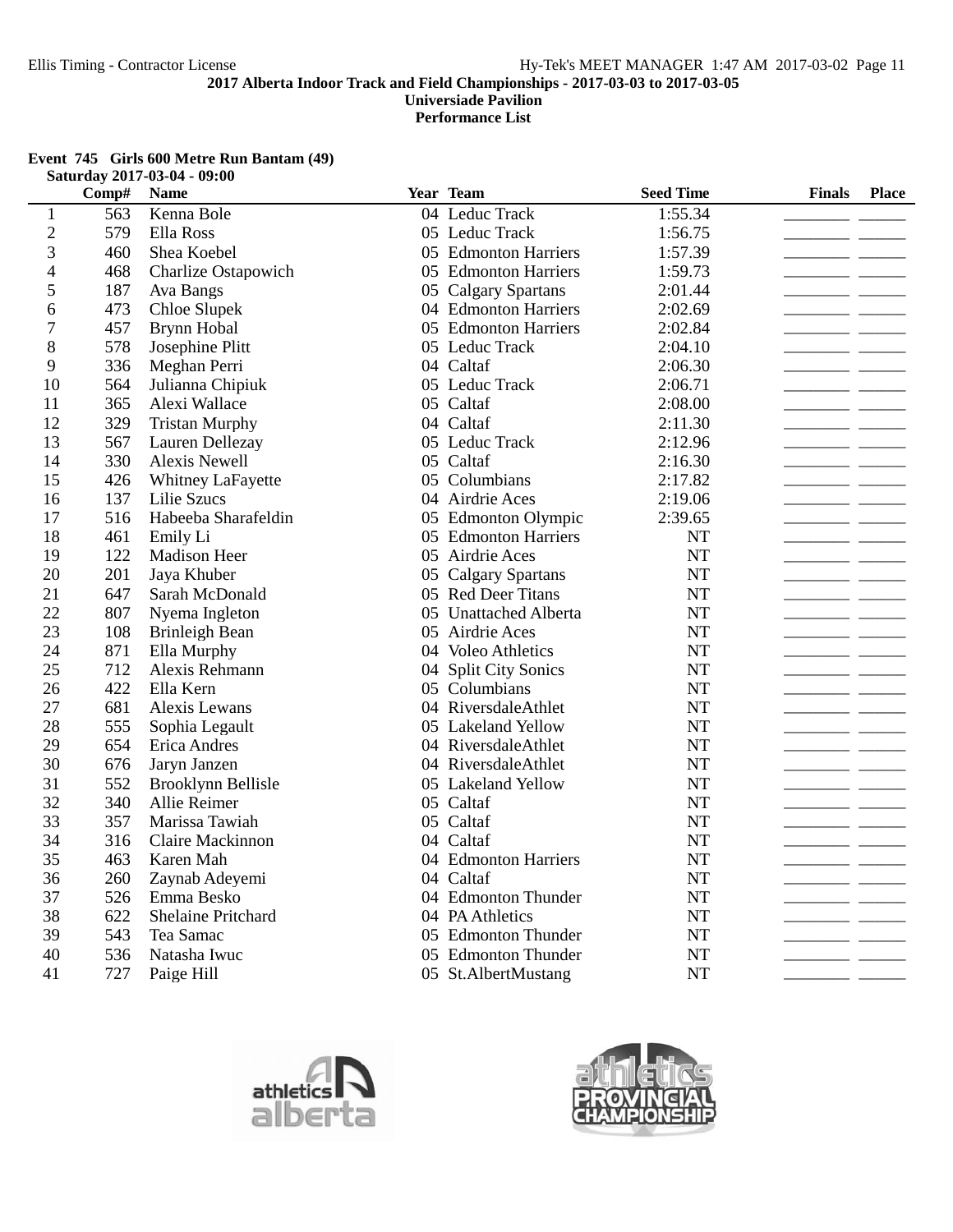**Universiade Pavilion**

|              |       | Event 745  (Girls 600 Metre Run Bantam (49)) |    |                          |                   |               |              |
|--------------|-------|----------------------------------------------|----|--------------------------|-------------------|---------------|--------------|
|              | Comp# | <b>Name</b>                                  |    | Year Team                | <b>Seed Time</b>  | <b>Finals</b> | <b>Place</b> |
| 42           | 747   | <b>Kelsey Wallace</b>                        |    | 05 St.AlbertMustang      | <b>NT</b>         |               |              |
| 43           | 736   | Sierra L'Heureux                             |    | 04 St.AlbertMustang      | <b>NT</b>         |               |              |
| 44           | 750   | Zoey Wiles                                   |    | 05 St.AlbertMustang      | NT                |               |              |
| 45           | 735   | Bunmi Lagoke                                 |    | 05 St.AlbertMustang      | NT                |               |              |
| 46           | 707   | Kamryn Hanley                                | 05 | <b>Split City Sonics</b> | NT                | _____         |              |
| 47           | 520   | Journi Thompson                              |    | 04 Edmonton Olympic      | NT                | __ __         |              |
| 48           | 742   | Abby Pawlik                                  |    | 04 St.AlbertMustang      | NT                |               |              |
| 49           | 725   | <b>Barrett Groves</b>                        |    | 04 St. Albert Mustang    | <b>NT</b>         |               |              |
|              |       | Event 743 Girls High Jump Bantam (49)        |    |                          |                   |               |              |
|              |       | Saturday 2017-03-04 - 09:00                  |    |                          |                   |               |              |
|              | Comp# | <b>Name</b>                                  |    | Year Team                | <b>Seed Mark</b>  | <b>Finals</b> | <b>Place</b> |
| $\mathbf{1}$ | 426   | Whitney LaFayette                            |    | 05 Columbians            | 1.35m             |               |              |
| $\mathbf{2}$ | 725   | <b>Barrett Groves</b>                        |    | 04 St.AlbertMustang      | 1.35m             |               |              |
| 3            | 735   | Bunmi Lagoke                                 |    | 05 St.AlbertMustang      | 1.35m             |               |              |
| 4            | 316   | <b>Claire Mackinnon</b>                      |    | 04 Caltaf                | 1.30 <sub>m</sub> |               |              |
| 5            | 520   | Journi Thompson                              |    | 04 Edmonton Olympic      | 1.30 <sub>m</sub> |               |              |
| 6            | 468   | <b>Charlize Ostapowich</b>                   | 05 | <b>Edmonton Harriers</b> | 1.30 <sub>m</sub> |               |              |
| 7            | 463   | Karen Mah                                    |    | 04 Edmonton Harriers     | 1.30m             |               |              |
| 8            | 543   | Tea Samac                                    |    | 05 Edmonton Thunder      | 1.30m             |               |              |
| 9            | 563   | Kenna Bole                                   |    | 04 Leduc Track           | 1.25m             |               |              |
| 10           | 567   | Lauren Dellezay                              |    | 05 Leduc Track           | 1.25m             |               |              |
| 11           | 457   | Brynn Hobal                                  |    | 05 Edmonton Harriers     | 1.20m             |               |              |
| 12           | 707   | Kamryn Hanley                                | 05 | <b>Split City Sonics</b> | 1.20m             |               |              |
| 13           | 336   | Meghan Perri                                 |    | 04 Caltaf                | 1.20m             |               |              |
| 14           | 526   | Emma Besko                                   |    | 04 Edmonton Thunder      | 1.20m             |               |              |
| 15           | 460   | Shea Koebel                                  |    | 05 Edmonton Harriers     | 1.14m             |               |              |
| 16           | 736   | Sierra L'Heureux                             |    | 04 St. Albert Mustang    | 1.14m             | -- -          |              |
| 17           | 536   | Natasha Iwuc                                 |    | 05 Edmonton Thunder      | 1.10m             | - -           |              |
| 18           | 742   | Abby Pawlik                                  |    | 04 St.AlbertMustang      | 1.10m             |               |              |
| 19           | 871   | Ella Murphy                                  |    | 04 Voleo Athletics       | 1.10m             |               |              |
| 20           | 357   | Marissa Tawiah                               |    | 05 Caltaf                | 1.10m             | ______        |              |
| 21           | 137   | <b>Lilie Szucs</b>                           |    | 04 Airdrie Aces          | 1.10m             |               |              |
| 22           | 122   | Madison Heer                                 |    | 05 Airdrie Aces          | 1.10m             |               |              |
| 23           | 108   | <b>Brinleigh Bean</b>                        |    | 05 Airdrie Aces          | 1.10m             | _ _           |              |
| 24           | 473   | Chloe Slupek                                 |    | 04 Edmonton Harriers     | 1.10m             |               |              |
| 25           | 329   | <b>Tristan Murphy</b>                        |    | 04 Caltaf                | 1.05m             |               |              |
| 26           | 750   | Zoey Wiles                                   |    | 05 St.AlbertMustang      | 1.00 <sub>m</sub> |               |              |
| 27           | 579   | Ella Ross                                    |    | 05 Leduc Track           | 1.00 <sub>m</sub> |               |              |
| 28           | 727   | Paige Hill                                   |    | 05 St.AlbertMustang      | 1.00 <sub>m</sub> |               |              |
| 29           | 365   | Alexi Wallace                                |    | 05 Caltaf                | 1.00m             |               |              |
| 30           | 747   | <b>Kelsey Wallace</b>                        |    | 05 St.AlbertMustang      | 1.00 <sub>m</sub> |               |              |
| 31           | 578   | Josephine Plitt                              |    | 05 Leduc Track           | <b>NH</b>         |               |              |



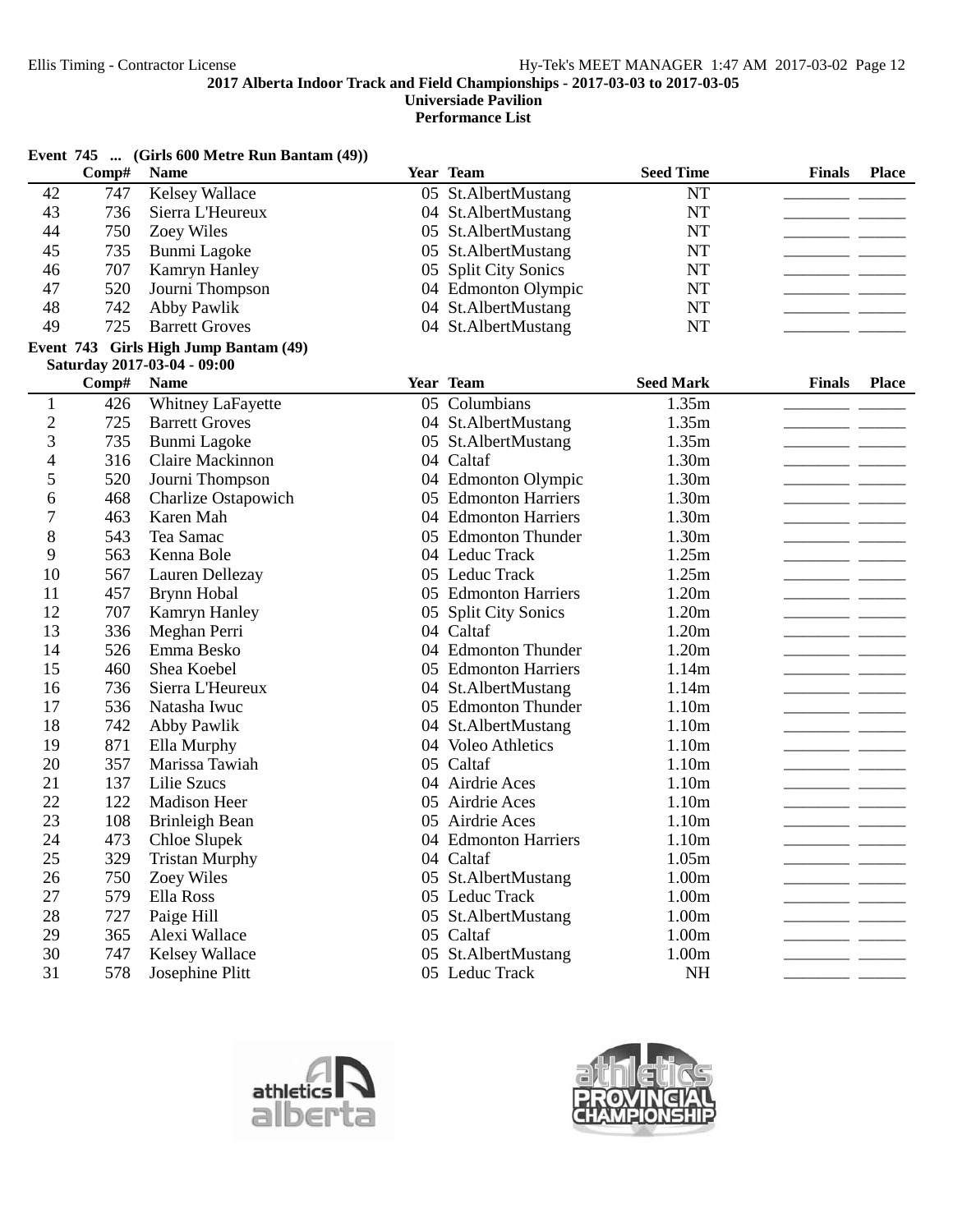**Event 743 ... (Girls High Jump Bantam (49))**

**2017 Alberta Indoor Track and Field Championships - 2017-03-03 to 2017-03-05**

## **Universiade Pavilion**

|                | Comp# | <b>Name</b>                           | Year Team             | <b>Seed Mark</b> | <b>Finals</b>     | <b>Place</b>                                                                                                                                                                                                                         |
|----------------|-------|---------------------------------------|-----------------------|------------------|-------------------|--------------------------------------------------------------------------------------------------------------------------------------------------------------------------------------------------------------------------------------|
| 32             | 712   | Alexis Rehmann                        | 04 Split City Sonics  | <b>NH</b>        |                   |                                                                                                                                                                                                                                      |
| 33             | 461   | Emily Li                              | 05 Edmonton Harriers  | <b>NH</b>        |                   |                                                                                                                                                                                                                                      |
| 34             | 555   | Sophia Legault                        | 05 Lakeland Yellow    | <b>NH</b>        |                   |                                                                                                                                                                                                                                      |
| 35             | 564   | Julianna Chipiuk                      | 05 Leduc Track        | <b>NH</b>        |                   |                                                                                                                                                                                                                                      |
| 36             | 681   | Alexis Lewans                         | 04 RiversdaleAthlet   | <b>NH</b>        |                   |                                                                                                                                                                                                                                      |
| 37             | 654   | Erica Andres                          | 04 RiversdaleAthlet   | <b>NH</b>        |                   |                                                                                                                                                                                                                                      |
| 38             | 647   | Sarah McDonald                        | 05 Red Deer Titans    | <b>NH</b>        |                   |                                                                                                                                                                                                                                      |
| 39             | 807   | Nyema Ingleton                        | 05 Unattached Alberta | <b>NH</b>        |                   |                                                                                                                                                                                                                                      |
| 40             | 676   | Jaryn Janzen                          | 04 RiversdaleAthlet   | <b>NH</b>        |                   |                                                                                                                                                                                                                                      |
| 41             | 187   | Ava Bangs                             | 05 Calgary Spartans   | <b>NH</b>        |                   |                                                                                                                                                                                                                                      |
| 42             | 340   | Allie Reimer                          | 05 Caltaf             | <b>NH</b>        |                   |                                                                                                                                                                                                                                      |
| 43             | 201   | Jaya Khuber                           | 05 Calgary Spartans   | <b>NH</b>        | المستحدث المستحدث |                                                                                                                                                                                                                                      |
| 44             | 260   | Zaynab Adeyemi                        | 04 Caltaf             | <b>NH</b>        |                   |                                                                                                                                                                                                                                      |
| 45             | 330   | <b>Alexis Newell</b>                  | 05 Caltaf             | <b>NH</b>        | — —               |                                                                                                                                                                                                                                      |
| 46             | 622   | <b>Shelaine Pritchard</b>             | 04 PA Athletics       | <b>NH</b>        | — —               |                                                                                                                                                                                                                                      |
| 47             | 516   | Habeeba Sharafeldin                   | 05 Edmonton Olympic   | <b>NH</b>        |                   |                                                                                                                                                                                                                                      |
| 48             | 552   | Brooklynn Bellisle                    | 05 Lakeland Yellow    | <b>NH</b>        |                   |                                                                                                                                                                                                                                      |
| 49             | 422   | Ella Kern                             | 05 Columbians         | <b>NH</b>        |                   |                                                                                                                                                                                                                                      |
|                |       | Event 753 Girls Long Jump Bantam (44) |                       |                  |                   |                                                                                                                                                                                                                                      |
|                |       | Sunday 2017-03-05 - 09:00             |                       |                  |                   |                                                                                                                                                                                                                                      |
|                | Comp# | <b>Name</b>                           | Year Team             | <b>Seed Mark</b> | <b>Finals</b>     | <b>Place</b>                                                                                                                                                                                                                         |
| $\mathbf{1}$   | 468   | <b>Charlize Ostapowich</b>            | 05 Edmonton Harriers  | 4.20m            |                   |                                                                                                                                                                                                                                      |
| $\overline{c}$ | 622   | Shelaine Pritchard                    | 04 PA Athletics       | 4.13m            |                   |                                                                                                                                                                                                                                      |
| 3              | 463   | Karen Mah                             | 04 Edmonton Harriers  | 3.90m            |                   | ___                                                                                                                                                                                                                                  |
| 4              | 457   | Brynn Hobal                           | 05 Edmonton Harriers  | 3.90m            |                   |                                                                                                                                                                                                                                      |
| 5              | 707   | Kamryn Hanley                         | 05 Split City Sonics  | 3.90m            |                   |                                                                                                                                                                                                                                      |
| 6              | 461   | Emily Li                              | 05 Edmonton Harriers  | 3.76m            |                   |                                                                                                                                                                                                                                      |
| 7              | 273   | Sable Brulotte                        | 04 Caltaf             | 3.74m            |                   |                                                                                                                                                                                                                                      |
| 8              | 336   | Meghan Perri                          | 04 Caltaf             | 3.73m            |                   |                                                                                                                                                                                                                                      |
| 9              | 329   | <b>Tristan Murphy</b>                 | 04 Caltaf             | 3.72m            |                   |                                                                                                                                                                                                                                      |
| 10             | 357   | Marissa Tawiah                        | 05 Caltaf             | 3.67m            |                   | <u>and the companies of the companies of the companies of the companies of the companies of the companies of the companies of the companies of the companies of the companies of the companies of the companies of the companies</u> |
| 11             | 137   | Lilie Szucs                           | 04 Airdrie Aces       | 3.21m            |                   |                                                                                                                                                                                                                                      |
| 12             | 365   | Alexi Wallace                         | 05 Caltaf             | 3.03m            |                   |                                                                                                                                                                                                                                      |
| 13             | 473   | Chloe Slupek                          | 04 Edmonton Harriers  | 2.85m            |                   |                                                                                                                                                                                                                                      |
| 14             | 330   | <b>Alexis Newell</b>                  | 05 Caltaf             | 2.72m            |                   |                                                                                                                                                                                                                                      |
| 15             | 516   | Habeeba Sharafeldin                   | 05 Edmonton Olympic   | 2.24m            |                   |                                                                                                                                                                                                                                      |
| 16             | 422   | Ella Kern                             | 05 Columbians         | <b>ND</b>        |                   |                                                                                                                                                                                                                                      |
| 17             | 426   | <b>Whitney LaFayette</b>              | 05 Columbians         | <b>ND</b>        |                   |                                                                                                                                                                                                                                      |
| 18             | 434   | <b>Holly Pougnet</b>                  | 04 Columbians         | <b>ND</b>        |                   |                                                                                                                                                                                                                                      |
| 19             | 201   | Jaya Khuber                           | 05 Calgary Spartans   | <b>ND</b>        |                   |                                                                                                                                                                                                                                      |
| 20             | 187   | Ava Bangs                             | 05 Calgary Spartans   | <b>ND</b>        |                   |                                                                                                                                                                                                                                      |
| 21             | 122   | Madison Heer                          | 05 Airdrie Aces       | <b>ND</b>        |                   |                                                                                                                                                                                                                                      |



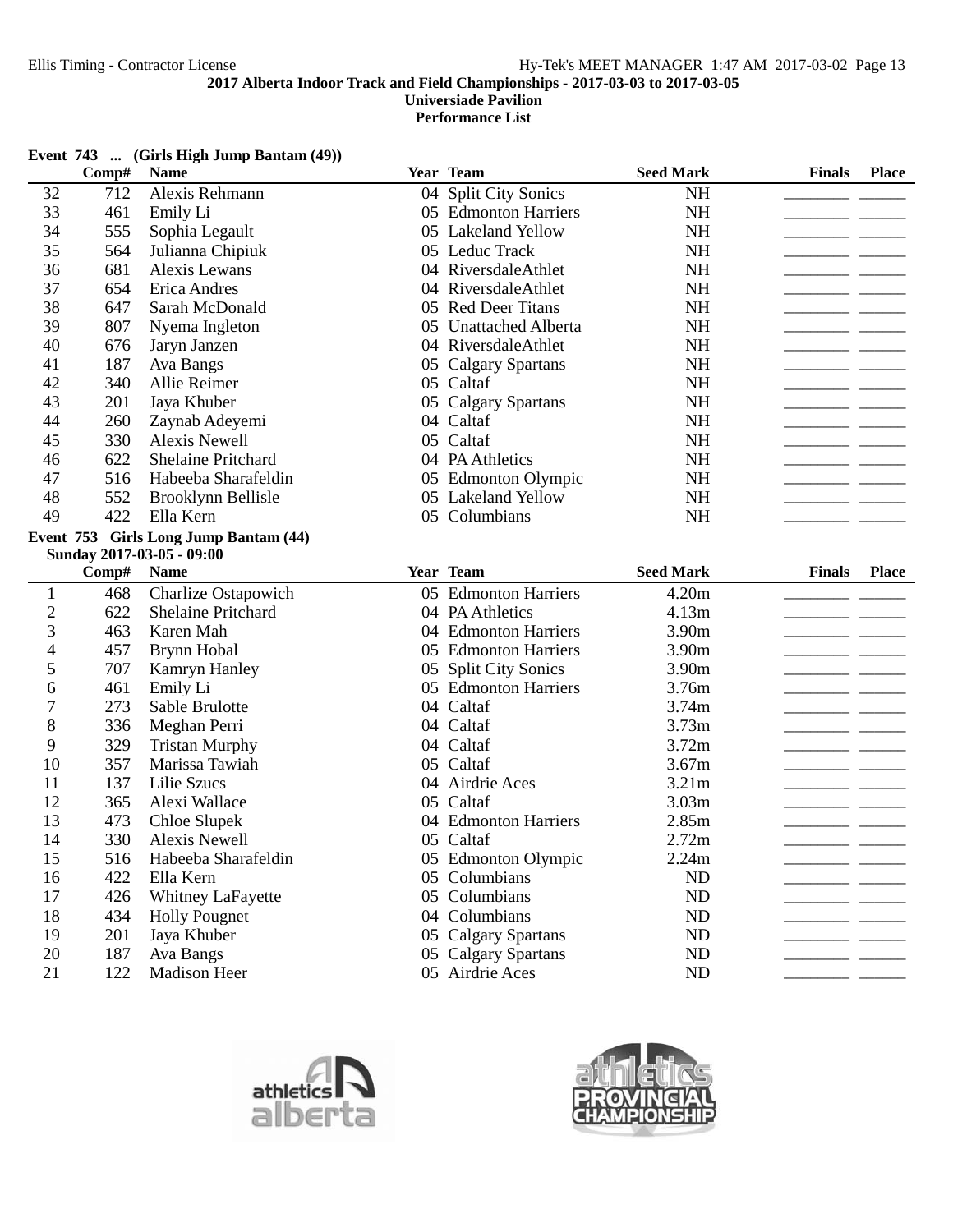**Event 753 ... (Girls Long Jump Bantam (44))**

**2017 Alberta Indoor Track and Field Championships - 2017-03-03 to 2017-03-05**

## **Universiade Pavilion**

|                | Comp# | <b>Name</b>                               | Year Team             | <b>Seed Mark</b> | <b>Finals</b>                                                                                                                                                                                                                        | <b>Place</b> |
|----------------|-------|-------------------------------------------|-----------------------|------------------|--------------------------------------------------------------------------------------------------------------------------------------------------------------------------------------------------------------------------------------|--------------|
| 22             | 647   | Sarah McDonald                            | 05 Red Deer Titans    | <b>ND</b>        |                                                                                                                                                                                                                                      |              |
| 23             | 520   | Journi Thompson                           | 04 Edmonton Olympic   | ND               |                                                                                                                                                                                                                                      |              |
| 24             | 871   | Ella Murphy                               | 04 Voleo Athletics    | ND               |                                                                                                                                                                                                                                      |              |
| 25             | 654   | Erica Andres                              | 04 RiversdaleAthlet   | ND               |                                                                                                                                                                                                                                      |              |
| 26             | 807   | Nyema Ingleton                            | 05 Unattached Alberta | ND               |                                                                                                                                                                                                                                      |              |
| 27             | 712   | Alexis Rehmann                            | 04 Split City Sonics  | ND               |                                                                                                                                                                                                                                      |              |
| 28             | 676   | Jaryn Janzen                              | 04 RiversdaleAthlet   | ND               |                                                                                                                                                                                                                                      |              |
| 29             | 564   | Julianna Chipiuk                          | 05 Leduc Track        | <b>ND</b>        |                                                                                                                                                                                                                                      |              |
| 30             | 340   | Allie Reimer                              | 05 Caltaf             | <b>ND</b>        |                                                                                                                                                                                                                                      |              |
| 31             | 316   | Claire Mackinnon                          | 04 Caltaf             | <b>ND</b>        |                                                                                                                                                                                                                                      |              |
| 32             | 742   | Abby Pawlik                               | 04 St.AlbertMustang   | <b>ND</b>        |                                                                                                                                                                                                                                      |              |
| 33             | 715   | Ally Thompson                             | 04 Split City Sonics  | ND               |                                                                                                                                                                                                                                      |              |
| 34             | 530   | Kiersten Epp                              | 05 Edmonton Thunder   | ND               |                                                                                                                                                                                                                                      |              |
| 35             | 526   | Emma Besko                                | 04 Edmonton Thunder   | <b>ND</b>        |                                                                                                                                                                                                                                      |              |
| 36             | 543   | Tea Samac                                 | 05 Edmonton Thunder   | <b>ND</b>        |                                                                                                                                                                                                                                      |              |
| 37             | 536   | Natasha Iwuc                              | 05 Edmonton Thunder   | <b>ND</b>        | <u>.</u>                                                                                                                                                                                                                             |              |
| 38             | 579   | Ella Ross                                 | 05 Leduc Track        | ND               |                                                                                                                                                                                                                                      |              |
| 39             | 750   | Zoey Wiles                                | 05 St. Albert Mustang | ND               |                                                                                                                                                                                                                                      |              |
| 40             | 108   | Brinleigh Bean                            | 05 Airdrie Aces       | ND               |                                                                                                                                                                                                                                      |              |
| 41             | 567   | Lauren Dellezay                           | 05 Leduc Track        | ND               |                                                                                                                                                                                                                                      |              |
| 42             | 727   | Paige Hill                                | 05 St.AlbertMustang   | ND               | <u> The Communication of the Communication of the Communication of the Communication of the Communication of the Communication of the Communication of the Communication of the Communication of the Communication of the Commun</u> |              |
| 43             | 736   | Sierra L'Heureux                          | 04 St. Albert Mustang | ND               |                                                                                                                                                                                                                                      |              |
| 44             | 735   | Bunmi Lagoke                              | 05 St.AlbertMustang   | <b>ND</b>        |                                                                                                                                                                                                                                      |              |
|                |       | Event 755 Girls Shot Put 3 kg Bantam (42) |                       |                  |                                                                                                                                                                                                                                      |              |
|                |       | Sunday 2017-03-05 - 09:00                 |                       |                  |                                                                                                                                                                                                                                      |              |
|                | Comp# | <b>Name</b>                               | Year Team             | <b>Seed Mark</b> | <b>Finals</b>                                                                                                                                                                                                                        | <b>Place</b> |
| $\mathbf{1}$   | 622   | <b>Shelaine Pritchard</b>                 | 04 PA Athletics       | 8.08m            | -- -                                                                                                                                                                                                                                 |              |
| $\overline{c}$ | 715   | Ally Thompson                             | 04 Split City Sonics  | 7.79m            |                                                                                                                                                                                                                                      |              |
| 3              | 336   | Meghan Perri                              | 04 Caltaf             | 6.84m            |                                                                                                                                                                                                                                      |              |
| 4              | 457   | Brynn Hobal                               | 05 Edmonton Harriers  | 6.46m            |                                                                                                                                                                                                                                      |              |
| 5              | 463   | Karen Mah                                 | 04 Edmonton Harriers  | 6.36m            |                                                                                                                                                                                                                                      | __ ____      |
| 6              | 273   | Sable Brulotte                            | 04 Caltaf             | 6.08m            |                                                                                                                                                                                                                                      |              |
| 7              | 357   | Marissa Tawiah                            | 05 Caltaf             | 5.64m            | __________                                                                                                                                                                                                                           |              |
| 8              | 329   | <b>Tristan Murphy</b>                     | 04 Caltaf             | 5.60m            |                                                                                                                                                                                                                                      |              |
| 9              | 108   | <b>Brinleigh Bean</b>                     | 05 Airdrie Aces       | 5.58m            |                                                                                                                                                                                                                                      |              |
| 10             | 137   | Lilie Szucs                               | 04 Airdrie Aces       | 5.42m            |                                                                                                                                                                                                                                      |              |
| 11             | 473   | Chloe Slupek                              | 04 Edmonton Harriers  | 5.12m            |                                                                                                                                                                                                                                      |              |
| 12             | 468   | <b>Charlize Ostapowich</b>                | 05 Edmonton Harriers  | 5.10m            |                                                                                                                                                                                                                                      |              |
| 13             | 516   | Habeeba Sharafeldin                       | 05 Edmonton Olympic   | 4.88m            |                                                                                                                                                                                                                                      |              |
| 14             | 316   | <b>Claire Mackinnon</b>                   | 04 Caltaf             | 4.83m            |                                                                                                                                                                                                                                      |              |
| 15             | 330   | <b>Alexis Newell</b>                      | 05 Caltaf             | 4.51m            |                                                                                                                                                                                                                                      |              |
| 16             | 365   | Alexi Wallace                             | 05 Caltaf             | 3.91m            |                                                                                                                                                                                                                                      |              |



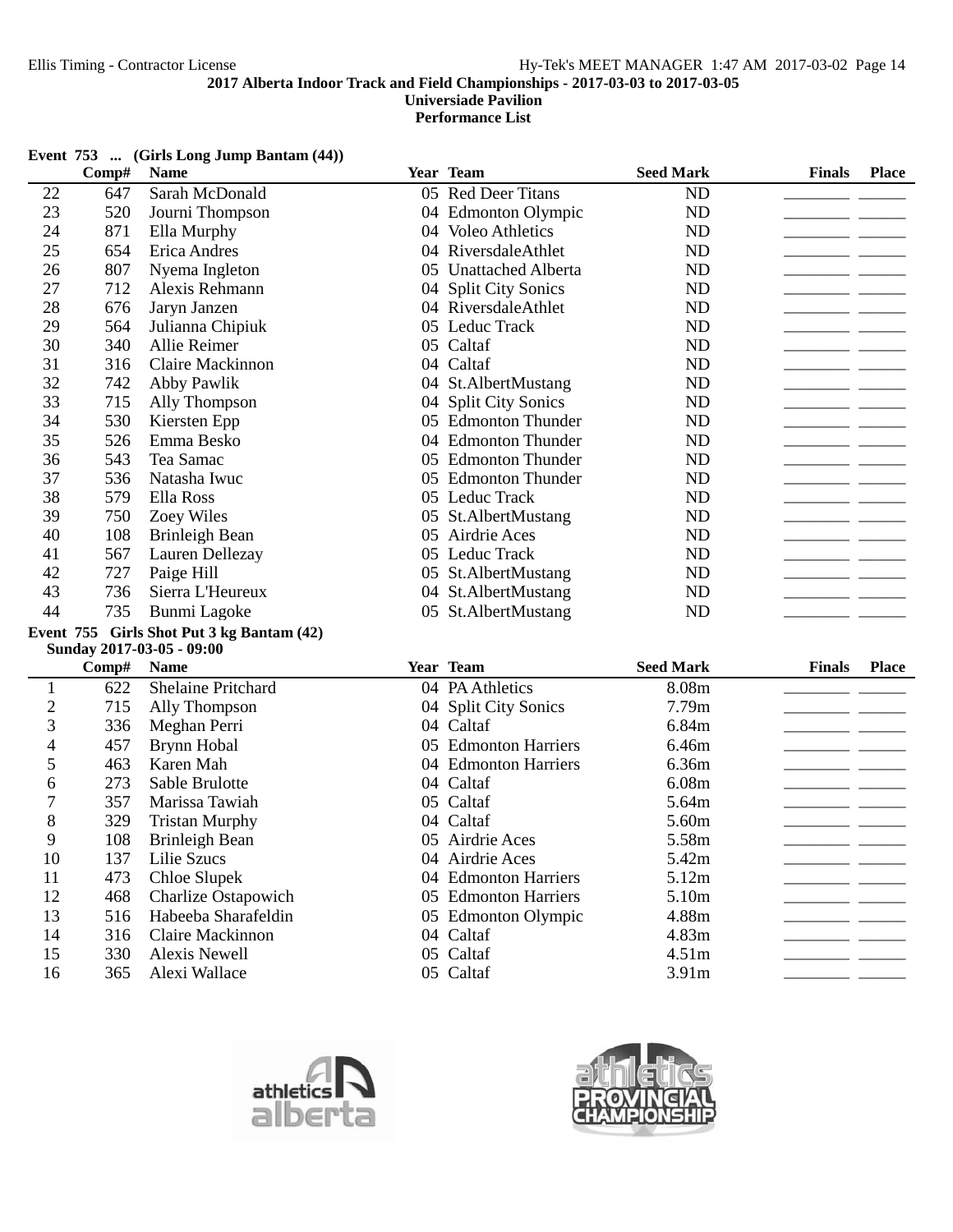## **Universiade Pavilion**

|                |       | Event 755  (Girls Shot Put 3 kg Bantam (42))    |                       |                  |                                                                                                                       |                                            |
|----------------|-------|-------------------------------------------------|-----------------------|------------------|-----------------------------------------------------------------------------------------------------------------------|--------------------------------------------|
|                | Comp# | <b>Name</b>                                     | Year Team             | <b>Seed Mark</b> | <b>Finals</b>                                                                                                         | <b>Place</b>                               |
| 17             | 647   | Sarah McDonald                                  | 05 Red Deer Titans    | <b>ND</b>        |                                                                                                                       |                                            |
| 18             | 122   | Madison Heer                                    | 05 Airdrie Aces       | <b>ND</b>        |                                                                                                                       |                                            |
| 19             | 567   | Lauren Dellezay                                 | 05 Leduc Track        | <b>ND</b>        |                                                                                                                       |                                            |
| 20             | 201   | Jaya Khuber                                     | 05 Calgary Spartans   | <b>ND</b>        |                                                                                                                       |                                            |
| 21             | 187   | Ava Bangs                                       | 05 Calgary Spartans   | <b>ND</b>        |                                                                                                                       |                                            |
| 22             | 676   | Jaryn Janzen                                    | 04 RiversdaleAthlet   | <b>ND</b>        |                                                                                                                       |                                            |
| 23             | 564   | Julianna Chipiuk                                | 05 Leduc Track        | <b>ND</b>        |                                                                                                                       |                                            |
| 24             | 434   | <b>Holly Pougnet</b>                            | 04 Columbians         | <b>ND</b>        |                                                                                                                       |                                            |
| 25             | 426   | Whitney LaFayette                               | 05 Columbians         | <b>ND</b>        |                                                                                                                       |                                            |
| 26             | 712   | Alexis Rehmann                                  | 04 Split City Sonics  | <b>ND</b>        |                                                                                                                       |                                            |
| 27             | 654   | Erica Andres                                    | 04 RiversdaleAthlet   | <b>ND</b>        |                                                                                                                       |                                            |
| 28             | 422   | Ella Kern                                       | 05 Columbians         | <b>ND</b>        |                                                                                                                       |                                            |
| 29             | 340   | Allie Reimer                                    | 05 Caltaf             | <b>ND</b>        | _ _                                                                                                                   |                                            |
| 30             | 543   | Tea Samac                                       | 05 Edmonton Thunder   | <b>ND</b>        | <u> Louis Communication de la provincia de la provincia de la provincia de la provincia de la provincia de la pro</u> |                                            |
| 31             | 520   | Journi Thompson                                 | 04 Edmonton Olympic   | <b>ND</b>        | __ __                                                                                                                 |                                            |
| 32             | 461   | Emily Li                                        | 05 Edmonton Harriers  | <b>ND</b>        | للمسار المسا                                                                                                          |                                            |
| 33             | 530   | Kiersten Epp                                    | 05 Edmonton Thunder   | <b>ND</b>        | _ __                                                                                                                  |                                            |
| 34             | 526   | Emma Besko                                      | 04 Edmonton Thunder   | <b>ND</b>        |                                                                                                                       |                                            |
| 35             | 536   | Natasha Iwuc                                    | 05 Edmonton Thunder   | <b>ND</b>        | ___                                                                                                                   |                                            |
| 36             | 735   | Bunmi Lagoke                                    | 05 St.AlbertMustang   | <b>ND</b>        | - -                                                                                                                   |                                            |
| 37             | 727   | Paige Hill                                      | 05 St. Albert Mustang | <b>ND</b>        |                                                                                                                       | ____                                       |
| 38             | 579   | Ella Ross                                       | 05 Leduc Track        | <b>ND</b>        |                                                                                                                       | <b>Contract Contract Contract Contract</b> |
| 39             | 750   | Zoey Wiles                                      | 05 St.AlbertMustang   | <b>ND</b>        |                                                                                                                       |                                            |
| 40             | 742   | Abby Pawlik                                     | 04 St.AlbertMustang   | <b>ND</b>        |                                                                                                                       |                                            |
| 41             | 707   | Kamryn Hanley                                   | 05 Split City Sonics  | <b>ND</b>        |                                                                                                                       |                                            |
| 42             | 736   | Sierra L'Heureux                                | 04 St.AlbertMustang   | <b>ND</b>        |                                                                                                                       |                                            |
|                |       | Event 1 Women 60 Metre Dash Midget (59) Prelims |                       |                  |                                                                                                                       |                                            |
|                |       | Saturday 2017-03-04 - 09:00                     |                       |                  |                                                                                                                       |                                            |
|                | Comp# | <b>Name</b>                                     | Year Team             | <b>Seed Time</b> | <b>Prelim Time</b>                                                                                                    | <b>Place</b>                               |
| $\mathbf{1}$   | 179   | Mae Uhuegbulem                                  | 02 Yyc Internationa   | 8.04             |                                                                                                                       |                                            |
| $\overline{2}$ | 285   | Jessica Fahlman                                 | 02 Caltaf             | 8.13             |                                                                                                                       |                                            |
| 3              | 241   | Natasha Gatzke                                  | 02 Calgary Warriors   | 8.14             |                                                                                                                       |                                            |
| 4              | 557   | Alese Sartain                                   | 02 Lakeland Yellow    | 8.27             |                                                                                                                       |                                            |
| 5              | 193   | Adesola Esan                                    | 02 Calgary Spartans   | 8.32             |                                                                                                                       |                                            |
| 6              | 210   | Zelie Millet                                    | 02 Calgary Spartans   | 8.33             |                                                                                                                       |                                            |
| 7              | 276   | <b>Emiley Burt</b>                              | 02 Caltaf             | 8.36             |                                                                                                                       |                                            |
| 8              | 610   | Emily Cole-Johnson                              | 02 PA Athletics       | 8.44             |                                                                                                                       |                                            |
| 9              | 214   | Oge Onyekonwu                                   | 03 Calgary Spartans   | 8.45             |                                                                                                                       |                                            |
| 10             | 693   | Sage Slobodzian                                 | 03 RiversdaleAthlet   | 8.46             |                                                                                                                       |                                            |
| 11             | 332   | Hanna Nyssen                                    | 03 Caltaf             | 8.46             |                                                                                                                       |                                            |
| 12             | 255   | Verona Valero                                   | 03 Calgary Warriors   | 8.49             |                                                                                                                       |                                            |
| 13             | 282   | Rebecca Elliott                                 | 02 Caltaf             | 8.50             |                                                                                                                       |                                            |





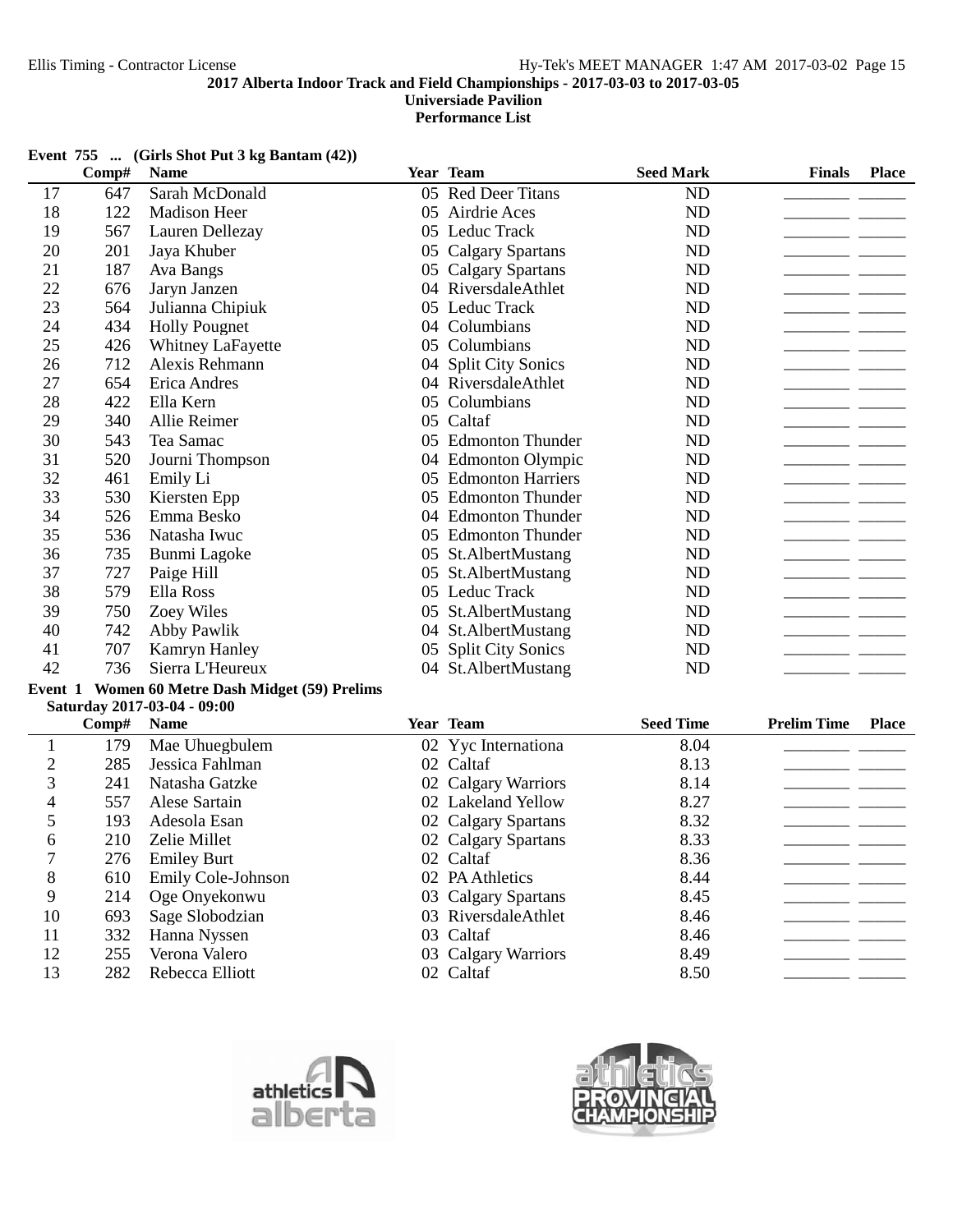## **Universiade Pavilion**

|  |  |  |  | Event 1  (Women 60 Metre Dash Midget (59) Prelims) |
|--|--|--|--|----------------------------------------------------|
|--|--|--|--|----------------------------------------------------|

|    | Comp# | <b>Name</b>            |    | Year Team                | <b>Seed Time</b> | <b>Prelim Time</b> | <b>Place</b> |
|----|-------|------------------------|----|--------------------------|------------------|--------------------|--------------|
| 14 | 271   | Tori Brown             |    | 02 Caltaf                | 8.52             |                    |              |
| 15 | 801   | Eden Bretzer           |    | 03 Unattached Alberta    | 8.53             |                    |              |
| 16 | 252   | Lauryn Tran            |    | 03 Calgary Warriors      | 8.59             |                    |              |
| 17 | 709   | <b>Riely Mansfield</b> | 03 | <b>Split City Sonics</b> | 8.60             |                    |              |
| 18 | 354   | Mykaela Strauss        |    | 03 Caltaf                | 8.60             |                    |              |
| 19 | 136   | <b>Jasmine Szucs</b>   |    | 03 Airdrie Aces          | 8.65             |                    |              |
| 20 | 388   | Emma Jobs              |    | 02 Capital City          | 8.65             |                    |              |
| 21 | 221   | Hannah Saver           |    | 03 Calgary Spartans      | 8.69             |                    |              |
| 22 | 483   | Christy Xie            |    | 03 Edmonton Harriers     | 8.70             |                    |              |
| 23 | 361   | Elizabeth Vanderput    |    | 02 Caltaf                | 8.83             |                    |              |
| 24 | 609   | Mia Childress          |    | 03 PA Athletics          | 8.87             |                    |              |
| 25 | 630   | Paige Richards         |    | 03 Passtrak              | 8.87             |                    |              |
| 26 | 223   | Hannah Schoenberger    |    | 03 Calgary Spartans      | 8.88             |                    |              |
| 27 | 470   | <b>Hannah Perry</b>    |    | 02 Edmonton Harriers     | 8.90             |                    |              |
| 28 | 258   | Alicia Zaldivar        |    | 03 Calgary Warriors      | 8.92             |                    |              |
| 29 | 343   | Kayla Rzepa            |    | 03 Caltaf                | 8.93             | للمستحدث المستحدث  |              |
| 30 | 150   | Kiana Farrell          |    | 02 Bulldogs Track        | 8.94             |                    |              |
| 31 | 251   | <b>Rhyd Samuel</b>     |    | 02 Calgary Warriors      | 8.95             |                    |              |
| 32 | 452   | Hannah Dean            |    | 02 Edmonton Harriers     | 8.96             | المستحدث           |              |
| 33 | 197   | <b>Bryn Jones</b>      |    | 03 Calgary Spartans      | 9.02             |                    |              |
| 34 | 287   | Daphne Fedorchuk       |    | 02 Caltaf                | 9.03             |                    |              |
| 35 | 225   | Katie Stillwell        |    | 02 Calgary Spartans      | 9.03             |                    |              |
| 36 | 684   | Courtneigh Mayne       |    | 03 RiversdaleAthlet      | 9.03             |                    |              |
| 37 | 246   | Danijela Marcinkovic   |    | 03 Calgary Warriors      | 9.09             |                    |              |
| 38 | 204   | Laila Laratta          |    | 02 Calgary Spartans      | 9.13             |                    |              |
| 39 | 242   | Mimi Gbobaniyi         |    | 03 Calgary Warriors      | 9.16             | <u>— —</u>         |              |
| 40 | 229   | Lilibeth Akalonu       |    | 03 Calgary Warriors      | 9.27             |                    |              |
| 41 | 208   | Ivana Mendez Jimenez   |    | 03 Calgary Spartans      | 9.35             |                    |              |
| 42 | 192   | Hannah Dombowsky       |    | 03 Calgary Spartans      | 9.39             |                    |              |
| 43 | 222   | Tea Schlegel           |    | 02 Calgary Spartans      | 9.44             |                    |              |
| 44 | 228   | Mckenna Waggoner       |    | 03 Calgary Spartans      | 9.50             |                    |              |
| 45 | 713   | <b>Bailey Steier</b>   | 03 | <b>Split City Sonics</b> | 9.65             |                    |              |
| 46 | 293   | Capri Galvez           |    | 03 Caltaf                | 9.83             |                    |              |
| 47 | 189   | Bianca Ciorac          | 03 | <b>Calgary Spartans</b>  | 9.86             |                    |              |
| 48 | 160   | <b>Faith Scrivener</b> |    | 02 Bulldogs Track        | 10.36            |                    |              |
| 49 | 505   | Kelly Akoum            |    | 02 Edmonton Olympic      | NT               | - -                |              |
| 50 | 393   | Makenna Macwhinnie     |    | 04 Capital City          | <b>NT</b>        |                    |              |
| 51 | 509   | Maia Elcock            |    | 03 Edmonton Olympic      | <b>NT</b>        |                    |              |
| 52 | 592   | <b>Mallory Brown</b>   |    | 03 Meadow.Christian      | <b>NT</b>        |                    |              |
| 53 | 703   | Caleigh O'Flaherty     |    | 02 Saint Thomas          | <b>NT</b>        |                    |              |
| 54 | 107   | Caroline Baron         |    | 03 Airdrie Aces          | NT               |                    |              |
| 55 | 799   | Oluwabunmi Akinyede    |    | 02 Unattached Alberta    | NT               |                    |              |
| 56 | 534   | Hanna Forster          |    | 02 Edmonton Thunder      | NT               |                    |              |
|    |       |                        |    |                          |                  |                    |              |



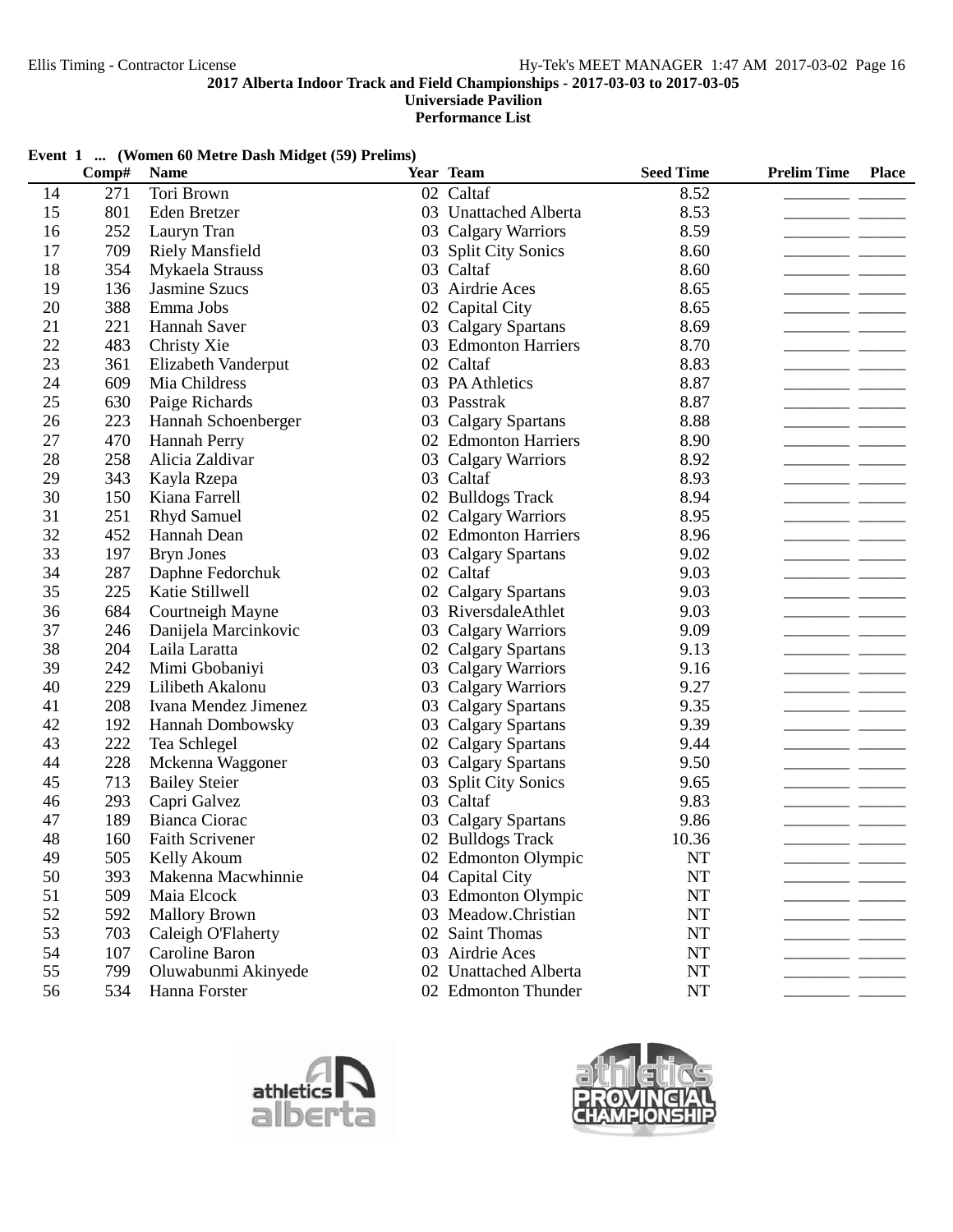**Universiade Pavilion**

|                          |       | Event 1  (Women 60 Metre Dash Midget (59) Prelims) |                      |                  |                    |              |
|--------------------------|-------|----------------------------------------------------|----------------------|------------------|--------------------|--------------|
|                          | Comp# | <b>Name</b>                                        | Year Team            | <b>Seed Time</b> | <b>Prelim Time</b> | <b>Place</b> |
| 57                       | 848   | Sophia Burns                                       | 03 Voleo Athletics   | NT               |                    |              |
| 58                       | 416   | Talia French                                       | 02 Columbians        | NT               |                    |              |
| 59                       | 598   | Kaydence Campbell                                  | 03 North Americ      | <b>NT</b>        |                    |              |
|                          |       | Event 41 Women 300 Metre Dash Midget (49) Prelims  |                      |                  |                    |              |
|                          |       | Sunday 2017-03-05 - 09:00                          |                      |                  |                    |              |
|                          | Comp# | <b>Name</b>                                        | Year Team            | <b>Seed Time</b> | <b>Prelim Time</b> | <b>Place</b> |
| 1                        | 193   | Adesola Esan                                       | 02 Calgary Spartans  | 42.85            |                    |              |
| $\mathbf{2}$             | 454   | Madison Ford                                       | 02 Edmonton Harriers | 44.10            |                    |              |
| 3                        | 179   | Mae Uhuegbulem                                     | 02 Yyc Internationa  | 44.60            |                    |              |
| $\overline{\mathcal{L}}$ | 557   | Alese Sartain                                      | 02 Lakeland Yellow   | 44.76            |                    |              |
| 5                        | 230   | <b>Riley Arseneau</b>                              | 02 Calgary Warriors  | 45.00            |                    |              |
| 6                        | 479   | Emily Wilke                                        | 03 Edmonton Harriers | 45.68            |                    |              |
| 7                        | 214   | Oge Onyekonwu                                      | 03 Calgary Spartans  | 45.74            |                    |              |
| 8                        | 332   | Hanna Nyssen                                       | 03 Caltaf            | 45.85            |                    |              |
| 9                        | 285   | Jessica Fahlman                                    | 02 Caltaf            | 46.07            |                    |              |
| 10                       | 136   | <b>Jasmine Szucs</b>                               | 03 Airdrie Aces      | 46.09            |                    |              |
| 11                       | 438   | Venus Sabourin                                     | 02 Columbians        | 46.14            |                    |              |
| 12                       | 709   | <b>Riely Mansfield</b>                             | 03 Split City Sonics | 46.26            |                    |              |
| 13                       | 223   | Hannah Schoenberger                                | 03 Calgary Spartans  | 46.42            |                    |              |
| 14                       | 354   | Mykaela Strauss                                    | 03 Caltaf            | 46.48            |                    |              |
| 15                       | 388   | Emma Jobs                                          | 02 Capital City      | 46.53            | - -                |              |
| 16                       | 255   | Verona Valero                                      | 03 Calgary Warriors  | 46.74            |                    |              |
| 17                       | 335   | Danielle Perri                                     | 02 Caltaf            | 46.80            |                    |              |
| 18                       | 361   | Elizabeth Vanderput                                | 02 Caltaf            | 46.80            |                    |              |
| 19                       | 258   | Alicia Zaldivar                                    | 03 Calgary Warriors  | 47.16            |                    |              |
| 20                       | 483   | Christy Xie                                        | 03 Edmonton Harriers | 47.28            |                    |              |
| 21                       | 452   | Hannah Dean                                        | 02 Edmonton Harriers | 47.34            |                    |              |
| 22                       | 570   | Brynn Hebert                                       | 02 Leduc Track       | 47.42            |                    |              |
| 23                       | 271   | Tori Brown                                         | 02 Caltaf            | 47.60            |                    | - -          |
| 24                       | 251   | <b>Rhyd Samuel</b>                                 | 02 Calgary Warriors  | 47.60            |                    |              |
| 25                       | 319   | Kya Marsden                                        | 03 Caltaf            | 47.88            |                    |              |
| 26                       | 320   | Alex Matsuoka                                      | 02 Caltaf            | 47.89            | Scr                |              |
| 27                       | 150   | Kiana Farrell                                      | 02 Bulldogs Track    | 48.18            |                    |              |
| 28                       | 272   | Eden Brulotte                                      | 02 Caltaf            | 48.27            |                    |              |
| 29                       | 246   | Danijela Marcinkovic                               | 03 Calgary Warriors  | 48.83            |                    |              |
| 30                       | 270   | Sarah Brown                                        | 02 Caltaf            | 49.31            |                    |              |
| 31                       | 693   | Sage Slobodzian                                    | 03 RiversdaleAthlet  | 50.09            |                    |              |
| 32                       | 192   | Hannah Dombowsky                                   | 03 Calgary Spartans  | 50.47            |                    |              |
| 33                       | 509   | Maia Elcock                                        | 03 Edmonton Olympic  | 50.92            |                    |              |
| 34                       | 505   | Kelly Akoum                                        | 02 Edmonton Olympic  | 51.66            |                    |              |
| 35                       | 160   | <b>Faith Scrivener</b>                             | 02 Bulldogs Track    | 1:02.54          |                    |              |
| 36                       | 598   | Kaydence Campbell                                  | 03 North Americ      | NT               |                    |              |



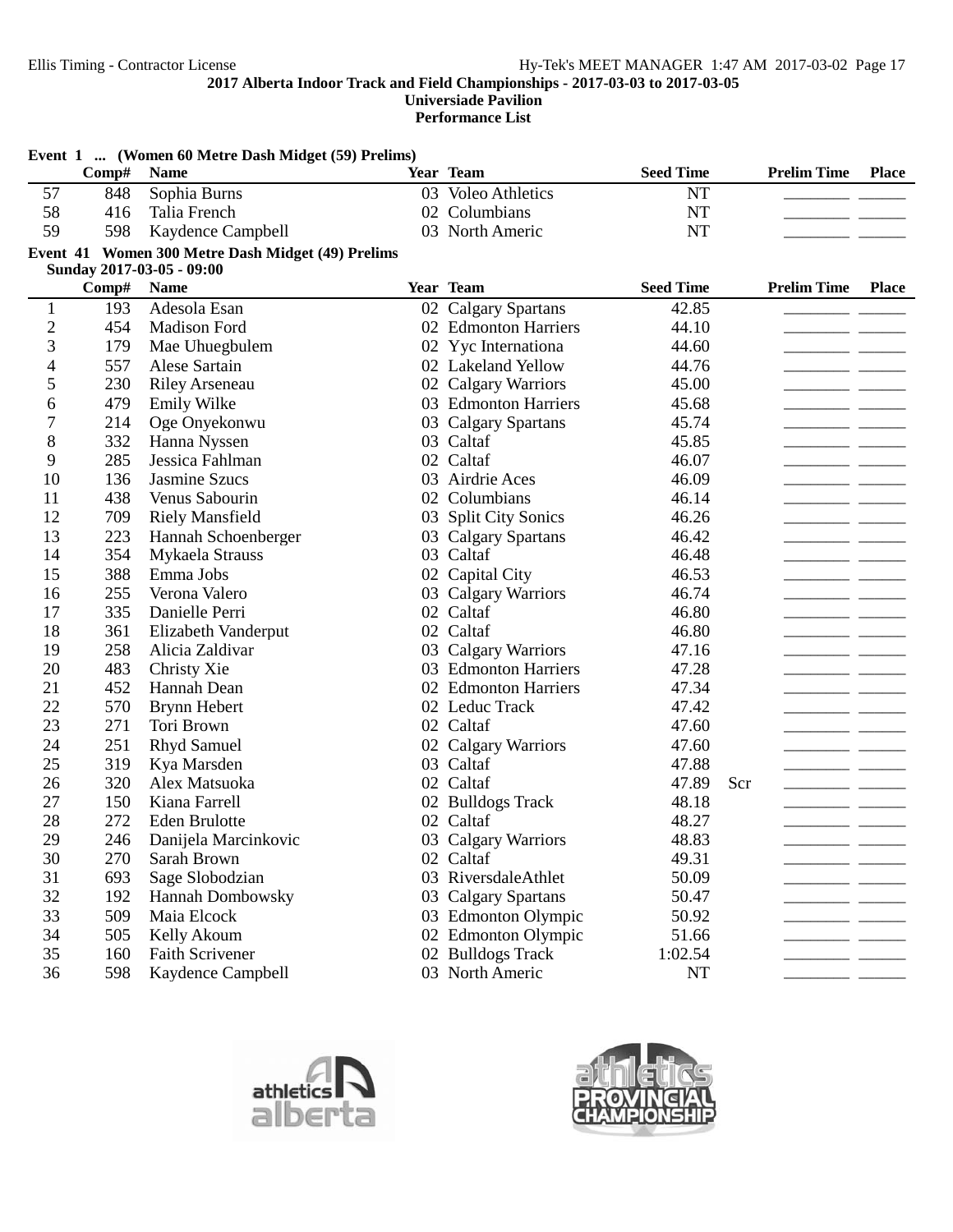**Universiade Pavilion**

|                |       | Event 41  (Women 300 Metre Dash Midget (49) Prelims)                  |    |                         |                  |                    |              |
|----------------|-------|-----------------------------------------------------------------------|----|-------------------------|------------------|--------------------|--------------|
|                | Comp# | <b>Name</b>                                                           |    | Year Team               | <b>Seed Time</b> | <b>Prelim Time</b> | <b>Place</b> |
| 37             | 817   | Jenica Swartz                                                         |    | 03 Unattached Alberta   | <b>NT</b>        |                    |              |
| 38             | 799   | Oluwabunmi Akinyede                                                   |    | 02 Unattached Alberta   | <b>NT</b>        |                    |              |
| 39             | 440   | Jillian Schaber                                                       |    | 03 Columbians           | NT               |                    |              |
| 40             | 703   | Caleigh O'Flaherty                                                    |    | 02 Saint Thomas         | NT               |                    |              |
| 41             | 189   | <b>Bianca Ciorac</b>                                                  | 03 | <b>Calgary Spartans</b> | <b>NT</b>        |                    |              |
| 42             | 393   | Makenna Macwhinnie                                                    |    | 04 Capital City         | NT               |                    |              |
| 43             | 197   | <b>Bryn Jones</b>                                                     | 03 | <b>Calgary Spartans</b> | NT               | ________           |              |
| 44             | 470   | Hannah Perry                                                          |    | 02 Edmonton Harriers    | NT               |                    |              |
| 45             | 229   | Lilibeth Akalonu                                                      |    | 03 Calgary Warriors     | NT               |                    |              |
| 46             | 684   | Courtneigh Mayne                                                      |    | 03 RiversdaleAthlet     | <b>NT</b>        |                    |              |
| 47             | 107   | Caroline Baron                                                        |    | 03 Airdrie Aces         | NT               |                    |              |
| 48             | 204   | Laila Laratta                                                         |    | 02 Calgary Spartans     | NT               |                    |              |
| 49             | 228   | Mckenna Waggoner                                                      |    | 03 Calgary Spartans     | NT               |                    |              |
|                |       | Event 81 Women 600 Metre Run Midget (14)<br>Sunday 2017-03-05 - 09:00 |    |                         |                  |                    |              |
|                | Comp# | <b>Name</b>                                                           |    | Year Team               | <b>Seed Time</b> | <b>Finals</b>      | <b>Place</b> |
| $\mathbf{1}$   | 469   | <b>Chloe Palmer</b>                                                   |    | 02 Edmonton Harriers    | 1:38.07          |                    |              |
| $\overline{2}$ | 454   | Madison Ford                                                          |    | 02 Edmonton Harriers    | 1:40.34          |                    |              |
| 3              | 472   | Sadie Sigfstead                                                       |    | 03 Edmonton Harriers    | 1:40.36          |                    |              |
| 4              | 440   | Jillian Schaber                                                       |    | 03 Columbians           | 1:46.19          |                    |              |
| 5              | 230   | <b>Riley Arseneau</b>                                                 |    | 02 Calgary Warriors     | 1:49.41          |                    |              |
| 6              | 237   | Erika Cunniam                                                         | 03 | <b>Calgary Warriors</b> | 1:52.08          |                    |              |
| 7              | 884   | Gabrielle Wafer                                                       |    | 03 Voleo Athletics      | 1:55.17          |                    |              |
| 8              | 509   | Maia Elcock                                                           |    | 03 Edmonton Olympic     | 1:57.77          |                    |              |
| 9              | 466   | Fiona Murphy                                                          |    | 02 Edmonton Harriers    | 2:01.69          |                    |              |
| 10             | 231   | Kate Aspinal                                                          | 03 | <b>Calgary Warriors</b> | 2:05.14          |                    |              |
| 11             | 587   | Sarah Hrustic                                                         |    | 03 Mac Track            | 2:14.14          |                    |              |
| 12             | 745   | Sophie Tamano                                                         | 03 | St.AlbertMustang        | <b>NT</b>        |                    |              |
| 13             | 594   | Anna Lemke                                                            |    | 03 Meadow.Christian     | <b>NT</b>        |                    |              |
| 14             | 438   | Venus Sabourin                                                        |    | 02 Columbians           | <b>NT</b>        |                    |              |
|                |       | Event 141 Women 1200 Metre Run Midget (11)                            |    |                         |                  |                    |              |
|                |       | Saturday 2017-03-04 - 09:00                                           |    |                         |                  |                    |              |
|                | Comp# | <b>Name</b>                                                           |    | Year Team               | <b>Seed Time</b> | <b>Finals</b>      | <b>Place</b> |
| $\mathbf{1}$   | 472   | Sadie Sigfstead                                                       |    | 03 Edmonton Harriers    | 3:38.52          |                    |              |
| 2              |       | 469 Chloe Palmer                                                      |    | 02 Edmonton Harriers    | 3:45.69          |                    |              |
| 3              | 454   | Madison Ford                                                          |    | 02 Edmonton Harriers    | 3:54.39          |                    |              |
| 4              | 237   | Erika Cunniam                                                         |    | 03 Calgary Warriors     | 4:04.08          |                    |              |
| 5              | 230   | <b>Riley Arseneau</b>                                                 |    | 02 Calgary Warriors     | 4:06.33          |                    |              |
| 6              | 570   | Brynn Hebert                                                          |    | 02 Leduc Track          | 4:06.33          |                    |              |
| 7              | 252   | Lauryn Tran                                                           |    | 03 Calgary Warriors     | 4:15.38          |                    |              |
| 8              | 466   | Fiona Murphy                                                          |    | 02 Edmonton Harriers    | 4:22.20          |                    |              |
| 9              | 319   | Kya Marsden                                                           |    | 03 Caltaf               | 4:28.22          |                    |              |



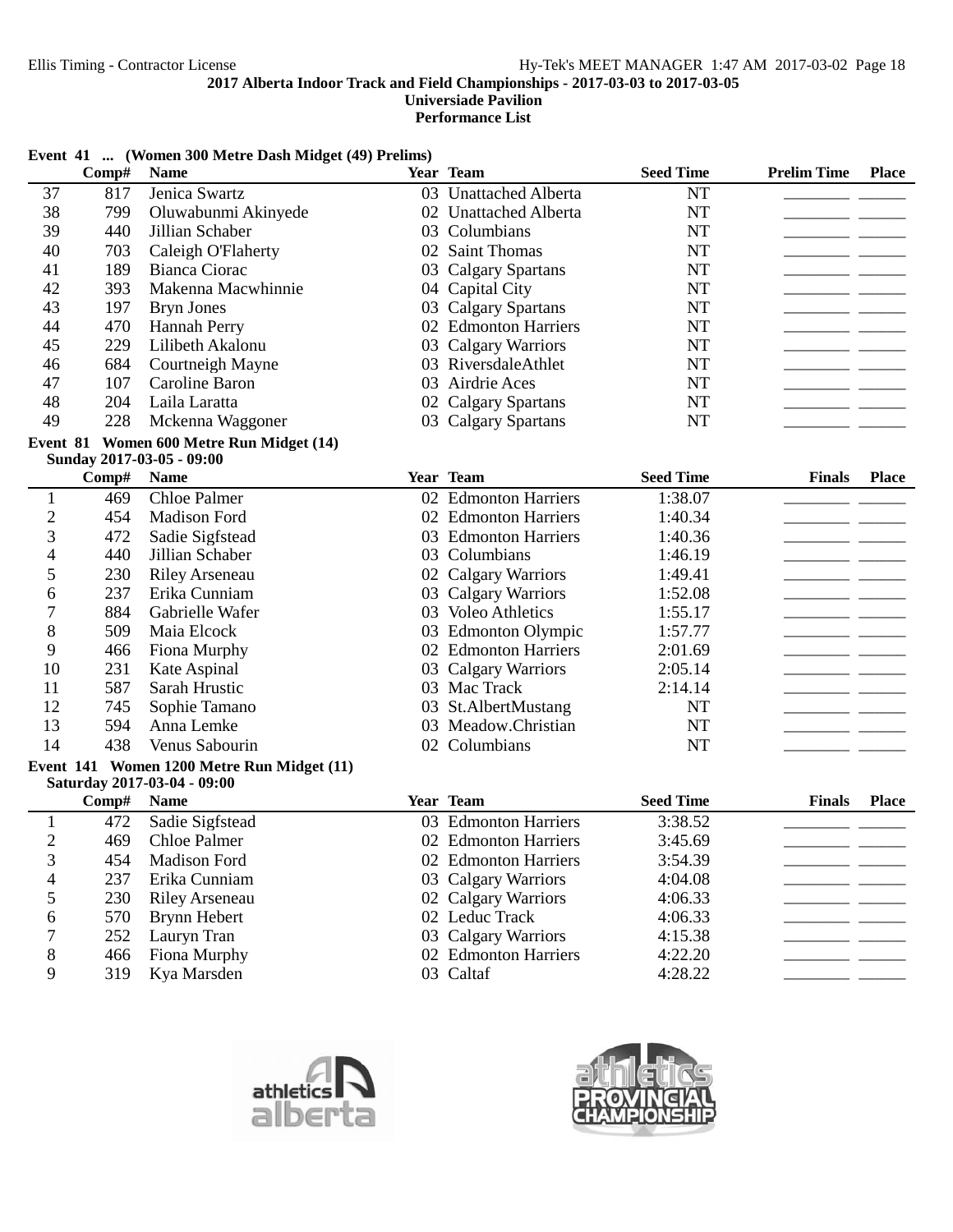**Universiade Pavilion**

|                |       | Event 141  (Women 1200 Metre Run Midget (11))               |                       |                  |                    |              |
|----------------|-------|-------------------------------------------------------------|-----------------------|------------------|--------------------|--------------|
|                | Comp# | <b>Name</b>                                                 | Year Team             | <b>Seed Time</b> | <b>Finals</b>      | <b>Place</b> |
| 10             | 318   | Ella Marion                                                 | 02 Caltaf             | 4:38.89          |                    |              |
| 11             | 231   | Kate Aspinal                                                | 03 Calgary Warriors   | <b>NT</b>        |                    |              |
|                |       | Event 181 Women 2000 Metre Run Midget (6)                   |                       |                  |                    |              |
|                |       | Sunday 2017-03-05 - 09:00                                   |                       |                  |                    |              |
|                | Comp# | <b>Name</b>                                                 | Year Team             | <b>Seed Time</b> | <b>Finals</b>      | <b>Place</b> |
| $\mathbf{1}$   | 472   | Sadie Sigfstead                                             | 03 Edmonton Harriers  | 6:24.83          |                    |              |
| $\overline{2}$ | 570   | <b>Brynn Hebert</b>                                         | 02 Leduc Track        | 7:23.87          |                    |              |
| 3              | 237   | Erika Cunniam                                               | 03 Calgary Warriors   | 7:27.12          |                    |              |
| 4              | 467   | Nadia Myroon                                                | 03 Edmonton Harriers  | 7:40.71          |                    |              |
| 5              | 318   | Ella Marion                                                 | 02 Caltaf             | <b>NT</b>        |                    |              |
| 6              | 252   | Lauryn Tran                                                 | 03 Calgary Warriors   | <b>NT</b>        |                    |              |
|                |       | Event 261 Women 60 Metre Hurdles 0.76 m Midget (24) Prelims |                       |                  |                    |              |
|                |       | Sunday 2017-03-05 - 09:00                                   |                       |                  |                    |              |
|                | Comp# | <b>Name</b>                                                 | Year Team             | <b>Seed Time</b> | <b>Prelim Time</b> | <b>Place</b> |
| 1              | 241   | Natasha Gatzke                                              | 02 Calgary Warriors   | 9.17             |                    |              |
| $\overline{2}$ | 470   | Hannah Perry                                                | 02 Edmonton Harriers  | 9.90             |                    |              |
| 3              | 255   | Verona Valero                                               | 03 Calgary Warriors   | 10.28            |                    |              |
| 4              | 438   | Venus Sabourin                                              | 02 Columbians         | 10.39            |                    |              |
| 5              | 416   | Talia French                                                | 02 Columbians         | 10.53            |                    |              |
| 6              | 319   | Kya Marsden                                                 | 03 Caltaf             | 10.61            |                    |              |
| 7              | 136   | <b>Jasmine Szucs</b>                                        | 03 Airdrie Aces       | 10.78            |                    |              |
| 8              | 534   | Hanna Forster                                               | 02 Edmonton Thunder   | 10.82            |                    |              |
| 9              | 630   | Paige Richards                                              | 03 Passtrak           | 10.99            |                    |              |
| 10             | 222   | Tea Schlegel                                                | 02 Calgary Spartans   | 11.01            | - -                |              |
| 11             | 246   | Danijela Marcinkovic                                        | 03 Calgary Warriors   | 11.12            |                    |              |
| 12             | 884   | Gabrielle Wafer                                             | 03 Voleo Athletics    | 11.27            | - -                |              |
| 13             | 225   | Katie Stillwell                                             | 02 Calgary Spartans   | 11.28            |                    |              |
| 14             | 272   | Eden Brulotte                                               | 02 Caltaf             | 11.56            |                    |              |
| 15             | 452   | Hannah Dean                                                 | 02 Edmonton Harriers  | 11.84            | - -                |              |
| 16             | 150   | Kiana Farrell                                               | 02 Bulldogs Track     | 11.97            |                    |              |
| 17             | 703   | Caleigh O'Flaherty                                          | 02 Saint Thomas       | <b>NT</b>        |                    |              |
| 18             | 799   | Oluwabunmi Akinyede                                         | 02 Unattached Alberta | <b>NT</b>        |                    |              |
| 19             | 354   | Mykaela Strauss                                             | 03 Caltaf             | <b>NT</b>        |                    |              |
| 20             | 318   | Ella Marion                                                 | 02 Caltaf             | <b>NT</b>        | ____               |              |
| 21             | 293   | Capri Galvez                                                | 03 Caltaf             | <b>NT</b>        |                    |              |
| 22             | 393   | Makenna Macwhinnie                                          | 04 Capital City       | <b>NT</b>        | - -                |              |
| 23             | 204   | Laila Laratta                                               | 02 Calgary Spartans   | <b>NT</b>        | - -                |              |
| 24             | 332   | Hanna Nyssen                                                | 03 Caltaf             | <b>NT</b>        |                    |              |



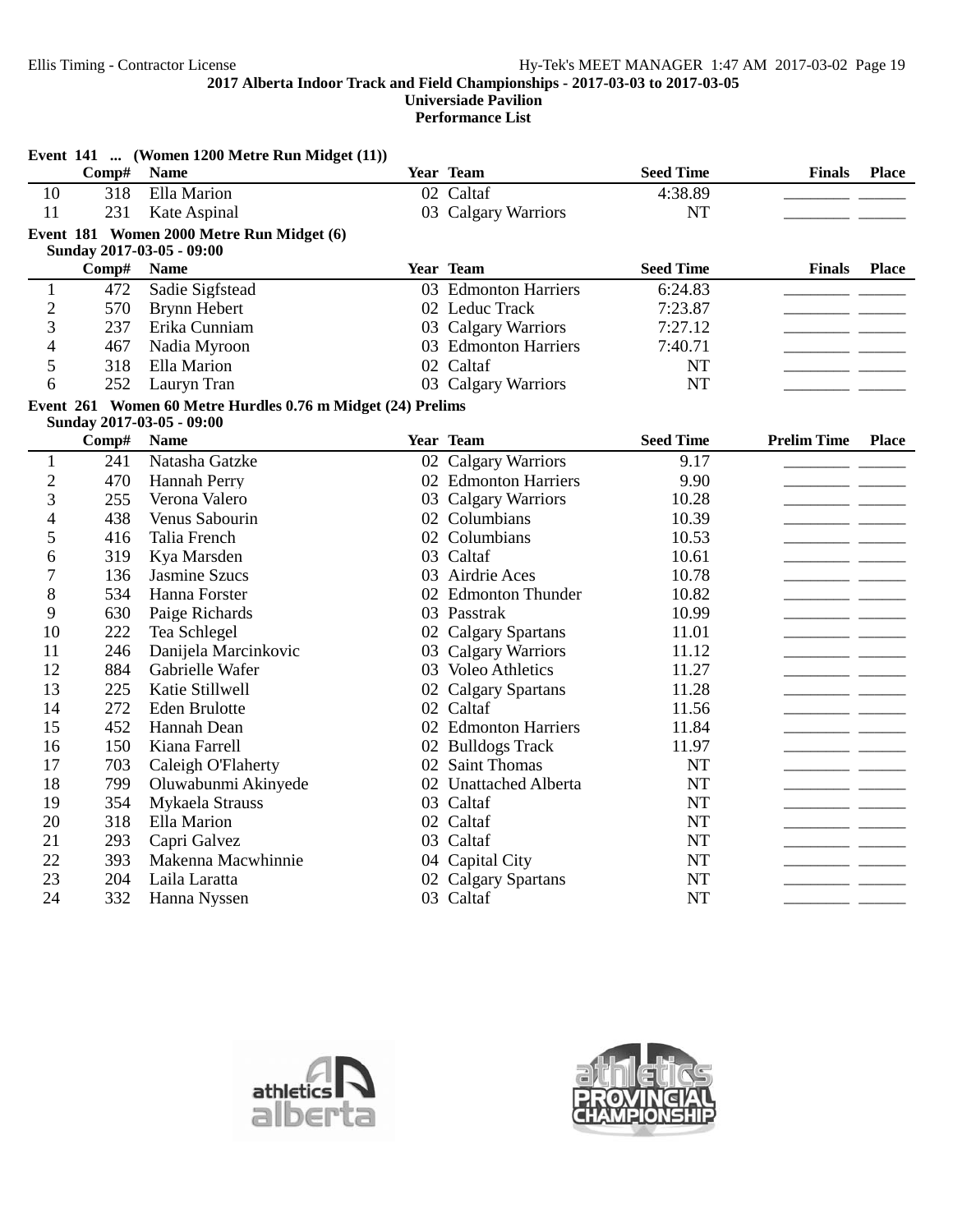**Universiade Pavilion**

**Performance List**

**Event 281 Women 4x200 Metre Relay Midget (2)**

|                |            | Saturday 2017-03-04 - 09:00           |                            |                           |                         |                                                                                                                       |              |
|----------------|------------|---------------------------------------|----------------------------|---------------------------|-------------------------|-----------------------------------------------------------------------------------------------------------------------|--------------|
|                | Comp#      | <b>Team</b>                           |                            | <b>Relay</b>              | <b>Seed Time</b>        | <b>Finals</b>                                                                                                         | <b>Place</b> |
| 1              |            | <b>Caltaf Athletic Association</b>    |                            |                           | <b>NT</b>               |                                                                                                                       |              |
|                |            | 1) #354 Mykaela Strauss 03            | 2) #285 Jessica Fahlman 02 | 3) #335 Danielle Perri 02 | 4) #270 Sarah Brown 02  |                                                                                                                       |              |
| $\overline{2}$ |            | <b>Edmonton Harriers</b>              |                            |                           | <b>NT</b>               |                                                                                                                       |              |
|                |            | 1) #483 Christy Xie 03                | 2) #452 Hannah Dean 02     | 3) #479 Emily Wilke 03    | 4) #470 Hannah Perry 02 |                                                                                                                       |              |
|                |            | Event 361 Women High Jump Midget (19) |                            |                           |                         |                                                                                                                       |              |
|                |            | Sunday 2017-03-05 - 09:00             |                            |                           |                         |                                                                                                                       |              |
|                | Comp# Name |                                       |                            | Year Team                 | <b>Seed Mark</b>        | <b>Finals</b>                                                                                                         | <b>Place</b> |
| 1              | 438        | Venus Sabourin                        |                            | 02 Columbians             | 1.55m                   |                                                                                                                       |              |
| $\overline{2}$ | 255        | Verona Valero                         |                            | 03 Calgary Warriors       | 1.51 <sub>m</sub>       |                                                                                                                       |              |
| 3              | 416        | Talia French                          |                            | 02 Columbians             | 1.45m                   |                                                                                                                       |              |
| 4              | 276        | <b>Emiley Burt</b>                    |                            | 02 Caltaf                 | 1.45m                   |                                                                                                                       |              |
| 5              | 611        | Emilie Cornelson                      |                            | 02 PA Athletics           | 1.45m                   |                                                                                                                       |              |
| 6              | 282        | Rebecca Elliott                       |                            | 02 Caltaf                 | 1.42m                   |                                                                                                                       |              |
| 7              | 470        | Hannah Perry                          |                            | 02 Edmonton Harriers      | 1.39m                   |                                                                                                                       |              |
| 8              | 560        | Damica Tremblay                       |                            | 03 Lakeland Yellow        | 1.36m                   | <u> La Carlo de la Carlo de la Carlo de la Carlo de la Carlo de la Carlo de la Carlo de la Carlo de la Carlo de l</u> |              |
| 9              | 221        | Hannah Saver                          |                            | 03 Calgary Spartans       | 1.35m                   |                                                                                                                       |              |
| 10             | 287        | Daphne Fedorchuk                      |                            | 02 Caltaf                 | 1.33m                   |                                                                                                                       |              |
| 11             | 361        | Elizabeth Vanderput                   |                            | 02 Caltaf                 | 1.33m                   | __ __                                                                                                                 |              |
| 12             | 713        | <b>Bailey Steier</b>                  |                            | 03 Split City Sonics      | 1.30 <sub>m</sub>       |                                                                                                                       |              |
| 13             | 242        | Mimi Gbobaniyi                        |                            | 03 Calgary Warriors       | 1.30m                   | __ __                                                                                                                 |              |
| 14             | 319        | Kya Marsden                           |                            | 03 Caltaf                 | 1.30m                   | - -                                                                                                                   |              |
| 15             | 293        | Capri Galvez                          |                            | 03 Caltaf                 | 1.27m                   | ___                                                                                                                   |              |
| 16             | 630        | Paige Richards                        |                            | 03 Passtrak               | 1.25m                   |                                                                                                                       |              |
| 17             | 272        | Eden Brulotte                         |                            | 02 Caltaf                 | 1.24m                   | _ _                                                                                                                   |              |
| 18             | 208        | Ivana Mendez Jimenez                  |                            | 03 Calgary Spartans       | 1.10m                   |                                                                                                                       |              |
| 19             | 703        | Caleigh O'Flaherty                    |                            | 02 Saint Thomas           | <b>NH</b>               |                                                                                                                       |              |
|                |            | Event 321 Women Long Jump Midget (30) |                            |                           |                         |                                                                                                                       |              |
|                |            | Saturday 2017-03-04 - 09:00           |                            |                           |                         |                                                                                                                       |              |
|                | Comp#      | <b>Name</b>                           |                            | Year Team                 | <b>Seed Mark</b>        | <b>Finals</b>                                                                                                         | <b>Place</b> |
| 1              | 136        | Jasmine Szucs                         |                            | 03 Airdrie Aces           | 4.88m                   |                                                                                                                       |              |
| $\overline{2}$ | 557        | Alese Sartain                         |                            | 02 Lakeland Yellow        | 4.78m                   |                                                                                                                       |              |
| 3              | 438        | Venus Sabourin                        |                            | 02 Columbians             | 4.70m                   |                                                                                                                       |              |
| 4              | 416        | Talia French                          |                            | 02 Columbians             | 4.58m                   |                                                                                                                       |              |
| 5              | 282        | Rebecca Elliott                       |                            | 02 Caltaf                 | 4.55m                   |                                                                                                                       |              |
| 6              | 801        | Eden Bretzer                          |                            | 03 Unattached Alberta     | 4.54m                   |                                                                                                                       |              |
| 7              | 241        | Natasha Gatzke                        |                            | 02 Calgary Warriors       | 4.51 <sub>m</sub>       |                                                                                                                       |              |
| 8              | 276        | <b>Emiley Burt</b>                    |                            | 02 Caltaf                 | 4.45m                   |                                                                                                                       |              |
| 9              | 255        | Verona Valero                         |                            | 03 Calgary Warriors       | 4.44m                   |                                                                                                                       |              |
| 10             | 335        | Danielle Perri                        |                            | 02 Caltaf                 | 4.36m                   |                                                                                                                       |              |
| 11             | 611        | <b>Emilie Cornelson</b>               |                            | 02 PA Athletics           | 4.25m                   |                                                                                                                       |              |
| 12             | 570        | Brynn Hebert                          |                            | 02 Leduc Track            | 4.20m                   |                                                                                                                       |              |



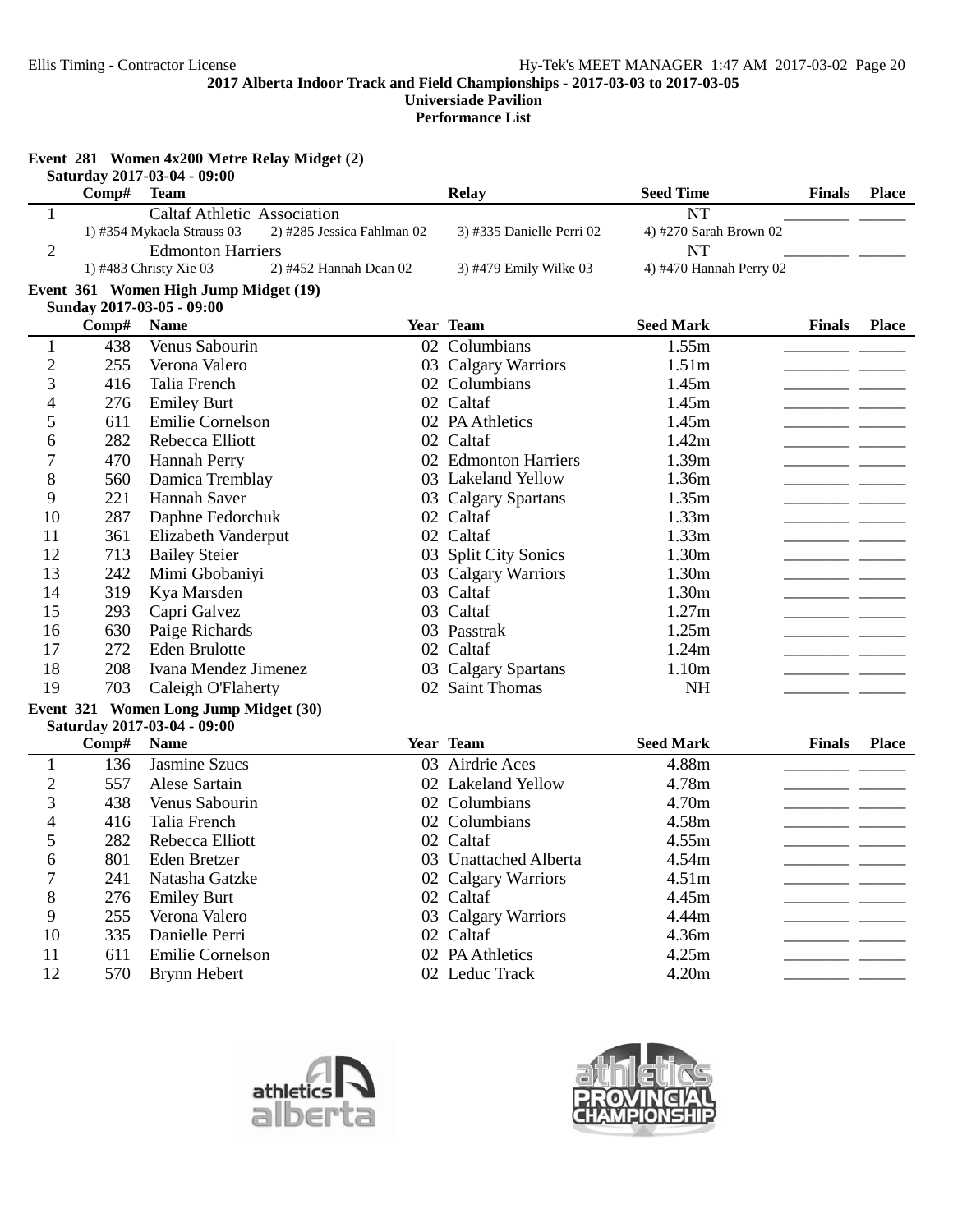**Event 321 ... (Women Long Jump Midget (30))**

**2017 Alberta Indoor Track and Field Championships - 2017-03-03 to 2017-03-05**

## **Universiade Pavilion**

|                | Comp# | <b>Name</b>                                                           |    | Year Team                | <b>Seed Mark</b>  | <b>Finals</b> | <b>Place</b> |
|----------------|-------|-----------------------------------------------------------------------|----|--------------------------|-------------------|---------------|--------------|
| 13             | 598   | Kaydence Campbell                                                     |    | 03 North Americ          | 4.18m             |               |              |
| 14             | 354   | Mykaela Strauss                                                       |    | 03 Caltaf                | 4.15m             |               |              |
| 15             | 287   | Daphne Fedorchuk                                                      |    | 02 Caltaf                | 4.13m             |               |              |
| 16             | 560   | Damica Tremblay                                                       |    | 03 Lakeland Yellow       | 3.99m             | _______       |              |
| 17             | 630   | Paige Richards                                                        |    | 03 Passtrak              | 3.87m             |               |              |
| 18             | 713   | <b>Bailey Steier</b>                                                  | 03 | <b>Split City Sonics</b> | 3.85m             |               |              |
| 19             | 709   | <b>Riely Mansfield</b>                                                |    | 03 Split City Sonics     | 3.84m             |               |              |
| 20             | 258   | Alicia Zaldivar                                                       |    | 03 Calgary Warriors      | 3.79m             |               |              |
| 21             | 319   | Kya Marsden                                                           |    | 03 Caltaf                | 3.69m             |               |              |
| 22             | 509   | Maia Elcock                                                           |    | 03 Edmonton Olympic      | 3.53m             |               |              |
| 23             | 609   | Mia Childress                                                         |    | 03 PA Athletics          | 3.47m             |               |              |
| 24             | 466   | Fiona Murphy                                                          |    | 02 Edmonton Harriers     | 3.40m             |               |              |
| 25             | 293   | Capri Galvez                                                          |    | 03 Caltaf                | 3.33m             |               |              |
| 26             | 703   | Caleigh O'Flaherty                                                    |    | 02 Saint Thomas          | <b>ND</b>         |               |              |
| 27             | 204   | Laila Laratta                                                         | 02 | <b>Calgary Spartans</b>  | <b>ND</b>         |               |              |
| 28             | 160   | <b>Faith Scrivener</b>                                                |    | 02 Bulldogs Track        | <b>ND</b>         |               |              |
| 29             | 318   | Ella Marion                                                           |    | 02 Caltaf                | <b>ND</b>         |               |              |
| 30             | 684   | Courtneigh Mayne                                                      |    | 03 RiversdaleAthlet      | <b>ND</b>         |               |              |
|                |       | Event 341 Women Triple Jump Midget (3)<br>Saturday 2017-03-04 - 09:00 |    |                          |                   |               |              |
|                | Comp# | <b>Name</b>                                                           |    | Year Team                | <b>Seed Mark</b>  | <b>Finals</b> | <b>Place</b> |
| $\mathbf{1}$   | 466   | Fiona Murphy                                                          |    | 02 Edmonton Harriers     | 7.66m             |               |              |
| $\mathbf{2}$   | 438   | Venus Sabourin                                                        |    | 02 Columbians            | <b>ND</b>         |               |              |
| 3              | 282   | Rebecca Elliott                                                       |    | 02 Caltaf                | <b>ND</b>         |               |              |
|                |       | Event 401 Women Shot Put 3 kg Midget (18)                             |    |                          |                   |               |              |
|                |       | Saturday 2017-03-04 - 09:00                                           |    |                          |                   |               |              |
|                | Comp# | <b>Name</b>                                                           |    | Year Team                | <b>Seed Mark</b>  | Finals        | <b>Place</b> |
| 1              | 767   | Alyson Koo                                                            |    | 02 U of C Athletics      | 9.77m             |               |              |
| $\overline{c}$ | 130   | Jinaye Shomachuk                                                      |    | 03 Airdrie Aces          | 9.55m             |               |              |
| 3              | 179   | Mae Uhuegbulem                                                        |    | 02 Yyc Internationa      | 8.75m             | _________     |              |
| $\overline{4}$ | 713   | <b>Bailey Steier</b>                                                  |    | 03 Split City Sonics     | 8.69m             |               |              |
| 5              | 272   | Eden Brulotte                                                         |    | 02 Caltaf                | 8.46m             |               |              |
| 6              | 255   | Verona Valero                                                         |    | 03 Calgary Warriors      | 7.90m             |               |              |
| 7              | 332   | Hanna Nyssen                                                          |    | 03 Caltaf                | 7.83m             |               |              |
| $8\,$          | 320   | Alex Matsuoka                                                         |    | 02 Caltaf                | 7.82m             |               |              |
| $\mathbf Q$    | 335   | Danielle Perri                                                        |    | 02 Caltaf                | 7.79m             |               |              |
| 10             | 354   | Mykaela Strauss                                                       |    | 03 Caltaf                | 7.70m             |               |              |
| 11             | 242   | Mimi Gbobaniyi                                                        |    | 03 Calgary Warriors      | 7.57m             |               |              |
| 12             | 470   | Hannah Perry                                                          |    | 02 Edmonton Harriers     | 7.56m             |               |              |
| 13             | 287   | Daphne Fedorchuk                                                      |    | 02 Caltaf                | 7.07 <sub>m</sub> |               |              |
| 14             | 319   | Kya Marsden                                                           |    | 03 Caltaf                | 6.58m             |               |              |
| 15             | 343   | Kayla Rzepa                                                           |    | 03 Caltaf                | 6.44m             |               |              |
|                |       |                                                                       |    |                          |                   |               |              |



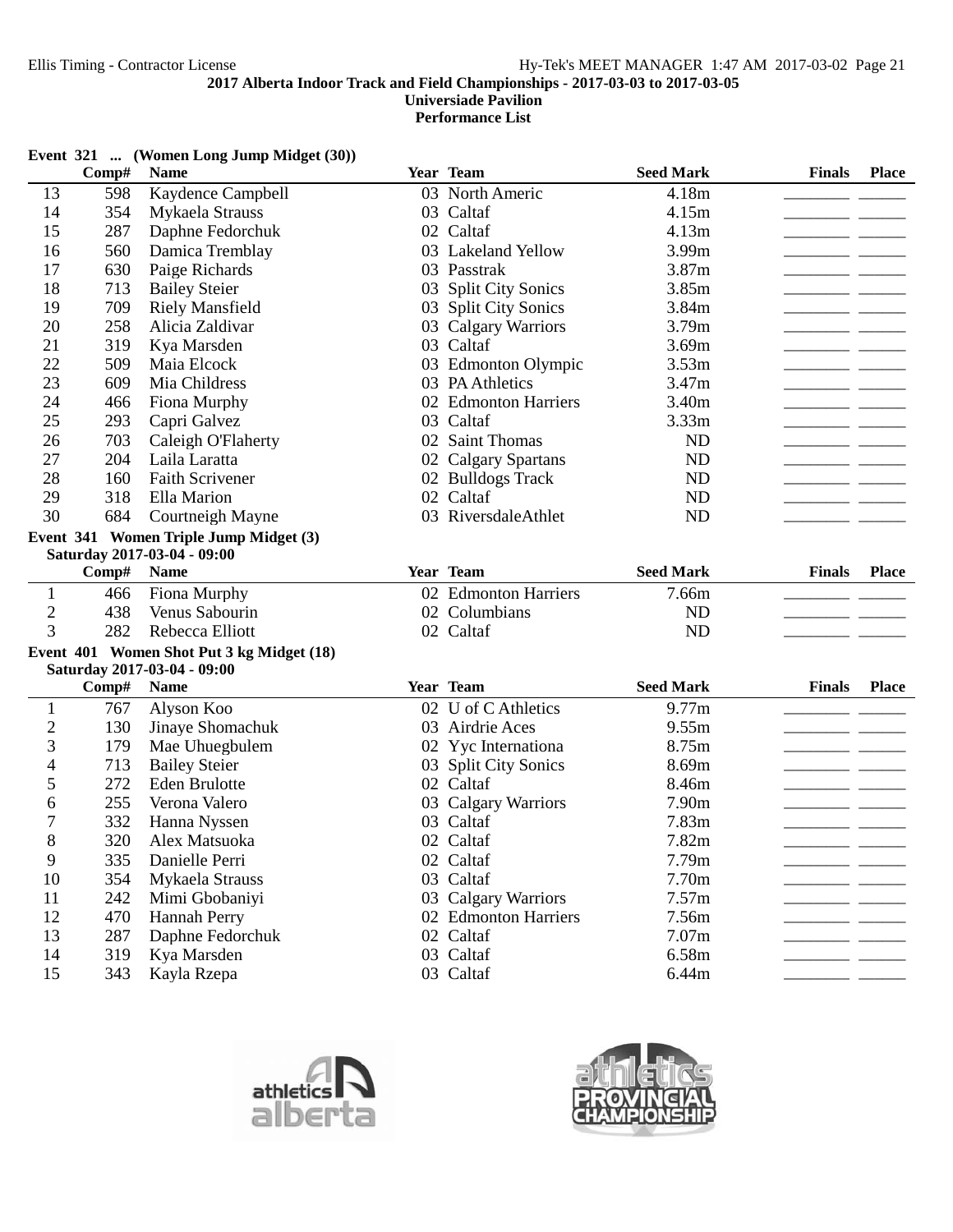**Universiade Pavilion**

|                |       | Event 401  (Women Shot Put 3 kg Midget (18))                                     |                       |                  |                                                                                                                      |              |
|----------------|-------|----------------------------------------------------------------------------------|-----------------------|------------------|----------------------------------------------------------------------------------------------------------------------|--------------|
|                | Comp# | <b>Name</b>                                                                      | Year Team             | <b>Seed Mark</b> | <b>Finals</b>                                                                                                        | <b>Place</b> |
| 16             | 293   | Capri Galvez                                                                     | 03 Caltaf             | 6.06m            |                                                                                                                      |              |
| 17             | 709   | <b>Riely Mansfield</b>                                                           | 03 Split City Sonics  | ND               | ___                                                                                                                  |              |
| 18             | 160   | <b>Faith Scrivener</b>                                                           | 02 Bulldogs Track     | <b>ND</b>        |                                                                                                                      |              |
|                |       | Event 421 Women Weight Throw 7.26 kg Midget (2)<br>Sunday 2017-03-05 - 09:00     |                       |                  |                                                                                                                      |              |
|                | Comp# | <b>Name</b>                                                                      | Year Team             | <b>Seed Mark</b> | <b>Finals</b>                                                                                                        | <b>Place</b> |
| $\mathbf{1}$   | 130   | Jinaye Shomachuk                                                                 | 03 Airdrie Aces       | 12.89m           |                                                                                                                      |              |
| $\overline{2}$ | 713   | <b>Bailey Steier</b>                                                             | 03 Split City Sonics  | 9.84m            |                                                                                                                      |              |
|                |       | Event 3 Women 60 Metre Dash Under-18 (45) Prelims<br>Saturday 2017-03-04 - 09:00 |                       |                  |                                                                                                                      |              |
|                | Comp# | <b>Name</b>                                                                      | Year Team             | <b>Seed Time</b> | <b>Prelim Time</b>                                                                                                   | <b>Place</b> |
| 1              | 880   | Kiara Tan                                                                        | 00 Voleo Athletics    | 7.72             |                                                                                                                      |              |
| $\overline{2}$ | 462   | Julia Lovsin                                                                     | 01 Edmonton Harriers  | 7.89             |                                                                                                                      |              |
| 3              | 269   | Erika Binder                                                                     | 00 Caltaf             | 7.98             |                                                                                                                      |              |
| 4              | 129   | <b>Princess Roberts</b>                                                          | 01 Airdrie Aces       | 8.03             |                                                                                                                      |              |
| 5              | 232   | <b>Alexandra Carruthers</b>                                                      | 00 Calgary Warriors   | 8.04             |                                                                                                                      |              |
| 6              | 166   | Jesika Ojinnaka                                                                  | 00 Yyc Internationa   | 8.04             | <u> 2000 - 2000 - 2000 - 2000 - 2000 - 2000 - 2000 - 2000 - 2000 - 2000 - 2000 - 2000 - 2000 - 2000 - 2000 - 200</u> |              |
| 7              | 389   | Andrea Jokic                                                                     | 00 Capital City       | 8.10             |                                                                                                                      |              |
| 8              | 507   | Mosetta Bodah                                                                    | 01 Edmonton Olympic   | 8.12             |                                                                                                                      |              |
| 9              | 165   | Ijeoma Ojinnaka                                                                  | 01 Yyc Internationa   | 8.14             |                                                                                                                      |              |
| 10             | 657   | Ojamalie Attah                                                                   | 01 RiversdaleAthlet   | 8.16             | <u>— —</u>                                                                                                           |              |
| 11             | 397   | Christina Toovey                                                                 | 00 Capital City       | 8.17             |                                                                                                                      |              |
| 12             | 172   | Rose Seaver                                                                      | 01 Yyc Internationa   | 8.20             | <u>.</u>                                                                                                             |              |
| 13             | 689   | Ann Ogunnubi                                                                     | 01 RiversdaleAthlet   | 8.25             |                                                                                                                      | ___ _____    |
| 14             | 615   | Kaylee Ilnisky                                                                   | 00 PA Athletics       | 8.26             |                                                                                                                      |              |
| 15             | 559   | Natalie Thompson                                                                 | 00 Lakeland Yellow    | 8.27             |                                                                                                                      |              |
| 16             | 158   | Renae Ryan                                                                       | 00 Bulldogs Track     | 8.31             |                                                                                                                      |              |
| 17             | 761   | Mya Hastie                                                                       | 00 U of C Athletics   | 8.31             |                                                                                                                      |              |
| 18             | 674   | <b>Ashley Janzen</b>                                                             | 01 RiversdaleAthlet   | 8.32             |                                                                                                                      |              |
| 19             | 315   | Hailey Lu                                                                        | 00 Caltaf             | 8.32             |                                                                                                                      |              |
| 20             | 407   | <b>Riley Andruchow</b>                                                           | 01 Columbians         | 8.33             |                                                                                                                      |              |
| 21             | 673   | Nicole Hoare                                                                     | 01 RiversdaleAthlet   | 8.34             |                                                                                                                      |              |
| 22             | 663   | Madigan Chartier                                                                 | 00 RiversdaleAthlet   | 8.38             |                                                                                                                      |              |
| 23             | 518   | Olivia Stepaniuk                                                                 | 00 Edmonton Olympic   | 8.40             |                                                                                                                      |              |
| 24             | 254   | Emy Udoh                                                                         | 00 Calgary Warriors   | 8.45             | ___                                                                                                                  |              |
| 25             | 371   | Gabrielle Wesolowski                                                             | 01 Caltaf             | 8.46             |                                                                                                                      |              |
| 26             | 174   | Sawyer Sprague                                                                   | 01 Yyc Internationa   | 8.47             |                                                                                                                      |              |
| 27             | 418   | Reem Hamdon                                                                      | 01 Columbians         | 8.54             |                                                                                                                      |              |
| 28             | 436   | <b>Violette Reppert</b>                                                          | 01 Columbians         | 8.54             |                                                                                                                      |              |
| 29             | 152   | <b>Madison Kane-Rissling</b>                                                     | 00 Bulldogs Track     | 8.56             |                                                                                                                      |              |
| 30             | 724   | <b>Elizabeth Elmore</b>                                                          | 01 St. Albert Mustang | 8.59             |                                                                                                                      |              |
| 31             | 571   | Megan Hebert                                                                     | 01 Leduc Track        | 8.66             |                                                                                                                      |              |



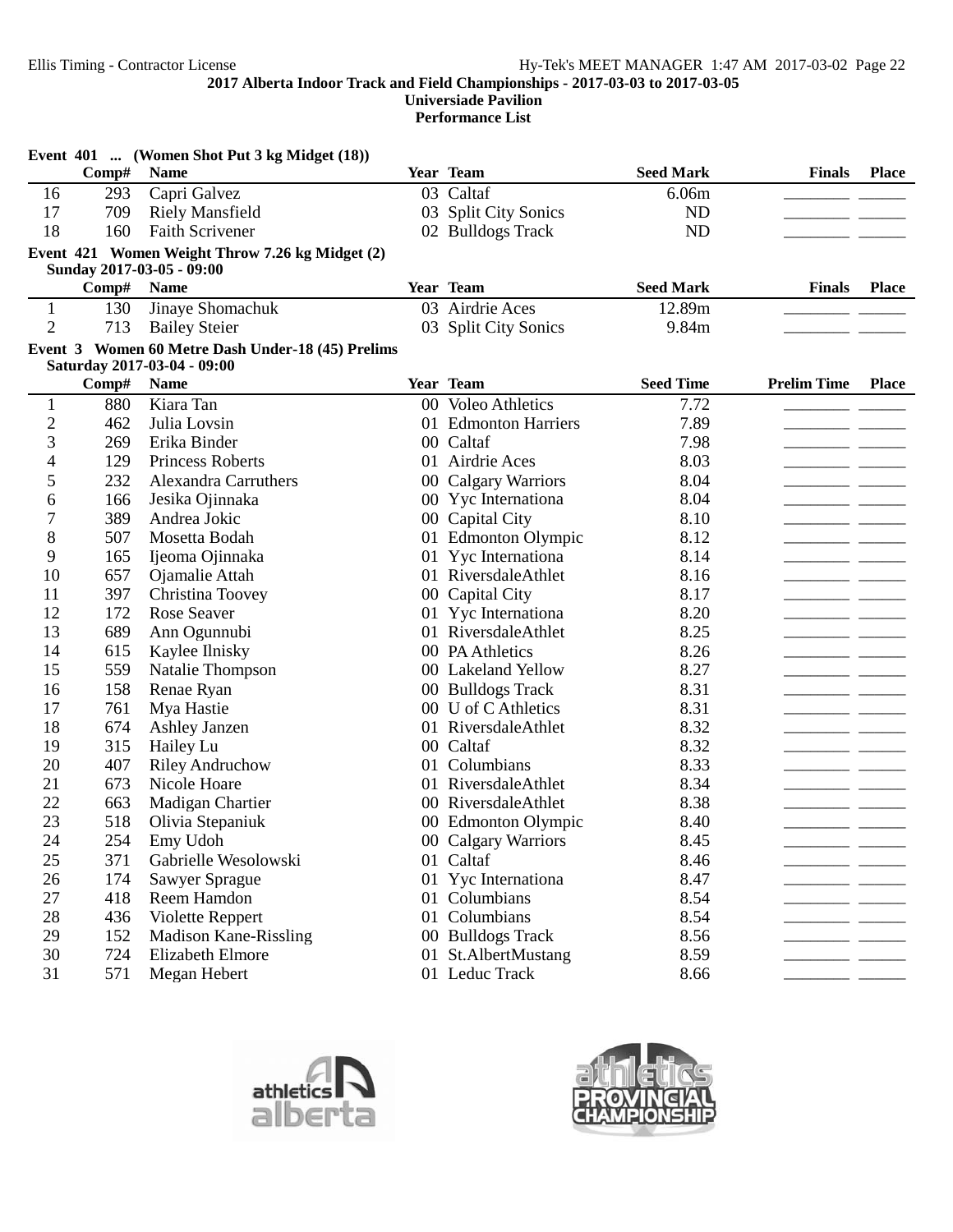## **Universiade Pavilion**

|  | Event 3  (Women 60 Metre Dash Under-18 (45) Prelims) |  |
|--|------------------------------------------------------|--|
|--|------------------------------------------------------|--|

|                | Comp# | <b>Name</b>                                         |    | Year Team            | <b>Seed Time</b> | <b>Prelim Time</b>                                                                                                     | <b>Place</b>                                                                                                         |
|----------------|-------|-----------------------------------------------------|----|----------------------|------------------|------------------------------------------------------------------------------------------------------------------------|----------------------------------------------------------------------------------------------------------------------|
| 32             | 764   | Calista Kleine                                      |    | 00 U of C Athletics  | 8.69             |                                                                                                                        |                                                                                                                      |
| 33             | 119   | Dania Halsey                                        |    | 00 Airdrie Aces      | 8.76             |                                                                                                                        |                                                                                                                      |
| 34             | 227   | Olivia Varghese                                     |    | 00 Calgary Spartans  | 8.82             |                                                                                                                        |                                                                                                                      |
| 35             | 666   | <b>Lauren Dressler</b>                              |    | 00 RiversdaleAthlet  | 8.82             |                                                                                                                        |                                                                                                                      |
| 36             | 396   | Cierra Rebnord                                      |    | 01 Capital City      | 8.82             |                                                                                                                        |                                                                                                                      |
| 37             | 614   | <b>Chantel Hewitt</b>                               |    | 01 PA Athletics      | 8.89             |                                                                                                                        |                                                                                                                      |
| 38             | 765   | Lauren Kolodnicki                                   |    | 01 U of C Athletics  | 8.89             |                                                                                                                        |                                                                                                                      |
| 39             | 200   | Arianna Katsabanis                                  |    | 00 Calgary Spartans  | 9.08             |                                                                                                                        |                                                                                                                      |
| 40             | 324   | Alexa McGannon                                      |    | 01 Caltaf            | 9.08             |                                                                                                                        |                                                                                                                      |
| 41             | 274   | Eden Brunham                                        |    | 01 Caltaf            | 9.22             |                                                                                                                        |                                                                                                                      |
| 42             | 126   | Olivia Marsan                                       |    | 01 Airdrie Aces      | 9.30             | المستحدث                                                                                                               |                                                                                                                      |
| 43             | 760   | <b>Britney Hammerlindl</b>                          |    | 00 U of C Athletics  | <b>NT</b>        |                                                                                                                        |                                                                                                                      |
| 44             | 443   | Candace Wonago                                      |    | 01 Columbians        | <b>NT</b>        |                                                                                                                        |                                                                                                                      |
| 45             | 638   | Femi Akinola                                        |    | 01 Red Deer Titans   | <b>NT</b>        |                                                                                                                        |                                                                                                                      |
|                |       | Event 43 Women 300 Metre Dash Under-18 (44) Prelims |    |                      |                  |                                                                                                                        |                                                                                                                      |
|                |       | Sunday 2017-03-05 - 09:00                           |    |                      |                  |                                                                                                                        |                                                                                                                      |
|                | Comp# | <b>Name</b>                                         |    | Year Team            | <b>Seed Time</b> | <b>Prelim Time</b>                                                                                                     | <b>Place</b>                                                                                                         |
| $\mathbf{1}$   | 462   | Julia Lovsin                                        |    | 01 Edmonton Harriers | 40.95            |                                                                                                                        |                                                                                                                      |
| $\overline{2}$ | 866   | Jasmine Hill Durand                                 |    | 00 Voleo Athletics   | 41.19            |                                                                                                                        |                                                                                                                      |
| 3              | 269   | Erika Binder                                        |    | 00 Caltaf            | 41.24            |                                                                                                                        |                                                                                                                      |
| 4              | 371   | Gabrielle Wesolowski                                |    | 01 Caltaf            | 41.70            |                                                                                                                        |                                                                                                                      |
| 5              | 129   | Princess Roberts                                    |    | 01 Airdrie Aces      | 42.43            |                                                                                                                        |                                                                                                                      |
| 6              | 443   | Candace Wonago                                      |    | 01 Columbians        | 42.78            |                                                                                                                        |                                                                                                                      |
| 7              | 441   | <b>Tristan Sinnatamby</b>                           |    | 00 Columbians        | 42.96            |                                                                                                                        |                                                                                                                      |
| 8              | 739   | Emma Murchison                                      |    | 00 St.AlbertMustang  | 43.00            |                                                                                                                        | <u> La Carlo Carlo de la Carlo de la Carlo de la Carlo de la Carlo de la Carlo de la Carlo de la Carlo de la Car</u> |
| 9              | 172   | Rose Seaver                                         |    | 01 Yyc Internationa  | 43.13            | - -                                                                                                                    |                                                                                                                      |
| 10             | 519   | <b>Whitney Teske</b>                                |    | 00 Edmonton Olympic  | 43.17            | - -                                                                                                                    |                                                                                                                      |
| 11             | 507   | Mosetta Bodah                                       |    | 01 Edmonton Olympic  | 43.20            |                                                                                                                        |                                                                                                                      |
| 12             | 689   | Ann Ogunnubi                                        |    | 01 RiversdaleAthlet  | 43.42            |                                                                                                                        |                                                                                                                      |
| 13             | 397   | Christina Toovey                                    |    | 00 Capital City      | 43.50            |                                                                                                                        |                                                                                                                      |
| 14             | 448   | Hannah Bryan                                        |    | 00 Edmonton Harriers | 44.09            |                                                                                                                        |                                                                                                                      |
| 15             | 110   | <b>Emily Brophy</b>                                 |    | 00 Airdrie Aces      | 44.26            |                                                                                                                        |                                                                                                                      |
| 16             | 692   | Aspen Slobodzian                                    |    | 01 RiversdaleAthlet  | 44.41            | <u> De Barbara de la Barbara de Barbara de la Barbara de la Barbara de la Barbara de la Barbara de la Barbara de l</u> |                                                                                                                      |
| 17             | 673   | Nicole Hoare                                        | 01 | RiversdaleAthlet     | 44.76            |                                                                                                                        |                                                                                                                      |
| 18             | 407   | <b>Riley Andruchow</b>                              |    | 01 Columbians        | 44.81            |                                                                                                                        |                                                                                                                      |
| 19             | 239   | Ella Dickie                                         |    | 01 Calgary Warriors  | 45.37            |                                                                                                                        |                                                                                                                      |
| 20             | 344   | Robyn Savage                                        |    | 01 Caltaf            | 45.63            |                                                                                                                        |                                                                                                                      |
| 21             | 119   | Dania Halsey                                        |    | 00 Airdrie Aces      | 45.77            |                                                                                                                        |                                                                                                                      |
| 22             | 149   | Jane Canadine                                       |    | 00 Bulldogs Track    | 45.77            |                                                                                                                        |                                                                                                                      |
| 23             | 227   | Olivia Varghese                                     |    | 00 Calgary Spartans  | 46.02            |                                                                                                                        |                                                                                                                      |
| 24             | 396   | Cierra Rebnord                                      |    | 01 Capital City      | 46.05            |                                                                                                                        |                                                                                                                      |
| 25             | 778   | Sam Rajah                                           |    | 01 U of C Athletics  | 46.12            |                                                                                                                        |                                                                                                                      |



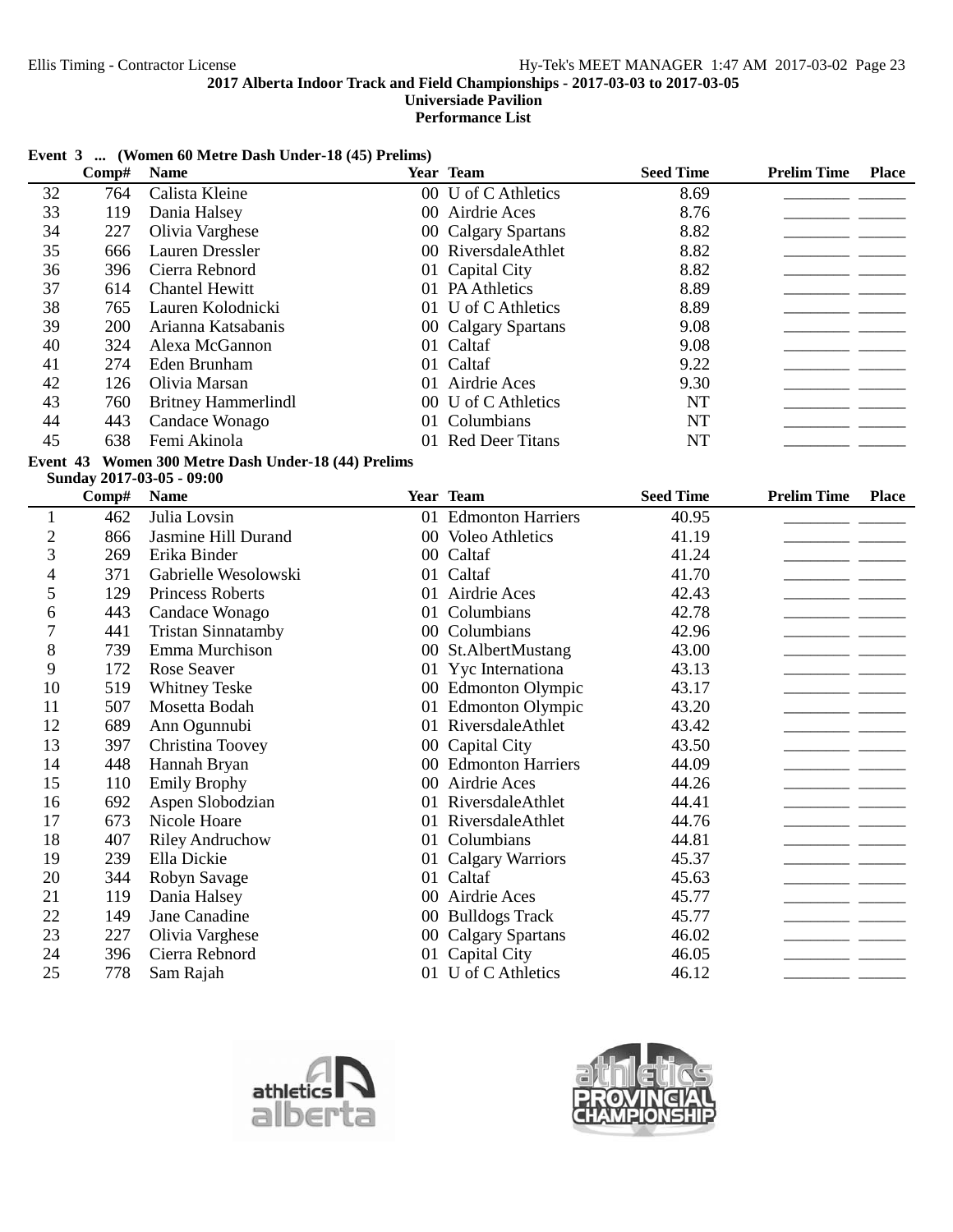#### **Universiade Pavilion**

|  | Event 43  (Women 300 Metre Dash Under-18 (44) Prelims) |  |
|--|--------------------------------------------------------|--|
|  |                                                        |  |

|                | Comp#      | <b>Name</b>                                |                 | Year Team                                    | <b>Seed Time</b>       | <b>Prelim Time</b>                                                                                                                                                                                                                                                                                                                                                                                                    | <b>Place</b> |
|----------------|------------|--------------------------------------------|-----------------|----------------------------------------------|------------------------|-----------------------------------------------------------------------------------------------------------------------------------------------------------------------------------------------------------------------------------------------------------------------------------------------------------------------------------------------------------------------------------------------------------------------|--------------|
| 26             | 334        | Immaculate Ooko                            |                 | 00 Caltaf                                    | 46.27                  |                                                                                                                                                                                                                                                                                                                                                                                                                       |              |
| 27             | 571        | Megan Hebert                               |                 | 01 Leduc Track                               | 46.31                  |                                                                                                                                                                                                                                                                                                                                                                                                                       |              |
| 28             | 158        | Renae Ryan                                 |                 | 00 Bulldogs Track                            | 46.70                  |                                                                                                                                                                                                                                                                                                                                                                                                                       |              |
| 29             | 724        | <b>Elizabeth Elmore</b>                    |                 | 01 St.AlbertMustang                          | 46.94                  |                                                                                                                                                                                                                                                                                                                                                                                                                       |              |
| 30             | 827        | Fiona Huang                                |                 | 00 Unattached Nwt                            | 48.04                  |                                                                                                                                                                                                                                                                                                                                                                                                                       |              |
| 31             | 247        | Brighid McKay                              |                 | 00 Calgary Warriors                          | 48.06                  |                                                                                                                                                                                                                                                                                                                                                                                                                       |              |
| 32             | 126        | Olivia Marsan                              |                 | 01 Airdrie Aces                              | 48.42                  |                                                                                                                                                                                                                                                                                                                                                                                                                       |              |
| 33             | 518        | Olivia Stepaniuk                           |                 | 00 Edmonton Olympic                          | 50.28                  |                                                                                                                                                                                                                                                                                                                                                                                                                       |              |
| 34             | 814        | Amanda Rummery                             |                 | 97 Unattached Alberta                        | <b>NT</b>              |                                                                                                                                                                                                                                                                                                                                                                                                                       |              |
| 35             | 663        | Madigan Chartier                           |                 | 00 RiversdaleAthlet                          | <b>NT</b>              |                                                                                                                                                                                                                                                                                                                                                                                                                       |              |
| 36             | 232        | <b>Alexandra Carruthers</b>                |                 | 00 Calgary Warriors                          | <b>NT</b>              |                                                                                                                                                                                                                                                                                                                                                                                                                       |              |
| 37             | 233        | <b>Catherine Carruthers</b>                |                 | 00 Calgary Warriors                          | <b>NT</b>              |                                                                                                                                                                                                                                                                                                                                                                                                                       |              |
| 38             | 184        | Selam Abraham                              |                 | 01 Calgary Spartans                          | <b>NT</b>              | للمستنقص المستنقص                                                                                                                                                                                                                                                                                                                                                                                                     |              |
| 39             | 324        | Alexa McGannon                             |                 | 01 Caltaf                                    | <b>NT</b>              |                                                                                                                                                                                                                                                                                                                                                                                                                       |              |
| 40             | 404        | Hanna Stewart                              |                 | 00 Dunamis Athletic                          | <b>NT</b>              | للمستحدث المستحدث                                                                                                                                                                                                                                                                                                                                                                                                     |              |
| 41             | 880        | Kiara Tan                                  |                 | 00 Voleo Athletics                           | <b>NT</b>              | $\frac{1}{1-\frac{1}{1-\frac{1}{1-\frac{1}{1-\frac{1}{1-\frac{1}{1-\frac{1}{1-\frac{1}{1-\frac{1}{1-\frac{1}{1-\frac{1}{1-\frac{1}{1-\frac{1}{1-\frac{1}{1-\frac{1}{1-\frac{1}{1-\frac{1}{1-\frac{1}{1-\frac{1}{1-\frac{1}{1-\frac{1}{1-\frac{1}{1-\frac{1}{1-\frac{1}{1-\frac{1}{1-\frac{1}{1-\frac{1}{1-\frac{1}{1-\frac{1}{1-\frac{1}{1-\frac{1}{1-\frac{1}{1-\frac{1}{1-\frac{1}{1-\frac{1}{1-\frac{1}{1-\frac{1$ |              |
| 42             | 418        | Reem Hamdon                                |                 | 01 Columbians                                | <b>NT</b>              |                                                                                                                                                                                                                                                                                                                                                                                                                       |              |
| 43             | 215        | Catalina Ortega                            |                 | 00 Calgary Spartans                          | <b>NT</b>              | $\overline{\phantom{a}}$                                                                                                                                                                                                                                                                                                                                                                                              |              |
| 44             | 674        | Ashley Janzen                              |                 | 01 RiversdaleAthlet                          | <b>NT</b>              |                                                                                                                                                                                                                                                                                                                                                                                                                       |              |
|                |            | Event 83 Women 600 Metre Run Under-18 (23) |                 |                                              |                        |                                                                                                                                                                                                                                                                                                                                                                                                                       |              |
|                |            |                                            |                 |                                              |                        |                                                                                                                                                                                                                                                                                                                                                                                                                       |              |
|                |            | Saturday 2017-03-04 - 09:00                |                 |                                              |                        |                                                                                                                                                                                                                                                                                                                                                                                                                       |              |
|                | Comp#      | <b>Name</b>                                |                 | Year Team                                    | <b>Seed Time</b>       | <b>Finals</b>                                                                                                                                                                                                                                                                                                                                                                                                         | <b>Place</b> |
| 1              | 739        | Emma Murchison                             |                 | 00 St.AlbertMustang                          | 1:39.67                |                                                                                                                                                                                                                                                                                                                                                                                                                       |              |
| $\overline{c}$ | 450        | Olivia Cooper                              |                 | 01 Edmonton Harriers                         | 1:39.82                |                                                                                                                                                                                                                                                                                                                                                                                                                       |              |
| 3              | 448        | Hannah Bryan                               |                 | 00 Edmonton Harriers                         | 1:43.12                | - -                                                                                                                                                                                                                                                                                                                                                                                                                   |              |
| 4              | 519        | <b>Whitney Teske</b>                       |                 | 00 Edmonton Olympic                          | 1:47.25                | - -                                                                                                                                                                                                                                                                                                                                                                                                                   |              |
| 5              | 239        | Ella Dickie                                |                 | 01 Calgary Warriors                          | 1:47.83                | - -                                                                                                                                                                                                                                                                                                                                                                                                                   |              |
| 6              | 149        | Jane Canadine                              |                 | 00 Bulldogs Track                            | 1:48.74                |                                                                                                                                                                                                                                                                                                                                                                                                                       |              |
| $\overline{7}$ | 827        | Fiona Huang                                |                 | 00 Unattached Nwt                            | 1:49.01                |                                                                                                                                                                                                                                                                                                                                                                                                                       |              |
| $8\,$          | 353        | Hanna Stoddart                             |                 | 00 Caltaf                                    | 1:49.10                |                                                                                                                                                                                                                                                                                                                                                                                                                       |              |
| 9              | 590        | <b>Bailey Stang</b>                        |                 | 00 Mac Track                                 | 1:50.22                |                                                                                                                                                                                                                                                                                                                                                                                                                       |              |
| 10             | 371        | Gabrielle Wesolowski                       |                 | 01 Caltaf                                    | 1:50.68                |                                                                                                                                                                                                                                                                                                                                                                                                                       |              |
| 11             | 344        | Robyn Savage                               |                 | 01 Caltaf                                    | 1:51.75                |                                                                                                                                                                                                                                                                                                                                                                                                                       |              |
| 12             | 268        | <b>Sydney Beres</b>                        |                 | 01 Caltaf                                    | 1:52.55                |                                                                                                                                                                                                                                                                                                                                                                                                                       |              |
| 13             | 403        | Helana Santema                             |                 | 01 Dino Youth Track                          | 1:54.68                |                                                                                                                                                                                                                                                                                                                                                                                                                       |              |
| 14             | 334        | Immaculate Ooko                            |                 | 00 Caltaf                                    | 1:55.52                |                                                                                                                                                                                                                                                                                                                                                                                                                       |              |
| 15             | 247        | Brighid McKay                              |                 | 00 Calgary Warriors                          | 1:58.82                |                                                                                                                                                                                                                                                                                                                                                                                                                       |              |
| 16             | 518        | Olivia Stepaniuk                           |                 | 00 Edmonton Olympic                          | 2:12.65                |                                                                                                                                                                                                                                                                                                                                                                                                                       |              |
| 17             | 217        | Simi Rai                                   | $00\,$          | <b>Calgary Spartans</b>                      | <b>NT</b>              |                                                                                                                                                                                                                                                                                                                                                                                                                       |              |
| 18             | 215        | Catalina Ortega                            | 00 <sup>°</sup> | <b>Calgary Spartans</b>                      | <b>NT</b>              |                                                                                                                                                                                                                                                                                                                                                                                                                       |              |
| 19<br>20       | 755<br>818 | Jenna Bertschmann<br>Kaitlin Swartz        |                 | 00 U of C Athletics<br>00 Unattached Alberta | <b>NT</b><br><b>NT</b> |                                                                                                                                                                                                                                                                                                                                                                                                                       |              |



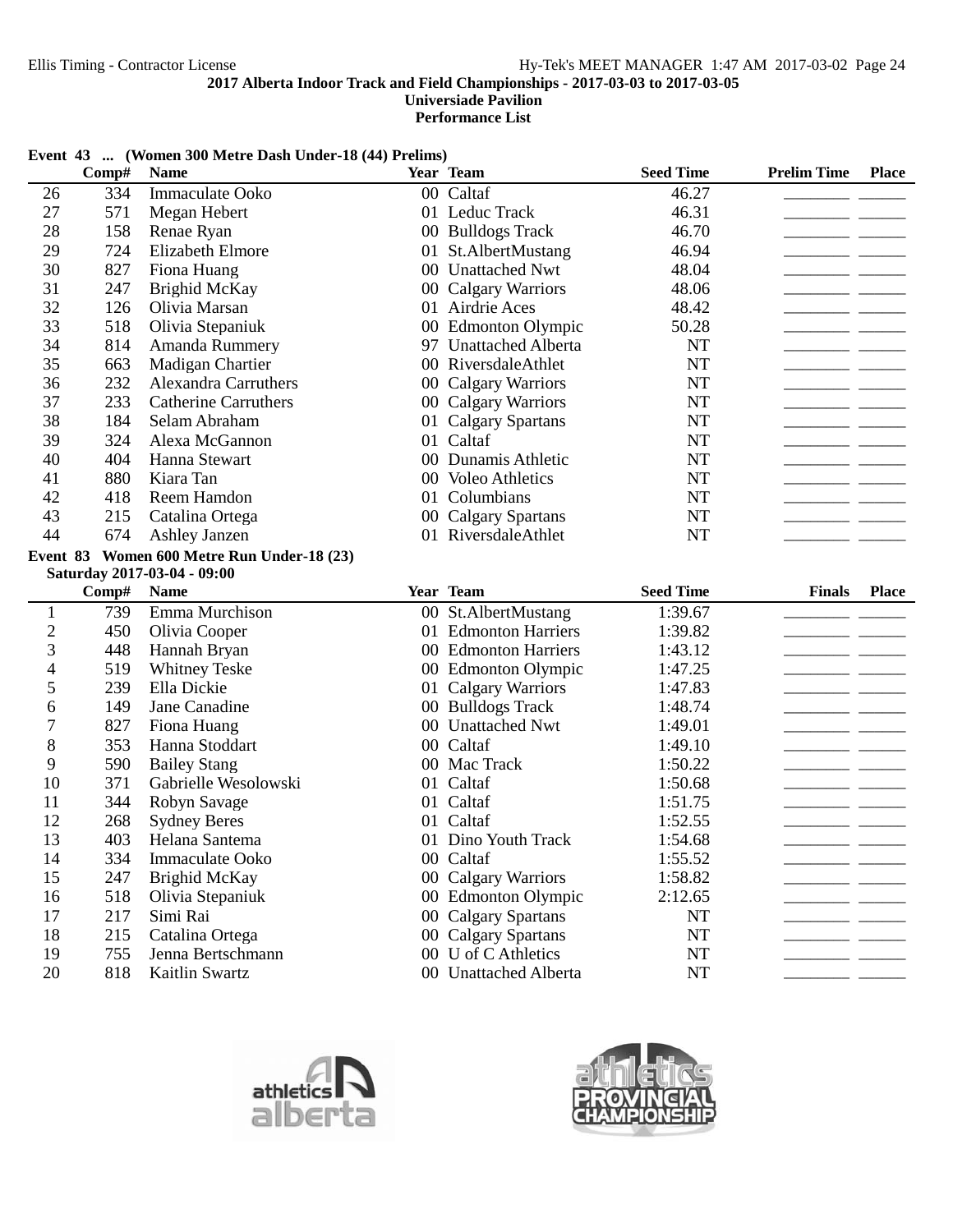**Universiade Pavilion**

| Comp#<br><b>Name</b><br>Year Team<br><b>Seed Time</b><br><b>Finals</b><br><b>Place</b><br><b>NT</b><br>21<br>184<br>Selam Abraham<br>01 Calgary Spartans<br>22<br>778<br>01 U of C Athletics<br><b>NT</b><br>Sam Rajah<br>23<br><b>NT</b><br>190<br>Lisa Cozma<br>01 Calgary Spartans<br>Event 123 Women 1000 Metre Run Under-18 (15)<br>Sunday 2017-03-05 - 09:00<br>Year Team<br><b>Seed Time</b><br>Comp#<br><b>Name</b><br><b>Finals</b><br><b>Place</b><br>01 Edmonton Harriers<br>3:01.78<br>450<br>Olivia Cooper<br>$\mathbf{1}$<br>$\overline{2}$<br>589<br>3:08.13<br>Paige Patterson<br>00 Mac Track<br><u>— —</u><br>3<br>300<br>00 Caltaf<br>3:12.52<br>Shaniah Hogman<br>المستنقل المستنقل<br>590<br>3:19.20<br>4<br><b>Bailey Stang</b><br>00 Mac Track<br><u>.</u><br>5<br>786<br>01 U of C Athletics<br>3:26.11<br>Darienne Wourms<br><u>.</u><br>827<br>3:26.57<br>Fiona Huang<br>00 Unattached Nwt<br>6<br>__ __<br>7<br>753<br>00 U of C Athletics<br>3:28.82<br>Peri Bentley<br>- - - -<br>8<br>268<br>01 Caltaf<br>3:29.07<br><b>Sydney Beres</b><br><u> Louis Communication de la provincia de la provincia de la provincia de la provincia de la provincia de la pro</u><br>9<br>3:32.79<br>626<br>Dezaray Wapass<br>00 PA Athletics<br>10<br>403<br>Helana Santema<br>01 Dino Youth Track<br>3:40.11<br>818<br>11<br>Kaitlin Swartz<br>00 Unattached Alberta<br><b>NT</b><br>12<br>217<br>Simi Rai<br>00 Calgary Spartans<br>NT<br>13<br>755<br>00 U of C Athletics<br>Jenna Bertschmann<br><b>NT</b><br>14<br>353<br>00 Caltaf<br><b>NT</b><br>Hanna Stoddart<br>15<br>754<br>01 U of C Athletics<br><b>NT</b><br>Caitlin Bergman<br>Event 163 Women 1500 Metre Run Under-18 (10)<br>Saturday 2017-03-04 - 09:00<br>Year Team<br><b>Seed Time</b><br>Comp#<br><b>Finals</b><br><b>Place</b><br><b>Name</b><br>01 Edmonton Harriers<br>450<br>4:48.79<br>$\mathbf{1}$<br>Olivia Cooper<br>$\mathfrak{2}$<br>589<br>00 Mac Track<br>Paige Patterson<br>5:00.24<br>3<br>300<br>Shaniah Hogman<br>00 Caltaf<br>5:05.30<br>00 U of C Athletics<br>4<br>753<br>Peri Bentley<br>5:12.27<br>5<br>625<br>Hannah Walker<br>01 PA Athletics<br>5:24.58<br>209<br>Amy Miller<br>01 Calgary Spartans<br>5:25.85<br>6<br>7<br>786<br>Darienne Wourms<br>01 U of C Athletics<br>5:31.05<br>________<br>8<br>226<br>Kate Ukrainetz<br>00 Calgary Spartans<br>5:34.05<br>9<br>00 PA Athletics<br>626<br>Dezaray Wapass<br>5:37.89<br>-- --<br>10<br>754<br>01 U of C Athletics<br><b>NT</b><br>Caitlin Bergman<br>Event 203 Women 3000 Metre Run Under-18 (4)<br>Sunday 2017-03-05 - 09:00<br><b>Seed Time</b><br>Comp#<br>Year Team<br><b>Place</b><br><b>Name</b><br>Finals<br>01 Calgary Spartans<br>11:39.38<br>209<br>Amy Miller<br>$\mathbf{1}$<br>$\overline{c}$<br>644<br>Chloe Lucas<br>00 Red Deer Titans<br>12:03.78<br>$\mathfrak{Z}$<br>Kate Ukrainetz<br>226<br>00 Calgary Spartans<br>12:08.57<br>01 PA Athletics |                |     | Event 83  (Women 600 Metre Run Under-18 (23)) |  |          |  |
|------------------------------------------------------------------------------------------------------------------------------------------------------------------------------------------------------------------------------------------------------------------------------------------------------------------------------------------------------------------------------------------------------------------------------------------------------------------------------------------------------------------------------------------------------------------------------------------------------------------------------------------------------------------------------------------------------------------------------------------------------------------------------------------------------------------------------------------------------------------------------------------------------------------------------------------------------------------------------------------------------------------------------------------------------------------------------------------------------------------------------------------------------------------------------------------------------------------------------------------------------------------------------------------------------------------------------------------------------------------------------------------------------------------------------------------------------------------------------------------------------------------------------------------------------------------------------------------------------------------------------------------------------------------------------------------------------------------------------------------------------------------------------------------------------------------------------------------------------------------------------------------------------------------------------------------------------------------------------------------------------------------------------------------------------------------------------------------------------------------------------------------------------------------------------------------------------------------------------------------------------------------------------------------------------------------------------------------------------------------------------------------------------------------------------------------------------------------------------------------------------------------------------------------------------------------------------------------------------------------------------------------------------------------------------------------------------------------------------------------------------------------------------------------------------------------------------------------------------------------------------------------------------------------------------------------|----------------|-----|-----------------------------------------------|--|----------|--|
|                                                                                                                                                                                                                                                                                                                                                                                                                                                                                                                                                                                                                                                                                                                                                                                                                                                                                                                                                                                                                                                                                                                                                                                                                                                                                                                                                                                                                                                                                                                                                                                                                                                                                                                                                                                                                                                                                                                                                                                                                                                                                                                                                                                                                                                                                                                                                                                                                                                                                                                                                                                                                                                                                                                                                                                                                                                                                                                                          |                |     |                                               |  |          |  |
|                                                                                                                                                                                                                                                                                                                                                                                                                                                                                                                                                                                                                                                                                                                                                                                                                                                                                                                                                                                                                                                                                                                                                                                                                                                                                                                                                                                                                                                                                                                                                                                                                                                                                                                                                                                                                                                                                                                                                                                                                                                                                                                                                                                                                                                                                                                                                                                                                                                                                                                                                                                                                                                                                                                                                                                                                                                                                                                                          |                |     |                                               |  |          |  |
|                                                                                                                                                                                                                                                                                                                                                                                                                                                                                                                                                                                                                                                                                                                                                                                                                                                                                                                                                                                                                                                                                                                                                                                                                                                                                                                                                                                                                                                                                                                                                                                                                                                                                                                                                                                                                                                                                                                                                                                                                                                                                                                                                                                                                                                                                                                                                                                                                                                                                                                                                                                                                                                                                                                                                                                                                                                                                                                                          |                |     |                                               |  |          |  |
|                                                                                                                                                                                                                                                                                                                                                                                                                                                                                                                                                                                                                                                                                                                                                                                                                                                                                                                                                                                                                                                                                                                                                                                                                                                                                                                                                                                                                                                                                                                                                                                                                                                                                                                                                                                                                                                                                                                                                                                                                                                                                                                                                                                                                                                                                                                                                                                                                                                                                                                                                                                                                                                                                                                                                                                                                                                                                                                                          |                |     |                                               |  |          |  |
|                                                                                                                                                                                                                                                                                                                                                                                                                                                                                                                                                                                                                                                                                                                                                                                                                                                                                                                                                                                                                                                                                                                                                                                                                                                                                                                                                                                                                                                                                                                                                                                                                                                                                                                                                                                                                                                                                                                                                                                                                                                                                                                                                                                                                                                                                                                                                                                                                                                                                                                                                                                                                                                                                                                                                                                                                                                                                                                                          |                |     |                                               |  |          |  |
|                                                                                                                                                                                                                                                                                                                                                                                                                                                                                                                                                                                                                                                                                                                                                                                                                                                                                                                                                                                                                                                                                                                                                                                                                                                                                                                                                                                                                                                                                                                                                                                                                                                                                                                                                                                                                                                                                                                                                                                                                                                                                                                                                                                                                                                                                                                                                                                                                                                                                                                                                                                                                                                                                                                                                                                                                                                                                                                                          |                |     |                                               |  |          |  |
|                                                                                                                                                                                                                                                                                                                                                                                                                                                                                                                                                                                                                                                                                                                                                                                                                                                                                                                                                                                                                                                                                                                                                                                                                                                                                                                                                                                                                                                                                                                                                                                                                                                                                                                                                                                                                                                                                                                                                                                                                                                                                                                                                                                                                                                                                                                                                                                                                                                                                                                                                                                                                                                                                                                                                                                                                                                                                                                                          |                |     |                                               |  |          |  |
|                                                                                                                                                                                                                                                                                                                                                                                                                                                                                                                                                                                                                                                                                                                                                                                                                                                                                                                                                                                                                                                                                                                                                                                                                                                                                                                                                                                                                                                                                                                                                                                                                                                                                                                                                                                                                                                                                                                                                                                                                                                                                                                                                                                                                                                                                                                                                                                                                                                                                                                                                                                                                                                                                                                                                                                                                                                                                                                                          |                |     |                                               |  |          |  |
|                                                                                                                                                                                                                                                                                                                                                                                                                                                                                                                                                                                                                                                                                                                                                                                                                                                                                                                                                                                                                                                                                                                                                                                                                                                                                                                                                                                                                                                                                                                                                                                                                                                                                                                                                                                                                                                                                                                                                                                                                                                                                                                                                                                                                                                                                                                                                                                                                                                                                                                                                                                                                                                                                                                                                                                                                                                                                                                                          |                |     |                                               |  |          |  |
|                                                                                                                                                                                                                                                                                                                                                                                                                                                                                                                                                                                                                                                                                                                                                                                                                                                                                                                                                                                                                                                                                                                                                                                                                                                                                                                                                                                                                                                                                                                                                                                                                                                                                                                                                                                                                                                                                                                                                                                                                                                                                                                                                                                                                                                                                                                                                                                                                                                                                                                                                                                                                                                                                                                                                                                                                                                                                                                                          |                |     |                                               |  |          |  |
|                                                                                                                                                                                                                                                                                                                                                                                                                                                                                                                                                                                                                                                                                                                                                                                                                                                                                                                                                                                                                                                                                                                                                                                                                                                                                                                                                                                                                                                                                                                                                                                                                                                                                                                                                                                                                                                                                                                                                                                                                                                                                                                                                                                                                                                                                                                                                                                                                                                                                                                                                                                                                                                                                                                                                                                                                                                                                                                                          |                |     |                                               |  |          |  |
|                                                                                                                                                                                                                                                                                                                                                                                                                                                                                                                                                                                                                                                                                                                                                                                                                                                                                                                                                                                                                                                                                                                                                                                                                                                                                                                                                                                                                                                                                                                                                                                                                                                                                                                                                                                                                                                                                                                                                                                                                                                                                                                                                                                                                                                                                                                                                                                                                                                                                                                                                                                                                                                                                                                                                                                                                                                                                                                                          |                |     |                                               |  |          |  |
|                                                                                                                                                                                                                                                                                                                                                                                                                                                                                                                                                                                                                                                                                                                                                                                                                                                                                                                                                                                                                                                                                                                                                                                                                                                                                                                                                                                                                                                                                                                                                                                                                                                                                                                                                                                                                                                                                                                                                                                                                                                                                                                                                                                                                                                                                                                                                                                                                                                                                                                                                                                                                                                                                                                                                                                                                                                                                                                                          |                |     |                                               |  |          |  |
|                                                                                                                                                                                                                                                                                                                                                                                                                                                                                                                                                                                                                                                                                                                                                                                                                                                                                                                                                                                                                                                                                                                                                                                                                                                                                                                                                                                                                                                                                                                                                                                                                                                                                                                                                                                                                                                                                                                                                                                                                                                                                                                                                                                                                                                                                                                                                                                                                                                                                                                                                                                                                                                                                                                                                                                                                                                                                                                                          |                |     |                                               |  |          |  |
|                                                                                                                                                                                                                                                                                                                                                                                                                                                                                                                                                                                                                                                                                                                                                                                                                                                                                                                                                                                                                                                                                                                                                                                                                                                                                                                                                                                                                                                                                                                                                                                                                                                                                                                                                                                                                                                                                                                                                                                                                                                                                                                                                                                                                                                                                                                                                                                                                                                                                                                                                                                                                                                                                                                                                                                                                                                                                                                                          |                |     |                                               |  |          |  |
|                                                                                                                                                                                                                                                                                                                                                                                                                                                                                                                                                                                                                                                                                                                                                                                                                                                                                                                                                                                                                                                                                                                                                                                                                                                                                                                                                                                                                                                                                                                                                                                                                                                                                                                                                                                                                                                                                                                                                                                                                                                                                                                                                                                                                                                                                                                                                                                                                                                                                                                                                                                                                                                                                                                                                                                                                                                                                                                                          |                |     |                                               |  |          |  |
|                                                                                                                                                                                                                                                                                                                                                                                                                                                                                                                                                                                                                                                                                                                                                                                                                                                                                                                                                                                                                                                                                                                                                                                                                                                                                                                                                                                                                                                                                                                                                                                                                                                                                                                                                                                                                                                                                                                                                                                                                                                                                                                                                                                                                                                                                                                                                                                                                                                                                                                                                                                                                                                                                                                                                                                                                                                                                                                                          |                |     |                                               |  |          |  |
|                                                                                                                                                                                                                                                                                                                                                                                                                                                                                                                                                                                                                                                                                                                                                                                                                                                                                                                                                                                                                                                                                                                                                                                                                                                                                                                                                                                                                                                                                                                                                                                                                                                                                                                                                                                                                                                                                                                                                                                                                                                                                                                                                                                                                                                                                                                                                                                                                                                                                                                                                                                                                                                                                                                                                                                                                                                                                                                                          |                |     |                                               |  |          |  |
|                                                                                                                                                                                                                                                                                                                                                                                                                                                                                                                                                                                                                                                                                                                                                                                                                                                                                                                                                                                                                                                                                                                                                                                                                                                                                                                                                                                                                                                                                                                                                                                                                                                                                                                                                                                                                                                                                                                                                                                                                                                                                                                                                                                                                                                                                                                                                                                                                                                                                                                                                                                                                                                                                                                                                                                                                                                                                                                                          |                |     |                                               |  |          |  |
|                                                                                                                                                                                                                                                                                                                                                                                                                                                                                                                                                                                                                                                                                                                                                                                                                                                                                                                                                                                                                                                                                                                                                                                                                                                                                                                                                                                                                                                                                                                                                                                                                                                                                                                                                                                                                                                                                                                                                                                                                                                                                                                                                                                                                                                                                                                                                                                                                                                                                                                                                                                                                                                                                                                                                                                                                                                                                                                                          |                |     |                                               |  |          |  |
|                                                                                                                                                                                                                                                                                                                                                                                                                                                                                                                                                                                                                                                                                                                                                                                                                                                                                                                                                                                                                                                                                                                                                                                                                                                                                                                                                                                                                                                                                                                                                                                                                                                                                                                                                                                                                                                                                                                                                                                                                                                                                                                                                                                                                                                                                                                                                                                                                                                                                                                                                                                                                                                                                                                                                                                                                                                                                                                                          |                |     |                                               |  |          |  |
|                                                                                                                                                                                                                                                                                                                                                                                                                                                                                                                                                                                                                                                                                                                                                                                                                                                                                                                                                                                                                                                                                                                                                                                                                                                                                                                                                                                                                                                                                                                                                                                                                                                                                                                                                                                                                                                                                                                                                                                                                                                                                                                                                                                                                                                                                                                                                                                                                                                                                                                                                                                                                                                                                                                                                                                                                                                                                                                                          |                |     |                                               |  |          |  |
|                                                                                                                                                                                                                                                                                                                                                                                                                                                                                                                                                                                                                                                                                                                                                                                                                                                                                                                                                                                                                                                                                                                                                                                                                                                                                                                                                                                                                                                                                                                                                                                                                                                                                                                                                                                                                                                                                                                                                                                                                                                                                                                                                                                                                                                                                                                                                                                                                                                                                                                                                                                                                                                                                                                                                                                                                                                                                                                                          |                |     |                                               |  |          |  |
|                                                                                                                                                                                                                                                                                                                                                                                                                                                                                                                                                                                                                                                                                                                                                                                                                                                                                                                                                                                                                                                                                                                                                                                                                                                                                                                                                                                                                                                                                                                                                                                                                                                                                                                                                                                                                                                                                                                                                                                                                                                                                                                                                                                                                                                                                                                                                                                                                                                                                                                                                                                                                                                                                                                                                                                                                                                                                                                                          |                |     |                                               |  |          |  |
|                                                                                                                                                                                                                                                                                                                                                                                                                                                                                                                                                                                                                                                                                                                                                                                                                                                                                                                                                                                                                                                                                                                                                                                                                                                                                                                                                                                                                                                                                                                                                                                                                                                                                                                                                                                                                                                                                                                                                                                                                                                                                                                                                                                                                                                                                                                                                                                                                                                                                                                                                                                                                                                                                                                                                                                                                                                                                                                                          |                |     |                                               |  |          |  |
|                                                                                                                                                                                                                                                                                                                                                                                                                                                                                                                                                                                                                                                                                                                                                                                                                                                                                                                                                                                                                                                                                                                                                                                                                                                                                                                                                                                                                                                                                                                                                                                                                                                                                                                                                                                                                                                                                                                                                                                                                                                                                                                                                                                                                                                                                                                                                                                                                                                                                                                                                                                                                                                                                                                                                                                                                                                                                                                                          |                |     |                                               |  |          |  |
|                                                                                                                                                                                                                                                                                                                                                                                                                                                                                                                                                                                                                                                                                                                                                                                                                                                                                                                                                                                                                                                                                                                                                                                                                                                                                                                                                                                                                                                                                                                                                                                                                                                                                                                                                                                                                                                                                                                                                                                                                                                                                                                                                                                                                                                                                                                                                                                                                                                                                                                                                                                                                                                                                                                                                                                                                                                                                                                                          |                |     |                                               |  |          |  |
|                                                                                                                                                                                                                                                                                                                                                                                                                                                                                                                                                                                                                                                                                                                                                                                                                                                                                                                                                                                                                                                                                                                                                                                                                                                                                                                                                                                                                                                                                                                                                                                                                                                                                                                                                                                                                                                                                                                                                                                                                                                                                                                                                                                                                                                                                                                                                                                                                                                                                                                                                                                                                                                                                                                                                                                                                                                                                                                                          |                |     |                                               |  |          |  |
|                                                                                                                                                                                                                                                                                                                                                                                                                                                                                                                                                                                                                                                                                                                                                                                                                                                                                                                                                                                                                                                                                                                                                                                                                                                                                                                                                                                                                                                                                                                                                                                                                                                                                                                                                                                                                                                                                                                                                                                                                                                                                                                                                                                                                                                                                                                                                                                                                                                                                                                                                                                                                                                                                                                                                                                                                                                                                                                                          |                |     |                                               |  |          |  |
|                                                                                                                                                                                                                                                                                                                                                                                                                                                                                                                                                                                                                                                                                                                                                                                                                                                                                                                                                                                                                                                                                                                                                                                                                                                                                                                                                                                                                                                                                                                                                                                                                                                                                                                                                                                                                                                                                                                                                                                                                                                                                                                                                                                                                                                                                                                                                                                                                                                                                                                                                                                                                                                                                                                                                                                                                                                                                                                                          |                |     |                                               |  |          |  |
|                                                                                                                                                                                                                                                                                                                                                                                                                                                                                                                                                                                                                                                                                                                                                                                                                                                                                                                                                                                                                                                                                                                                                                                                                                                                                                                                                                                                                                                                                                                                                                                                                                                                                                                                                                                                                                                                                                                                                                                                                                                                                                                                                                                                                                                                                                                                                                                                                                                                                                                                                                                                                                                                                                                                                                                                                                                                                                                                          |                |     |                                               |  |          |  |
|                                                                                                                                                                                                                                                                                                                                                                                                                                                                                                                                                                                                                                                                                                                                                                                                                                                                                                                                                                                                                                                                                                                                                                                                                                                                                                                                                                                                                                                                                                                                                                                                                                                                                                                                                                                                                                                                                                                                                                                                                                                                                                                                                                                                                                                                                                                                                                                                                                                                                                                                                                                                                                                                                                                                                                                                                                                                                                                                          |                |     |                                               |  |          |  |
|                                                                                                                                                                                                                                                                                                                                                                                                                                                                                                                                                                                                                                                                                                                                                                                                                                                                                                                                                                                                                                                                                                                                                                                                                                                                                                                                                                                                                                                                                                                                                                                                                                                                                                                                                                                                                                                                                                                                                                                                                                                                                                                                                                                                                                                                                                                                                                                                                                                                                                                                                                                                                                                                                                                                                                                                                                                                                                                                          |                |     |                                               |  |          |  |
|                                                                                                                                                                                                                                                                                                                                                                                                                                                                                                                                                                                                                                                                                                                                                                                                                                                                                                                                                                                                                                                                                                                                                                                                                                                                                                                                                                                                                                                                                                                                                                                                                                                                                                                                                                                                                                                                                                                                                                                                                                                                                                                                                                                                                                                                                                                                                                                                                                                                                                                                                                                                                                                                                                                                                                                                                                                                                                                                          |                |     |                                               |  |          |  |
|                                                                                                                                                                                                                                                                                                                                                                                                                                                                                                                                                                                                                                                                                                                                                                                                                                                                                                                                                                                                                                                                                                                                                                                                                                                                                                                                                                                                                                                                                                                                                                                                                                                                                                                                                                                                                                                                                                                                                                                                                                                                                                                                                                                                                                                                                                                                                                                                                                                                                                                                                                                                                                                                                                                                                                                                                                                                                                                                          |                |     |                                               |  |          |  |
|                                                                                                                                                                                                                                                                                                                                                                                                                                                                                                                                                                                                                                                                                                                                                                                                                                                                                                                                                                                                                                                                                                                                                                                                                                                                                                                                                                                                                                                                                                                                                                                                                                                                                                                                                                                                                                                                                                                                                                                                                                                                                                                                                                                                                                                                                                                                                                                                                                                                                                                                                                                                                                                                                                                                                                                                                                                                                                                                          |                |     |                                               |  |          |  |
|                                                                                                                                                                                                                                                                                                                                                                                                                                                                                                                                                                                                                                                                                                                                                                                                                                                                                                                                                                                                                                                                                                                                                                                                                                                                                                                                                                                                                                                                                                                                                                                                                                                                                                                                                                                                                                                                                                                                                                                                                                                                                                                                                                                                                                                                                                                                                                                                                                                                                                                                                                                                                                                                                                                                                                                                                                                                                                                                          |                |     |                                               |  |          |  |
|                                                                                                                                                                                                                                                                                                                                                                                                                                                                                                                                                                                                                                                                                                                                                                                                                                                                                                                                                                                                                                                                                                                                                                                                                                                                                                                                                                                                                                                                                                                                                                                                                                                                                                                                                                                                                                                                                                                                                                                                                                                                                                                                                                                                                                                                                                                                                                                                                                                                                                                                                                                                                                                                                                                                                                                                                                                                                                                                          |                |     |                                               |  |          |  |
|                                                                                                                                                                                                                                                                                                                                                                                                                                                                                                                                                                                                                                                                                                                                                                                                                                                                                                                                                                                                                                                                                                                                                                                                                                                                                                                                                                                                                                                                                                                                                                                                                                                                                                                                                                                                                                                                                                                                                                                                                                                                                                                                                                                                                                                                                                                                                                                                                                                                                                                                                                                                                                                                                                                                                                                                                                                                                                                                          | $\overline{4}$ | 625 | Hannah Walker                                 |  | 12:11.39 |  |



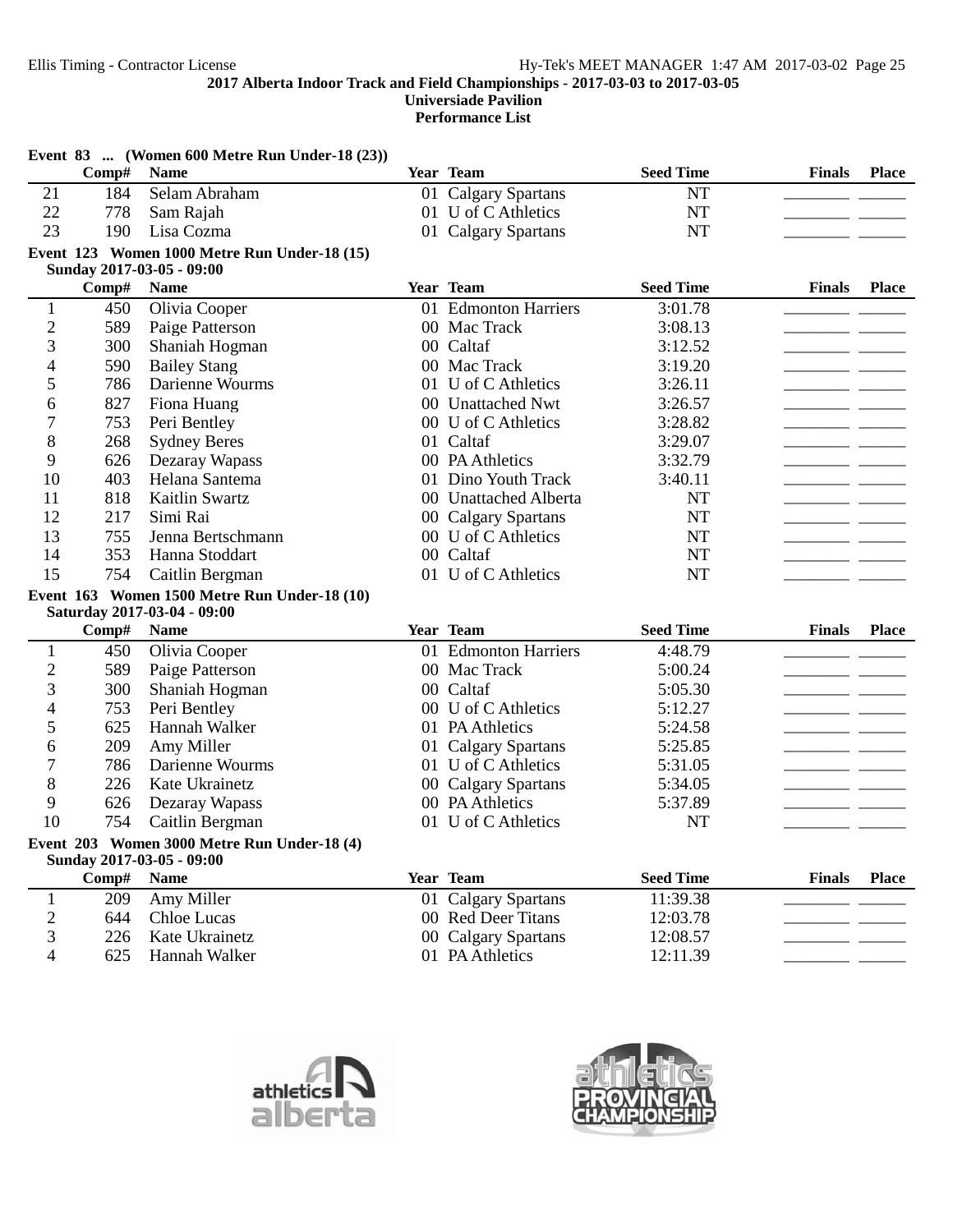**Universiade Pavilion**

**Performance List**

|                | Comp# | <b>Name</b>                                    |                         | Year Team                                           | <b>Seed Time</b>            | <b>Prelim Time</b>                                                  | <b>Place</b> |
|----------------|-------|------------------------------------------------|-------------------------|-----------------------------------------------------|-----------------------------|---------------------------------------------------------------------|--------------|
| $\mathbf{1}$   | 441   | <b>Tristan Sinnatamby</b>                      |                         | 00 Columbians                                       | 9.16                        |                                                                     |              |
| $\overline{c}$ | 269   | Erika Binder                                   |                         | 00 Caltaf                                           | 9.46                        |                                                                     |              |
| 3              | 190   | Lisa Cozma                                     |                         | 01 Calgary Spartans                                 | 9.51                        |                                                                     |              |
| 4              | 462   | Julia Lovsin                                   |                         | 01 Edmonton Harriers                                | 10.21                       |                                                                     |              |
| 5              | 619   | Nikala Morash                                  |                         | 00 PA Athletics                                     | 10.53                       |                                                                     |              |
| 6              | 274   | Eden Brunham                                   |                         | 01 Caltaf                                           | 11.14                       | منت المستحدث                                                        |              |
| 7              | 324   | Alexa McGannon                                 |                         | 01 Caltaf                                           | 11.24                       |                                                                     |              |
| 8              | 714   | Chloe Studer                                   |                         | 00 Split City Sonics                                | 12.51                       | <u> 1989 - Andrea Sta</u>                                           |              |
| 9              | 636   | Lilly Yungmann                                 |                         | 00 Quill Plains                                     | <b>NT</b>                   | سياسي المستحقق                                                      |              |
| 10             | 888   | Aimee Caron                                    |                         | 01 Wolves Athletics                                 | <b>NT</b>                   |                                                                     |              |
| 11             | 232   | <b>Alexandra Carruthers</b>                    |                         | 00 Calgary Warriors                                 | <b>NT</b>                   |                                                                     |              |
|                |       | Event 283 Women 4x200 Metre Relay Under-18 (2) |                         |                                                     |                             |                                                                     |              |
|                | Comp# | Saturday 2017-03-04 - 09:00<br><b>Team</b>     |                         | <b>Relay</b>                                        | <b>Seed Time</b>            | <b>Finals</b>                                                       | <b>Place</b> |
| $\mathbf{1}$   |       | <b>Caltaf Athletic Association</b>             |                         |                                                     | <b>NT</b>                   |                                                                     |              |
|                |       | 1) #358 Maddie Thirnbeck 01                    |                         | 2) #371 Gabrielle Wesolowski 013) #315 Hailey Lu 00 | 4) #269 Erika Binder 00     |                                                                     |              |
| $\overline{2}$ |       | Airdrie Aces Athletics Club                    |                         |                                                     | <b>NT</b>                   |                                                                     |              |
|                |       | 1) #110 Emily Brophy 00                        | 2) #119 Dania Halsey 00 | 3) #136 Jasmine Szucs 03                            | 4) #129 Princess Roberts 01 |                                                                     |              |
|                |       | Event 363 Women High Jump Under-18 (8)         |                         |                                                     |                             |                                                                     |              |
|                | Comp# | Saturday 2017-03-04 - 09:00<br><b>Name</b>     |                         | Year Team                                           | <b>Seed Mark</b>            | <b>Finals</b>                                                       | <b>Place</b> |
| $\mathbf{1}$   | 692   | Aspen Slobodzian                               |                         | 01 RiversdaleAthlet                                 | 1.55m                       |                                                                     |              |
| $\overline{c}$ | 815   | <b>Taylor Schultz</b>                          |                         | 01 Unattached Alberta                               | 1.52m                       |                                                                     |              |
| 3              | 248   | Heidi Nutting                                  |                         | 00 Calgary Warriors                                 | 1.50m                       |                                                                     |              |
| 4              | 614   | <b>Chantel Hewitt</b>                          |                         | 01 PA Athletics                                     | 1.40m                       |                                                                     |              |
| 5              | 760   | <b>Britney Hammerlindl</b>                     |                         | 00 U of C Athletics                                 | <b>NH</b>                   |                                                                     |              |
| 6              | 550   | Sarah Wildman                                  |                         | 01 Kindersley A                                     | <b>NH</b>                   | <u> Louis Communication de la communica</u><br>$\sim$ $\sim$ $\sim$ |              |
| 7              | 131   | Ava Sleik                                      |                         | 01 Airdrie Aces                                     | <b>NH</b>                   |                                                                     |              |
| 8              | 638   | Femi Akinola                                   |                         | 01 Red Deer Titans                                  | <b>NH</b>                   |                                                                     |              |
|                |       | Event 383 Women Pole Vault Under-18 (5)        |                         |                                                     |                             |                                                                     |              |
|                |       | Saturday 2017-03-04 - 09:00                    |                         |                                                     |                             |                                                                     |              |
|                | Comp# | <b>Name</b>                                    |                         | Year Team                                           | <b>Seed Mark</b>            | Finals                                                              | <b>Place</b> |
| 1              | 764   | Calista Kleine                                 |                         | 00 U of C Athletics                                 | 2.70 <sub>m</sub>           |                                                                     |              |
| $\overline{2}$ | 636   | Lilly Yungmann                                 |                         | 00 Quill Plains                                     | 2.50 <sub>m</sub>           |                                                                     |              |
| 3              | 619   | Nikala Morash                                  |                         | 00 PA Athletics                                     | 2.20m                       |                                                                     |              |
| 4              | 662   | Kylie Buchan                                   |                         | 00 RiversdaleAthlet                                 | <b>NH</b>                   |                                                                     |              |
| 5              | 692   | Aspen Slobodzian                               |                         | 01 RiversdaleAthlet                                 | <b>NH</b>                   |                                                                     |              |

#### **Event 263 Women 60 Metre Hurdles 0.76 m Under-18 (11) Prelims Sunday 2017-03-05 - 09:00**



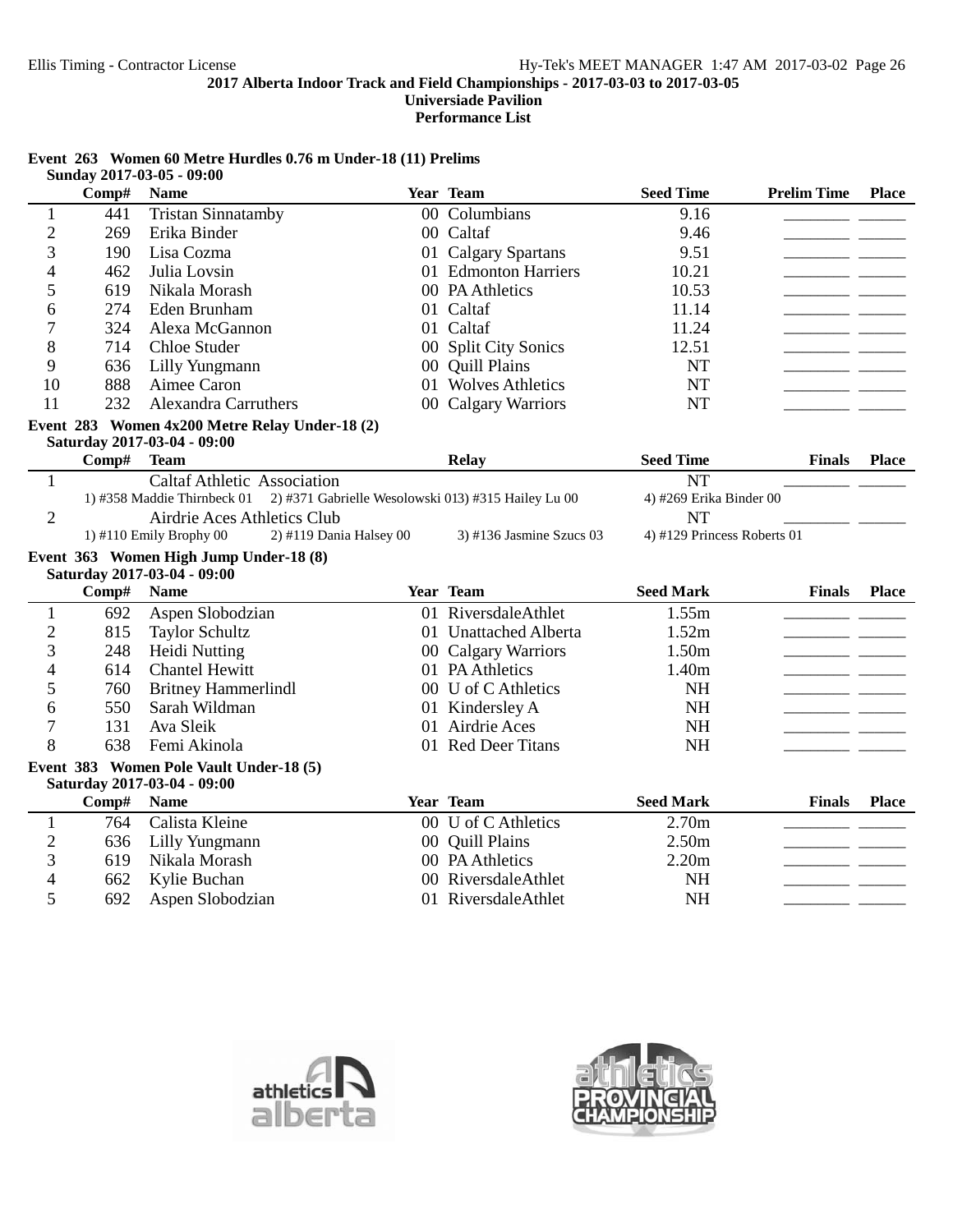## **Universiade Pavilion**

**Performance List**

|                | $_{\text{outun}, \text{un}}$ surf |                                           |                                 |                   |                                                                                                                                                                                                                                                                                                                                                                                                                                                       |              |
|----------------|-----------------------------------|-------------------------------------------|---------------------------------|-------------------|-------------------------------------------------------------------------------------------------------------------------------------------------------------------------------------------------------------------------------------------------------------------------------------------------------------------------------------------------------------------------------------------------------------------------------------------------------|--------------|
|                | Comp#                             | <b>Name</b>                               | Year Team                       | <b>Seed Mark</b>  | <b>Finals</b>                                                                                                                                                                                                                                                                                                                                                                                                                                         | <b>Place</b> |
| $\mathbf{1}$   | 880                               | Kiara Tan                                 | $\overline{00}$ Voleo Athletics | 5.39m             |                                                                                                                                                                                                                                                                                                                                                                                                                                                       |              |
| $\overline{c}$ | 559                               | Natalie Thompson                          | 00 Lakeland Yellow              | 5.37m             |                                                                                                                                                                                                                                                                                                                                                                                                                                                       |              |
| 3              | 152                               | <b>Madison Kane-Rissling</b>              | 00 Bulldogs Track               | 5.13m             |                                                                                                                                                                                                                                                                                                                                                                                                                                                       |              |
| $\overline{4}$ | 615                               | Kaylee Ilnisky                            | 00 PA Athletics                 | 5.08m             | $\begin{tabular}{ccccc} \multicolumn{2}{c }{\textbf{1} & \multicolumn{2}{c }{\textbf{2} & \multicolumn{2}{c }{\textbf{3} & \multicolumn{2}{c }{\textbf{4} & \multicolumn{2}{c }{\textbf{5} & \multicolumn{2}{c }{\textbf{6} & \multicolumn{2}{c }{\textbf{6} & \multicolumn{2}{c }{\textbf{6} & \multicolumn{2}{c }{\textbf{6} & \multicolumn{2}{c }{\textbf{6} & \multicolumn{2}{c }{\textbf{6} & \multicolumn{2}{c }{\textbf{6} & \multicolumn{2}{$ |              |
| 5              | 407                               | <b>Riley Andruchow</b>                    | 01 Columbians                   | 5.05m             |                                                                                                                                                                                                                                                                                                                                                                                                                                                       |              |
| 6              | 389                               | Andrea Jokic                              | 00 Capital City                 | 5.05m             | <u> The Communication of the Communication of the Communication of the Communication of the Communication of the Communication of the Communication of the Communication of the Communication of the Communication of the Commun</u>                                                                                                                                                                                                                  |              |
| 7              | 358                               | <b>Maddie Thirnbeck</b>                   | 01 Caltaf                       | 4.70m             | المستحدث                                                                                                                                                                                                                                                                                                                                                                                                                                              |              |
| 8              | 254                               | Emy Udoh                                  | 00 Calgary Warriors             | 4.66m             |                                                                                                                                                                                                                                                                                                                                                                                                                                                       |              |
| 9              | 200                               | Arianna Katsabanis                        | 00 Calgary Spartans             | 4.65m             |                                                                                                                                                                                                                                                                                                                                                                                                                                                       |              |
| 10             | 436                               | <b>Violette Reppert</b>                   | 01 Columbians                   | 4.63m             |                                                                                                                                                                                                                                                                                                                                                                                                                                                       |              |
| 11             | 765                               | Lauren Kolodnicki                         | 01 U of C Athletics             | 4.49m             |                                                                                                                                                                                                                                                                                                                                                                                                                                                       |              |
| 12             | 227                               | Olivia Varghese                           | 00 Calgary Spartans             | 4.33m             |                                                                                                                                                                                                                                                                                                                                                                                                                                                       |              |
| 13             | 324                               | Alexa McGannon                            | 01 Caltaf                       | 4.33m             |                                                                                                                                                                                                                                                                                                                                                                                                                                                       |              |
| 14             | 550                               | Sarah Wildman                             | 01 Kindersley A                 | 4.30m             | <u> The Common School (1989)</u>                                                                                                                                                                                                                                                                                                                                                                                                                      |              |
| 15             | 724                               | <b>Elizabeth Elmore</b>                   | 01 St.AlbertMustang             | 4.24m             |                                                                                                                                                                                                                                                                                                                                                                                                                                                       |              |
| 16             | 666                               | <b>Lauren Dressler</b>                    | 00 RiversdaleAthlet             | 4.22m             |                                                                                                                                                                                                                                                                                                                                                                                                                                                       |              |
| 17             | 274                               | Eden Brunham                              | 01 Caltaf                       | 3.31 <sub>m</sub> |                                                                                                                                                                                                                                                                                                                                                                                                                                                       |              |
| 18             | 315                               | Hailey Lu                                 | 00 Caltaf                       | <b>ND</b>         |                                                                                                                                                                                                                                                                                                                                                                                                                                                       |              |
| 19             | 119                               | Dania Halsey                              | 00 Airdrie Aces                 | ND                |                                                                                                                                                                                                                                                                                                                                                                                                                                                       |              |
| 20             | 233                               | <b>Catherine Carruthers</b>               | 00 Calgary Warriors             | ND                |                                                                                                                                                                                                                                                                                                                                                                                                                                                       |              |
| 21             | 760                               | <b>Britney Hammerlindl</b>                | 00 U of C Athletics             | <b>ND</b>         |                                                                                                                                                                                                                                                                                                                                                                                                                                                       |              |
| 22             | 636                               | Lilly Yungmann                            | 00 Quill Plains                 | <b>ND</b>         |                                                                                                                                                                                                                                                                                                                                                                                                                                                       |              |
| 23             | 815                               | <b>Taylor Schultz</b>                     | 01 Unattached Alberta           | <b>ND</b>         |                                                                                                                                                                                                                                                                                                                                                                                                                                                       |              |
| 24             | 638                               | Femi Akinola                              | 01 Red Deer Titans              | <b>ND</b>         |                                                                                                                                                                                                                                                                                                                                                                                                                                                       |              |
|                |                                   | Event 343 Women Triple Jump Under-18 (10) |                                 |                   |                                                                                                                                                                                                                                                                                                                                                                                                                                                       |              |
|                |                                   | Sunday 2017-03-05 - 09:00                 |                                 |                   |                                                                                                                                                                                                                                                                                                                                                                                                                                                       |              |
|                | Comp#                             | <b>Name</b>                               | Year Team                       | <b>Seed Mark</b>  | <b>Finals</b>                                                                                                                                                                                                                                                                                                                                                                                                                                         | <b>Place</b> |
| $\mathbf{1}$   | 559                               | Natalie Thompson                          | 00 Lakeland Yellow              | 11.70m            |                                                                                                                                                                                                                                                                                                                                                                                                                                                       |              |
| $\overline{2}$ | 254                               | Emy Udoh                                  | 00 Calgary Warriors             | 11.05m            | للمستنقص المستنقص                                                                                                                                                                                                                                                                                                                                                                                                                                     |              |
| 3              | 436                               | Violette Reppert                          | 01 Columbians                   | 10.15m            | — —                                                                                                                                                                                                                                                                                                                                                                                                                                                   |              |
| 4              | 152                               | <b>Madison Kane-Rissling</b>              | 00 Bulldogs Track               | 10.10m            | — —                                                                                                                                                                                                                                                                                                                                                                                                                                                   |              |
| 5              | 636                               | Lilly Yungmann                            | 00 Quill Plains                 | 10.03m            | <u> Liberatura de la conte</u>                                                                                                                                                                                                                                                                                                                                                                                                                        |              |
| 6              | 407                               | <b>Riley Andruchow</b>                    | 01 Columbians                   | 9.68m             |                                                                                                                                                                                                                                                                                                                                                                                                                                                       |              |
| 7              | 358                               | Maddie Thirnbeck                          | 01 Caltaf                       | 9.49m             | ____                                                                                                                                                                                                                                                                                                                                                                                                                                                  |              |
| 8              | 614                               | <b>Chantel Hewitt</b>                     | 01 PA Athletics                 | 9.09m             |                                                                                                                                                                                                                                                                                                                                                                                                                                                       |              |
| 9              | 315                               | Hailey Lu                                 | 00 Caltaf                       | <b>ND</b>         | ___                                                                                                                                                                                                                                                                                                                                                                                                                                                   |              |
| 10             | 638                               | Femi Akinola                              | 01 Red Deer Titans              | <b>ND</b>         | - -                                                                                                                                                                                                                                                                                                                                                                                                                                                   |              |

#### **Event 323 Women Long Jump Under-18 (24) Saturday 2017-03-04 - 09:00**



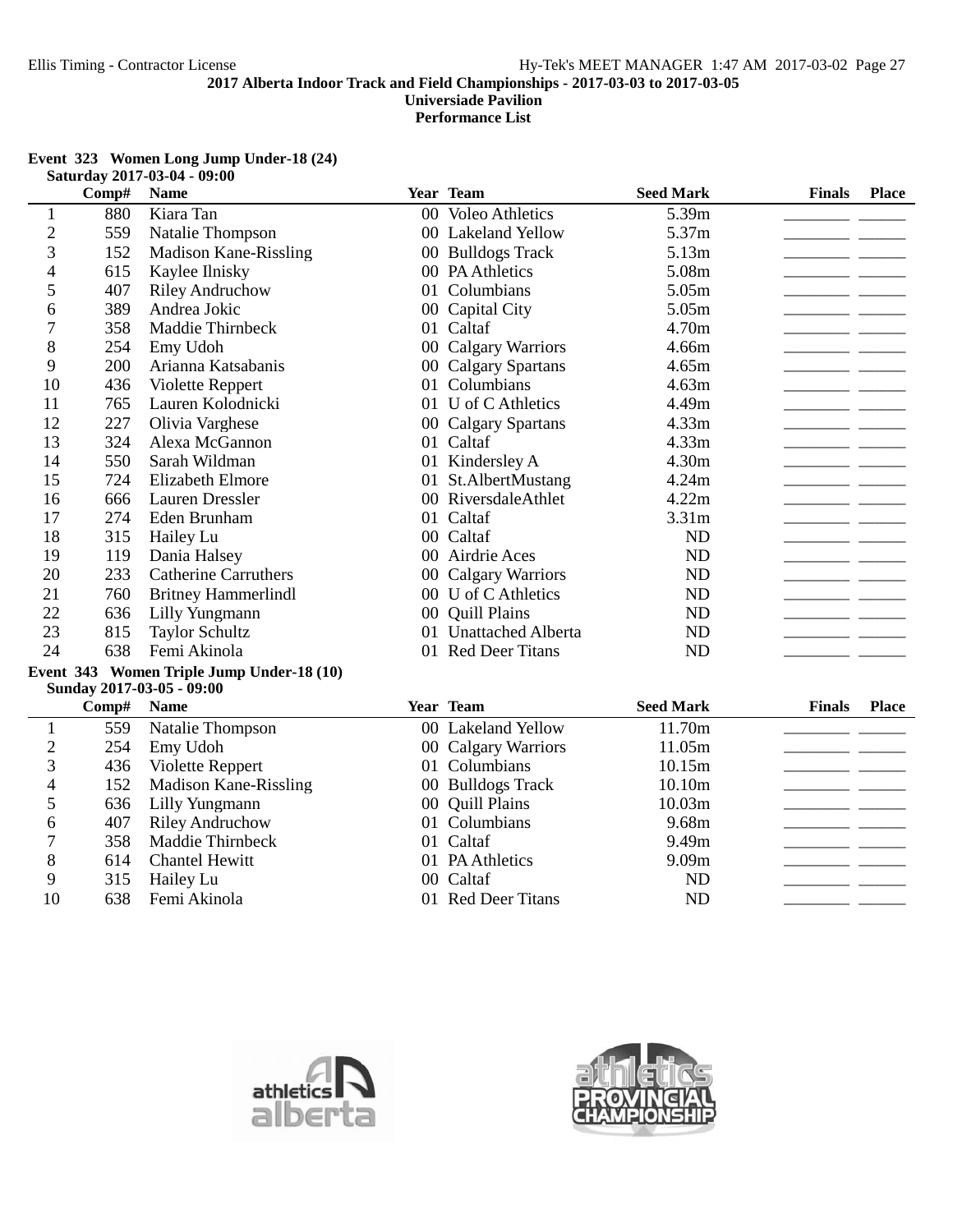**Universiade Pavilion**

|  | Event 403 Women Shot Put 3 kg Under-18 (10) |  |
|--|---------------------------------------------|--|
|  | Saturday 2017-03-04 - 09:00                 |  |

|                | Comp#      | <b>Name</b>                                                                    | Year Team                                     | <b>Seed Mark</b>       | <b>Finals</b>      | <b>Place</b> |
|----------------|------------|--------------------------------------------------------------------------------|-----------------------------------------------|------------------------|--------------------|--------------|
| 1              | 762        | Alexis Johnson                                                                 | 00 U of C Athletics                           | 12.34m                 |                    |              |
| $\overline{c}$ | 571        | Megan Hebert                                                                   | 01 Leduc Track                                | 11.99m                 | _________          |              |
| 3              | 233        | <b>Catherine Carruthers</b>                                                    | 00 Calgary Warriors                           | 11.15m                 |                    |              |
| 4              | 805        | Sarah Han                                                                      | 01 Unattached Alberta                         | 10.85m                 |                    |              |
| 5              | 232        | <b>Alexandra Carruthers</b>                                                    | 00 Calgary Warriors                           | 10.10m                 |                    |              |
| 6              | 815        | <b>Taylor Schultz</b>                                                          | 01 Unattached Alberta                         | 9.97m                  |                    |              |
| 7              | 820        | Helena Troschke                                                                | 01 Unattached Alberta                         | 8.28m                  |                    |              |
| 8              | 666        | <b>Lauren Dressler</b>                                                         | 00 RiversdaleAthlet                           | ND                     |                    |              |
| 9              | 550        | Sarah Wildman                                                                  | 01 Kindersley A                               | ND                     | __ __              |              |
| 10             | 131        | Ava Sleik                                                                      | 01 Airdrie Aces                               | <b>ND</b>              |                    |              |
|                |            | Event 423 Women Weight Throw 7.26 kg Under-18 (4)<br>Sunday 2017-03-05 - 09:00 |                                               |                        |                    |              |
|                | Comp#      | <b>Name</b>                                                                    | Year Team                                     | <b>Seed Mark</b>       | Finals             | <b>Place</b> |
| $\mathbf{1}$   | 399        | Emma Bauer                                                                     | 00 Chinook Track                              | 15.87m                 | للمستحدث           |              |
| $\overline{2}$ | 762        | Alexis Johnson                                                                 | 00 U of C Athletics                           | 12.98m                 |                    |              |
| 3              | 820        | Helena Troschke                                                                | 01 Unattached Alberta                         | 12.11m                 |                    |              |
| 4              | 714        | Chloe Studer                                                                   | 00 Split City Sonics                          | 9.66m                  |                    |              |
|                |            | Event 7 Women 60 Metre Dash Under-20 (18) Prelims                              |                                               |                        |                    |              |
|                |            |                                                                                |                                               |                        |                    |              |
|                |            | Friday 2017-03-03 - 20:00                                                      |                                               |                        |                    |              |
|                | Comp#      | <b>Name</b>                                                                    | Year Team                                     | <b>Seed Time</b>       | <b>Prelim Time</b> | <b>Place</b> |
| $\mathbf{1}$   | 390        | Catherine Kluyts                                                               | 99 Capital City                               | 7.81                   |                    |              |
| $\overline{c}$ | 877        | <b>Katelyn Slessor</b>                                                         | 98 Voleo Athletics                            | 7.88                   |                    |              |
| 3              | 312        | Haylie Leote                                                                   | 99 Caltaf                                     | 7.94                   |                    |              |
| 4              | 175        | Kylie Stiel                                                                    | 99 Yyc Internationa                           | 8.17                   |                    |              |
| 5              | 384        | Quinn Gilmore                                                                  | 98 Capital City                               | 8.18                   |                    |              |
| 6              | 772        | Evodie Makasa                                                                  | 99 U of C Athletics                           | 8.22                   |                    |              |
| 7              | 178        | <b>Anok Tiordit</b>                                                            | 99 Yyc Internationa                           | 8.35                   |                    |              |
| 8              | 195        | Susan Franco-Santana                                                           | 99 Calgary Spartans                           | 8.35                   |                    |              |
| 9              | 103        | Lauren Town                                                                    | 99 Ace Athletic                               | 8.35                   |                    |              |
| 10             | 776        | Osereme Omosun                                                                 | 99 U of C Athletics                           | 8.42                   |                    |              |
| 11             | 167        | Damilola Olagundoye                                                            | 99 Yyc Internationa                           | 8.45                   | _______            |              |
| 12             | 844        | Allison Mulhall                                                                | 98 University o                               | 8.57                   |                    |              |
| 13             | 763        | Julianne Kemper                                                                | 99 U of C Athletics                           | 8.58                   |                    |              |
| 14             | 758        | Pelumi Dada                                                                    | 99 U of C Athletics                           | 8.69                   |                    |              |
| 15             | 314        | Mallory Loria                                                                  | 99 Caltaf                                     | 8.98                   | - -                |              |
| 16             | 756        | <b>Molly Brown</b>                                                             | 99 U of C Athletics                           | <b>NT</b>              |                    |              |
| 17<br>18       | 717<br>802 | Calina Williams<br>Paityn Bretzer                                              | 99 Split City Sonics<br>99 Unattached Alberta | <b>NT</b><br><b>NT</b> |                    |              |



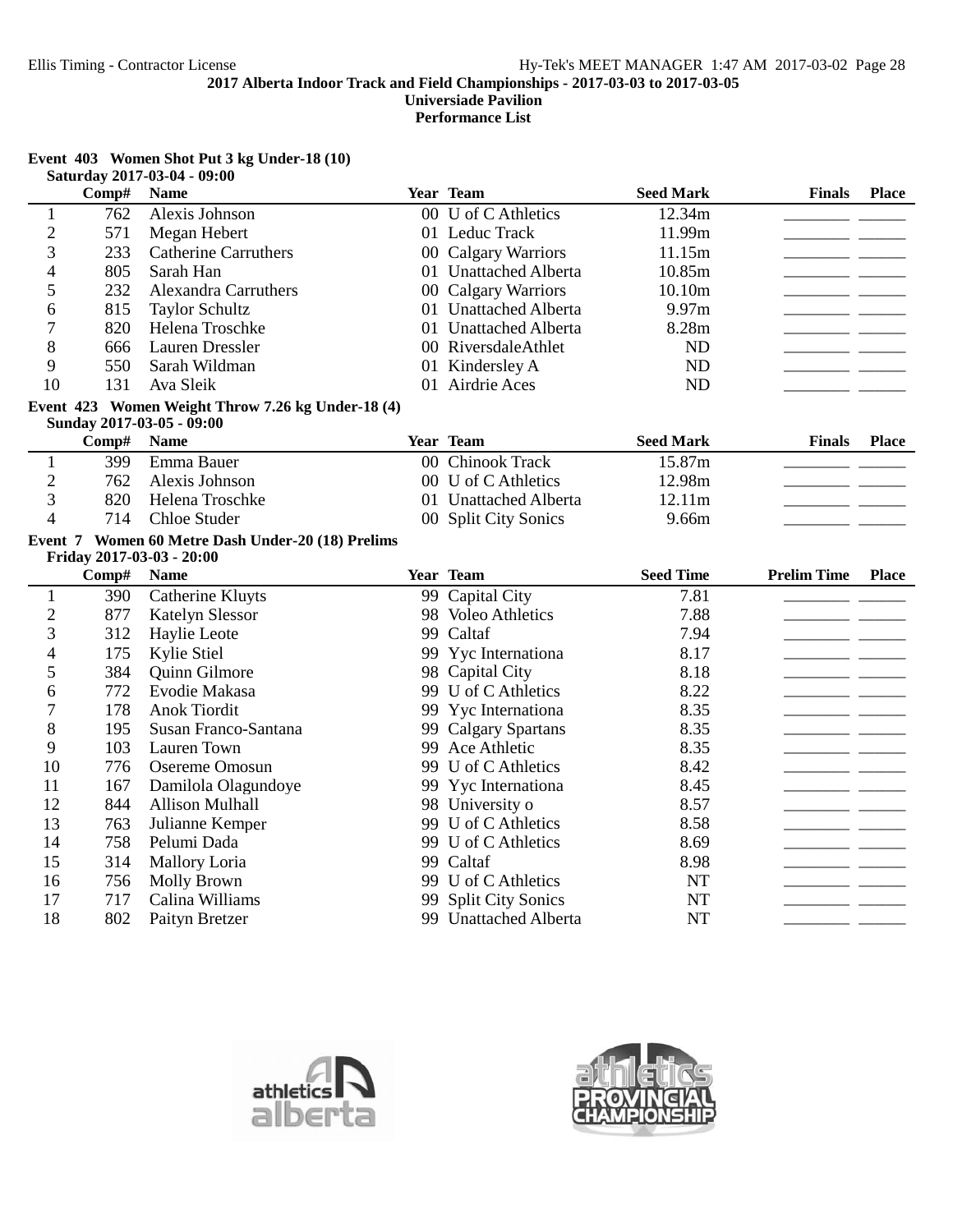## **Universiade Pavilion**

**Performance List**

|                          | Comp# | <b>Name</b>                                 | Year Team            | <b>Seed Time</b> | <b>Prelim Time</b> | <b>Place</b> |
|--------------------------|-------|---------------------------------------------|----------------------|------------------|--------------------|--------------|
| 1                        | 364   | Isa Videler                                 | 98 Caltaf            | 40.93            |                    |              |
| $\overline{c}$           | 390   | Catherine Kluyts                            | 99 Capital City      | 41.83            |                    |              |
| 3                        | 870   | Gracia Muamba                               | 98 Voleo Athletics   | 41.99            | $=$ $=$            |              |
| 4                        | 686   | <b>Ashlyn Mooney</b>                        | 99 RiversdaleAthlet  | 42.13            |                    |              |
| 5                        | 177   | Alisi Talbot                                | 99 Yyc Internationa  | 42.53            |                    |              |
| 6                        | 721   | Madelyn Curle                               | 99 St.AlbertMustang  | 42.86            |                    |              |
| 7                        | 370   | Janae Watts                                 | 98 Caltaf            | 42.95            |                    |              |
| 8                        | 694   | Micah Strueby                               | 99 RiversdaleAthlet  | 43.26            |                    |              |
| 9                        | 175   | Kylie Stiel                                 | 99 Yyc Internationa  | 43.38            |                    |              |
| 10                       | 178   | <b>Anok Tiordit</b>                         | 99 Yyc Internationa  | 43.79            |                    |              |
| 11                       | 763   | Julianne Kemper                             | 99 U of C Athletics  | 44.37            |                    |              |
| 12                       | 394   | Melia Martyniuk                             | 99 Capital City      | 44.90            |                    |              |
| 13                       | 787   | Katelyn Yackel                              | 98 U of C Athletics  | 45.17            |                    |              |
| 14                       | 103   | Lauren Town                                 | 99 Ace Athletic      | 46.03            |                    |              |
| 15                       | 312   | Haylie Leote                                | 99 Caltaf            | <b>NT</b>        |                    |              |
| 16                       | 756   | <b>Molly Brown</b>                          | 99 U of C Athletics  | <b>NT</b>        |                    |              |
| 17                       | 314   | Mallory Loria                               | 99 Caltaf            | <b>NT</b>        |                    |              |
| 18                       | 195   | Susan Franco-Santana                        | 99 Calgary Spartans  | <b>NT</b>        |                    |              |
| 19                       | 717   | Calina Williams                             | 99 Split City Sonics | <b>NT</b>        |                    |              |
|                          |       | Event 87 Women 600 Metre Run Under-20 (5)   |                      |                  |                    |              |
|                          |       | Friday 2017-03-03 - 20:25                   |                      |                  |                    |              |
|                          | Comp# | <b>Name</b>                                 | Year Team            | <b>Seed Time</b> | <b>Finals</b>      | <b>Place</b> |
| 1                        | 370   | <b>Janae Watts</b>                          | 98 Caltaf            | 1:37.24          |                    |              |
| $\overline{c}$           | 177   | Alisi Talbot                                | 99 Yyc Internationa  | 1:37.45          |                    |              |
| 3                        | 694   | Micah Strueby                               | 99 RiversdaleAthlet  | 1:40.48          |                    |              |
| 4                        | 308   | Lauren Kryschuk                             | 98 Caltaf            | 1:45.04          |                    |              |
| 5                        | 194   | <b>Chloe Fedoruk-Corless</b>                | 99 Calgary Spartans  | 1:53.64          |                    |              |
|                          |       | Event 127 Women 1000 Metre Run Under-20 (6) |                      |                  |                    |              |
|                          |       | Saturday 2017-03-04 - 09:00                 |                      |                  |                    |              |
|                          | Comp# | <b>Name</b>                                 | Year Team            | <b>Seed Time</b> | <b>Finals</b>      | <b>Place</b> |
| $\mathbf{1}$             | 302   | Emma Hubbard                                | 99 Caltaf            | 2:56.60          |                    |              |
| $\overline{c}$           | 305   | Savanna Jordan                              | 99 Caltaf            | 3:02.43          |                    |              |
| 3                        | 782   | Jovana Tepavac                              | 99 U of C Athletics  | 3:04.32          |                    |              |
| $\overline{\mathcal{L}}$ | 308   | Lauren Kryschuk                             | 98 Caltaf            | 3:13.34          |                    |              |
| 5                        | 194   | <b>Chloe Fedoruk-Corless</b>                | 99 Calgary Spartans  | 3:19.16          |                    |              |
| 6                        | 775   | Sophia Nowicki                              | 99 U of C Athletics  | <b>NT</b>        |                    |              |
|                          |       | Event 167 Women 1500 Metre Run Under-20 (4) |                      |                  |                    |              |
|                          |       | Friday 2017-03-03 - 21:10                   |                      |                  |                    |              |
|                          | Comp# | <b>Name</b>                                 | Year Team            | <b>Seed Time</b> | <b>Finals</b>      | <b>Place</b> |
| 1                        | 302   | Emma Hubbard                                | 99 Caltaf            | 4:41.00          |                    |              |

## **Event 47 Women 300 Metre Dash Under-20 (19) Prelims Saturday 2017-03-04 - 09:00**



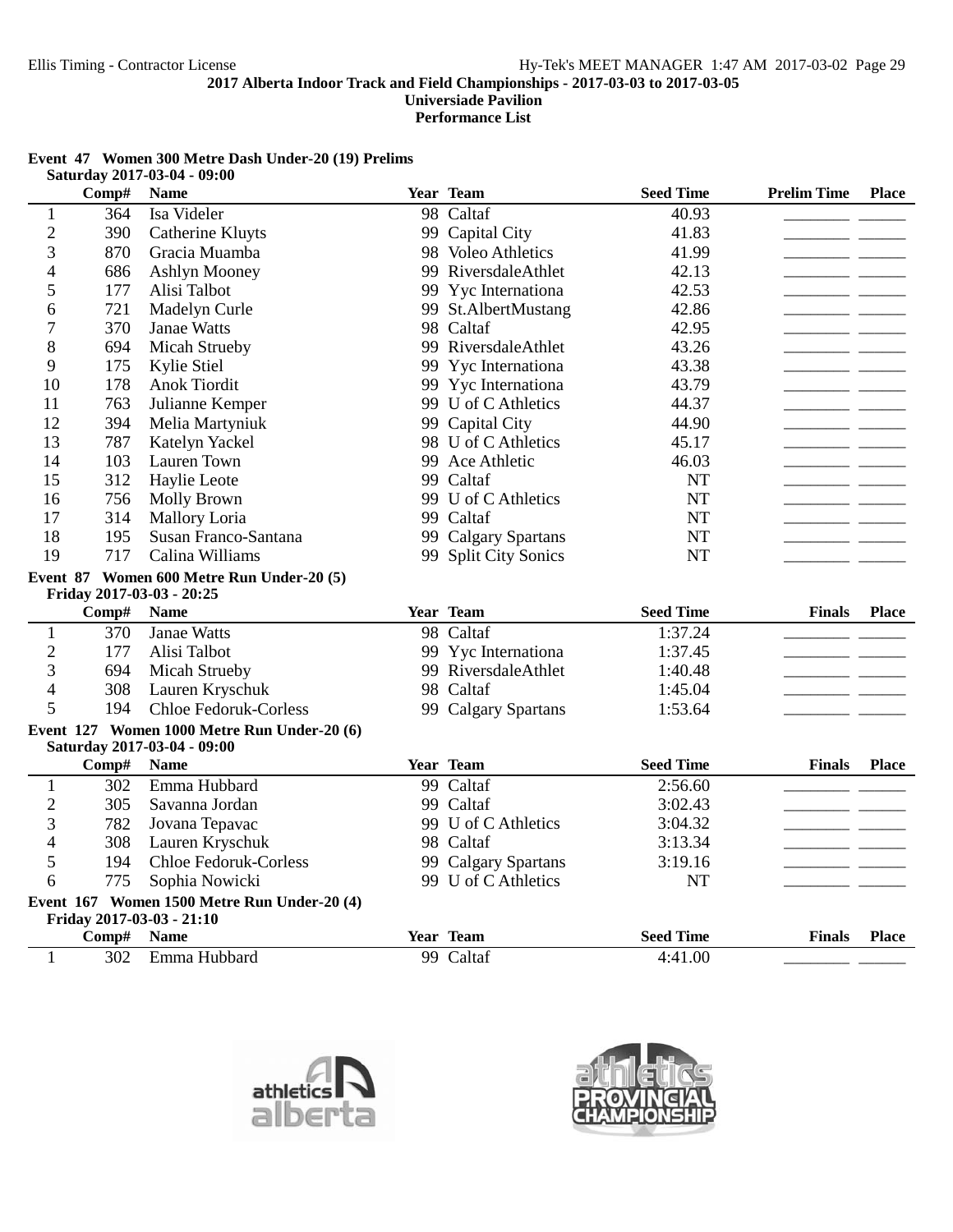**Universiade Pavilion**

|                     |            |                                                                             | Event 167  (Women 1500 Metre Run Under-20 (4))              |                                        |                                                          |                                      |              |
|---------------------|------------|-----------------------------------------------------------------------------|-------------------------------------------------------------|----------------------------------------|----------------------------------------------------------|--------------------------------------|--------------|
|                     | Comp#      | <b>Name</b>                                                                 |                                                             | Year Team                              | <b>Seed Time</b>                                         | <b>Finals</b>                        | <b>Place</b> |
| $\overline{2}$      | 305        | Savanna Jordan                                                              |                                                             | 99 Caltaf                              | 4:42.50                                                  |                                      |              |
| 3                   | 782        | Jovana Tepavac                                                              |                                                             | 99 U of C Athletics                    | 4:48.49                                                  |                                      |              |
| 4                   | 775        | Sophia Nowicki                                                              |                                                             | 99 U of C Athletics                    | 4:59.68                                                  |                                      |              |
|                     |            | Saturday 2017-03-04 - 09:00                                                 | Event 267 Women 60 Metre Hurdles 0.84 m Under-20 (4)        |                                        |                                                          |                                      |              |
|                     | Comp#      | <b>Name</b>                                                                 |                                                             | Year Team                              | <b>Seed Time</b>                                         | <b>Finals</b>                        | <b>Place</b> |
| $\mathbf{1}$        | 877        | <b>Katelyn Slessor</b>                                                      |                                                             | 98 Voleo Athletics                     | 8.65                                                     |                                      |              |
| $\mathbf{2}$        | 390        | Catherine Kluyts                                                            |                                                             | 99 Capital City                        | 8.77                                                     |                                      |              |
| 3                   | 787        | Katelyn Yackel                                                              |                                                             | 98 U of C Athletics                    | 9.01                                                     |                                      |              |
| $\overline{4}$      | 312        | Haylie Leote                                                                |                                                             | 99 Caltaf                              | 9.24                                                     |                                      |              |
|                     |            | Saturday 2017-03-04 - 09:00                                                 | Event 267X Women 60 Metre Hurdles 0.84 m Exhib Under-20 (4) |                                        |                                                          |                                      |              |
|                     | Comp#      | <b>Name</b>                                                                 |                                                             | Year Team                              | <b>Seed Time</b>                                         | <b>Finals</b>                        | <b>Place</b> |
| $\mathbf{1}$        | 877        | Katelyn Slessor                                                             |                                                             | 98 Voleo Athletics                     | 8.65                                                     |                                      |              |
| $\overline{2}$      | 390        | Catherine Kluyts                                                            |                                                             | 99 Capital City                        | 8.77                                                     | - -                                  |              |
| 3                   | 787        | Katelyn Yackel                                                              |                                                             | 98 U of C Athletics                    | 9.01                                                     |                                      |              |
| $\overline{4}$      | 312        | Haylie Leote                                                                |                                                             | 99 Caltaf                              | 9.24                                                     |                                      |              |
|                     |            | Event 287 Women 4x200 Metre Relay Under-20 (3)<br>Friday 2017-03-03 - 21:40 |                                                             |                                        |                                                          |                                      |              |
|                     | Comp#      | <b>Team</b>                                                                 |                                                             | <b>Relay</b>                           | <b>Seed Time</b>                                         | <b>Finals</b>                        | <b>Place</b> |
| $\mathbf{1}$        |            | <b>U Of C Athletics Club</b>                                                |                                                             |                                        | 1:45.00                                                  |                                      |              |
|                     |            | 1) #763 Julianne Kemper 99                                                  | 2) #780 Kennedy Rypien 99                                   | 3) #787 Katelyn Yackel 98              | 4) #758 Pelumi Dada 99                                   |                                      |              |
| $\overline{2}$      |            | Calgary International                                                       |                                                             |                                        | 1:49.00                                                  |                                      |              |
|                     |            | 1) #175 Kylie Stiel 99                                                      | 2) #177 Alisi Talbot 99                                     | 3) #172 Rose Seaver 01                 | 4) #166 Jesika Ojinnaka 00                               |                                      |              |
| 3                   |            | Calgary International                                                       |                                                             | B                                      | 1:51.00                                                  |                                      |              |
|                     |            | 1) #174 Sawyer Sprague 01                                                   | 2) #178 Anok Tiordit 99                                     |                                        | 3) #167 Damilola Olagundoye 994) #165 Ijeoma Ojinnaka 01 |                                      |              |
|                     |            | Event 367 Women High Jump Under-20 (4)                                      |                                                             |                                        |                                                          |                                      |              |
|                     |            | Friday 2017-03-03 - 21:15                                                   |                                                             |                                        |                                                          |                                      |              |
|                     | Comp#      | <b>Name</b>                                                                 |                                                             | Year Team                              | <b>Seed Mark</b>                                         | <b>Finals</b>                        | <b>Place</b> |
| $\mathbf{1}$        | 721        | Madelyn Curle                                                               |                                                             | 99 St.AlbertMustang                    | 1.63m                                                    |                                      |              |
| $\overline{2}$      | 686        | <b>Ashlyn Mooney</b>                                                        |                                                             | 99 RiversdaleAthlet                    | 1.57m                                                    |                                      |              |
| 3                   |            |                                                                             |                                                             |                                        |                                                          |                                      |              |
|                     | 833        | Jalyse Haluszka                                                             |                                                             | 98 University o                        | 1.46m                                                    | <u> Albanya a Manazarta da San A</u> |              |
| 4                   | 780        | Kennedy Rypien                                                              |                                                             | 99 U of C Athletics                    | 1.35m                                                    |                                      |              |
|                     |            | Event 387 Women Pole Vault Under-20 (4)                                     |                                                             |                                        |                                                          |                                      |              |
|                     |            | Saturday 2017-03-04 - 09:00<br><b>Name</b>                                  |                                                             | Year Team                              | <b>Seed Mark</b>                                         | <b>Finals</b>                        | <b>Place</b> |
|                     | Comp#      |                                                                             |                                                             |                                        |                                                          |                                      |              |
| 1                   | 487        | Lauren Ellis                                                                |                                                             | 99 Yeg Internationa                    | 3.50m                                                    |                                      |              |
| $\mathfrak{2}$<br>3 | 486<br>844 | <b>Haley Dunger</b><br><b>Allison Mulhall</b>                               |                                                             | 99 Yeg Internationa<br>98 University o | 3.10m<br>2.61m                                           |                                      |              |



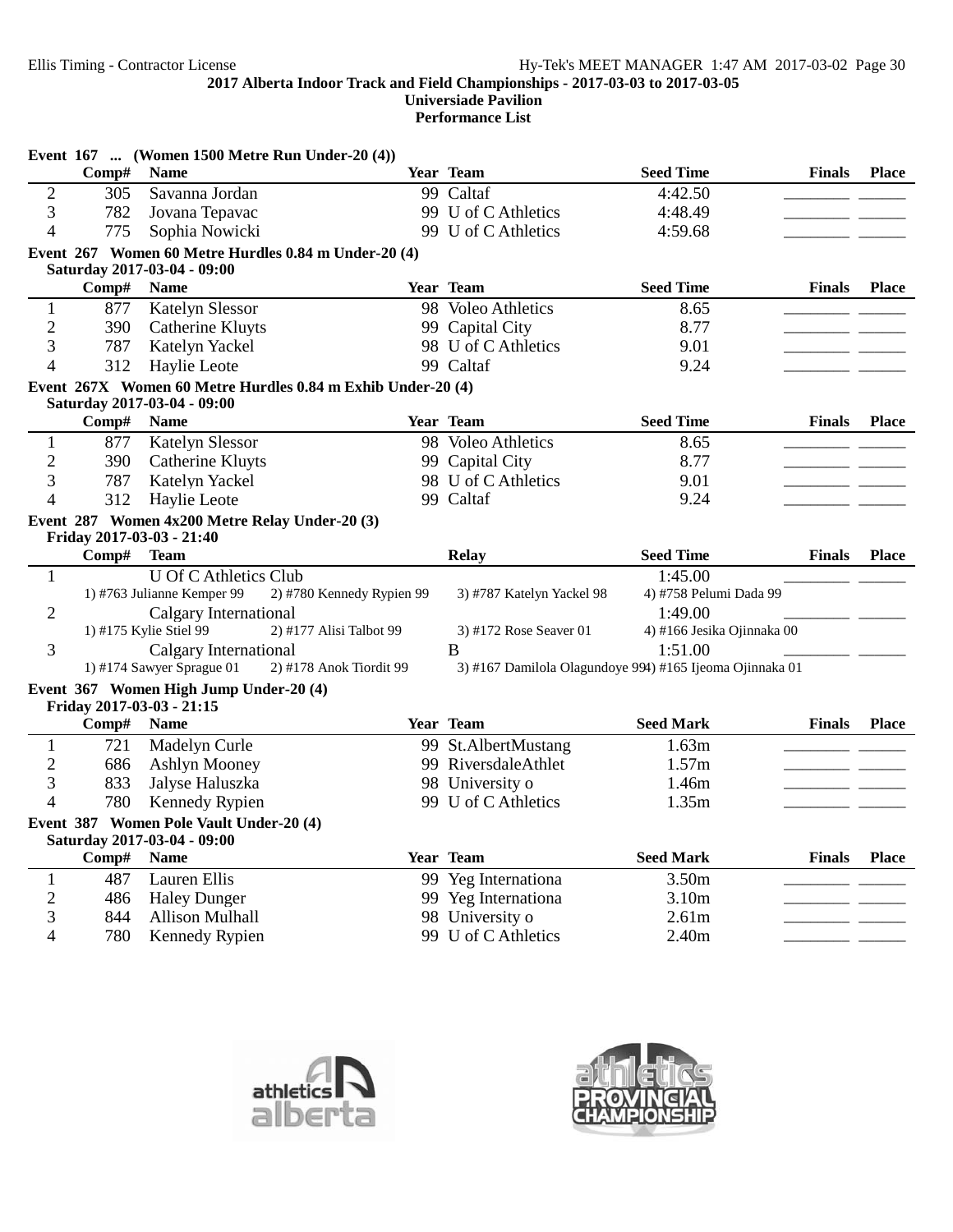## **Universiade Pavilion**

|                |       | Event 327 Women Long Jump Under-20 (8)<br>Friday 2017-03-03 - 20:00              |    |                     |                  |                                                                                                                       |              |
|----------------|-------|----------------------------------------------------------------------------------|----|---------------------|------------------|-----------------------------------------------------------------------------------------------------------------------|--------------|
|                | Comp# | <b>Name</b>                                                                      |    | Year Team           | <b>Seed Mark</b> | <b>Finals</b>                                                                                                         | <b>Place</b> |
| 1              | 772   | Evodie Makasa                                                                    |    | 99 U of C Athletics | 5.17m            |                                                                                                                       |              |
| $\overline{2}$ | 328   | Kylie Morrison                                                                   |    | 99 Caltaf           | 4.96m            | - -                                                                                                                   |              |
| 3              | 780   | Kennedy Rypien                                                                   |    | 99 U of C Athletics | 4.91m            |                                                                                                                       |              |
| 4              | 837   | Samira Zabian                                                                    |    | 98 University o     | 4.89m            | the control of the control of the                                                                                     |              |
| 5              | 245   | Laura Klinck                                                                     |    | 98 Calgary Warriors | 4.82m            | $\sim$ $\sim$ $\sim$ $\sim$                                                                                           |              |
| 6              | 758   | Pelumi Dada                                                                      |    | 99 U of C Athletics | 4.44m            | <u> Louis Communication de la communica</u>                                                                           |              |
| 7              | 394   | Melia Martyniuk                                                                  |    | 99 Capital City     | 4.28m            | —<br>—————                                                                                                            |              |
| 8              | 195   | Susan Franco-Santana                                                             |    | 99 Calgary Spartans | <b>ND</b>        |                                                                                                                       |              |
|                |       | Event 347 Women Triple Jump Under-20 (1)<br>Saturday 2017-03-04 - 09:00          |    |                     |                  |                                                                                                                       |              |
|                | Comp# | <b>Name</b>                                                                      |    | Year Team           | <b>Seed Mark</b> | <b>Finals</b>                                                                                                         | <b>Place</b> |
| $\mathbf{1}$   | 245   | Laura Klinck                                                                     |    | 98 Calgary Warriors | 10.72m           |                                                                                                                       |              |
|                |       | Event 407 Women Shot Put 4 kg Under-20 (3)<br>Saturday 2017-03-04 - 09:00        |    |                     |                  |                                                                                                                       |              |
|                | Comp# | <b>Name</b>                                                                      |    | Year Team           | <b>Seed Mark</b> | <b>Finals</b>                                                                                                         | <b>Place</b> |
| $\mathbf{1}$   | 634   | Jenelle Sunderland                                                               |    | 99 Quill Plains     | 10.08m           |                                                                                                                       |              |
| $\overline{2}$ | 392   | <b>Emily Livingstone</b>                                                         |    | 98 Capital City     | 8.36m            |                                                                                                                       |              |
| 3              | 394   | Melia Martyniuk                                                                  |    | 99 Capital City     | <b>ND</b>        |                                                                                                                       |              |
|                |       | Event 427 Women Weight Throw 9.08 kg Under-20 (4)<br>Friday 2017-03-03 - 21:00   |    |                     |                  |                                                                                                                       |              |
|                | Comp# | <b>Name</b>                                                                      |    | Year Team           | <b>Seed Mark</b> | <b>Finals</b>                                                                                                         | <b>Place</b> |
| $\mathbf{1}$   | 634   | Jenelle Sunderland                                                               | 99 | <b>Quill Plains</b> | 11.74m           | the contract of the contract of the                                                                                   |              |
| $\overline{c}$ | 392   | <b>Emily Livingstone</b>                                                         |    | 98 Capital City     | 9.82m            |                                                                                                                       |              |
| 3              | 121   | Nadia Hand                                                                       |    | 99 Airdrie Aces     | <b>ND</b>        |                                                                                                                       |              |
| 4              | 109   | <b>Catherine Bouchard</b>                                                        |    | 99 Airdrie Aces     | <b>ND</b>        |                                                                                                                       |              |
|                |       | Event 11 Women 60 Metre Dash Senior (6)<br>Friday 2017-03-03 - 21:00             |    |                     |                  |                                                                                                                       |              |
|                | Comp# | <b>Name</b>                                                                      |    | Year Team           | <b>Seed Time</b> | <b>Finals</b>                                                                                                         | <b>Place</b> |
| 1              | 860   | Isatu Fofanah                                                                    |    | 93 Voleo Athletics  | 7.49             |                                                                                                                       |              |
| $\overline{2}$ | 437   | Jenny Rintoul                                                                    |    | 90 Columbians       | 7.66             | <u> Louis Communication de la provincia de la provincia de la provincia de la provincia de la provincia de la pro</u> |              |
| 3              | 433   | Amanda Ntiamoah                                                                  |    | 92 Columbians       | 7.79             |                                                                                                                       |              |
| 4              | 180   | <b>Tegan Wilson</b>                                                              |    | 97 Yyc Internationa | 7.80             | $\sim$ $\sim$                                                                                                         |              |
| 5              | 490   | Robyn Webster                                                                    |    | 88 Yeg Internationa | 7.94             |                                                                                                                       |              |
| 6              | 431   | Iqra Nanji                                                                       |    | 97 Columbians       | 8.27             |                                                                                                                       |              |
|                |       | Event 11X Women 60 Metre Dash Exhibition Senior (6)<br>Friday 2017-03-03 - 20:12 |    |                     |                  |                                                                                                                       |              |
|                | Comp# | <b>Name</b>                                                                      |    | Year Team           | <b>Seed Time</b> | <b>Finals</b>                                                                                                         | <b>Place</b> |
| 1              | 860   | Isatu Fofanah                                                                    |    | 93 Voleo Athletics  | 7.49             |                                                                                                                       |              |
| $\overline{2}$ | 437   | Jenny Rintoul                                                                    |    | 90 Columbians       | 7.66             |                                                                                                                       |              |



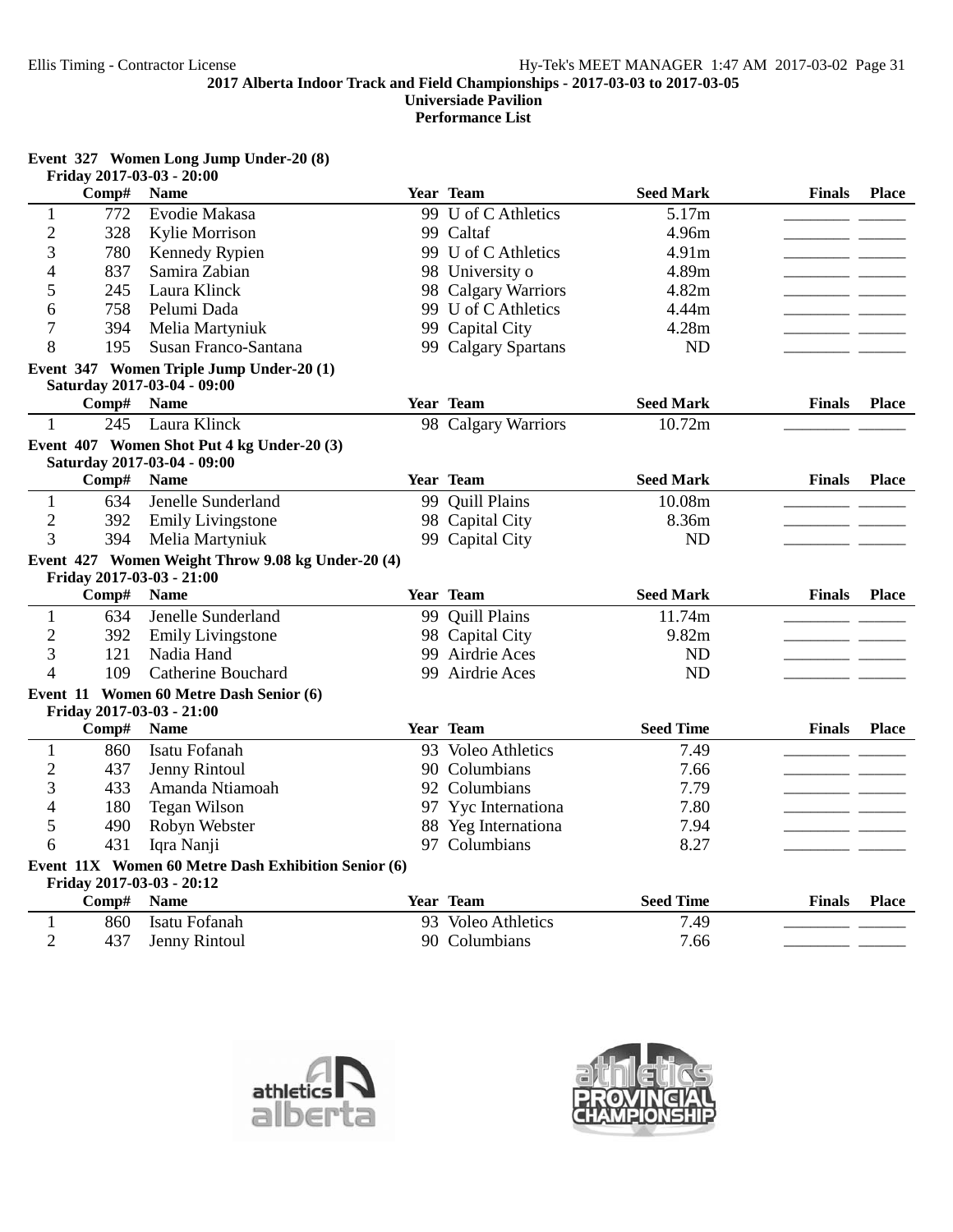#### **Universiade Pavilion**

|                |       | Event 11X  (Women 60 Metre Dash Exhibition Senior (6))                   |                     |                  |               |              |
|----------------|-------|--------------------------------------------------------------------------|---------------------|------------------|---------------|--------------|
|                | Comp# | <b>Name</b>                                                              | Year Team           | <b>Seed Time</b> | <b>Finals</b> | <b>Place</b> |
| 3              | 433   | Amanda Ntiamoah                                                          | 92 Columbians       | 7.79             |               |              |
| 4              | 180   | Tegan Wilson                                                             | 97 Yyc Internationa | 7.80             | - -           |              |
| 5              | 490   | Robyn Webster                                                            | 88 Yeg Internationa | 7.94             |               |              |
| 6              | 431   | Iqra Nanji                                                               | 97 Columbians       | 8.27             |               |              |
|                |       | Event 51 Women 300 Metre Dash Senior (6)                                 |                     |                  |               |              |
|                |       | Saturday 2017-03-04 - 09:00                                              |                     |                  |               |              |
|                | Comp# | <b>Name</b>                                                              | Year Team           | <b>Seed Time</b> | <b>Finals</b> | <b>Place</b> |
| $\mathbf{1}$   | 437   | Jenny Rintoul                                                            | 90 Columbians       | 40.71            |               |              |
| $\overline{c}$ | 405   | Sofia Stewart                                                            | 97 Dunamis Athletic | 42.35            |               |              |
| 3              | 180   | <b>Tegan Wilson</b>                                                      | 97 Yyc Internationa | <b>NT</b>        |               |              |
| 4              | 431   | Iqra Nanji                                                               | 97 Columbians       | <b>NT</b>        |               |              |
| 5              | 267   | Jacqueline Beckett                                                       | 94 Caltaf           | <b>NT</b>        |               |              |
| 6              | 161   | Nicole Bauer                                                             | 93 Yyc Internationa | <b>NT</b>        |               |              |
|                |       | Event 91 Women 600 Metre Run Senior (3)<br>Friday 2017-03-03 - 20:37     |                     |                  |               |              |
|                | Comp# | <b>Name</b>                                                              | Year Team           | <b>Seed Time</b> | Finals        | Place        |
| $\mathbf{1}$   | 161   | Nicole Bauer                                                             | 93 Yyc Internationa | 1:37.79          |               |              |
| $\overline{2}$ | 296   | Sarah Hartwick                                                           | 90 Caltaf           | 2:05.96          |               |              |
| 3              | 267   | Jacqueline Beckett                                                       | 94 Caltaf           | NT               |               |              |
|                |       | Event 131 Women 1000 Metre Run Senior (4)                                |                     |                  |               |              |
|                |       | Saturday 2017-03-04 - 09:00                                              |                     |                  |               |              |
|                | Comp# | <b>Name</b>                                                              | Year Team           | <b>Seed Time</b> | <b>Finals</b> | <b>Place</b> |
| 1              | 702   | Vanessa Trofimenkoff                                                     | 94 Running Room     | 2:54.02          |               |              |
| 2              | 781   | Nicole Struthers                                                         | 90 U of C Athletics | 3:28.16          |               |              |
| 3              | 296   | Sarah Hartwick                                                           | 90 Caltaf           | 3:59.71          |               |              |
| 4              | 697   | <b>Taylor Carlin</b>                                                     | 94 Running Room     | <b>NT</b>        |               |              |
|                |       | Event 171 Women 1500 Metre Run Senior (7)                                |                     |                  |               |              |
|                |       | Friday 2017-03-03 - 21:10                                                |                     |                  |               |              |
|                | Comp# | <b>Name</b>                                                              | Year Team           | <b>Seed Time</b> | <b>Finals</b> | <b>Place</b> |
| 1              | 183   | Maria Zambrano                                                           | 70 Calgary Phoenix  | 4:46.80          |               |              |
| 2              | 699   | Jessica Kaiser                                                           | 87 Running Room     | 4:52.00          |               |              |
| 3              | 829   | Rachelle Doyon                                                           | 97 University o     | 5:10.69          |               |              |
| 4              | 836   | Aida Valevicius                                                          | 89 University o     | 5:14.08          |               |              |
| 5              | 182   | Donna Dixon                                                              | 62 Calgary Phoenix  | 5:34.44          |               |              |
| 6              | 781   | Nicole Struthers                                                         | 90 U of C Athletics | 5:37.24          |               |              |
| 7              | 551   | Nicola Everton                                                           | 65 Kootenay Chaos   | NT               |               |              |
|                |       | Event 211 Women 3000 Metre Run Senior (4)<br>Saturday 2017-03-04 - 09:00 |                     |                  |               |              |
|                | Comp# | <b>Name</b>                                                              | Year Team           | <b>Seed Time</b> | <b>Finals</b> | <b>Place</b> |
| $\mathbf{1}$   | 183   | Maria Zambrano                                                           | 70 Calgary Phoenix  | 10:07.90         |               |              |
| $\overline{c}$ | 699   | Jessica Kaiser                                                           | 87 Running Room     | 10:50.19         |               |              |



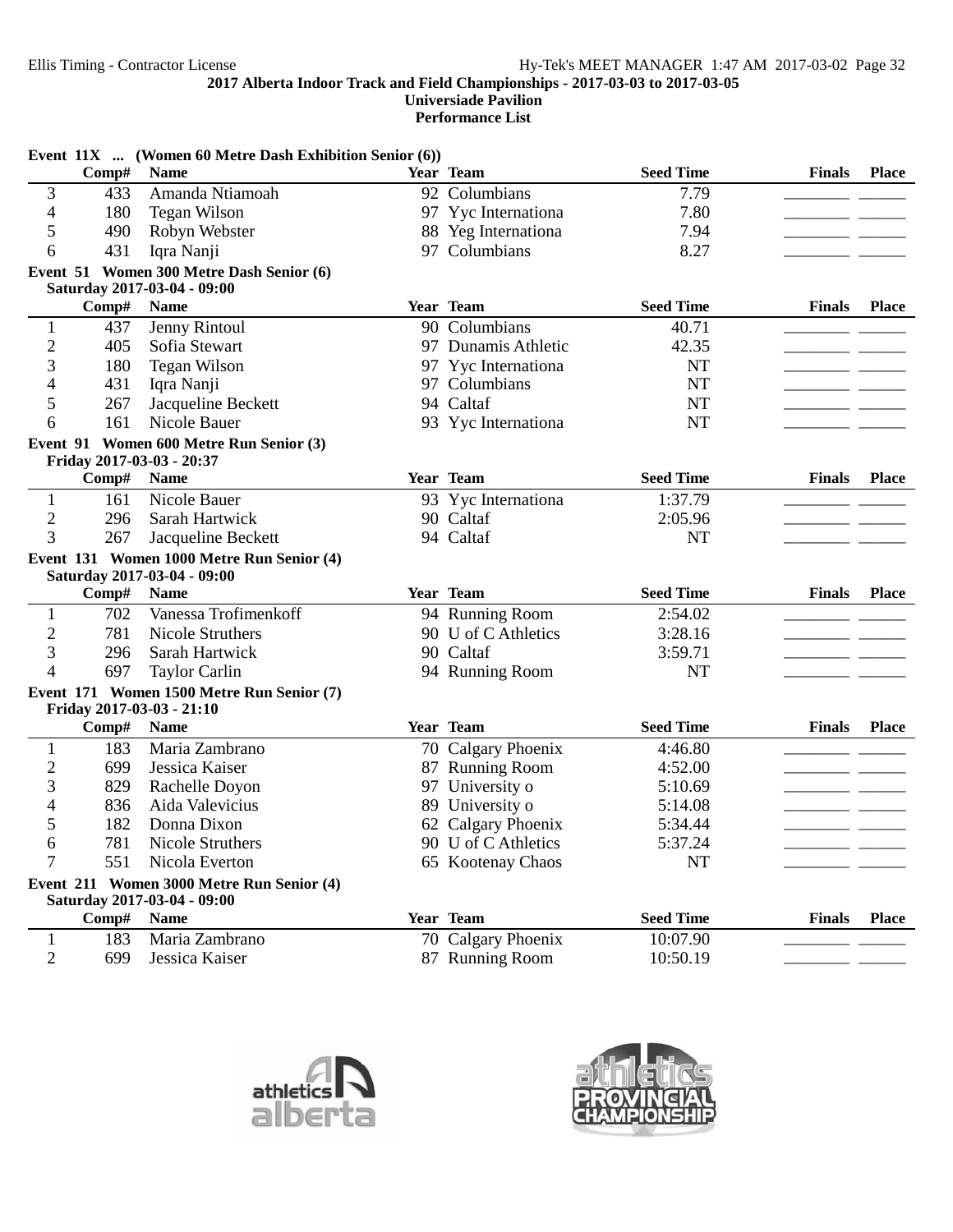**Universiade Pavilion Performance List**

|                |       | Event 211  (Women 3000 Metre Run Senior (4))                                 |                     |                  |               |              |
|----------------|-------|------------------------------------------------------------------------------|---------------------|------------------|---------------|--------------|
|                | Comp# | <b>Name</b>                                                                  | Year Team           | <b>Seed Time</b> | <b>Finals</b> | <b>Place</b> |
| 3              | 836   | Aida Valevicius                                                              | 89 University o     | 11:04.95         |               |              |
| 4              | 829   | Rachelle Doyon                                                               | 97 University o     | 11:31.07         |               |              |
|                |       | Event 371 Women High Jump Senior (1)                                         |                     |                  |               |              |
|                |       | Friday 2017-03-03 - 21:15                                                    |                     |                  |               |              |
|                | Comp# | <b>Name</b>                                                                  | Year Team           | <b>Seed Mark</b> | <b>Finals</b> | <b>Place</b> |
| 1              | 834   | Danielle Kabatoff                                                            | 93 University o     | <b>NH</b>        |               |              |
|                |       | Event 391 Women Pole Vault Senior (3)<br>Saturday 2017-03-04 - 09:00         |                     |                  |               |              |
|                | Comp# | <b>Name</b>                                                                  | Year Team           | <b>Seed Mark</b> | <b>Finals</b> | <b>Place</b> |
| $\mathbf{1}$   | 490   | Robyn Webster                                                                | 88 Yeg Internationa | 3.71m            |               |              |
| $\overline{2}$ | 488   | Camille Parker                                                               | 95 Yeg Internationa | 2.70m            |               |              |
| 3              | 492   | <b>Brielle Wilchuck</b>                                                      | 96 Yeg Internationa | 2.20m            |               |              |
|                |       | Event 331 Women Long Jump Senior (1)                                         |                     |                  |               |              |
|                |       | Friday 2017-03-03 - 20:00                                                    |                     |                  |               |              |
|                | Comp# | <b>Name</b>                                                                  | Year Team           | <b>Seed Mark</b> | <b>Finals</b> | <b>Place</b> |
| $\mathbf{1}$   | 834   | Danielle Kabatoff                                                            | 93 University o     | <b>ND</b>        |               |              |
|                |       | Event 411 Women Shot Put 4 kg Senior (5)                                     |                     |                  |               |              |
|                |       | Saturday 2017-03-04 - 09:00                                                  |                     |                  |               |              |
|                | Comp# | <b>Name</b>                                                                  | Year Team           | <b>Seed Mark</b> | <b>Finals</b> | <b>Place</b> |
| $\mathbf{1}$   | 398   | Jennifer Weber                                                               | 96 Capital City     | 13.41m           |               |              |
| $\mathbf{2}$   | 828   | <b>Emily Cliff</b>                                                           | 97 University o     | 13.15m           |               |              |
| 3              | 832   | Dacia Gramlick                                                               | 97 University o     | 11.29m           |               |              |
| 4              | 355   | Siri Svensson                                                                | 96 Caltaf           | ND               |               |              |
| 5              | 323   | Jasmyn McCulloch                                                             | 93 Caltaf           | <b>ND</b>        |               |              |
|                |       | Event 431 Women Weight Throw 9.08 kg Senior (4)<br>Friday 2017-03-03 - 21:00 |                     |                  |               |              |
|                | Comp# | <b>Name</b>                                                                  | Year Team           | <b>Seed Mark</b> | <b>Finals</b> | <b>Place</b> |
| $\mathbf{1}$   | 398   | Jennifer Weber                                                               | 96 Capital City     | 15.56m           |               |              |
| $\overline{c}$ | 832   | Dacia Gramlick                                                               | 97 University o     | 12.10m           |               |              |
| 3              | 828   | <b>Emily Cliff</b>                                                           | 97 University o     | 9.58m            |               |              |
| $\overline{4}$ | 355   | Siri Svensson                                                                | 96 Caltaf           | ND               |               |              |
|                |       | Event 13 Women 35+60 Metre Dash Masters (3)                                  |                     |                  |               |              |
|                |       | Saturday 2017-03-04 - 09:00                                                  |                     |                  |               |              |
|                | Comp# | <b>Name</b>                                                                  | Year Team           | <b>Seed Time</b> | <b>Finals</b> | <b>Place</b> |
| 1              | 205   | Susanne Lauridsen                                                            | 58 Calgary Spartans | 10.55            |               |              |
| $\overline{2}$ | 503   | Nikki Swinton                                                                | 67 Edmonton Masters | <b>NT</b>        |               |              |
| 3              | 656   | Sandi Arnason                                                                | 73 RiversdaleAthlet | <b>NT</b>        |               |              |



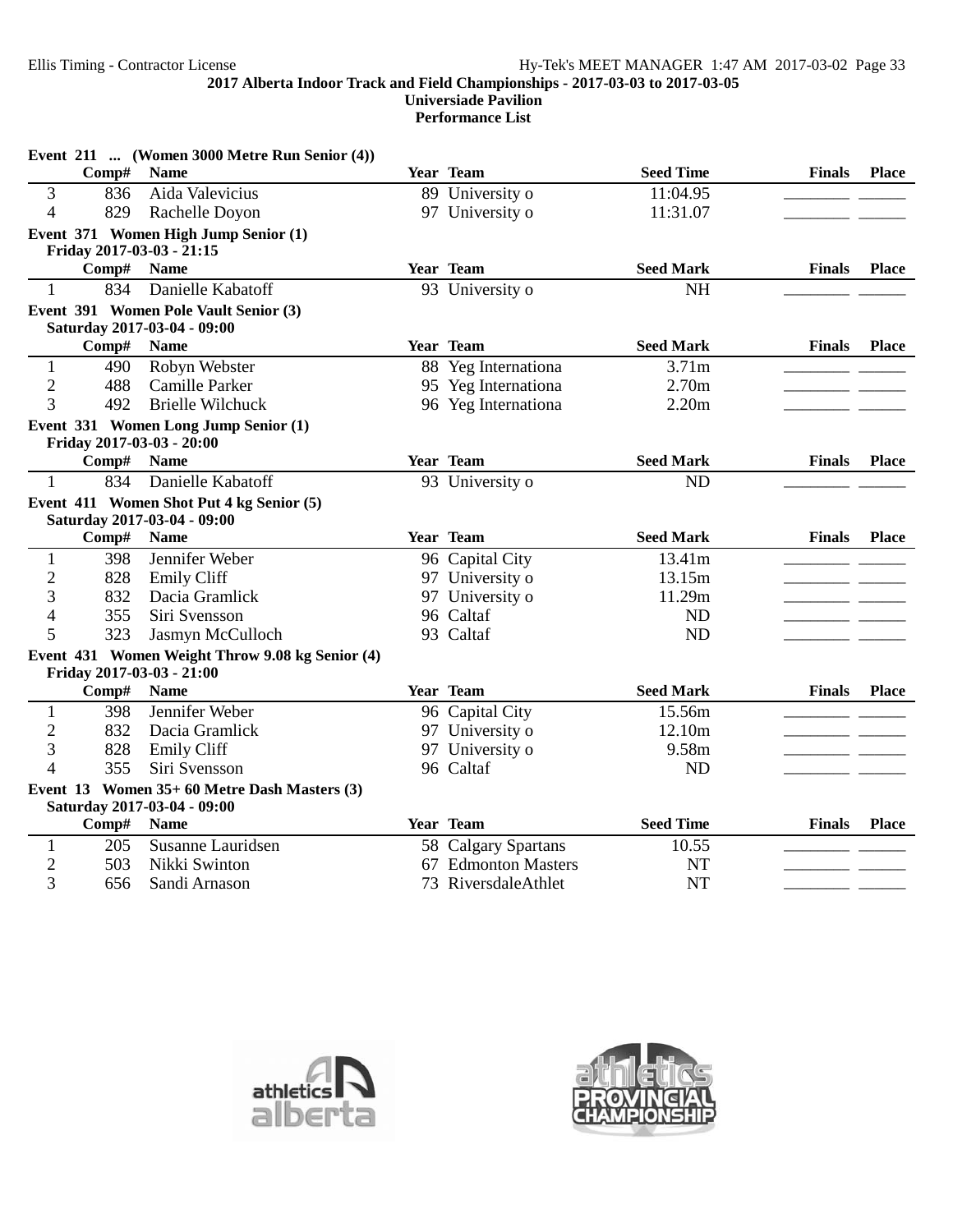## **Universiade Pavilion**

**Performance List**

**Event 33 Women 35+ 200 Metre Dash Masters (2)**

|                |            | Sunday 2017-03-05 - 09:00                                                |                            |                  |               |              |
|----------------|------------|--------------------------------------------------------------------------|----------------------------|------------------|---------------|--------------|
|                | Comp#      | <b>Name</b>                                                              | Year Team                  | <b>Seed Time</b> | <b>Finals</b> | <b>Place</b> |
| 1              | 503        | Nikki Swinton                                                            | 67 Edmonton Masters        | <b>NT</b>        |               |              |
| $\overline{2}$ | 583        | Jennifer Zawaski-Dellezay                                                | 77 Leduc Track             | <b>NT</b>        |               |              |
|                |            | Event 93 Women $35+600$ Metre Run Masters (2)                            |                            |                  |               |              |
|                |            | Saturday 2017-03-04 - 09:00                                              |                            |                  |               |              |
|                | Comp#      | <b>Name</b>                                                              | Year Team                  | <b>Seed Time</b> | <b>Finals</b> | <b>Place</b> |
| 1              | 551        | Nicola Everton                                                           | 65 Kootenay Chaos          | <b>NT</b>        |               |              |
| 2              | 182        | Donna Dixon                                                              | 62 Calgary Phoenix         | <b>NT</b>        |               |              |
|                |            | Event 273 Women 35+60 Metre Hurdles WMA specs Masters (1)                |                            |                  |               |              |
|                |            | Saturday 2017-03-04 - 09:00                                              |                            |                  |               |              |
|                | Comp# Name |                                                                          | Year Team                  | <b>Seed Time</b> | <b>Finals</b> | <b>Place</b> |
| 1              | 670        | Muriel Gieni                                                             | 58 RiversdaleAthlet        | 10.78            |               |              |
|                |            | Event 373 Women 35+ High Jump Masters (2)                                |                            |                  |               |              |
|                |            | Sunday 2017-03-05 - 09:00                                                |                            |                  |               |              |
|                | Comp# Name |                                                                          | Year Team                  | <b>Seed Mark</b> | <b>Finals</b> | <b>Place</b> |
| 1              | 205        | Susanne Lauridsen                                                        | 58 Calgary Spartans        | 1.24m            |               |              |
| $\overline{2}$ | 656        | Sandi Arnason                                                            | 73 RiversdaleAthlet        | <b>NH</b>        |               |              |
|                |            | Event 333 Women 35+ Long Jump Masters (4)<br>Saturday 2017-03-04 - 09:00 |                            |                  |               |              |
|                | Comp# Name |                                                                          | Year Team                  | <b>Seed Mark</b> | <b>Finals</b> | <b>Place</b> |
| $\mathbf{1}$   | 670        | Muriel Gieni                                                             | 58 RiversdaleAthlet        | 4.36m            |               |              |
| $\overline{2}$ | 205        | Susanne Lauridsen                                                        | 58 Calgary Spartans        | 3.42m            |               |              |
| 3              | 494        | Lucille Burton                                                           | 41 Edmonton Masters        | 2.40m            |               |              |
| 4              | 656        | Sandi Arnason                                                            | 73 RiversdaleAthlet        | <b>ND</b>        |               |              |
|                |            | Event 353 Women 35+ Triple Jump Masters (2)                              |                            |                  |               |              |
|                |            | Sunday 2017-03-05 - 09:00                                                |                            |                  |               |              |
|                | Comp# Name |                                                                          | Year Team                  | <b>Seed Mark</b> | <b>Finals</b> | <b>Place</b> |
| $\mathbf{1}$   | 670        | Muriel Gieni                                                             | 58 RiversdaleAthlet        | 9.13m            |               |              |
| $\overline{2}$ | 656        | Sandi Arnason                                                            | 73 RiversdaleAthlet        | <b>ND</b>        |               |              |
|                |            | Event 413 Women 35+ Shot Put WMA specs Masters (4)                       |                            |                  |               |              |
|                |            | Saturday 2017-03-04 - 09:00                                              |                            |                  |               |              |
|                | Comp#      | <b>Name</b>                                                              | Year Team                  | <b>Seed Mark</b> | <b>Finals</b> | Place        |
| 1              | 205        | Susanne Lauridsen                                                        | 58 Calgary Spartans        | 7.69m            |               |              |
| $\overline{2}$ | 845        | Loretta Amerongen                                                        | 53 Voleo Athletics         | 7.00m            |               |              |
| 3              | 498        | Liz McBlain                                                              | <b>48 Edmonton Masters</b> | <b>ND</b>        |               |              |
| 4              | 500        | <b>Catherine Roberts</b>                                                 | 47 Edmonton Masters        | <b>ND</b>        |               |              |



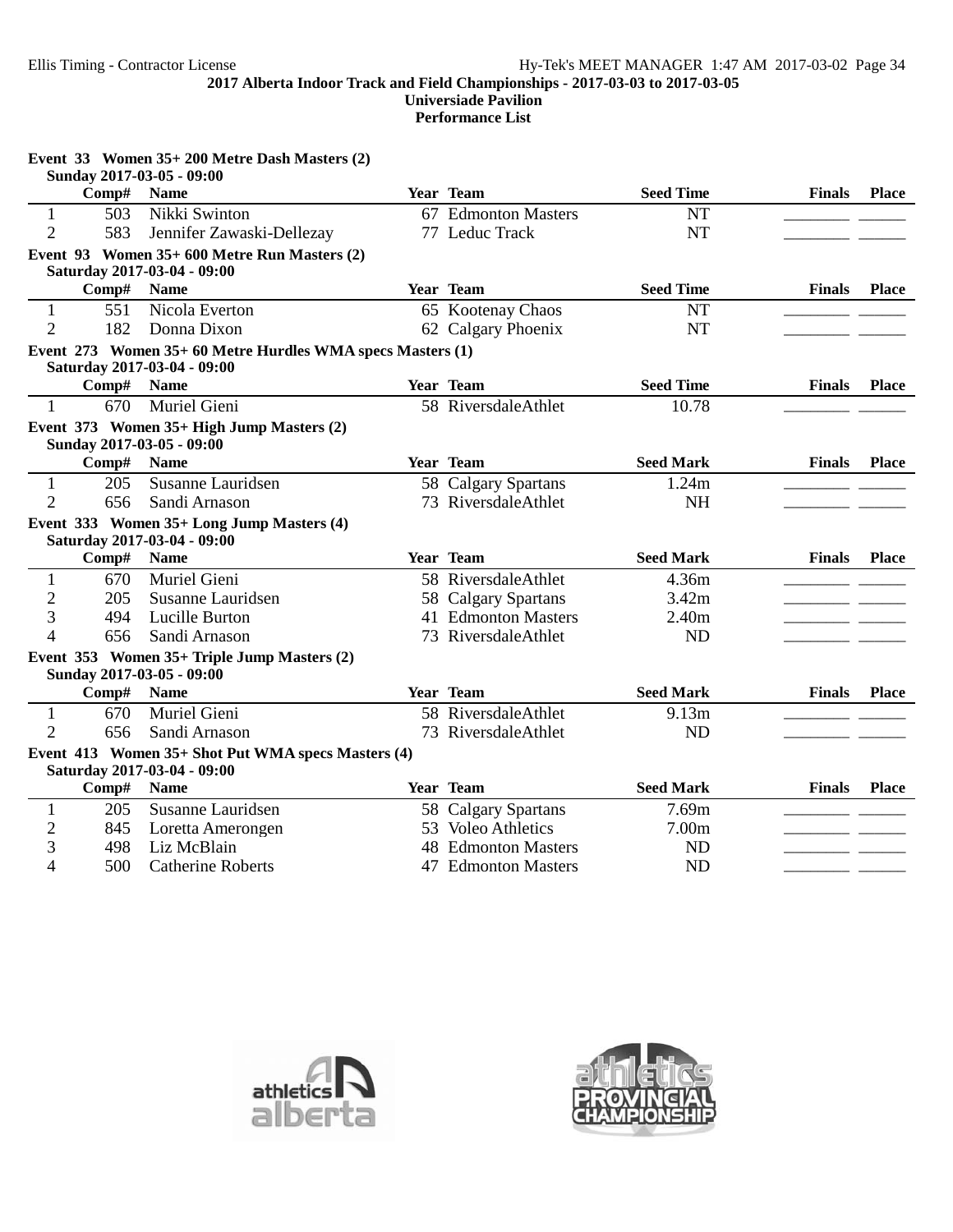**Universiade Pavilion**

|                |       | Event 433 Women 35+ Weight Throw WMA specs Masters (2)<br>Sunday 2017-03-05 - 09:00      |                       |                  |                                                                                                                                                                                                                                                                                                                                                                                                                                                       |                          |
|----------------|-------|------------------------------------------------------------------------------------------|-----------------------|------------------|-------------------------------------------------------------------------------------------------------------------------------------------------------------------------------------------------------------------------------------------------------------------------------------------------------------------------------------------------------------------------------------------------------------------------------------------------------|--------------------------|
|                | Comp# | <b>Name</b>                                                                              | Year Team             | <b>Seed Mark</b> | <b>Finals</b>                                                                                                                                                                                                                                                                                                                                                                                                                                         | <b>Place</b>             |
| $\mathbf{1}$   | 498   | Liz McBlain                                                                              | 48 Edmonton Masters   | ND               |                                                                                                                                                                                                                                                                                                                                                                                                                                                       |                          |
| $\overline{2}$ | 500   | <b>Catherine Roberts</b>                                                                 | 47 Edmonton Masters   | <b>ND</b>        |                                                                                                                                                                                                                                                                                                                                                                                                                                                       |                          |
|                |       | Event 253 Women 35+3000 Metre Race Walk Masters (3)                                      |                       |                  |                                                                                                                                                                                                                                                                                                                                                                                                                                                       |                          |
|                |       | Saturday 2017-03-04 - 09:00                                                              |                       |                  |                                                                                                                                                                                                                                                                                                                                                                                                                                                       |                          |
|                | Comp# | <b>Name</b>                                                                              | Year Team             | <b>Seed Time</b> | <b>Finals</b>                                                                                                                                                                                                                                                                                                                                                                                                                                         | <b>Place</b>             |
| $\mathbf{1}$   | 104   | <b>Susan Brooke</b>                                                                      | 65 Adrenaline Rush    | 18:00.00         |                                                                                                                                                                                                                                                                                                                                                                                                                                                       |                          |
| $\overline{2}$ | 105   | Teresa Chiozza                                                                           | 50 Adrenaline Rush    | 18:35.00         |                                                                                                                                                                                                                                                                                                                                                                                                                                                       |                          |
| 3              | 143   | <b>Bonnie Love</b>                                                                       | 58 Athletics Yukon    | 23:00.00         |                                                                                                                                                                                                                                                                                                                                                                                                                                                       |                          |
|                |       | Event 19 Women 60 Metre Dash Special O Para/Special O (4)<br>Saturday 2017-03-04 - 09:00 |                       |                  |                                                                                                                                                                                                                                                                                                                                                                                                                                                       |                          |
|                | Comp# | <b>Name</b>                                                                              | Year Team             | <b>Seed Time</b> | <b>Finals</b>                                                                                                                                                                                                                                                                                                                                                                                                                                         | <b>Place</b>             |
| $\mathbf{1}$   | 793   | Alexandra Lo                                                                             | 92 Unattached         | <b>NT</b>        |                                                                                                                                                                                                                                                                                                                                                                                                                                                       |                          |
| $\mathbf{2}$   | 797   | <b>Brittany Sinclair</b>                                                                 | 96 Unattached         | <b>NT</b>        | the control of the control of the                                                                                                                                                                                                                                                                                                                                                                                                                     |                          |
| 3              | 791   | Megan Goudreau                                                                           | 94 Unattached         | <b>NT</b>        |                                                                                                                                                                                                                                                                                                                                                                                                                                                       |                          |
| 4              | 796   | Meghan Sander                                                                            | 92 Unattached         | <b>NT</b>        |                                                                                                                                                                                                                                                                                                                                                                                                                                                       |                          |
|                |       | Event 29 Women 200 Metre Dash Special O Para/Special O (4)                               |                       |                  |                                                                                                                                                                                                                                                                                                                                                                                                                                                       |                          |
|                |       | Saturday 2017-03-04 - 09:00                                                              |                       |                  |                                                                                                                                                                                                                                                                                                                                                                                                                                                       |                          |
|                | Comp# | <b>Name</b>                                                                              | Year Team             | <b>Seed Time</b> | <b>Finals</b>                                                                                                                                                                                                                                                                                                                                                                                                                                         | <b>Place</b>             |
| $\mathbf{1}$   | 793   | Alexandra Lo                                                                             | 92 Unattached         | <b>NT</b>        |                                                                                                                                                                                                                                                                                                                                                                                                                                                       |                          |
| $\overline{2}$ | 797   | <b>Brittany Sinclair</b>                                                                 | 96 Unattached         | <b>NT</b>        | للمستنقص المستنقص                                                                                                                                                                                                                                                                                                                                                                                                                                     |                          |
| 3              | 791   | Megan Goudreau                                                                           | 94 Unattached         | <b>NT</b>        |                                                                                                                                                                                                                                                                                                                                                                                                                                                       |                          |
| 4              | 796   | Meghan Sander                                                                            | 92 Unattached         | <b>NT</b>        |                                                                                                                                                                                                                                                                                                                                                                                                                                                       |                          |
|                |       | Event 409 Women Shot Put Para specs Para/Special O (2)                                   |                       |                  |                                                                                                                                                                                                                                                                                                                                                                                                                                                       |                          |
|                |       | Saturday 2017-03-04 - 09:00                                                              |                       |                  |                                                                                                                                                                                                                                                                                                                                                                                                                                                       |                          |
|                | Comp# | <b>Name</b>                                                                              | Year Team             | <b>Seed Mark</b> | <b>Finals</b>                                                                                                                                                                                                                                                                                                                                                                                                                                         | Place                    |
| $\mathbf{1}$   | 297   | Kaitlin Havens                                                                           | 01 Caltaf             | ND               |                                                                                                                                                                                                                                                                                                                                                                                                                                                       |                          |
| $\overline{2}$ | 153   | Sarah Mickey                                                                             | 98 Bulldogs Track     | <b>ND</b>        |                                                                                                                                                                                                                                                                                                                                                                                                                                                       |                          |
|                |       | Event 702 Boys 50 Metre Dash Tyke (19)                                                   |                       |                  |                                                                                                                                                                                                                                                                                                                                                                                                                                                       |                          |
|                |       | Saturday 2017-03-04 - 09:00                                                              |                       |                  |                                                                                                                                                                                                                                                                                                                                                                                                                                                       |                          |
|                | Comp# | <b>Name</b>                                                                              | Year Team             | <b>Seed Time</b> | Finals                                                                                                                                                                                                                                                                                                                                                                                                                                                | <b>Place</b>             |
| $\mathbf{1}$   | 800   | Anakin Bretzer                                                                           | 08 Unattached Alberta | 9.45             |                                                                                                                                                                                                                                                                                                                                                                                                                                                       |                          |
| $\overline{2}$ | 521   | Isaiah Yongo                                                                             | 10 Edmonton Olympic   | 10.53            |                                                                                                                                                                                                                                                                                                                                                                                                                                                       |                          |
| 3              | 322   | <b>Forrest Mayfield</b>                                                                  | 08 Caltaf             | <b>NT</b>        | المستحصل المستحقق                                                                                                                                                                                                                                                                                                                                                                                                                                     |                          |
| 4              | 118   | Sehaj Grewal                                                                             | 08 Airdrie Aces       | <b>NT</b>        | $\begin{tabular}{ccccc} \multicolumn{1}{c }{\textbf{1} & \multicolumn{1}{c }{\textbf{2} & \multicolumn{1}{c }{\textbf{3} & \multicolumn{1}{c }{\textbf{4} & \multicolumn{1}{c }{\textbf{5} & \multicolumn{1}{c }{\textbf{6} & \multicolumn{1}{c }{\textbf{6} & \multicolumn{1}{c }{\textbf{6} & \multicolumn{1}{c }{\textbf{6} & \multicolumn{1}{c }{\textbf{6} & \multicolumn{1}{c }{\textbf{6} & \multicolumn{1}{c }{\textbf{6} & \multicolumn{1}{$ |                          |
| 5              | 821   | <b>Breaux Wilson</b>                                                                     | 08 Unattached Alberta | <b>NT</b>        |                                                                                                                                                                                                                                                                                                                                                                                                                                                       |                          |
| 6              | 651   | Alejandro Yepes-Oliva                                                                    | 08 Red Deer Titans    | <b>NT</b>        | __ __                                                                                                                                                                                                                                                                                                                                                                                                                                                 |                          |
| 7              | 132   | Geoffrey Smith                                                                           | 09 Airdrie Aces       | <b>NT</b>        |                                                                                                                                                                                                                                                                                                                                                                                                                                                       |                          |
| 8              | 123   | Tayemak Kelsick                                                                          | 08 Airdrie Aces       | <b>NT</b>        | _ _                                                                                                                                                                                                                                                                                                                                                                                                                                                   |                          |
| 9              | 650   | <b>Riley Wehage</b>                                                                      | 08 Red Deer Titans    | <b>NT</b>        |                                                                                                                                                                                                                                                                                                                                                                                                                                                       | $\overline{\phantom{a}}$ |



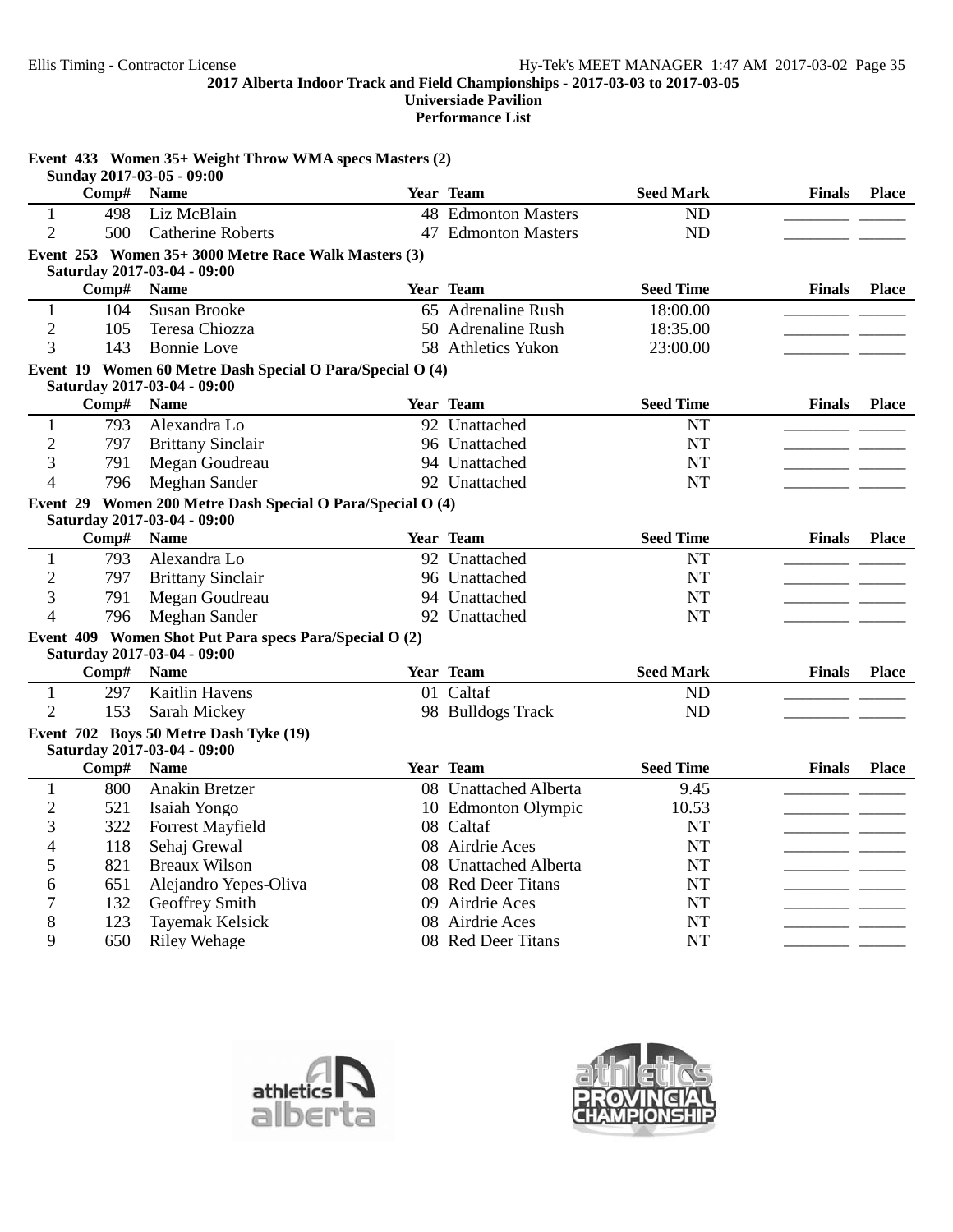**Event 702 ... (Boys 50 Metre Dash Tyke (19))**

**2017 Alberta Indoor Track and Field Championships - 2017-03-03 to 2017-03-05**

**Universiade Pavilion**

|                | Comp# | <b>Name</b>                             | Year Team             | <b>Seed Time</b> | <b>Finals</b> | <b>Place</b> |
|----------------|-------|-----------------------------------------|-----------------------|------------------|---------------|--------------|
| 10             | 377   | Jahmar Bernard                          | 09 Capital City       | <b>NT</b>        |               |              |
| 11             | 346   | Weston Serl                             | 09 Caltaf             | <b>NT</b>        |               |              |
| 12             | 508   | Tj Boussombo                            | 08 Edmonton Olympic   | NT               |               |              |
| 13             | 333   | Alexander Odenyo                        | 09 Caltaf             | NT               |               |              |
| 14             | 515   | Nicolas Searle                          | 08 Edmonton Olympic   | <b>NT</b>        |               |              |
| 15             | 506   | Michael Basaraba                        | 11 Edmonton Olympic   | NT               |               |              |
| 16             | 743   | Kaeb Pellerin                           | 08 St.AlbertMustang   | NT               |               |              |
| 17             | 138   | Jonathan Urquhart                       | 08 Airdrie Aces       | <b>NT</b>        |               |              |
| 18             | 289   | Ephrem Fischer                          | 08 Caltaf             | <b>NT</b>        |               |              |
| 19             | 733   | Cameron Kinsella                        | 09 St.AlbertMustang   | <b>NT</b>        |               |              |
|                |       | Event 712 Boys 60 Metre Dash Tyke (19)  |                       |                  |               |              |
|                |       | Sunday 2017-03-05 - 09:00               |                       |                  |               |              |
|                | Comp# | <b>Name</b>                             | Year Team             | <b>Seed Time</b> | <b>Finals</b> | <b>Place</b> |
| $\mathbf{1}$   | 333   | Alexander Odenyo                        | 09 Caltaf             | 10.08            | _________     |              |
| $\overline{c}$ | 118   | Sehaj Grewal                            | 08 Airdrie Aces       | 10.42            |               |              |
| 3              | 289   | Ephrem Fischer                          | 08 Caltaf             | 10.43            |               |              |
| 4              | 800   | Anakin Bretzer                          | 08 Unattached Alberta | 11.02            |               |              |
| 5              | 346   | Weston Serl                             | 09 Caltaf             | 11.09            |               |              |
| 6              | 123   | Tayemak Kelsick                         | 08 Airdrie Aces       | 11.20            |               |              |
| 7              | 132   | Geoffrey Smith                          | 09 Airdrie Aces       | 11.48            | __ __         |              |
| 8              | 521   | Isaiah Yongo                            | 10 Edmonton Olympic   | 11.77            |               |              |
| 9              | 377   | Jahmar Bernard                          | 09 Capital City       | 12.02            |               |              |
| 10             | 138   | Jonathan Urquhart                       | 08 Airdrie Aces       | 12.38            | __ __         |              |
| 11             | 733   | Cameron Kinsella                        | 09 St.AlbertMustang   | NT               |               |              |
| 12             | 506   | Michael Basaraba                        | 11 Edmonton Olympic   | <b>NT</b>        |               | ______       |
| 13             | 650   | <b>Riley Wehage</b>                     | 08 Red Deer Titans    | <b>NT</b>        |               | ____         |
| 14             | 511   | <b>Zion James</b>                       | 10 Edmonton Olympic   | <b>NT</b>        | -- --         |              |
| 15             | 515   | Nicolas Searle                          | 08 Edmonton Olympic   | <b>NT</b>        |               |              |
| 16             | 651   | Alejandro Yepes-Oliva                   | 08 Red Deer Titans    | <b>NT</b>        |               |              |
| 17             | 821   | <b>Breaux Wilson</b>                    | 08 Unattached Alberta | <b>NT</b>        |               |              |
| 18             | 743   | Kaeb Pellerin                           | 08 St.AlbertMustang   | <b>NT</b>        |               |              |
| 19             | 322   | <b>Forrest Mayfield</b>                 | 08 Caltaf             | <b>NT</b>        |               |              |
|                |       | Event 706 Boys 400 Metre Dash Tyke (19) |                       |                  |               |              |
|                |       | Saturday 2017-03-04 - 09:00             |                       |                  |               |              |
|                | Comp# | <b>Name</b>                             | Year Team             | <b>Seed Time</b> | <b>Finals</b> | <b>Place</b> |
| $\mathbf{1}$   | 123   | <b>Tayemak Kelsick</b>                  | 08 Airdrie Aces       | 1:33.36          |               |              |
| $\overline{c}$ | 132   | Geoffrey Smith                          | 09 Airdrie Aces       | 1:34.66          |               |              |
| 3              | 521   | Isaiah Yongo                            | 10 Edmonton Olympic   | 2:00.35          |               |              |
| 4              | 650   | <b>Riley Wehage</b>                     | 08 Red Deer Titans    | NT               |               |              |
| 5              | 377   | Jahmar Bernard                          | 09 Capital City       | <b>NT</b>        |               |              |
| 6              | 322   | <b>Forrest Mayfield</b>                 | 08 Caltaf             | NT               |               |              |
| 7              | 118   | Sehaj Grewal                            | 08 Airdrie Aces       | NT               |               |              |
|                |       |                                         |                       |                  |               |              |



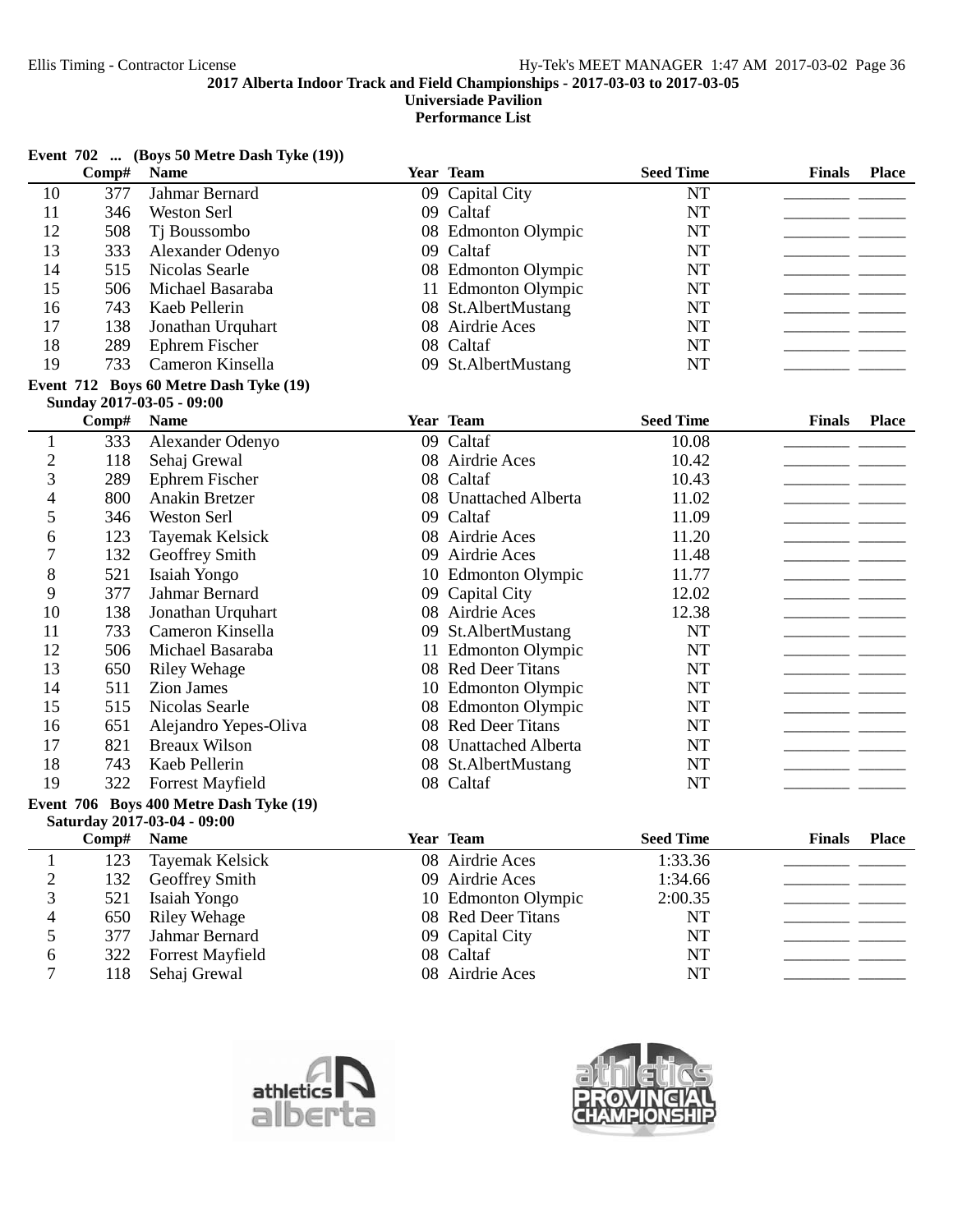**Universiade Pavilion**

|                |       | Event 706  (Boys 400 Metre Dash Tyke (19)) |    |                       |                  |                                                                                                                                                                                                                                      |              |
|----------------|-------|--------------------------------------------|----|-----------------------|------------------|--------------------------------------------------------------------------------------------------------------------------------------------------------------------------------------------------------------------------------------|--------------|
|                | Comp# | <b>Name</b>                                |    | Year Team             | <b>Seed Time</b> | Finals                                                                                                                                                                                                                               | <b>Place</b> |
| 8              | 651   | Alejandro Yepes-Oliva                      |    | 08 Red Deer Titans    | <b>NT</b>        |                                                                                                                                                                                                                                      |              |
| 9              | 506   | Michael Basaraba                           |    | 11 Edmonton Olympic   | <b>NT</b>        |                                                                                                                                                                                                                                      |              |
| 10             | 800   | <b>Anakin Bretzer</b>                      |    | 08 Unattached Alberta | NT               |                                                                                                                                                                                                                                      |              |
| 11             | 333   | Alexander Odenyo                           |    | 09 Caltaf             | NT               | __ __                                                                                                                                                                                                                                |              |
| 12             | 346   | Weston Serl                                |    | 09 Caltaf             | <b>NT</b>        | __ __                                                                                                                                                                                                                                |              |
| 13             | 289   | Ephrem Fischer                             |    | 08 Caltaf             | <b>NT</b>        |                                                                                                                                                                                                                                      |              |
| 14             | 515   | Nicolas Searle                             |    | 08 Edmonton Olympic   | <b>NT</b>        | ________                                                                                                                                                                                                                             |              |
| 15             | 508   | Ti Boussombo                               |    | 08 Edmonton Olympic   | NT               | <u> The Communication of the Communication of the Communication of the Communication of the Communication of the Communication of the Communication of the Communication of the Communication of the Communication of the Commun</u> |              |
| 16             | 138   | Jonathan Urquhart                          |    | 08 Airdrie Aces       | NT               |                                                                                                                                                                                                                                      |              |
| 17             | 821   | <b>Breaux Wilson</b>                       |    | 08 Unattached Alberta | <b>NT</b>        |                                                                                                                                                                                                                                      |              |
| 18             | 733   | Cameron Kinsella                           |    | 09 St.AlbertMustang   | <b>NT</b>        |                                                                                                                                                                                                                                      |              |
| 19             | 743   | Kaeb Pellerin                              |    | 08 St.AlbertMustang   | NT               |                                                                                                                                                                                                                                      |              |
|                |       | Event 704 Boys Long Jump Tyke (19)         |    |                       |                  |                                                                                                                                                                                                                                      |              |
|                |       | Saturday 2017-03-04 - 09:00                |    |                       |                  |                                                                                                                                                                                                                                      |              |
|                | Comp# | <b>Name</b>                                |    | Year Team             | <b>Seed Mark</b> | <b>Finals</b>                                                                                                                                                                                                                        | <b>Place</b> |
| $\mathbf{1}$   | 346   | Weston Serl                                |    | 09 Caltaf             | 4.00m            | and the control of the con-                                                                                                                                                                                                          |              |
| $\overline{2}$ | 289   | Ephrem Fischer                             |    | 08 Caltaf             | 3.16m            |                                                                                                                                                                                                                                      |              |
| 3              | 118   | Sehaj Grewal                               |    | 08 Airdrie Aces       | 3.04m            |                                                                                                                                                                                                                                      |              |
| 4              | 800   | Anakin Bretzer                             |    | 08 Unattached Alberta | 2.75m            |                                                                                                                                                                                                                                      |              |
| 5              | 333   | Alexander Odenyo                           |    | 09 Caltaf             | 2.58m            |                                                                                                                                                                                                                                      |              |
| 6              | 377   | Jahmar Bernard                             |    | 09 Capital City       | 2.51m            |                                                                                                                                                                                                                                      |              |
| 7              | 521   | Isaiah Yongo                               |    | 10 Edmonton Olympic   | 2.23m            |                                                                                                                                                                                                                                      |              |
| 8              | 322   | <b>Forrest Mayfield</b>                    |    | 08 Caltaf             | <b>ND</b>        |                                                                                                                                                                                                                                      |              |
| 9              | 651   | Alejandro Yepes-Oliva                      |    | 08 Red Deer Titans    | <b>ND</b>        |                                                                                                                                                                                                                                      |              |
| 10             | 123   | Tayemak Kelsick                            |    | 08 Airdrie Aces       | <b>ND</b>        |                                                                                                                                                                                                                                      |              |
| 11             | 132   | Geoffrey Smith                             | 09 | Airdrie Aces          | <b>ND</b>        |                                                                                                                                                                                                                                      |              |
| 12             | 650   | <b>Riley Wehage</b>                        |    | 08 Red Deer Titans    | <b>ND</b>        |                                                                                                                                                                                                                                      |              |
| 13             | 508   | Tj Boussombo                               |    | 08 Edmonton Olympic   | <b>ND</b>        |                                                                                                                                                                                                                                      |              |
| 14             | 733   | Cameron Kinsella                           | 09 | St.AlbertMustang      | <b>ND</b>        |                                                                                                                                                                                                                                      |              |
| 15             | 515   | Nicolas Searle                             |    | 08 Edmonton Olympic   | <b>ND</b>        |                                                                                                                                                                                                                                      |              |
| 16             | 506   | Michael Basaraba                           |    | 11 Edmonton Olympic   | <b>ND</b>        |                                                                                                                                                                                                                                      |              |
| 17             | 138   | Jonathan Urquhart                          |    | 08 Airdrie Aces       | <b>ND</b>        |                                                                                                                                                                                                                                      |              |
| 18             | 821   | <b>Breaux Wilson</b>                       |    | 08 Unattached Alberta | <b>ND</b>        |                                                                                                                                                                                                                                      |              |
| 19             | 743   | Kaeb Pellerin                              |    | 08 St.AlbertMustang   | <b>ND</b>        | _ _                                                                                                                                                                                                                                  |              |
|                |       | Event 716 Boys Shot Put 2 kg Tyke (19)     |    |                       |                  |                                                                                                                                                                                                                                      |              |
|                |       | Sunday 2017-03-05 - 09:00                  |    |                       |                  |                                                                                                                                                                                                                                      |              |
|                | Comp# | <b>Name</b>                                |    | Year Team             | <b>Seed Mark</b> | Finals                                                                                                                                                                                                                               | <b>Place</b> |
| $\mathbf{1}$   | 800   | Anakin Bretzer                             |    | 08 Unattached Alberta | 4.60m            |                                                                                                                                                                                                                                      |              |
| $\overline{c}$ | 118   | Sehaj Grewal                               |    | 08 Airdrie Aces       | 4.44m            |                                                                                                                                                                                                                                      |              |
| 3              | 333   | Alexander Odenyo                           |    | 09 Caltaf             | 4.39m            |                                                                                                                                                                                                                                      |              |
| 4              | 377   | Jahmar Bernard                             |    | 09 Capital City       | 4.26m            |                                                                                                                                                                                                                                      |              |
| 5              | 289   | Ephrem Fischer                             |    | 08 Caltaf             | 4.07m            |                                                                                                                                                                                                                                      |              |



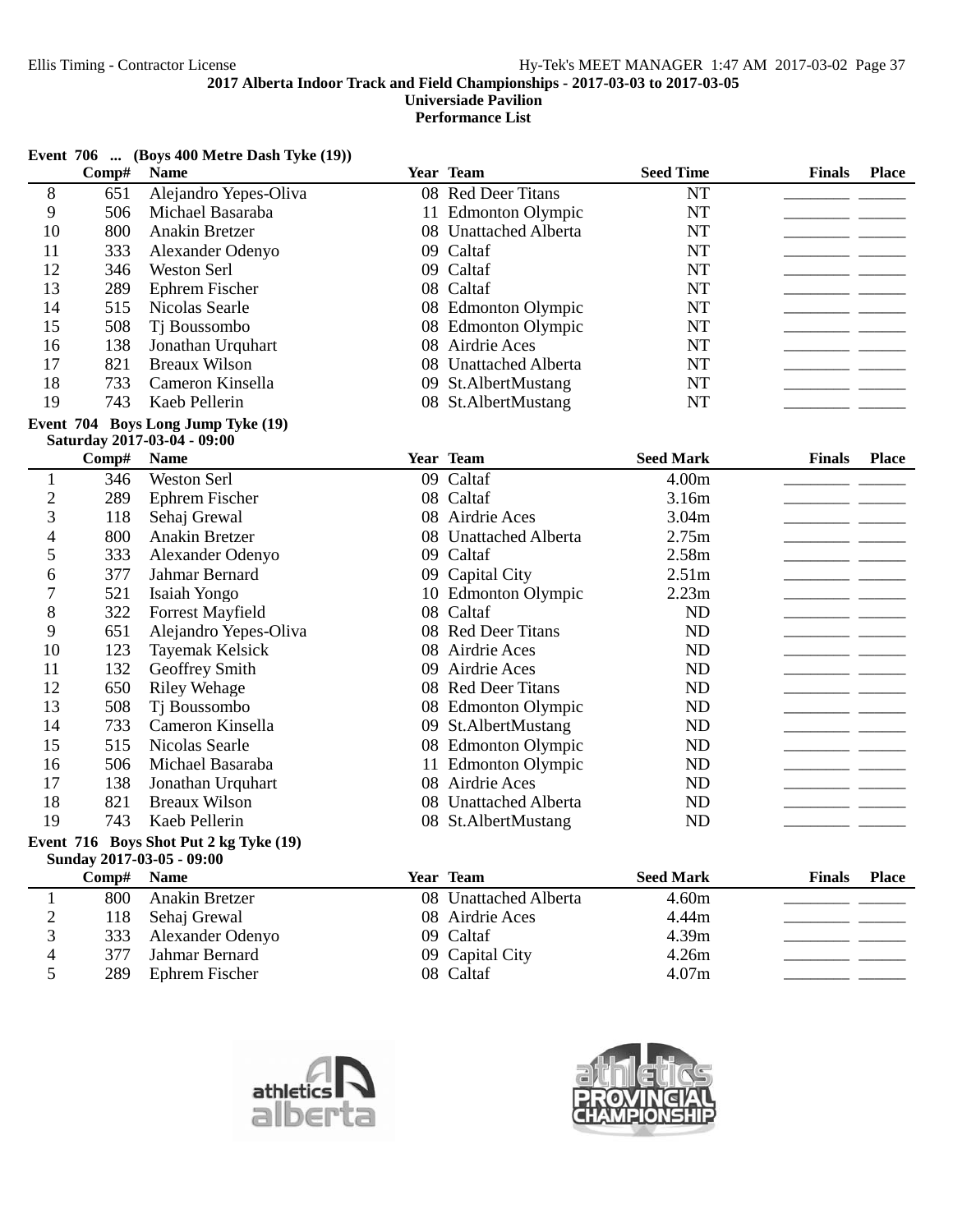**Event 716 ... (Boys Shot Put 2 kg Tyke (19))**

**2017 Alberta Indoor Track and Field Championships - 2017-03-03 to 2017-03-05**

## **Universiade Pavilion**

|                | Comp# | <b>Name</b>                                |    | Year Team             | <b>Seed Mark</b> | <b>Finals</b>                                                                                                                                                                                                                        | <b>Place</b> |
|----------------|-------|--------------------------------------------|----|-----------------------|------------------|--------------------------------------------------------------------------------------------------------------------------------------------------------------------------------------------------------------------------------------|--------------|
| 6              | 346   | Weston Serl                                |    | 09 Caltaf             | 3.46m            |                                                                                                                                                                                                                                      |              |
| 7              | 521   | Isaiah Yongo                               |    | 10 Edmonton Olympic   | 2.75m            |                                                                                                                                                                                                                                      |              |
| $8\,$          | 322   | <b>Forrest Mayfield</b>                    |    | 08 Caltaf             | ND               |                                                                                                                                                                                                                                      |              |
| 9              | 651   | Alejandro Yepes-Oliva                      |    | 08 Red Deer Titans    | ND               |                                                                                                                                                                                                                                      |              |
| 10             | 123   | Tayemak Kelsick                            | 08 | Airdrie Aces          | ND               | __________                                                                                                                                                                                                                           |              |
| 11             | 132   | Geoffrey Smith                             | 09 | Airdrie Aces          | ND               |                                                                                                                                                                                                                                      |              |
| 12             | 650   | <b>Riley Wehage</b>                        |    | 08 Red Deer Titans    | ND               |                                                                                                                                                                                                                                      |              |
| 13             | 506   | Michael Basaraba                           |    | 11 Edmonton Olympic   | <b>ND</b>        |                                                                                                                                                                                                                                      |              |
| 14             | 733   | Cameron Kinsella                           | 09 | St.AlbertMustang      | <b>ND</b>        |                                                                                                                                                                                                                                      |              |
| 15             | 511   | <b>Zion James</b>                          |    | 10 Edmonton Olympic   | <b>ND</b>        |                                                                                                                                                                                                                                      |              |
| 16             | 515   | Nicolas Searle                             |    | 08 Edmonton Olympic   | ND               |                                                                                                                                                                                                                                      |              |
| 17             | 138   | Jonathan Urquhart                          |    | 08 Airdrie Aces       | <b>ND</b>        | __ __                                                                                                                                                                                                                                |              |
| 18             | 821   | <b>Breaux Wilson</b>                       |    | 08 Unattached Alberta | ND               |                                                                                                                                                                                                                                      |              |
| 19             | 743   | Kaeb Pellerin                              |    | 08 St.AlbertMustang   | <b>ND</b>        |                                                                                                                                                                                                                                      |              |
|                |       | Event 714 Boys Other Standing LJ Tyke (19) |    |                       |                  |                                                                                                                                                                                                                                      |              |
|                |       | Sunday 2017-03-05 - 09:00                  |    |                       |                  |                                                                                                                                                                                                                                      |              |
|                | Comp# | <b>Name</b>                                |    | Year Team             | <b>Seed Mark</b> | <b>Finals</b>                                                                                                                                                                                                                        | <b>Place</b> |
| $\mathbf{1}$   | 800   | <b>Anakin Bretzer</b>                      |    | 08 Unattached Alberta | 1.55m            | <u> The Communication of the Communication of the Communication of the Communication of the Communication of the Communication of the Communication of the Communication of the Communication of the Communication of the Commun</u> |              |
| $\overline{c}$ | 521   | Isaiah Yongo                               |    | 10 Edmonton Olympic   | 1.06m            |                                                                                                                                                                                                                                      |              |
| 3              | 322   | <b>Forrest Mayfield</b>                    |    | 08 Caltaf             | <b>ND</b>        |                                                                                                                                                                                                                                      |              |
| 4              | 118   | Sehaj Grewal                               |    | 08 Airdrie Aces       | <b>ND</b>        |                                                                                                                                                                                                                                      |              |
| 5              | 821   | <b>Breaux Wilson</b>                       |    | 08 Unattached Alberta | ND               |                                                                                                                                                                                                                                      |              |
| 6              | 651   | Alejandro Yepes-Oliva                      |    | 08 Red Deer Titans    | ND               |                                                                                                                                                                                                                                      |              |
| 7              | 132   | Geoffrey Smith                             |    | 09 Airdrie Aces       | ND               |                                                                                                                                                                                                                                      |              |
| 8              | 123   | Tayemak Kelsick                            |    | 08 Airdrie Aces       | ND               |                                                                                                                                                                                                                                      |              |
| 9              | 650   | <b>Riley Wehage</b>                        |    | 08 Red Deer Titans    | ND               |                                                                                                                                                                                                                                      | __ _____     |
| 10             | 377   | Jahmar Bernard                             |    | 09 Capital City       | ND               |                                                                                                                                                                                                                                      |              |
| 11             | 346   | Weston Serl                                |    | 09 Caltaf             | ND               |                                                                                                                                                                                                                                      |              |
| 12             | 506   | Michael Basaraba                           |    | 11 Edmonton Olympic   | ND               |                                                                                                                                                                                                                                      |              |
| 13             | 333   | Alexander Odenyo                           |    | 09 Caltaf             | ND               | __ __                                                                                                                                                                                                                                |              |
| 14             | 511   | <b>Zion James</b>                          |    | 10 Edmonton Olympic   | ND               | ____                                                                                                                                                                                                                                 |              |
| 15             | 515   | Nicolas Searle                             |    | 08 Edmonton Olympic   | ND               | _ _                                                                                                                                                                                                                                  |              |
| 16             | 743   | Kaeb Pellerin                              |    | 08 St.AlbertMustang   | ND               |                                                                                                                                                                                                                                      |              |
| 17             | 138   | Jonathan Urquhart                          | 08 | Airdrie Aces          | <b>ND</b>        |                                                                                                                                                                                                                                      |              |
| 18             | 289   | Ephrem Fischer                             |    | 08 Caltaf             | <b>ND</b>        |                                                                                                                                                                                                                                      |              |
| 19             | 733   | Cameron Kinsella                           |    | 09 St.AlbertMustang   | N <sub>D</sub>   |                                                                                                                                                                                                                                      |              |
|                |       | Event 732 Boys 60 Metre Dash Pee Wee (25)  |    |                       |                  |                                                                                                                                                                                                                                      |              |
|                |       | Sunday 2017-03-05 - 09:00                  |    |                       |                  |                                                                                                                                                                                                                                      |              |
|                | Comp# | <b>Name</b>                                |    | Year Team             | <b>Seed Time</b> | <b>Finals</b>                                                                                                                                                                                                                        | <b>Place</b> |
| $\mathbf{1}$   | 337   | <b>Carter Pottruff</b>                     |    | 06 Caltaf             | 9.38             |                                                                                                                                                                                                                                      |              |
| $\overline{c}$ | 277   | Roenen Chase                               |    | 06 Caltaf             | 9.50             |                                                                                                                                                                                                                                      |              |
| 3              | 459   | Charlie Kerr                               |    | 06 Edmonton Harriers  | 9.69             |                                                                                                                                                                                                                                      |              |



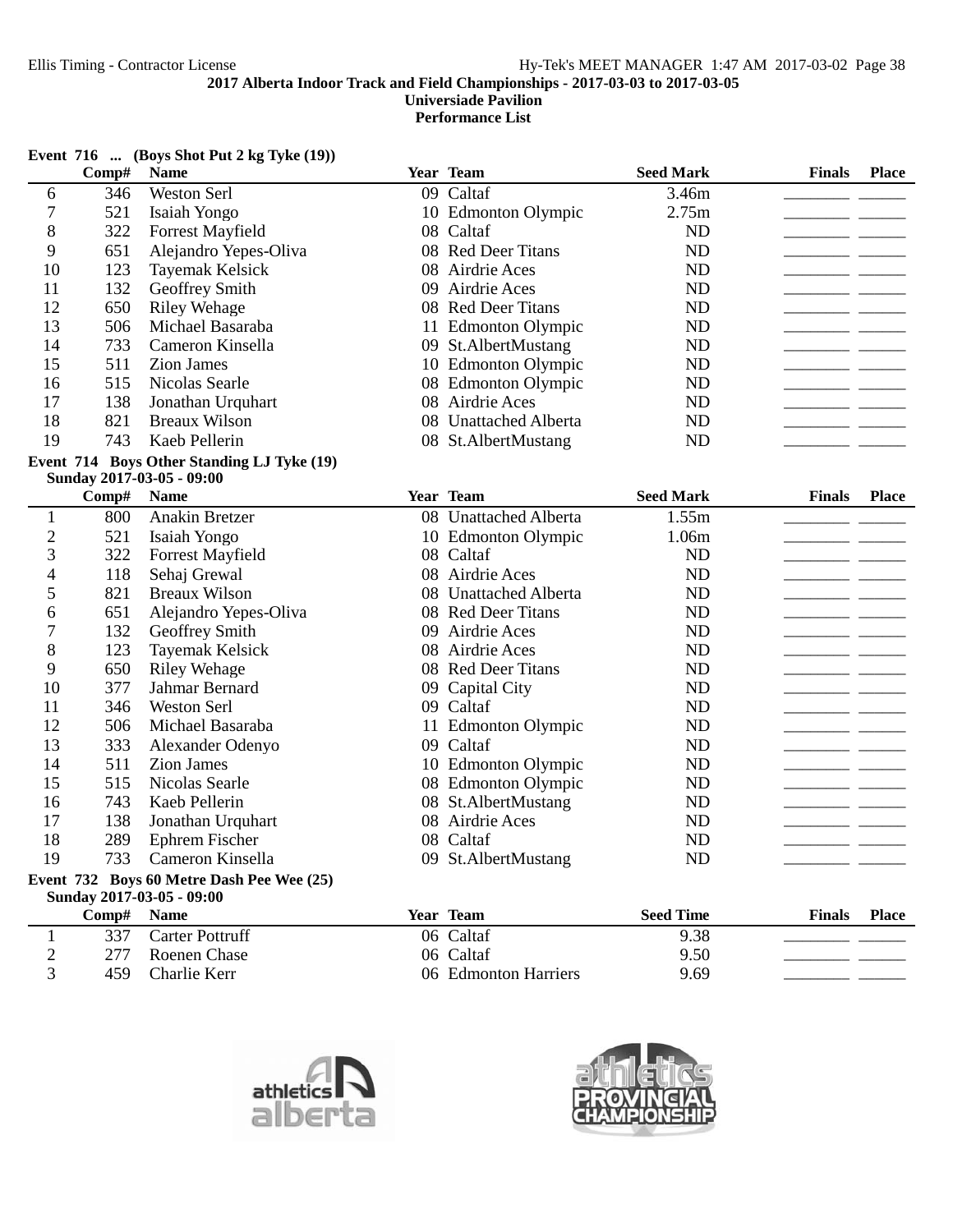## **Universiade Pavilion**

| Event 732  (Boys 60 Metre Dash Pee Wee (25)) |  |
|----------------------------------------------|--|
|----------------------------------------------|--|

|                  | Comp#      | <b>Name</b>                                | Year Team                                | <b>Seed Time</b>       | <b>Finals</b>                                         | <b>Place</b> |
|------------------|------------|--------------------------------------------|------------------------------------------|------------------------|-------------------------------------------------------|--------------|
| $\overline{4}$   | 264        | Isaiah Baker                               | 06 Caltaf                                | 9.78                   |                                                       |              |
| 5                | 606        | <b>Zander Bissky</b>                       | 07 PA Athletics                          | 10.19                  |                                                       |              |
| 6                | 350        | <b>Drew Stanford</b>                       | 06 Caltaf                                | 10.21                  | ___                                                   |              |
| $\overline{7}$   | 288        | <b>Matthew Fenwick</b>                     | 07 Caltaf                                | 10.35                  |                                                       |              |
| 8                | 373        | Wyatt Wesolowski                           | 07 Caltaf                                | 10.44                  |                                                       |              |
| 9                | 618        | Corey McDougald                            | 06 PA Athletics                          | 10.64                  |                                                       |              |
| 10               | 631        | <b>Sawyer Sawatzky</b>                     | 06 Passtrak                              | 10.68                  |                                                       |              |
| 11               | 321        | <b>Rachel Matulis</b>                      | 06 Caltaf                                | 11.30                  |                                                       |              |
| 12               | 854        | <b>Hayes Cooke</b>                         | 06 Voleo Athletics                       | <b>NT</b>              | للمستحدث المستحدث                                     |              |
| 13               | 874        | <b>Javan Pearce</b>                        | 07 Voleo Athletics                       | <b>NT</b>              |                                                       |              |
| 14               | 411        | Luke Christian                             | 06 Columbians                            | <b>NT</b>              |                                                       | _____        |
| 15               | 424        | Evan Klein                                 | 07 Columbians                            | <b>NT</b>              | - -                                                   |              |
| 16               | 856        | Haydn Couprie                              | 06 Voleo Athletics                       | <b>NT</b>              | $\overline{\phantom{a}}$                              |              |
| 17               | 591        | Liam Brandsma                              | 07 Meadow.Christian                      | <b>NT</b>              |                                                       |              |
| 18               | 678        | Joshua Joslin                              | 06 RiversdaleAthlet                      | <b>NT</b>              | and the state                                         |              |
| 19               | 740        | Matteo Niebach-Pare                        | 06 St.AlbertMustang                      | <b>NT</b>              |                                                       |              |
| 20               | 737        | <b>Ryan Lofstrom</b>                       | 07 St.AlbertMustang                      | <b>NT</b>              | <u>and the state</u>                                  |              |
| 21               | 529        | Aidan Du Toit                              | 07 Edmonton Thunder                      | <b>NT</b>              |                                                       |              |
| 22               | 533        | Keithan Fisher                             | 06 Edmonton Thunder                      | <b>NT</b>              |                                                       |              |
| 23               | 645        | Owen Lundmark                              | 07 Red Deer Titans                       | <b>NT</b>              | — —                                                   |              |
| 24               | 649        | Keegan Wehage                              | 06 Red Deer Titans                       | <b>NT</b>              | $\frac{1}{2}$                                         |              |
| 25               | 376        | Kerry Williams                             | 07 Caltaf                                | <b>NT</b>              |                                                       |              |
|                  |            | Event 722 Boys 150 Metre Dash Pee Wee (30) |                                          |                        |                                                       |              |
|                  |            | Saturday 2017-03-04 - 09:00                |                                          |                        |                                                       |              |
|                  | Comp#      | <b>Name</b>                                | Year Team                                | <b>Seed Time</b>       | <b>Finals</b>                                         | <b>Place</b> |
| $\mathbf{1}$     | 565        | <b>Austin Dellezay</b>                     | 07 Leduc Track                           | 22.60                  |                                                       |              |
| $\overline{c}$   | 277        | Roenen Chase                               | 06 Caltaf                                | 22.96                  |                                                       |              |
| 3                | 337        | <b>Carter Pottruff</b>                     | 06 Caltaf                                | 23.72                  |                                                       |              |
| $\overline{4}$   | 459        | Charlie Kerr                               | 06 Edmonton Harriers                     | 24.24                  | $\overline{\phantom{a}}$ and $\overline{\phantom{a}}$ |              |
| 5                | 264        | Isaiah Baker                               | 06 Caltaf                                | 25.50                  |                                                       |              |
| 6                | 373        | Wyatt Wesolowski                           | 07 Caltaf                                | 26.21                  | and the state                                         |              |
| $\boldsymbol{7}$ | 288        | Matthew Fenwick                            | 07 Caltaf                                | 26.37                  | _____                                                 |              |
| 8<br>9           | 631        | <b>Sawyer Sawatzky</b>                     | 06 Passtrak                              | 26.85                  | للمستحدث                                              |              |
|                  | 411<br>424 | Luke Christian                             | 06 Columbians                            | <b>NT</b>              | للمساريب                                              |              |
| 10<br>11         | 645        | Evan Klein<br>Owen Lundmark                | 07 Columbians<br>07 Red Deer Titans      | <b>NT</b><br><b>NT</b> |                                                       |              |
| 12               |            |                                            |                                          |                        |                                                       |              |
| 13               | 595        | Evan Ludwick                               | 06 Meadow.Christian                      | <b>NT</b>              |                                                       |              |
| 14               | 553        | Justin Bellisle                            | 07 Lakeland Yellow<br>06 Red Deer Titans | <b>NT</b>              |                                                       |              |
| 15               | 649<br>856 | Keegan Wehage<br>Haydn Couprie             | 06 Voleo Athletics                       | <b>NT</b><br><b>NT</b> |                                                       |              |
| 16               | 678        | Joshua Joslin                              |                                          | <b>NT</b>              |                                                       |              |
|                  |            |                                            | 06 RiversdaleAthlet                      | <b>NT</b>              | ___ __                                                |              |
| 17               | 874        | <b>Javan Pearce</b>                        | 07 Voleo Athletics                       |                        |                                                       |              |



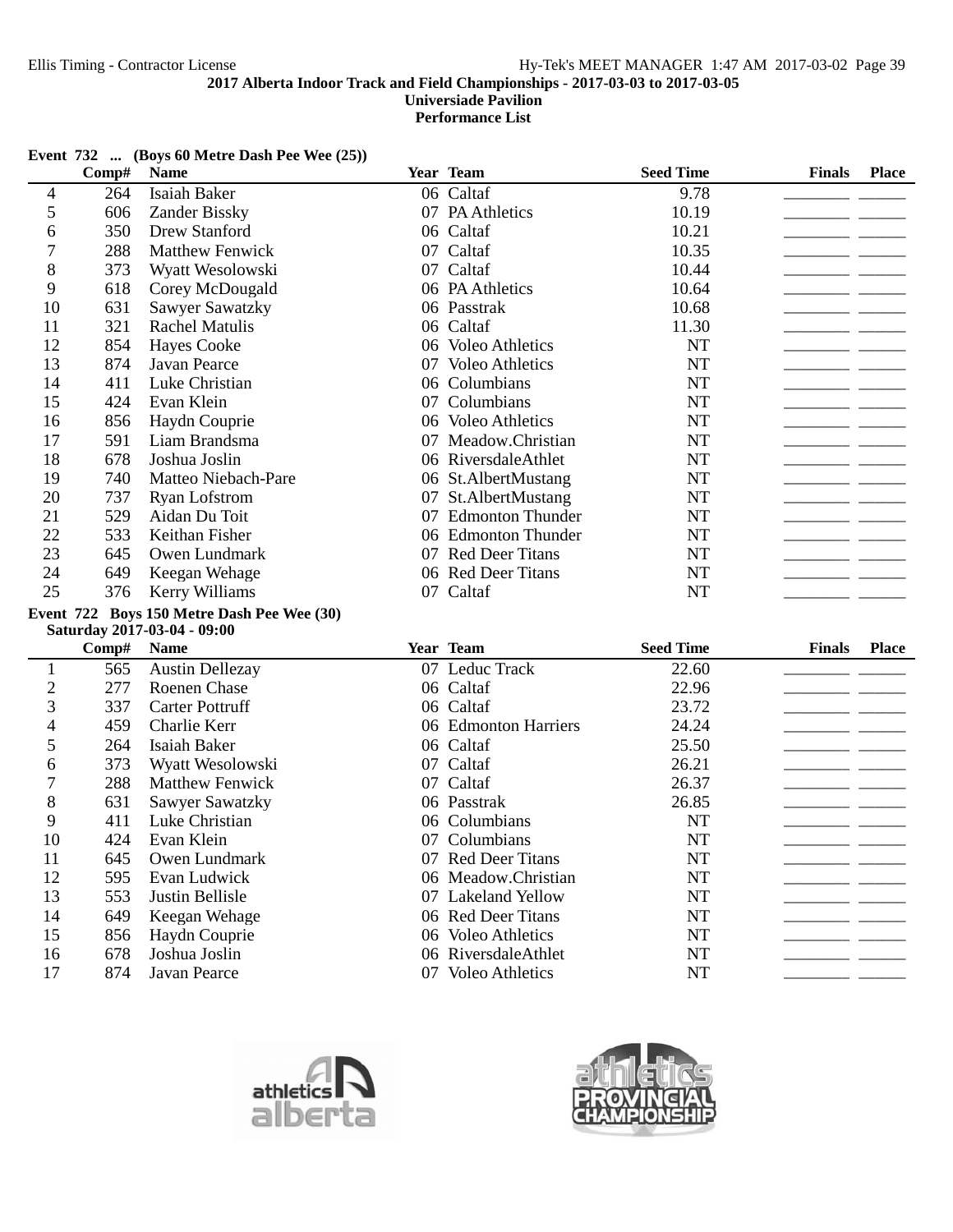**Event 722 ... (Boys 150 Metre Dash Pee Wee (30))**

**2017 Alberta Indoor Track and Field Championships - 2017-03-03 to 2017-03-05**

## **Universiade Pavilion**

|                | Comp# | <b>Name</b>                               | Year Team                       | <b>Seed Time</b> | <b>Finals</b>                                                                                                         | <b>Place</b> |
|----------------|-------|-------------------------------------------|---------------------------------|------------------|-----------------------------------------------------------------------------------------------------------------------|--------------|
| 18             | 854   | <b>Hayes Cooke</b>                        | $\overline{06}$ Voleo Athletics | <b>NT</b>        |                                                                                                                       |              |
| 19             | 591   | Liam Brandsma                             | 07 Meadow.Christian             | <b>NT</b>        |                                                                                                                       |              |
| 20             | 376   | Kerry Williams                            | 07 Caltaf                       | <b>NT</b>        |                                                                                                                       |              |
| 21             | 606   | <b>Zander Bissky</b>                      | 07 PA Athletics                 | <b>NT</b>        |                                                                                                                       |              |
| 22             | 321   | <b>Rachel Matulis</b>                     | 06 Caltaf                       | <b>NT</b>        |                                                                                                                       |              |
| 23             | 529   | Aidan Du Toit                             | 07 Edmonton Thunder             | <b>NT</b>        |                                                                                                                       |              |
| 24             | 618   | Corey McDougald                           | 06 PA Athletics                 | <b>NT</b>        |                                                                                                                       |              |
| 25             | 533   | Keithan Fisher                            | 06 Edmonton Thunder             | <b>NT</b>        |                                                                                                                       |              |
| 26             | 737   | <b>Ryan Lofstrom</b>                      | 07 St.AlbertMustang             | <b>NT</b>        | __ __                                                                                                                 |              |
| 27             | 746   | Nicholas Vandenberg                       | 06 St.AlbertMustang             | <b>NT</b>        |                                                                                                                       |              |
| 28             | 572   | Dominic Henderson                         | 07 Leduc Track                  | <b>NT</b>        |                                                                                                                       |              |
| 29             | 350   | Drew Stanford                             | 06 Caltaf                       | <b>NT</b>        |                                                                                                                       |              |
| 30             | 740   | Matteo Niebach-Pare                       | 06 St.AlbertMustang             | <b>NT</b>        |                                                                                                                       |              |
|                |       | Event 736 Boys 600 Metre Run Pee Wee (25) |                                 |                  |                                                                                                                       |              |
|                |       | Sunday 2017-03-05 - 09:00                 |                                 |                  |                                                                                                                       |              |
|                | Comp# | <b>Name</b>                               | Year Team                       | <b>Seed Time</b> | <b>Finals</b>                                                                                                         | <b>Place</b> |
| 1              | 337   | <b>Carter Pottruff</b>                    | 06 Caltaf                       | 1:59.30          |                                                                                                                       |              |
| $\overline{c}$ | 277   | <b>Roenen Chase</b>                       | 06 Caltaf                       | 2:06.00          |                                                                                                                       |              |
| 3              | 606   | <b>Zander Bissky</b>                      | 07 PA Athletics                 | 2:16.14          | — —                                                                                                                   |              |
| $\overline{4}$ | 459   | Charlie Kerr                              | 06 Edmonton Harriers            | 2:20.37          | للمستحدث المستحدث                                                                                                     |              |
| 5              | 288   | <b>Matthew Fenwick</b>                    | 07 Caltaf                       | 2:22.30          |                                                                                                                       |              |
| 6              | 373   | Wyatt Wesolowski                          | 07 Caltaf                       | 2:22.60          |                                                                                                                       |              |
| 7              | 264   | Isaiah Baker                              | 06 Caltaf                       | 2:25.80          |                                                                                                                       |              |
| 8              | 631   | Sawyer Sawatzky                           | 06 Passtrak                     | 2:29.09          | - -                                                                                                                   |              |
| 9              | 321   | <b>Rachel Matulis</b>                     | 06 Caltaf                       | 2:34.30          |                                                                                                                       |              |
| 10             | 678   | Joshua Joslin                             | 06 RiversdaleAthlet             | <b>NT</b>        |                                                                                                                       |              |
| 11             | 854   | <b>Hayes Cooke</b>                        | 06 Voleo Athletics              | <b>NT</b>        |                                                                                                                       |              |
| 12             | 411   | Luke Christian                            | 06 Columbians                   | <b>NT</b>        | $=$ $-$                                                                                                               |              |
| 13             | 424   | Evan Klein                                | 07 Columbians                   | <b>NT</b>        |                                                                                                                       |              |
| 14             | 856   | Haydn Couprie                             | 06 Voleo Athletics              | <b>NT</b>        |                                                                                                                       |              |
| 15             | 591   | Liam Brandsma                             | 07 Meadow.Christian             | <b>NT</b>        |                                                                                                                       |              |
| 16             | 874   | Javan Pearce                              | 07 Voleo Athletics              | <b>NT</b>        |                                                                                                                       |              |
| 17             | 618   | Corey McDougald                           | 06 PA Athletics                 | <b>NT</b>        | —— ——                                                                                                                 |              |
| 18             | 376   | Kerry Williams                            | 07 Caltaf                       | <b>NT</b>        |                                                                                                                       |              |
| 19             | 350   | Drew Stanford                             | 06 Caltaf                       | <b>NT</b>        |                                                                                                                       |              |
| 20             | 529   | Aidan Du Toit                             | 07 Edmonton Thunder             | <b>NT</b>        |                                                                                                                       |              |
| 21             | 533   | Keithan Fisher                            | 06 Edmonton Thunder             | <b>NT</b>        | <u> De Barbara de Caractería de Barbara de Barbara de Barbara de Estados e o Estados de Barbara de Estados e o Es</u> |              |
| 22             | 645   | Owen Lundmark                             | 07 Red Deer Titans              | <b>NT</b>        |                                                                                                                       |              |
| 23             | 649   | Keegan Wehage                             | 06 Red Deer Titans              | <b>NT</b>        | __ __                                                                                                                 |              |
| 24             | 740   | Matteo Niebach-Pare                       | 06 St.AlbertMustang             | <b>NT</b>        |                                                                                                                       |              |
| 25             | 737   | Ryan Lofstrom                             | 07 St.AlbertMustang             | <b>NT</b>        | _ _                                                                                                                   |              |



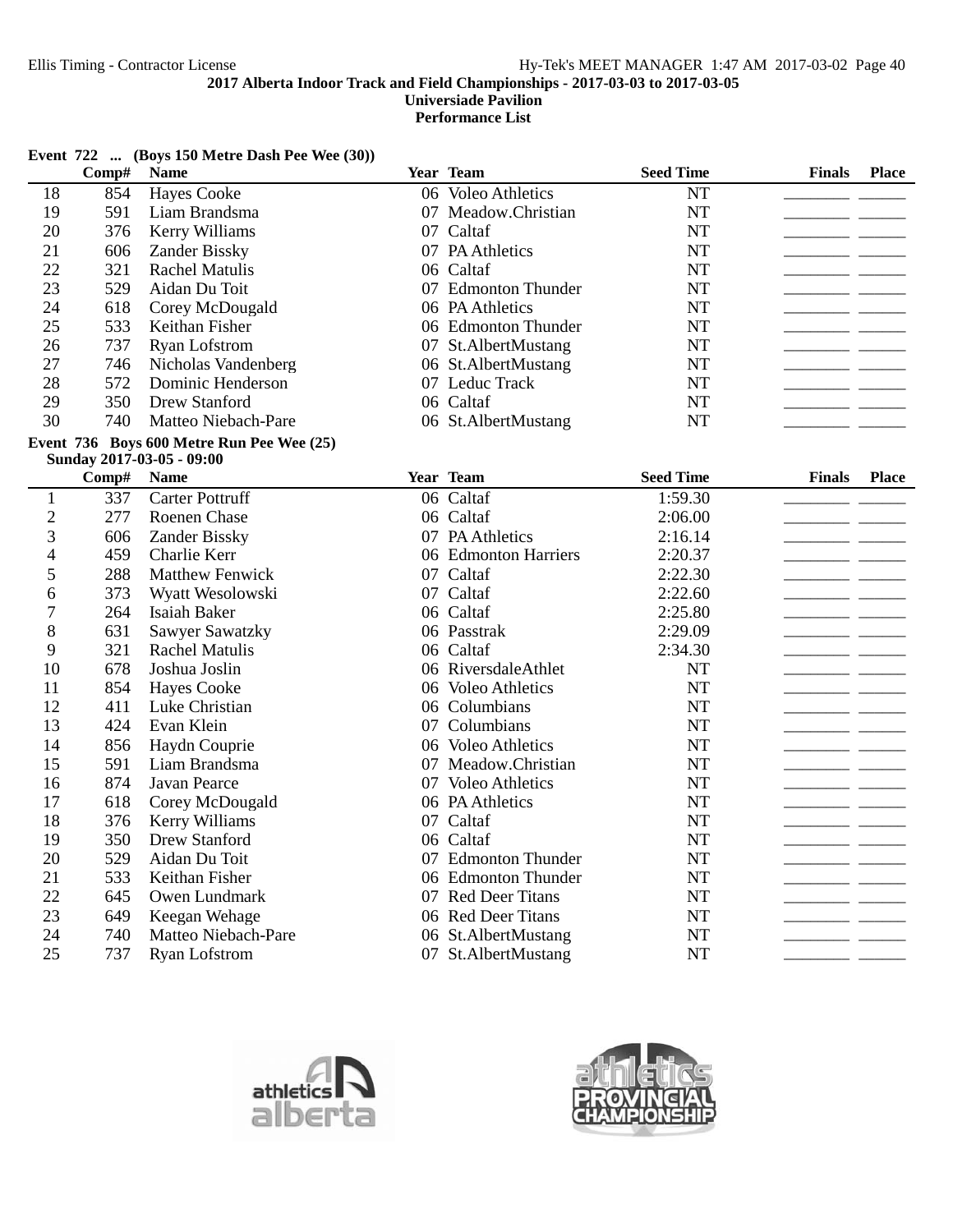## **Universiade Pavilion**

**Performance List**

|                          | 50-00-10-00-00<br>Comp# | <b>Name</b>                                                          | Year Team                         | <b>Seed Mark</b>  | <b>Finals</b>                 | <b>Place</b>             |
|--------------------------|-------------------------|----------------------------------------------------------------------|-----------------------------------|-------------------|-------------------------------|--------------------------|
| $\mathbf{1}$             | 459                     | Charlie Kerr                                                         | $\overline{06}$ Edmonton Harriers | 1.14m             |                               |                          |
| $\overline{2}$           | 854                     | <b>Hayes Cooke</b>                                                   | 06 Voleo Athletics                | 1.10 <sub>m</sub> |                               |                          |
| 3                        | 740                     | Matteo Niebach-Pare                                                  | 06 St.AlbertMustang               | 1.00 <sub>m</sub> |                               | $\sim$                   |
| $\overline{\mathcal{L}}$ | 678                     | Joshua Joslin                                                        | 06 RiversdaleAthlet               | 1.00m             |                               |                          |
| 5                        | 645                     | Owen Lundmark                                                        | 07 Red Deer Titans                | 1.00 <sub>m</sub> |                               |                          |
| 6                        | 874                     | Javan Pearce                                                         | 07 Voleo Athletics                | 0.95m             |                               |                          |
| $\overline{7}$           | 856                     | Haydn Couprie                                                        | 06 Voleo Athletics                | 0.90 <sub>m</sub> |                               |                          |
| 8                        | 533                     | Keithan Fisher                                                       | 06 Edmonton Thunder               | 0.90 <sub>m</sub> |                               |                          |
| 9                        | 411                     | Luke Christian                                                       | 06 Columbians                     | <b>NH</b>         |                               |                          |
| 10                       | 264                     | <b>Isaiah Baker</b>                                                  | 06 Caltaf                         | <b>NH</b>         |                               |                          |
| 11                       | 424                     | Evan Klein                                                           | 07 Columbians                     | $NH$              |                               |                          |
| 12                       | 649                     | Keegan Wehage                                                        | 06 Red Deer Titans                | <b>NH</b>         | $=$ $=$                       |                          |
| 13                       | 591                     | Liam Brandsma                                                        | 07 Meadow.Christian               | NH                | the control of the control of |                          |
| 14                       | 529                     | Aidan Du Toit                                                        | 07 Edmonton Thunder               | $NH$              |                               |                          |
| 15                       | 618                     | Corey McDougald                                                      | 06 PA Athletics                   | NH                |                               |                          |
| 16                       | 277                     | <b>Roenen Chase</b>                                                  | 06 Caltaf                         | <b>NH</b>         |                               |                          |
| 17                       | 376                     | Kerry Williams                                                       | 07 Caltaf                         | <b>NH</b>         |                               |                          |
| 18                       | 321                     | <b>Rachel Matulis</b>                                                | 06 Caltaf                         | <b>NH</b>         |                               |                          |
| 19                       | 337                     | <b>Carter Pottruff</b>                                               | 06 Caltaf                         | $NH$              |                               |                          |
| 20                       | 373                     | Wyatt Wesolowski                                                     | 07 Caltaf                         | NH                |                               |                          |
| 21                       | 737                     | <b>Ryan Lofstrom</b>                                                 | 07 St.AlbertMustang               | <b>NH</b>         |                               |                          |
| 22                       | 606                     | <b>Zander Bissky</b>                                                 | 07 PA Athletics                   | <b>NH</b>         |                               |                          |
| 23                       | 631                     | Sawyer Sawatzky                                                      | 06 Passtrak                       | $NH$              |                               |                          |
| 24                       | 350                     | Drew Stanford                                                        | 06 Caltaf                         | <b>NH</b>         |                               |                          |
| 25                       | 288                     | <b>Matthew Fenwick</b>                                               | 07 Caltaf                         | NH                |                               |                          |
|                          |                         | Event 724 Boys Long Jump Pee Wee (30)<br>Saturday 2017-03-04 - 09:00 |                                   |                   |                               |                          |
|                          | Comp#                   | <b>Name</b>                                                          | Year Team                         | <b>Seed Mark</b>  | <b>Finals</b>                 | <b>Place</b>             |
| $\mathbf{1}$             | 264                     | Isaiah Baker                                                         | 06 Caltaf                         | 3.86m             |                               |                          |
| $\overline{2}$           | 277                     | <b>Roenen Chase</b>                                                  | 06 Caltaf                         | 3.86m             | $\mathcal{L}^{\mathcal{L}}$   |                          |
| 3                        | 459                     | Charlie Kerr                                                         | 06 Edmonton Harriers              | 3.75m             |                               |                          |
| $\overline{\mathcal{L}}$ | 337                     | <b>Carter Pottruff</b>                                               | 06 Caltaf                         | 3.71 <sub>m</sub> |                               |                          |
| 5                        | 631                     | Sawyer Sawatzky                                                      | 06 Passtrak                       | 3.62m             |                               |                          |
| 6                        | 373                     | Wyatt Wesolowski                                                     | 07 Caltaf                         | 3.46m             | ____                          |                          |
| 7                        | 618                     | Corey McDougald                                                      | 06 PA Athletics                   | 3.35m             |                               |                          |
| 8                        | 288                     | <b>Matthew Fenwick</b>                                               | 07 Caltaf                         | 3.00 <sub>m</sub> |                               |                          |
| 9                        | 606                     | <b>Zander Bissky</b>                                                 | 07 PA Athletics                   | 1.58m             |                               |                          |
| 10                       | 411                     | Luke Christian                                                       | 06 Columbians                     | ND                | $=$ $=$                       |                          |
| 11                       | 424                     | Evan Klein                                                           | 07 Columbians                     | ND                |                               |                          |
| 12                       | 649                     | Keegan Wehage                                                        | 06 Red Deer Titans                | ND                |                               |                          |
| 13                       | 645                     | Owen Lundmark                                                        | 07 Red Deer Titans                | <b>ND</b>         |                               | $\overline{\phantom{a}}$ |

#### **Event 734 Boys High Jump Pee Wee (25) Sunday 2017-03-05 - 09:00**



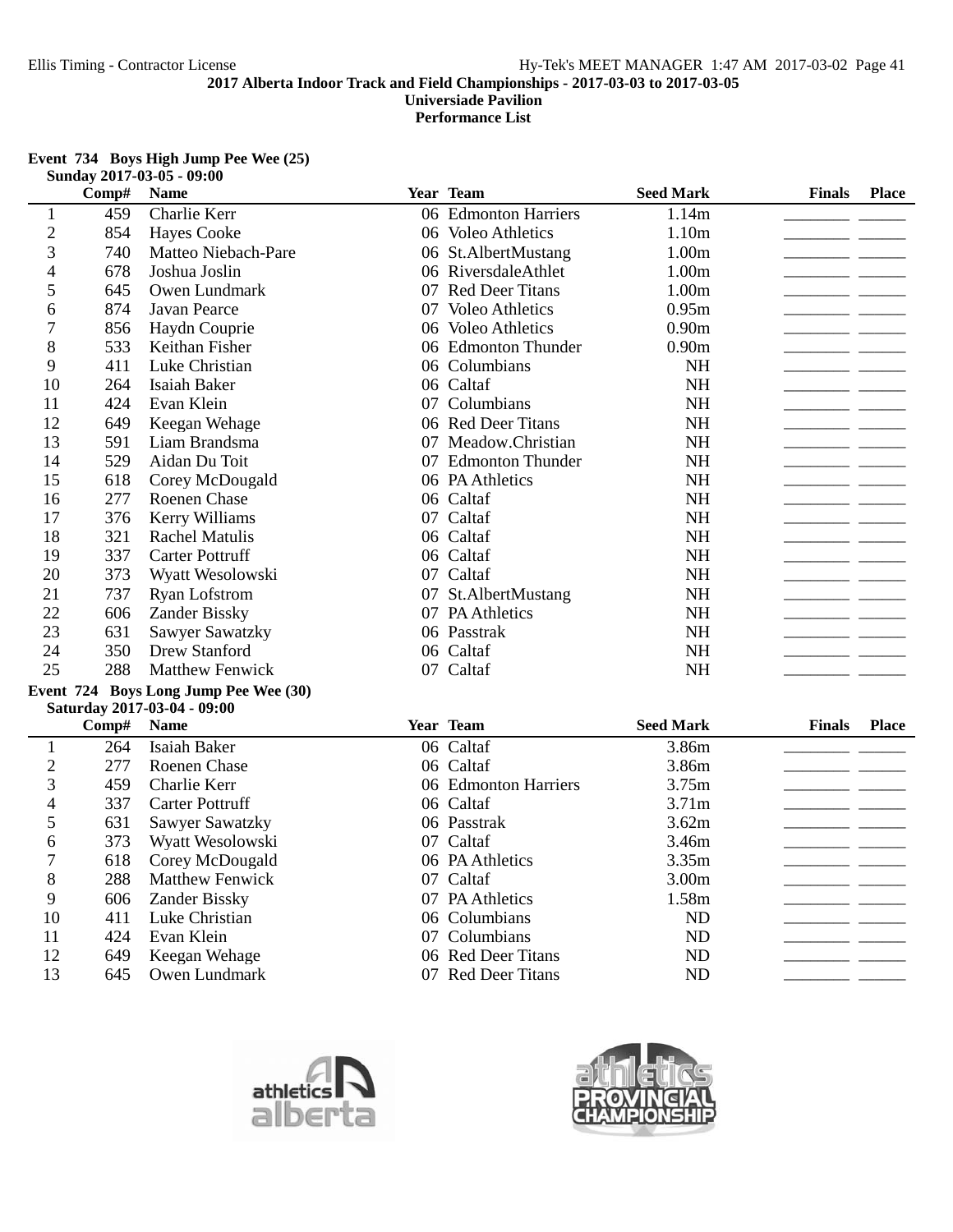## **Universiade Pavilion**

|                |       | Event 724  (Boys Long Jump Pee Wee (30))  |                       |                  |               |              |
|----------------|-------|-------------------------------------------|-----------------------|------------------|---------------|--------------|
|                | Comp# | <b>Name</b>                               | Year Team             | <b>Seed Mark</b> | <b>Finals</b> | <b>Place</b> |
| 14             | 553   | Justin Bellisle                           | 07 Lakeland Yellow    | ND               |               |              |
| 15             | 595   | Evan Ludwick                              | 06 Meadow.Christian   | ND               |               |              |
| 16             | 856   | Haydn Couprie                             | 06 Voleo Athletics    | ND               |               |              |
| 17             | 591   | Liam Brandsma                             | 07 Meadow.Christian   | ND               |               |              |
| 18             | 874   | Javan Pearce                              | 07 Voleo Athletics    | ND               |               |              |
| 19             | 854   | <b>Hayes Cooke</b>                        | 06 Voleo Athletics    | ND               |               |              |
| 20             | 678   | Joshua Joslin                             | 06 RiversdaleAthlet   | <b>ND</b>        |               |              |
| 21             | 321   | <b>Rachel Matulis</b>                     | 06 Caltaf             | ND               |               |              |
| 22             | 376   | Kerry Williams                            | 07 Caltaf             | ND               |               |              |
| 23             | 350   | Drew Stanford                             | 06 Caltaf             | ND               |               |              |
| 24             | 529   | Aidan Du Toit                             | 07 Edmonton Thunder   | ND               |               |              |
| 25             | 533   | Keithan Fisher                            | 06 Edmonton Thunder   | ND               |               |              |
| 26             | 572   | Dominic Henderson                         | 07 Leduc Track        | <b>ND</b>        |               |              |
| 27             | 737   | <b>Ryan Lofstrom</b>                      | 07 St. Albert Mustang | ND               | _____         |              |
| 28             | 565   | <b>Austin Dellezay</b>                    | 07 Leduc Track        | ND               | ____          |              |
| 29             | 740   | Matteo Niebach-Pare                       | 06 St.AlbertMustang   | ND               |               |              |
| 30             | 746   | Nicholas Vandenberg                       | 06 St. Albert Mustang | ND               |               |              |
|                |       | Event 726 Boys Shot Put 2 kg Pee Wee (30) |                       |                  |               |              |
|                |       | Saturday 2017-03-04 - 09:00               |                       |                  |               |              |
|                | Comp# | <b>Name</b>                               | Year Team             | <b>Seed Mark</b> | <b>Finals</b> | <b>Place</b> |
| $\mathbf{1}$   | 631   | Sawyer Sawatzky                           | 06 Passtrak           | 6.61m            |               |              |
| $\overline{2}$ | 264   | Isaiah Baker                              | 06 Caltaf             | 6.47m            |               |              |
| 3              | 373   | Wyatt Wesolowski                          | 07 Caltaf             | 6.12m            |               |              |
| 4              | 337   | <b>Carter Pottruff</b>                    | 06 Caltaf             | 5.73m            |               |              |
| 5              | 277   | <b>Roenen Chase</b>                       | 06 Caltaf             | 5.70m            |               |              |
| 6              | 288   | <b>Matthew Fenwick</b>                    | 07 Caltaf             | 5.47m            |               |              |
| 7              | 606   | <b>Zander Bissky</b>                      | 07 PA Athletics       | 5.22m            |               |              |
| 8              | 618   | Corey McDougald                           | 06 PA Athletics       | 5.12m            |               |              |
| 9              | 459   | Charlie Kerr                              | 06 Edmonton Harriers  | 4.41m            |               |              |
| 10             | 411   | Luke Christian                            | 06 Columbians         | ND               |               |              |
| 11             | 553   | Justin Bellisle                           | 07 Lakeland Yellow    | <b>ND</b>        |               |              |
| 12             | 424   | Evan Klein                                | 07 Columbians         | ND               |               |              |
| 13             | 591   | Liam Brandsma                             | 07 Meadow.Christian   | <b>ND</b>        |               |              |
| 14             | 678   | Joshua Joslin                             | 06 RiversdaleAthlet   | <b>ND</b>        |               |              |
| 15             | 649   | Keegan Wehage                             | 06 Red Deer Titans    | <b>ND</b>        |               |              |
| 16             | 856   | Haydn Couprie                             | 06 Voleo Athletics    | ND               |               |              |
| 17             | 874   | Javan Pearce                              | 07 Voleo Athletics    | ND               |               |              |
| 18             | 595   | Evan Ludwick                              | 06 Meadow.Christian   | ND               |               |              |
| 19             | 854   | <b>Hayes Cooke</b>                        | 06 Voleo Athletics    | ND               |               |              |
| 20             | 645   | Owen Lundmark                             | 07 Red Deer Titans    | ND               |               |              |
| 21             | 321   | <b>Rachel Matulis</b>                     | 06 Caltaf             | ND               |               |              |
| 22             | 376   | Kerry Williams                            | 07 Caltaf             | <b>ND</b>        |               |              |



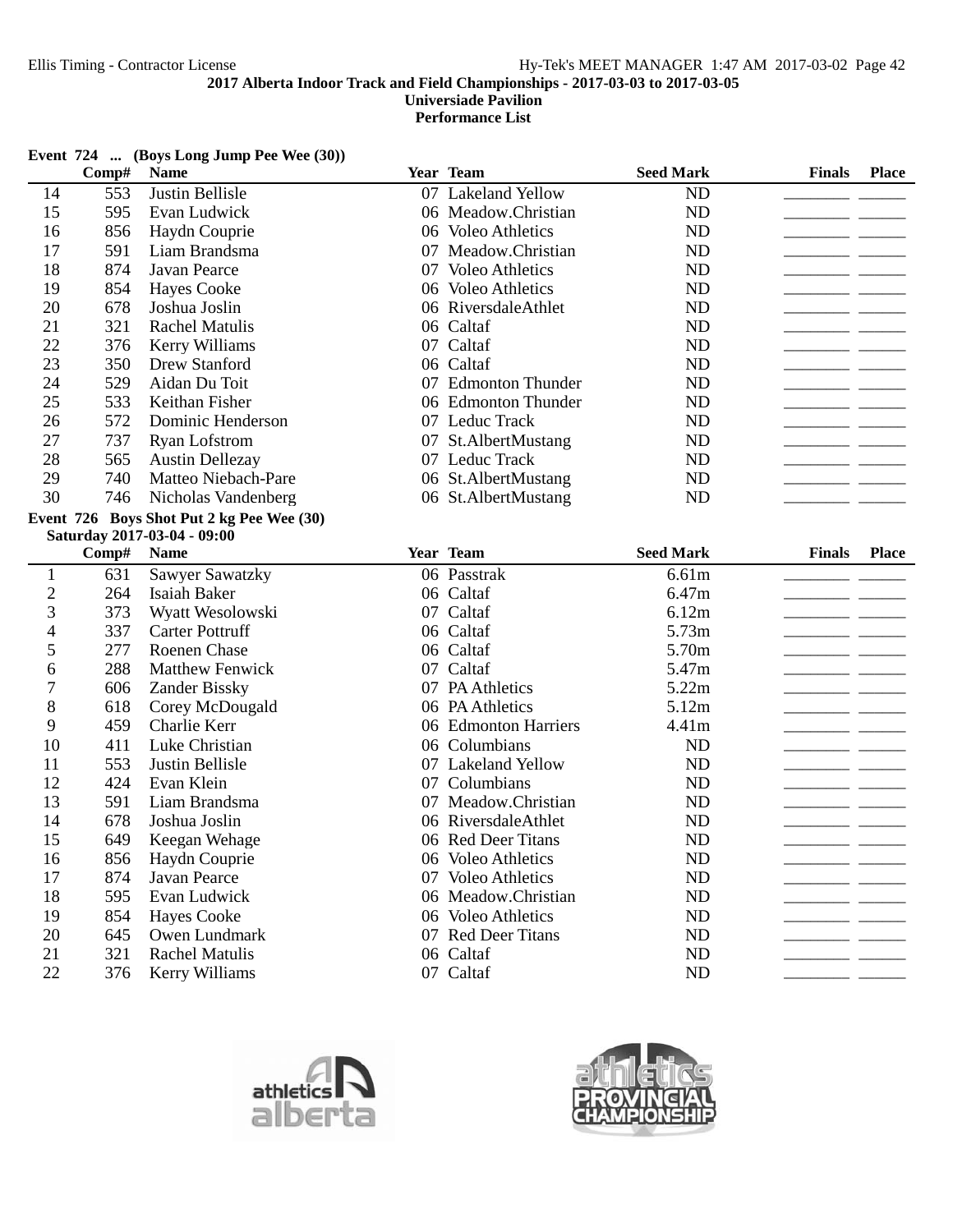#### **Universiade Pavilion**

|                |       | Event 726  (Boys Shot Put 2 kg Pee Wee (30)) |                                  |                  |               |              |
|----------------|-------|----------------------------------------------|----------------------------------|------------------|---------------|--------------|
|                | Comp# | <b>Name</b>                                  | Year Team                        | <b>Seed Mark</b> | <b>Finals</b> | <b>Place</b> |
| 23             | 350   | Drew Stanford                                | 06 Caltaf                        | <b>ND</b>        |               |              |
| 24             | 529   | Aidan Du Toit                                | 07 Edmonton Thunder              | <b>ND</b>        |               |              |
| 25             | 533   | Keithan Fisher                               | 06 Edmonton Thunder              | <b>ND</b>        |               |              |
| 26             | 572   | Dominic Henderson                            | 07 Leduc Track                   | <b>ND</b>        |               |              |
| 27             | 737   | <b>Ryan Lofstrom</b>                         | 07 St.AlbertMustang              | <b>ND</b>        |               |              |
| 28             | 565   | <b>Austin Dellezay</b>                       | 07 Leduc Track                   | ND               |               |              |
| 29             | 740   | Matteo Niebach-Pare                          | 06 St.AlbertMustang              | ND               |               |              |
| 30             | 746   | Nicholas Vandenberg                          | 06 St.AlbertMustang              | ND               |               |              |
|                |       | Event 742 Boys 60 Metre Dash Bantam (37)     |                                  |                  |               |              |
|                |       | Saturday 2017-03-04 - 09:00                  |                                  |                  |               |              |
|                | Comp# | <b>Name</b>                                  | Year Team                        | <b>Seed Time</b> | <b>Finals</b> | <b>Place</b> |
| $\mathbf{1}$   | 671   | <b>Ryder Hardy</b>                           | $\overline{04}$ RiversdaleAthlet | 7.91             |               |              |
| $\mathfrak{2}$ | 582   | <b>Mats Swanson</b>                          | 04 Leduc Track                   | 8.24             |               |              |
| 3              | 826   | Luke Dizon                                   | 04 Unattached Nwt                | 8.49             |               |              |
| 4              | 266   | <b>Malcolm Bartlett</b>                      | 04 Caltaf                        | 8.67             |               |              |
| 5              | 188   | Zach Chulsky                                 | 05 Calgary Spartans              | 8.68             |               |              |
| 6              | 554   | Duncan Critch                                | 04 Lakeland Yellow               | 8.76             |               |              |
| $\overline{7}$ | 224   | <b>Tyson Shannon</b>                         | 04 Calgary Spartans              | 8.77             |               |              |
| $8\,$          | 347   | <b>Tyler Sharpe</b>                          | 04 Caltaf                        | 8.89             |               |              |
| 9              | 125   | <b>Brycen Lowes</b>                          | 04 Airdrie Aces                  | 8.92             |               |              |
| 10             | 413   | Luke Dawson                                  | 04 Columbians                    | 9.05             |               |              |
| 11             | 482   | Parker Wood                                  | 04 Edmonton Harriers             | 9.15             |               |              |
| 12             | 368   | Taej Walter                                  | 05 Caltaf                        | 9.23             |               |              |
| 13             | 338   | Joshua Read                                  | 05 Caltaf                        | 9.26             |               |              |
| 14             | 278   | Owen Dornan                                  | 05 Caltaf                        | 9.59             |               |              |
| 15             | 513   | Isaiah McLean                                | 04 Edmonton Olympic              | 9.62             |               |              |
| 16             | 283   | <b>Nicholas Emerson</b>                      | 04 Caltaf                        | 9.67             |               |              |
| 17             | 325   | Shackleton McGowan                           | 04 Caltaf                        | 9.73             |               |              |
| 18             | 451   | Connor Cunningham                            | 05 Edmonton Harriers             | 9.84             |               |              |
| 19             | 115   | Liam Good                                    | 05 Airdrie Aces                  | 10.44            |               |              |
| 20             | 628   | <b>Jack Bailey</b>                           | 05 Passtrak                      | 10.88            |               |              |
| 21             | 852   | Carl Chu                                     | 05 Voleo Athletics               | <b>NT</b>        |               |              |
| 22             | 682   | Abraham Makaby                               | 04 RiversdaleAthlet              | <b>NT</b>        |               |              |
| 23             | 427   | Benjamin Low-On                              | 04 Columbians                    | <b>NT</b>        |               |              |
| 24             | 250   | <b>Bryn Samuel</b>                           | 04 Calgary Warriors              | NT               |               |              |
| 25             | 593   | Kevin Hunter                                 | 04 Meadow.Christian              | <b>NT</b>        |               |              |
| 26             | 708   | <b>Rhett Knelsen</b>                         | 05 Split City Sonics             | <b>NT</b>        |               |              |
| 27             | 882   | Zac Valentine                                | 05 Voleo Athletics               | <b>NT</b>        |               |              |
| 28             | 381   | Jacob Danyluk                                | 05 Capital City                  | NT               |               |              |
| 29             | 290   | <b>Justin Foley</b>                          | 05 Caltaf                        | <b>NT</b>        |               |              |
| 30             | 741   | Oakley Paradis                               | 05 St.AlbertMustang              | NT               |               |              |
| 31             | 635   | Ben Yungmann                                 | 04 Quill Plains                  | <b>NT</b>        |               |              |



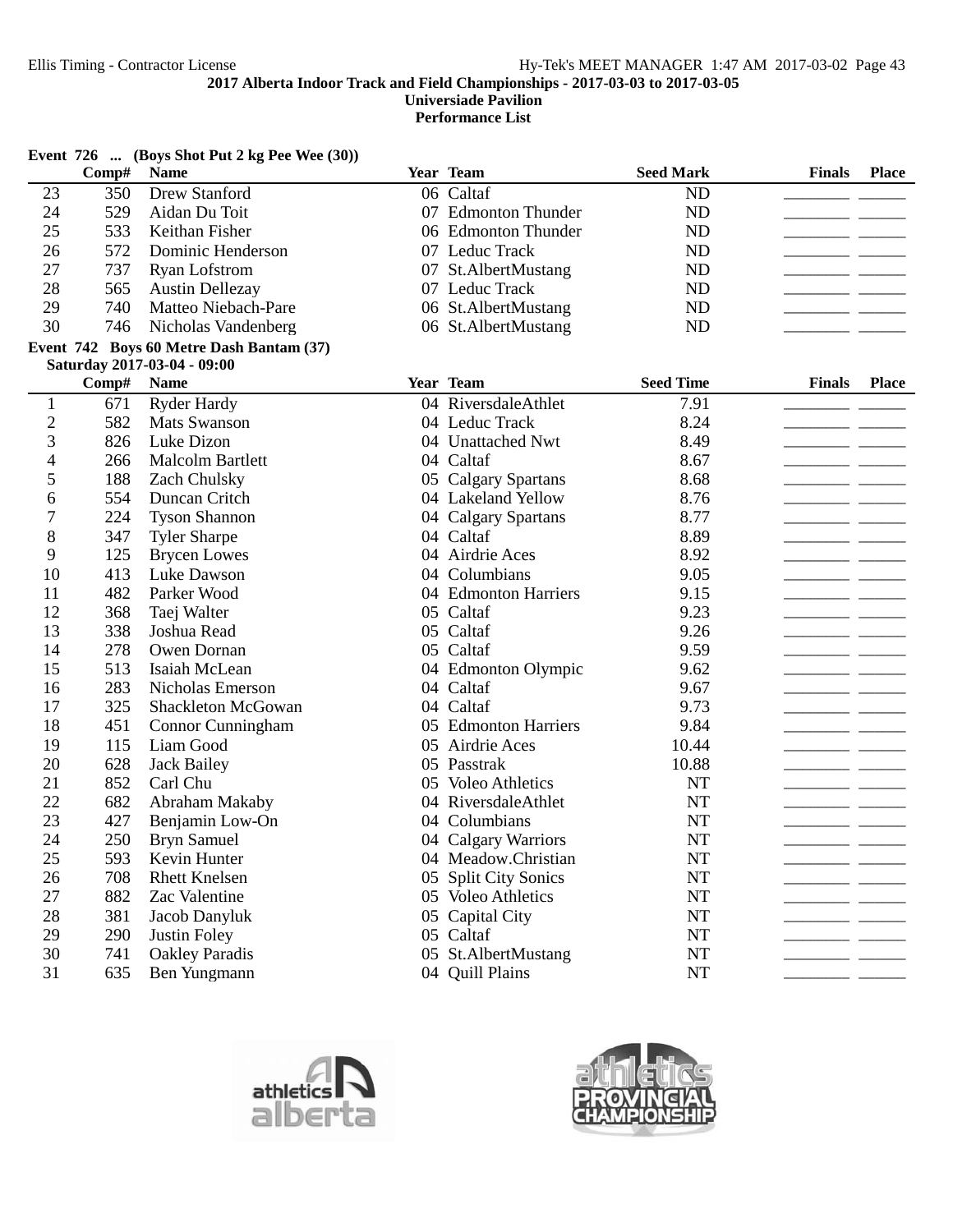#### **Universiade Pavilion**

|              |       | Event 742  (Boys 60 Metre Dash Bantam (37)) |    |                          |                  |               |              |
|--------------|-------|---------------------------------------------|----|--------------------------|------------------|---------------|--------------|
|              | Comp# | <b>Name</b>                                 |    | Year Team                | <b>Seed Time</b> | <b>Finals</b> | <b>Place</b> |
| 32           | 304   | Benjamin Jansen                             |    | 05 Caltaf                | <b>NT</b>        |               |              |
| 33           | 731   | Rasheed Jomha                               |    | 04 St.AlbertMustang      | <b>NT</b>        |               |              |
| 34           | 527   | Michael Besko                               |    | 05 Edmonton Thunder      | <b>NT</b>        |               |              |
| 35           | 653   | Nicholas Ambrose                            |    | 05 RiversdaleAthlet      | <b>NT</b>        |               |              |
| 36           | 599   | Eric Hurtubise                              |    | 05 NEAT                  | <b>NT</b>        |               |              |
| 37           | 545   | <b>Ridley Verbeek</b>                       |    | 05 Edmonton Thunder      | <b>NT</b>        |               |              |
|              |       | Event 752 Boys 150 Metre Dash Bantam (37)   |    |                          |                  |               |              |
|              |       | Sunday 2017-03-05 - 09:00                   |    |                          |                  |               |              |
|              | Comp# | <b>Name</b>                                 |    | Year Team                | <b>Seed Time</b> | <b>Finals</b> | <b>Place</b> |
| $\mathbf{1}$ | 671   | <b>Ryder Hardy</b>                          |    | 04 RiversdaleAthlet      | 19.20            |               |              |
| $\mathbf{2}$ | 582   | <b>Mats Swanson</b>                         |    | 04 Leduc Track           | 19.95            |               |              |
| 3            | 347   | <b>Tyler Sharpe</b>                         |    | 04 Caltaf                | 21.52            |               |              |
| 4            | 224   | <b>Tyson Shannon</b>                        |    | 04 Calgary Spartans      | 21.79            |               |              |
| 5            | 125   | <b>Brycen Lowes</b>                         |    | 04 Airdrie Aces          | 21.83            |               |              |
| 6            | 188   | Zach Chulsky                                |    | 05 Calgary Spartans      | 21.85            |               |              |
| 7            | 413   | Luke Dawson                                 |    | 04 Columbians            | 22.00            |               |              |
| $8\,$        | 482   | Parker Wood                                 |    | 04 Edmonton Harriers     | 22.05            |               |              |
| 9            | 266   | <b>Malcolm Bartlett</b>                     |    | 04 Caltaf                | 22.16            |               |              |
| 10           | 368   | Taej Walter                                 |    | 05 Caltaf                | 22.88            |               |              |
| 11           | 599   | Eric Hurtubise                              |    | 05 NEAT                  | 23.65            |               |              |
| 12           | 283   | Nicholas Emerson                            |    | 04 Caltaf                | 23.68            |               |              |
| 13           | 338   | Joshua Read                                 |    | 05 Caltaf                | 23.83            |               |              |
| 14           | 325   | Shackleton McGowan                          |    | 04 Caltaf                | 24.68            |               |              |
| 15           | 278   | Owen Dornan                                 |    | 05 Caltaf                | 24.75            |               |              |
| 16           | 451   | Connor Cunningham                           | 05 | <b>Edmonton Harriers</b> | 25.15            |               |              |
| 17           | 115   | Liam Good                                   |    | 05 Airdrie Aces          | 25.59            |               |              |
| 18           | 561   | Nicholas Tremblay                           |    | 05 Lakeland Yellow       | 27.37            |               |              |
| 19           | 628   | <b>Jack Bailey</b>                          |    | 05 Passtrak              | 28.42            |               |              |
| 20           | 635   | Ben Yungmann                                |    | 04 Quill Plains          | <b>NT</b>        |               |              |
| 21           | 653   | Nicholas Ambrose                            |    | 05 RiversdaleAthlet      | <b>NT</b>        |               |              |
| 22           | 852   | Carl Chu                                    |    | 05 Voleo Athletics       | <b>NT</b>        |               |              |
| 23           | 730   | Noah Jeske                                  |    | 05 St. Albert Mustang    | NT               |               |              |
| 24           | 427   | Benjamin Low-On                             |    | 04 Columbians            | <b>NT</b>        |               |              |
| 25           | 381   | Jacob Danyluk                               |    | 05 Capital City          | <b>NT</b>        |               |              |
| 26           | 882   | Zac Valentine                               |    | 05 Voleo Athletics       | NT               |               |              |
| 27           | 542   | Chad Read                                   |    | 04 Edmonton Thunder      | NT               |               |              |
| 28           | 527   | Michael Besko                               |    | 05 Edmonton Thunder      | NT               |               |              |
| 29           | 545   | <b>Ridley Verbeek</b>                       |    | 05 Edmonton Thunder      | NT               |               |              |
| 30           | 554   | Duncan Critch                               |    | 04 Lakeland Yellow       | NT               |               |              |
| 31           | 826   | Luke Dizon                                  |    | 04 Unattached Nwt        | NT               |               |              |
| 32           | 513   | Isaiah McLean                               |    | 04 Edmonton Olympic      | NT               |               |              |
| 33           | 731   | Rasheed Jomha                               |    | 04 St.AlbertMustang      | NT               |               |              |



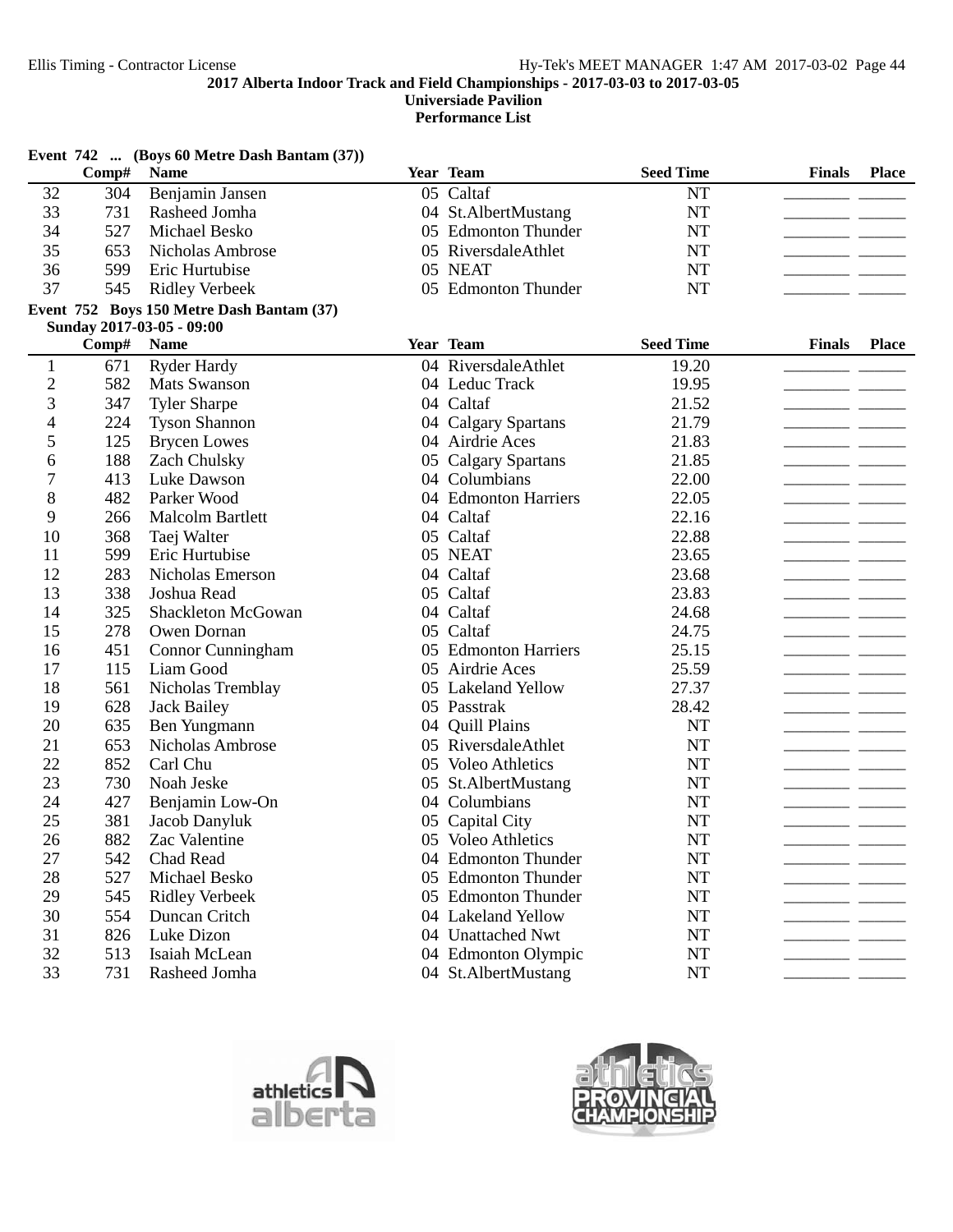**Universiade Pavilion**

|                |       | Event 752  (Boys 150 Metre Dash Bantam (37)) |    |                         |                  |               |              |
|----------------|-------|----------------------------------------------|----|-------------------------|------------------|---------------|--------------|
|                | Comp# | <b>Name</b>                                  |    | Year Team               | <b>Seed Time</b> | <b>Finals</b> | <b>Place</b> |
| 34             | 447   | Eric Boyko                                   |    | 04 Edmonton Harriers    | <b>NT</b>        |               |              |
| 35             | 741   | Oakley Paradis                               |    | 05 St.AlbertMustang     | <b>NT</b>        |               |              |
| 36             | 290   | Justin Foley                                 |    | 05 Caltaf               | <b>NT</b>        |               |              |
| 37             | 304   | Benjamin Jansen                              |    | 05 Caltaf               | <b>NT</b>        |               |              |
|                |       | Event 746 Boys 600 Metre Run Bantam (37)     |    |                         |                  |               |              |
|                |       | Saturday 2017-03-04 - 09:00                  |    |                         |                  |               |              |
|                | Comp# | <b>Name</b>                                  |    | Year Team               | <b>Seed Time</b> | <b>Finals</b> | <b>Place</b> |
| $\mathbf{1}$   | 582   | <b>Mats Swanson</b>                          |    | 04 Leduc Track          | 1:47.75          |               |              |
| $\overline{c}$ | 347   | <b>Tyler Sharpe</b>                          |    | 04 Caltaf               | 1:50.30          |               |              |
| 3              | 413   | Luke Dawson                                  |    | 04 Columbians           | 1:51.98          |               |              |
| 4              | 283   | <b>Nicholas Emerson</b>                      |    | 04 Caltaf               | 1:52.90          |               |              |
| 5              | 482   | Parker Wood                                  |    | 04 Edmonton Harriers    | 1:53.87          |               |              |
| 6              | 250   | <b>Bryn Samuel</b>                           |    | 04 Calgary Warriors     | 1:56.26          |               |              |
| 7              | 708   | <b>Rhett Knelsen</b>                         |    | 05 Split City Sonics    | 2:01.00          |               |              |
| 8              | 338   | Joshua Read                                  |    | 05 Caltaf               | 2:07.20          |               |              |
| 9              | 115   | Liam Good                                    |    | 05 Airdrie Aces         | 2:08.01          |               |              |
| 10             | 325   | Shackleton McGowan                           |    | 04 Caltaf               | 2:08.30          |               |              |
| 11             | 599   | Eric Hurtubise                               |    | 05 NEAT                 | 2:09.87          |               |              |
| 12             | 290   | <b>Justin Foley</b>                          |    | 05 Caltaf               | 2:13.90          |               |              |
| 13             | 278   | Owen Dornan                                  |    | 05 Caltaf               | 2:18.10          |               |              |
| 14             | 628   | <b>Jack Bailey</b>                           |    | 05 Passtrak             | 2:33.93          |               |              |
| 15             | 224   | <b>Tyson Shannon</b>                         |    | 04 Calgary Spartans     | NT               | -- -          |              |
| 16             | 427   | Benjamin Low-On                              |    | 04 Columbians           | <b>NT</b>        |               |              |
| 17             | 682   | Abraham Makaby                               |    | 04 RiversdaleAthlet     | <b>NT</b>        |               |              |
| 18             | 635   | Ben Yungmann                                 | 04 | <b>Quill Plains</b>     | <b>NT</b>        |               |              |
| 19             | 671   | <b>Ryder Hardy</b>                           |    | 04 RiversdaleAthlet     | <b>NT</b>        |               |              |
| 20             | 653   | Nicholas Ambrose                             |    | 05 RiversdaleAthlet     | <b>NT</b>        |               |              |
| 21             | 852   | Carl Chu                                     |    | 05 Voleo Athletics      | <b>NT</b>        |               |              |
| 22             | 381   | Jacob Danyluk                                |    | 05 Capital City         | <b>NT</b>        |               |              |
| 23             | 882   | Zac Valentine                                |    | 05 Voleo Athletics      | <b>NT</b>        |               |              |
| 24             | 593   | Kevin Hunter                                 |    | 04 Meadow.Christian     | <b>NT</b>        |               |              |
| 25             | 266   | <b>Malcolm Bartlett</b>                      |    | 04 Caltaf               | <b>NT</b>        |               |              |
| 26             | 545   | <b>Ridley Verbeek</b>                        |    | 05 Edmonton Thunder     | NT               |               |              |
| 27             | 368   | Taej Walter                                  |    | 05 Caltaf               | <b>NT</b>        |               |              |
| 28             | 304   | Benjamin Jansen                              |    | 05 Caltaf               | <b>NT</b>        |               |              |
| 29             | 513   | Isaiah McLean                                |    | 04 Edmonton Olympic     | NT               |               |              |
| 30             | 554   | Duncan Critch                                |    | 04 Lakeland Yellow      | <b>NT</b>        |               |              |
| 31             | 527   | Michael Besko                                |    | 05 Edmonton Thunder     | NT               |               |              |
| 32             | 125   | <b>Brycen Lowes</b>                          |    | 04 Airdrie Aces         | <b>NT</b>        |               |              |
| 33             | 826   | Luke Dizon                                   |    | 04 Unattached Nwt       | <b>NT</b>        |               |              |
| 34             | 188   | Zach Chulsky                                 | 05 | <b>Calgary Spartans</b> | <b>NT</b>        |               |              |
| 35             | 731   | Rasheed Jomha                                |    | 04 St.AlbertMustang     | <b>NT</b>        |               |              |



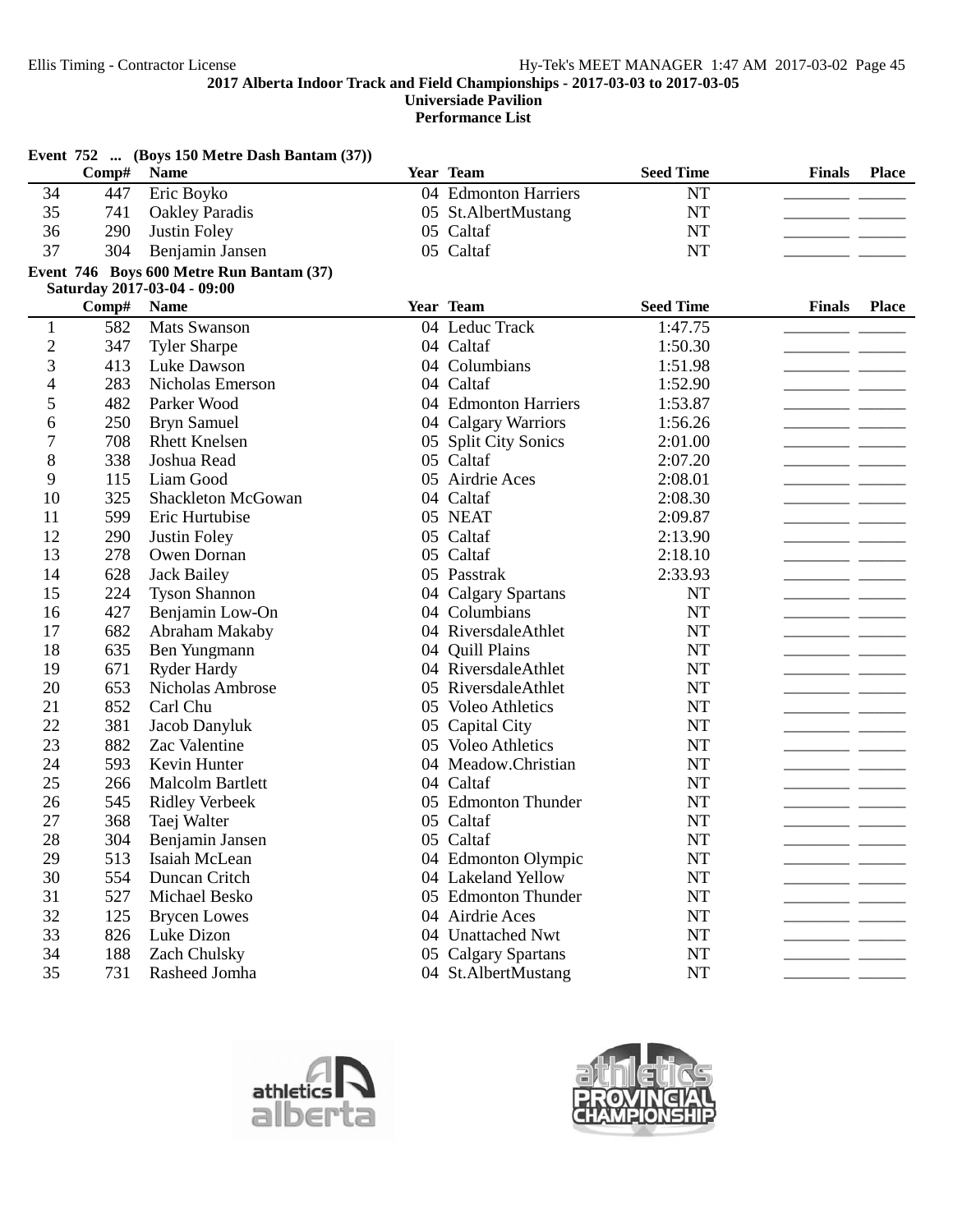**Universiade Pavilion**

|                | Comp# | Event 746  (Boys 600 Metre Run Bantam (37))<br><b>Name</b> | Year Team             | <b>Seed Time</b>  | <b>Finals</b> | <b>Place</b> |
|----------------|-------|------------------------------------------------------------|-----------------------|-------------------|---------------|--------------|
| 36             | 451   | Connor Cunningham                                          | 05 Edmonton Harriers  | <b>NT</b>         |               |              |
| 37             | 741   | Oakley Paradis                                             | 05 St.AlbertMustang   | <b>NT</b>         |               |              |
|                |       | Event 744 Boys High Jump Bantam (37)                       |                       |                   |               |              |
|                |       | Saturday 2017-03-04 - 09:00                                |                       |                   |               |              |
|                | Comp# | <b>Name</b>                                                | Year Team             | <b>Seed Mark</b>  | <b>Finals</b> | <b>Place</b> |
| $\mathbf{1}$   | 852   | Carl Chu                                                   | 05 Voleo Athletics    | 1.35m             |               |              |
| $\overline{c}$ | 347   | <b>Tyler Sharpe</b>                                        | 04 Caltaf             | 1.35m             |               |              |
| 3              | 826   | Luke Dizon                                                 | 04 Unattached Nwt     | 1.35m             | _ _           |              |
| 4              | 413   | Luke Dawson                                                | 04 Columbians         | 1.30 <sub>m</sub> | _ _           |              |
| 5              | 731   | Rasheed Jomha                                              | 04 St. Albert Mustang | 1.30 <sub>m</sub> |               |              |
| 6              | 125   | <b>Brycen Lowes</b>                                        | 04 Airdrie Aces       | 1.30 <sub>m</sub> |               |              |
| 7              | 554   | Duncan Critch                                              | 04 Lakeland Yellow    | 1.30 <sub>m</sub> |               |              |
| 8              | 513   | Isaiah McLean                                              | 04 Edmonton Olympic   | 1.25m             |               | - -          |
| 9              | 368   | Taej Walter                                                | 05 Caltaf             | 1.20m             |               | - - - -      |
| 10             | 599   | Eric Hurtubise                                             | 05 NEAT               | 1.20m             |               |              |
| 11             | 427   | Benjamin Low-On                                            | 04 Columbians         | 1.20m             |               | ___          |
| 12             | 582   | <b>Mats Swanson</b>                                        | 04 Leduc Track        | 1.14m             |               |              |
| 13             | 266   | <b>Malcolm Bartlett</b>                                    | 04 Caltaf             | 1.14m             |               |              |
| 14             | 482   | Parker Wood                                                | 04 Edmonton Harriers  | 1.10m             | _ __          |              |
| 15             | 325   | Shackleton McGowan                                         | 04 Caltaf             | 1.10m             |               |              |
| 16             | 527   | Michael Besko                                              | 05 Edmonton Thunder   | 1.10m             |               |              |
| 17             | 545   | <b>Ridley Verbeek</b>                                      | 05 Edmonton Thunder   | 1.10m             |               |              |
| 18             | 628   | <b>Jack Bailey</b>                                         | 05 Passtrak           | 1.00 <sub>m</sub> |               |              |
| 19             | 283   | Nicholas Emerson                                           | 04 Caltaf             | 1.00 <sub>m</sub> |               |              |
| 20             | 451   | Connor Cunningham                                          | 05 Edmonton Harriers  | 1.00 <sub>m</sub> |               |              |
| 21             | 741   | Oakley Paradis                                             | 05 St. Albert Mustang | 1.00 <sub>m</sub> |               |              |
| 22             | 653   | Nicholas Ambrose                                           | 05 RiversdaleAthlet   | <b>NH</b>         |               |              |
| 23             | 381   | Jacob Danyluk                                              | 05 Capital City       | <b>NH</b>         | ___           |              |
| 24             | 250   | <b>Bryn Samuel</b>                                         | 04 Calgary Warriors   | <b>NH</b>         |               |              |
| 25             | 635   | Ben Yungmann                                               | 04 Quill Plains       | <b>NH</b>         |               |              |
| 26             | 593   | Kevin Hunter                                               | 04 Meadow.Christian   | <b>NH</b>         |               |              |
| 27             | 671   | <b>Ryder Hardy</b>                                         | 04 RiversdaleAthlet   | <b>NH</b>         |               |              |
| 28             | 708   | <b>Rhett Knelsen</b>                                       | 05 Split City Sonics  | <b>NH</b>         |               |              |
| 29             | 682   | Abraham Makaby                                             | 04 RiversdaleAthlet   | <b>NH</b>         |               |              |
| 30             | 338   | Joshua Read                                                | 05 Caltaf             | <b>NH</b>         |               |              |
| 31             | 290   | <b>Justin Foley</b>                                        | 05 Caltaf             | NH                |               |              |
| 32             | 304   | Benjamin Jansen                                            | 05 Caltaf             | NH                |               |              |
| 33             | 278   | Owen Dornan                                                | 05 Caltaf             | NH                |               |              |
| 34             | 115   | Liam Good                                                  | 05 Airdrie Aces       | NH                |               |              |
| 35             | 882   | Zac Valentine                                              | 05 Voleo Athletics    | NH                |               |              |
| 36             | 188   | <b>Zach Chulsky</b>                                        | 05 Calgary Spartans   | NH                |               |              |
| 37             | 224   | <b>Tyson Shannon</b>                                       | 04 Calgary Spartans   | <b>NH</b>         |               |              |



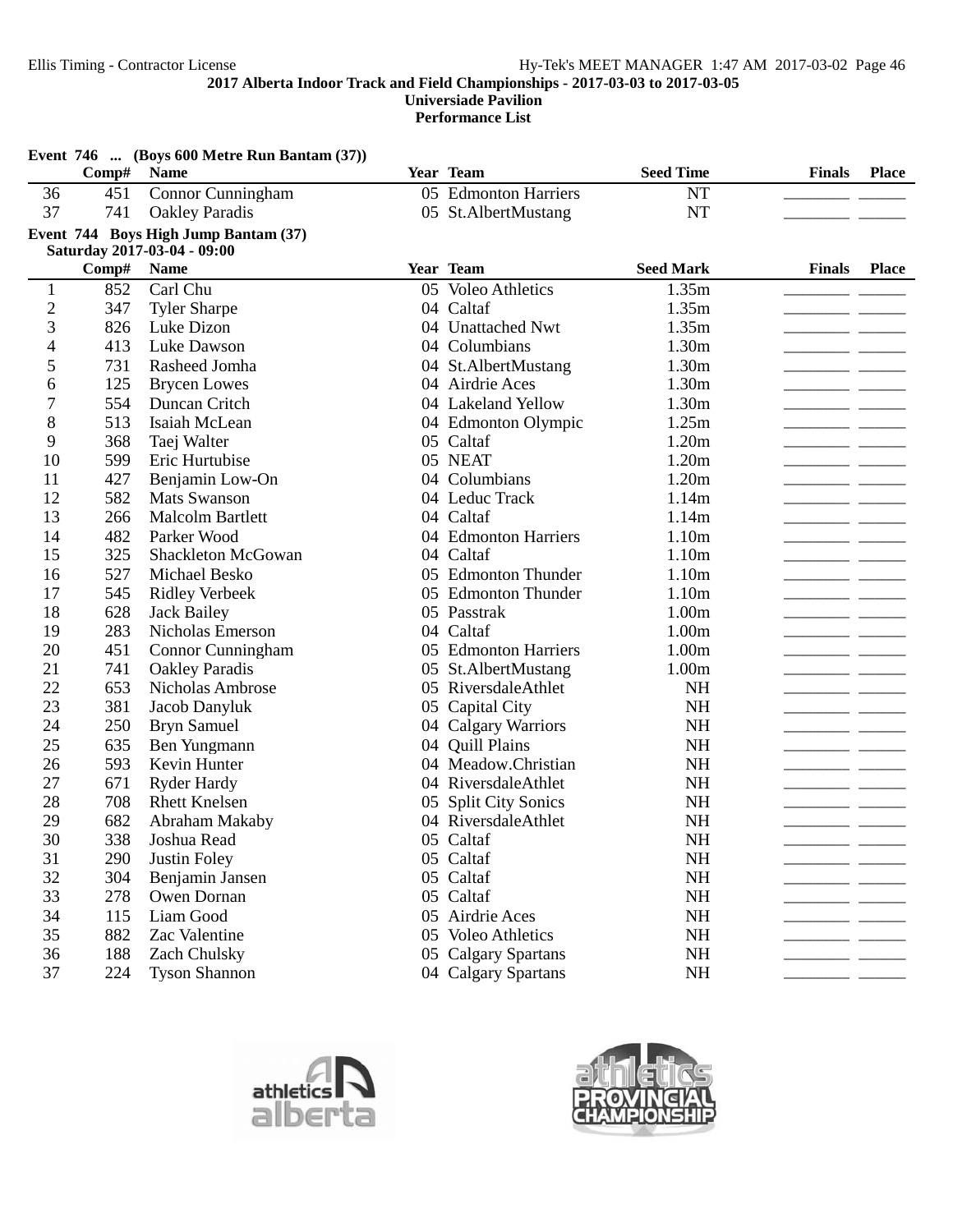#### **Universiade Pavilion**

**Performance List**

|                          | Comp# | <b>Name</b>                              | Year Team            | <b>Seed Mark</b> | <b>Finals</b>               | <b>Place</b> |
|--------------------------|-------|------------------------------------------|----------------------|------------------|-----------------------------|--------------|
| 1                        | 671   | <b>Ryder Hardy</b>                       | 04 RiversdaleAthlet  | 4.43m            |                             |              |
| $\overline{c}$           | 582   | <b>Mats Swanson</b>                      | 04 Leduc Track       | 4.26m            |                             |              |
| 3                        | 266   | <b>Malcolm Bartlett</b>                  | 04 Caltaf            | 4.21m            | $\overline{a}$              |              |
| $\overline{\mathcal{L}}$ | 826   | Luke Dizon                               | 04 Unattached Nwt    | 4.12m            |                             | للمستدرج     |
| 5                        | 338   | Joshua Read                              | 05 Caltaf            | 4.03m            |                             |              |
| 6                        | 482   | Parker Wood                              | 04 Edmonton Harriers | 4.02m            |                             |              |
| 7                        | 447   | Eric Boyko                               | 04 Edmonton Harriers | 3.94m            | $\mathcal{L}^{\mathcal{L}}$ |              |
| 8                        | 599   | Eric Hurtubise                           | 05 NEAT              | 3.84m            |                             |              |
| 9                        | 347   | <b>Tyler Sharpe</b>                      | 04 Caltaf            | 3.83m            |                             |              |
| 10                       | 125   | <b>Brycen Lowes</b>                      | 04 Airdrie Aces      | 3.80m            |                             |              |
| 11                       | 325   | Shackleton McGowan                       | 04 Caltaf            | 3.72m            |                             |              |
| 12                       | 278   | Owen Dornan                              | 05 Caltaf            | 3.35m            |                             | $\sim$       |
| 13                       | 115   | Liam Good                                | 05 Airdrie Aces      | 3.19m            |                             |              |
| 14                       | 451   | Connor Cunningham                        | 05 Edmonton Harriers | 3.16m            |                             |              |
| 15                       | 561   | Nicholas Tremblay                        | 05 Lakeland Yellow   | 3.14m            |                             |              |
| 16                       | 628   | <b>Jack Bailey</b>                       | 05 Passtrak          | 3.13m            |                             |              |
| 17                       | 283   | Nicholas Emerson                         | 04 Caltaf            | 3.05m            |                             |              |
| 18                       | 188   | Zach Chulsky                             | 05 Calgary Spartans  | ND               |                             |              |
| 19                       | 224   | <b>Tyson Shannon</b>                     | 04 Calgary Spartans  | ND               |                             |              |
| 20                       | 852   | Carl Chu                                 | 05 Voleo Athletics   | ND               |                             |              |
| 21                       | 427   | Benjamin Low-On                          | 04 Columbians        | ND               |                             |              |
| 22                       | 381   | Jacob Danyluk                            | 05 Capital City      | ND               |                             |              |
| 23                       | 882   | Zac Valentine                            | 05 Voleo Athletics   | ND               |                             |              |
| 24                       | 730   | Noah Jeske                               | 05 St.AlbertMustang  | ND               |                             |              |
| 25                       | 653   | Nicholas Ambrose                         | 05 RiversdaleAthlet  | ND               |                             |              |
| 26                       | 413   | Luke Dawson                              | 04 Columbians        | ND               |                             |              |
| 27                       | 545   | <b>Ridley Verbeek</b>                    | 05 Edmonton Thunder  | ND               |                             |              |
| 28                       | 542   | Chad Read                                | 04 Edmonton Thunder  | ND               |                             |              |
| 29                       | 290   | Justin Foley                             | 05 Caltaf            | ND               | - -                         |              |
| 30                       | 513   | Isaiah McLean                            | 04 Edmonton Olympic  | ND               |                             |              |
| 31                       | 554   | Duncan Critch                            | 04 Lakeland Yellow   | ND               |                             |              |
| 32                       | 527   | Michael Besko                            | 05 Edmonton Thunder  | ND               |                             |              |
| 33                       | 741   | Oakley Paradis                           | 05 St.AlbertMustang  | ND               |                             |              |
| 34                       | 731   | Rasheed Jomha                            | 04 St.AlbertMustang  | ND               |                             |              |
| 35                       | 635   | Ben Yungmann                             | 04 Quill Plains      | ND               |                             |              |
| 36                       | 304   | Benjamin Jansen                          | 05 Caltaf            | ND               |                             |              |
| 37                       | 368   | Taej Walter                              | 05 Caltaf            | <b>ND</b>        |                             |              |
|                          |       | Event 756 Boys Shot Put 3 kg Bantam (37) |                      |                  |                             |              |
|                          |       | Sunday 2017-03-05 - 09:00                |                      |                  |                             |              |
|                          | Comp# | <b>Name</b>                              | Year Team            | <b>Seed Mark</b> | <b>Finals</b>               | Place        |
| $\mathbf{1}$             | 554   | Duncan Critch                            | 04 Lakeland Yellow   | 12.05m           |                             |              |

#### **Event 754 Boys Long Jump Bantam (37) Sunday 2017-03-05 - 09:00**



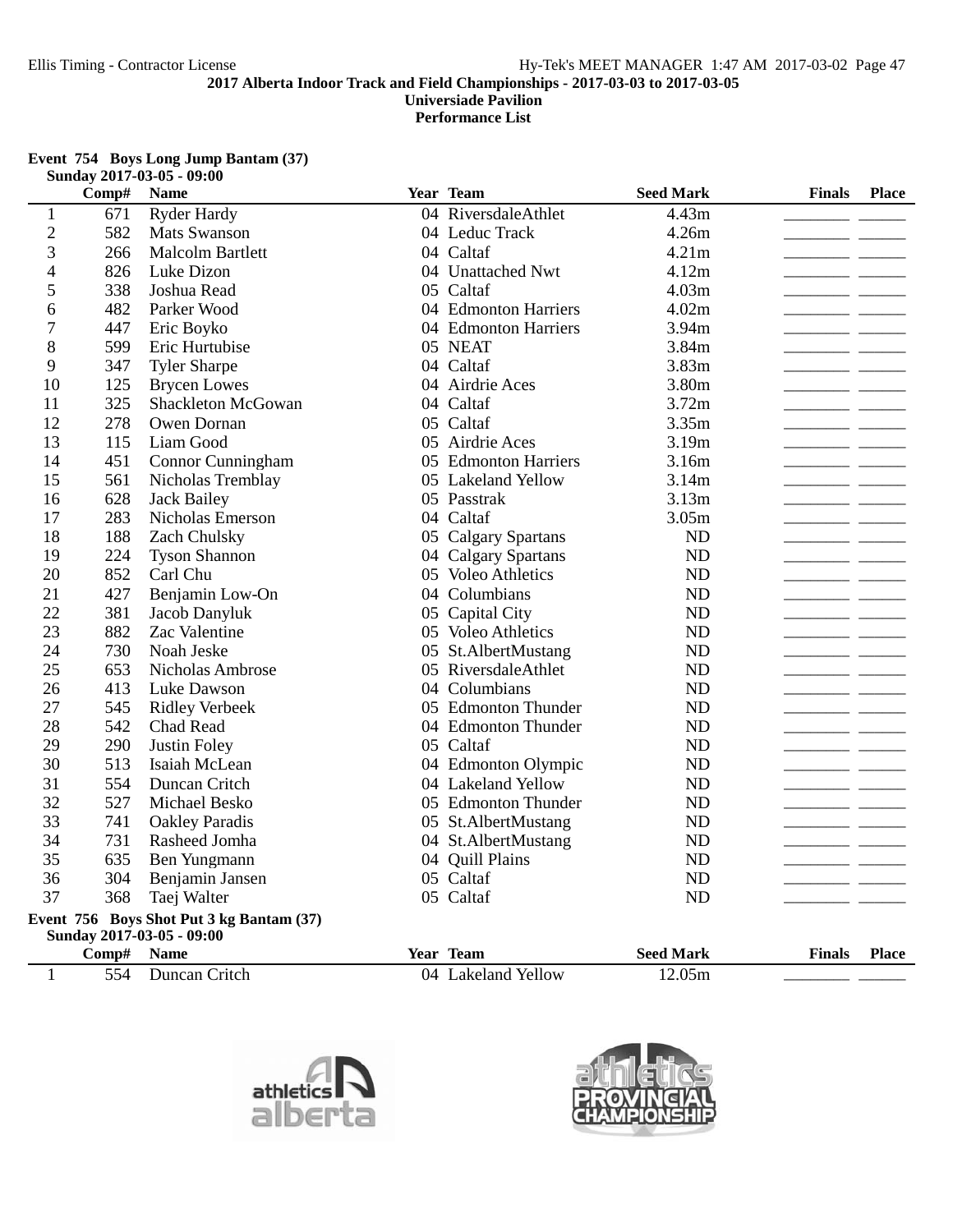## **Universiade Pavilion**

**Performance List**

|                | Comp# | <b>Name</b>             |    | Year Team             | <b>Seed Mark</b> | <b>Finals</b> | <b>Place</b> |
|----------------|-------|-------------------------|----|-----------------------|------------------|---------------|--------------|
| $\overline{2}$ | 447   | Eric Boyko              |    | 04 Edmonton Harriers  | 8.03m            |               |              |
| 3              | 347   | <b>Tyler Sharpe</b>     |    | 04 Caltaf             | 7.66m            |               |              |
| 4              | 266   | <b>Malcolm Bartlett</b> |    | 04 Caltaf             | 7.10m            |               |              |
| 5              | 125   | <b>Brycen Lowes</b>     |    | 04 Airdrie Aces       | 6.71m            |               |              |
| 6              | 513   | Isaiah McLean           |    | 04 Edmonton Olympic   | 6.63m            |               |              |
| 7              | 368   | Taej Walter             |    | 05 Caltaf             | 6.47m            |               |              |
| 8              | 115   | Liam Good               |    | 05 Airdrie Aces       | 6.24m            |               |              |
| 9              | 325   | Shackleton McGowan      |    | 04 Caltaf             | 6.19m            |               |              |
| 10             | 599   | Eric Hurtubise          |    | 05 NEAT               | 6.19m            |               |              |
| 11             | 338   | Joshua Read             |    | 05 Caltaf             | 5.88m            |               |              |
| 12             | 582   | <b>Mats Swanson</b>     |    | 04 Leduc Track        | 5.85m            |               |              |
| 13             | 826   | Luke Dizon              |    | 04 Unattached Nwt     | 5.85m            |               |              |
| 14             | 561   | Nicholas Tremblay       |    | 05 Lakeland Yellow    | 5.16m            |               |              |
| 15             | 451   | Connor Cunningham       |    | 05 Edmonton Harriers  | 5.10m            |               |              |
| 16             | 482   | Parker Wood             |    | 04 Edmonton Harriers  | 5.07m            |               |              |
| 17             | 278   | Owen Dornan             |    | 05 Caltaf             | 4.80m            | - -           |              |
| 18             | 283   | <b>Nicholas Emerson</b> |    | 04 Caltaf             | 4.69m            |               |              |
| 19             | 628   | <b>Jack Bailey</b>      |    | 05 Passtrak           | 4.39m            |               |              |
| 20             | 413   | Luke Dawson             |    | 04 Columbians         | <b>ND</b>        |               |              |
| 21             | 730   | Noah Jeske              |    | 05 St.AlbertMustang   | <b>ND</b>        | - -           |              |
| 22             | 671   | <b>Ryder Hardy</b>      |    | 04 RiversdaleAthlet   | ND               |               |              |
| 23             | 653   | Nicholas Ambrose        |    | 05 RiversdaleAthlet   | ND               | - -           |              |
| 24             | 635   | Ben Yungmann            | 04 | <b>Quill Plains</b>   | ND               |               |              |
| 25             | 882   | Zac Valentine           |    | 05 Voleo Athletics    | ND               |               |              |
| 26             | 427   | Benjamin Low-On         |    | 04 Columbians         | ND               |               |              |
| 27             | 852   | Carl Chu                |    | 05 Voleo Athletics    | <b>ND</b>        |               |              |
| 28             | 381   | Jacob Danyluk           |    | 05 Capital City       | ND               |               |              |
| 29             | 290   | <b>Justin Foley</b>     |    | 05 Caltaf             | <b>ND</b>        |               |              |
| 30             | 545   | <b>Ridley Verbeek</b>   |    | 05 Edmonton Thunder   | ND               |               |              |
| 31             | 304   | Benjamin Jansen         |    | 05 Caltaf             | <b>ND</b>        |               |              |
| 32             | 527   | Michael Besko           |    | 05 Edmonton Thunder   | ND               |               |              |
| 33             | 542   | Chad Read               |    | 04 Edmonton Thunder   | ND               |               |              |
| 34             | 188   | Zach Chulsky            |    | 05 Calgary Spartans   | ND               |               |              |
| 35             | 224   | <b>Tyson Shannon</b>    |    | 04 Calgary Spartans   | ND               |               |              |
| 36             | 731   | Rasheed Jomha           |    | 04 St.AlbertMustang   | <b>ND</b>        |               |              |
| 37             | 741   | Oakley Paradis          |    | 05 St. Albert Mustang | <b>ND</b>        |               |              |

#### **Event 756 ... (Boys Shot Put 3 kg Bantam (37))**

#### **Event 2 Men 60 Metre Dash Midget (42) Prelims Saturday 2017-03-04 - 09:00**

| <b>Comp#</b> | <b>Name</b>   | Year Team          | <b>Seed Time</b> | <b>Prelim Time</b> | <b>Place</b> |
|--------------|---------------|--------------------|------------------|--------------------|--------------|
| 419          | Jaxon Hume    | 02 Columbians      | 7.40             |                    |              |
| 558          | Mason Sartain | 02 Lakeland Yellow | 7.53             |                    |              |
| 295          | Jordan Grant  | 02 Caltaf          | 7.53             |                    |              |



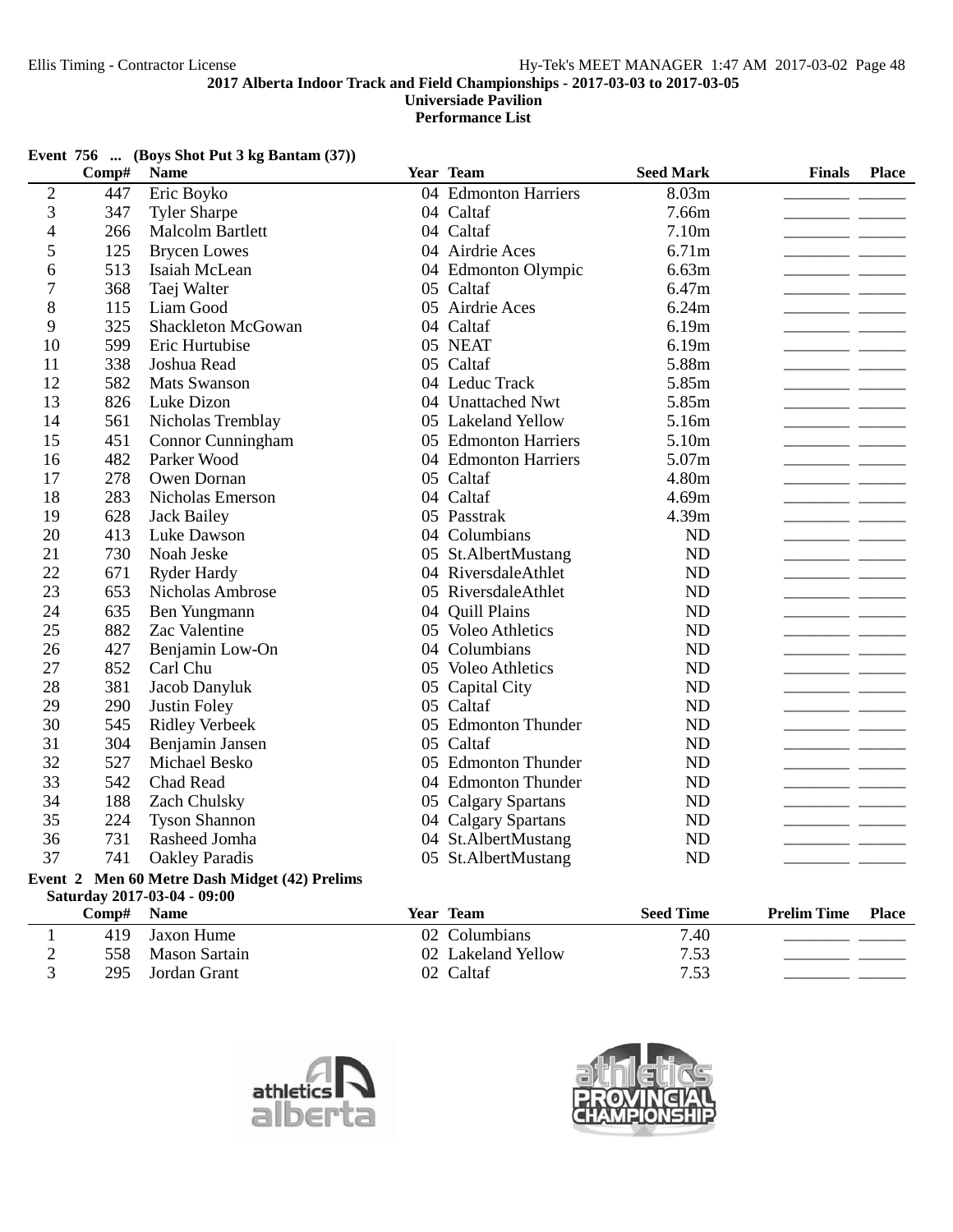**Universiade Pavilion**

**Performance List**

|                | Comp# | Event 2  (Men 60 Metre Dash Midget (42) Prelims)<br><b>Name</b> | Year Team                        | <b>Seed Time</b> | <b>Prelim Time</b> | <b>Place</b> |
|----------------|-------|-----------------------------------------------------------------|----------------------------------|------------------|--------------------|--------------|
| $\overline{4}$ | 677   | Jayce Janzen                                                    | $\overline{02}$ RiversdaleAthlet | 7.65             |                    |              |
| 5              | 162   | Jean-Philippe Jakubec                                           | 02 Yyc Internationa              | 7.68             |                    |              |
| 6              | 850   | <b>Spencer Cameron</b>                                          | 02 Voleo Athletics               | 7.71             |                    |              |
| 7              | 219   | Adrian Reid                                                     | 02 Calgary Spartans              | 7.73             |                    |              |
| 8              | 236   | Sam Crouch                                                      | 02 Calgary Warriors              | 7.94             |                    |              |
| 9              | 253   | Camilo Trujillo                                                 | 02 Calgary Warriors              | 7.94             |                    |              |
| 10             | 600   | Matthew Hurtubise                                               | 02 NEAT                          | 7.96             |                    |              |
| 11             | 382   | <b>Ethan Davis</b>                                              | 02 Capital City                  | 7.96             |                    |              |
| 12             | 415   | Georges Frechette                                               | 03 Columbians                    | 8.02             |                    |              |
| 13             | 621   | Jordan Petit                                                    | 02 PA Athletics                  | 8.05             |                    |              |
| 14             | 134   | Matthew Subryan                                                 | 03 Airdrie Aces                  | 8.13             |                    |              |
| 15             | 604   | Wian Basson                                                     | 03 PA Athletics                  | 8.15             |                    |              |
| 16             | 263   | Oren Bachand                                                    | 02 Caltaf                        | 8.16             |                    |              |
| 17             | 206   | Jacob Lavoie                                                    | 02 Calgary Spartans              | 8.20             |                    |              |
| 18             | 669   | Noah Gedir                                                      | 02 RiversdaleAthlet              | 8.25             |                    |              |
| 19             | 257   | Ryan Wright                                                     | 02 Calgary Warriors              | 8.25             |                    |              |
| 20             | 617   | Landon Leschyshyn                                               | 02 PA Athletics                  | 8.29             |                    |              |
| 21             | 748   | Jacob Wessel                                                    | 03 St.AlbertMustang              | 8.32             |                    |              |
| 22             | 372   | Jack Wesolowski                                                 | 02 Caltaf                        | 8.43             |                    | $\sim$       |
| 23             | 244   | Gabriel Jukes                                                   | 03 Calgary Warriors              | 8.48             |                    |              |
| 24             | 613   | Liam Goodwin                                                    | 02 PA Athletics                  | 8.57             |                    |              |
| 25             | 117   | Hartik Grewal                                                   | 03 Airdrie Aces                  | 8.65             |                    |              |
| 26             | 439   | Aaron Schaber                                                   | 03 Columbians                    | 8.78             |                    |              |
| 27             | 261   | Jack Agnew                                                      | 03 Caltaf                        | 9.17             |                    |              |
| 28             | 710   | <b>Ethan Martell</b>                                            | 03 Split City Sonics             | 9.22             |                    |              |
| 29             | 196   | Nicholas Horne                                                  | 03 Calgary Spartans              | 9.30             |                    |              |
| 30             | 284   | <b>Thomas Emerson</b>                                           | 03 Caltaf                        | 9.37             |                    |              |
| 31             | 386   | Cole Huebner                                                    | 03 Capital City                  | 9.59             |                    |              |
| 32             | 660   | <b>Brayden Brown</b>                                            | 03 RiversdaleAthlet              | 9.97             |                    |              |
| 33             | 648   | Alexanmac Teleron                                               | 02 Red Deer Titans               | <b>NT</b>        |                    |              |
| 34             | 539   | Aidan McIntyre                                                  | 02 Edmonton Thunder              | <b>NT</b>        |                    |              |
| 35             | 596   | <b>Brendon Thompson</b>                                         | 03 Meadow.Christian              | <b>NT</b>        |                    |              |
| 36             | 809   | Joban Khuber                                                    | 03 Unattached Alberta            | <b>NT</b>        |                    |              |
| 37             | 732   | Sohaib Jomha                                                    | 03 St.AlbertMustang              | <b>NT</b>        | - -                |              |
| 38             | 537   | Dathan Jalal                                                    | 03 Edmonton Thunder              | <b>NT</b>        |                    |              |
| 39             | 528   | <b>Josh Bethel</b>                                              | 02 Edmonton Thunder              | <b>NT</b>        |                    |              |
| 40             | 409   | Iain Bishop                                                     | 02 Columbians                    | <b>NT</b>        |                    |              |
| 41             | 538   | Noah Jalal                                                      | 03 Edmonton Thunder              | <b>NT</b>        |                    |              |

42 637 Damola Akinola 637 03 Red Deer Titans NT 2012 2013



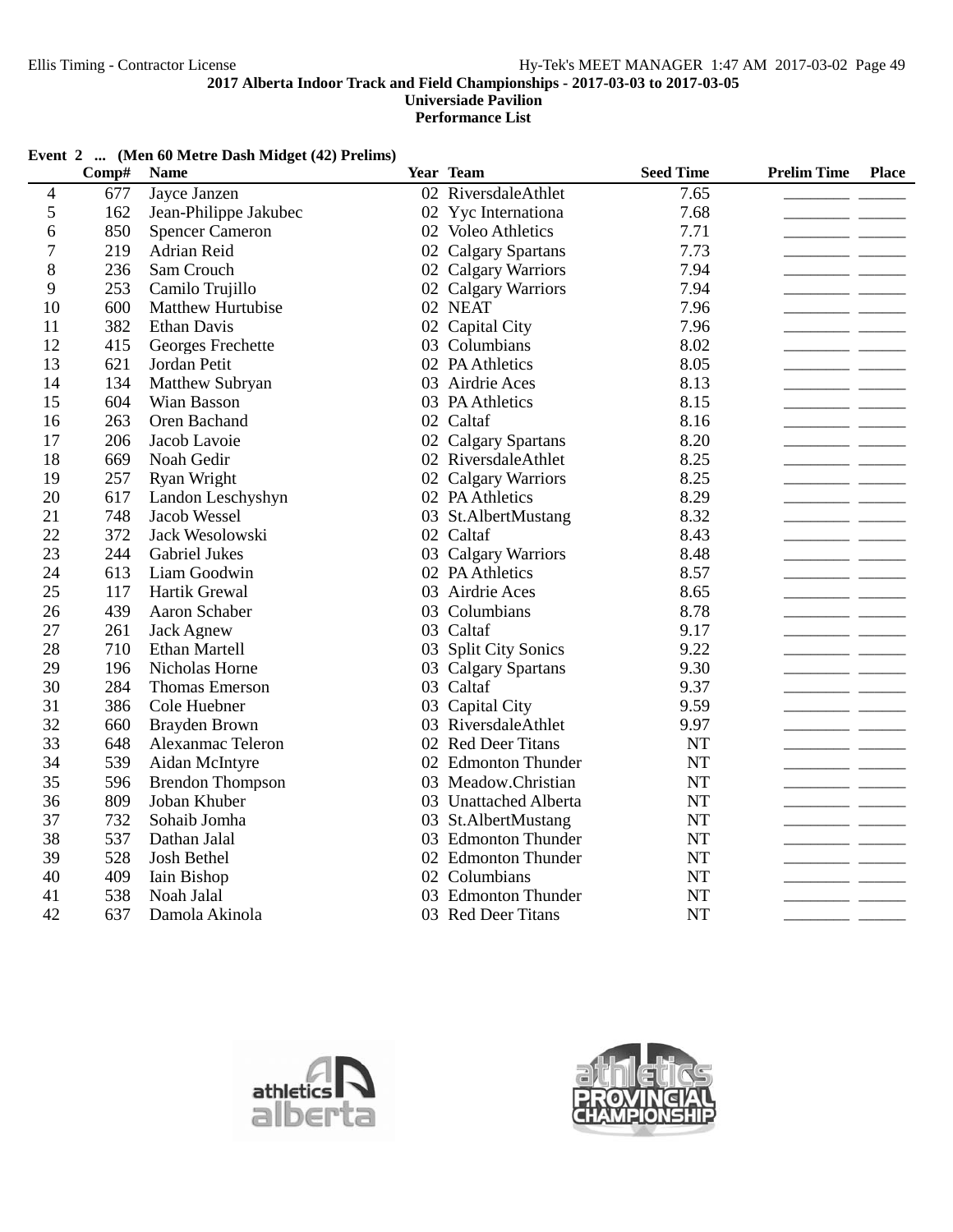## **Universiade Pavilion**

**Performance List**

|                          | Comp#         | <b>Name</b>                            | Year Team             | <b>Seed Time</b> | <b>Prelim Time</b>                                                                                                                                                                                                                                                                                                                                                                                                                                    | <b>Place</b> |
|--------------------------|---------------|----------------------------------------|-----------------------|------------------|-------------------------------------------------------------------------------------------------------------------------------------------------------------------------------------------------------------------------------------------------------------------------------------------------------------------------------------------------------------------------------------------------------------------------------------------------------|--------------|
| 1                        | 419           | Jaxon Hume                             | 02 Columbians         | 38.63            |                                                                                                                                                                                                                                                                                                                                                                                                                                                       |              |
| $\mathbf{2}$             | 558           | <b>Mason Sartain</b>                   | 02 Lakeland Yellow    | 39.12            | $\frac{1}{2}$                                                                                                                                                                                                                                                                                                                                                                                                                                         |              |
| 3                        | 677           | Jayce Janzen                           | 02 RiversdaleAthlet   | 39.23            | $\frac{1}{1}$                                                                                                                                                                                                                                                                                                                                                                                                                                         |              |
| $\overline{\mathcal{L}}$ | 525           | Anoop Bains                            | 02 Edmonton Thunder   | 39.37            |                                                                                                                                                                                                                                                                                                                                                                                                                                                       |              |
| 5                        | 850           | <b>Spencer Cameron</b>                 | 02 Voleo Athletics    | 39.57            |                                                                                                                                                                                                                                                                                                                                                                                                                                                       |              |
| 6                        | 295           | Jordan Grant                           | 02 Caltaf             | 39.96            |                                                                                                                                                                                                                                                                                                                                                                                                                                                       |              |
| 7                        | 162           | Jean-Philippe Jakubec                  | 02 Yyc Internationa   | 39.99            |                                                                                                                                                                                                                                                                                                                                                                                                                                                       |              |
| 8                        | 863           | Evan Hannah                            | 02 Voleo Athletics    | 40.60            |                                                                                                                                                                                                                                                                                                                                                                                                                                                       |              |
| 9                        | 382           | Ethan Davis                            | 02 Capital City       | 40.77            | $\frac{1}{2}$                                                                                                                                                                                                                                                                                                                                                                                                                                         |              |
| 10                       | 415           | Georges Frechette                      | 03 Columbians         | 41.72            | $\frac{1}{2}$                                                                                                                                                                                                                                                                                                                                                                                                                                         |              |
| 11                       | 134           | Matthew Subryan                        | 03 Airdrie Aces       | 41.78            |                                                                                                                                                                                                                                                                                                                                                                                                                                                       |              |
| 12                       | 429           | Dean Marcynuk                          | 02 Columbians         | 42.32            |                                                                                                                                                                                                                                                                                                                                                                                                                                                       |              |
| 13                       | 539           | Aidan McIntyre                         | 02 Edmonton Thunder   | 42.47            | __ __                                                                                                                                                                                                                                                                                                                                                                                                                                                 |              |
| 14                       | 372           | Jack Wesolowski                        | 02 Caltaf             | 43.24            |                                                                                                                                                                                                                                                                                                                                                                                                                                                       |              |
| 15                       | 244           | <b>Gabriel Jukes</b>                   | 03 Calgary Warriors   | 43.44            |                                                                                                                                                                                                                                                                                                                                                                                                                                                       |              |
| 16                       | 748           | Jacob Wessel                           | 03 St.AlbertMustang   | 43.49            |                                                                                                                                                                                                                                                                                                                                                                                                                                                       |              |
| 17                       | 311           | Alexander Leote                        | 03 Caltaf             | 44.11            | $\frac{1}{1-\frac{1}{1-\frac{1}{1-\frac{1}{1-\frac{1}{1-\frac{1}{1-\frac{1}{1-\frac{1}{1-\frac{1}{1-\frac{1}{1-\frac{1}{1-\frac{1}{1-\frac{1}{1-\frac{1}{1-\frac{1}{1-\frac{1}{1-\frac{1}{1-\frac{1}{1-\frac{1}{1-\frac{1}{1-\frac{1}{1-\frac{1}{1-\frac{1}{1-\frac{1}{1-\frac{1}{1-\frac{1}{1-\frac{1}{1-\frac{1}{1-\frac{1}{1-\frac{1}{1-\frac{1}{1-\frac{1}{1-\frac{1}{1-\frac{1}{1-\frac{1}{1-\frac{1}{1-\frac{1$                                 |              |
| 18                       | 849           | <b>Elliot Cameron</b>                  | 03 Voleo Athletics    | 44.64            |                                                                                                                                                                                                                                                                                                                                                                                                                                                       |              |
| 19                       | 538           | Noah Jalal                             | 03 Edmonton Thunder   | 44.95            |                                                                                                                                                                                                                                                                                                                                                                                                                                                       |              |
| 20                       | 514           | Zachary Schmidt                        | 02 Edmonton Olympic   | 45.24            |                                                                                                                                                                                                                                                                                                                                                                                                                                                       |              |
| 21                       | 537           | Dathan Jalal                           | 03 Edmonton Thunder   | 46.45            |                                                                                                                                                                                                                                                                                                                                                                                                                                                       |              |
| 22                       | 117           | Hartik Grewal                          | 03 Airdrie Aces       | 46.55            |                                                                                                                                                                                                                                                                                                                                                                                                                                                       |              |
| 23                       | 428           | Nishawn Mann                           | 03 Columbians         | 48.13            |                                                                                                                                                                                                                                                                                                                                                                                                                                                       |              |
| 24                       | 386           | Cole Huebner                           | 03 Capital City       | 48.77            | $\overline{\phantom{a}}$ and $\overline{\phantom{a}}$                                                                                                                                                                                                                                                                                                                                                                                                 |              |
| 25                       | 261           | Jack Agnew                             | 03 Caltaf             | 49.16            | $\begin{tabular}{ccccc} \multicolumn{2}{c }{\textbf{1} & \multicolumn{2}{c }{\textbf{2} & \multicolumn{2}{c }{\textbf{3} & \multicolumn{2}{c }{\textbf{4} & \multicolumn{2}{c }{\textbf{5} & \multicolumn{2}{c }{\textbf{6} & \multicolumn{2}{c }{\textbf{6} & \multicolumn{2}{c }{\textbf{6} & \multicolumn{2}{c }{\textbf{6} & \multicolumn{2}{c }{\textbf{6} & \multicolumn{2}{c }{\textbf{6} & \multicolumn{2}{c }{\textbf{6} & \multicolumn{2}{$ |              |
| 26                       | 196           | Nicholas Horne                         | 03 Calgary Spartans   | 50.82            |                                                                                                                                                                                                                                                                                                                                                                                                                                                       |              |
| 27                       | 613           | Liam Goodwin                           | 02 PA Athletics       | <b>NT</b>        |                                                                                                                                                                                                                                                                                                                                                                                                                                                       |              |
| 28                       | 648           | Alexanmac Teleron                      | 02 Red Deer Titans    | <b>NT</b>        |                                                                                                                                                                                                                                                                                                                                                                                                                                                       |              |
| 29                       | 809           | Joban Khuber                           | 03 Unattached Alberta | <b>NT</b>        |                                                                                                                                                                                                                                                                                                                                                                                                                                                       |              |
| 30                       | 253           | Camilo Trujillo                        | 02 Calgary Warriors   | <b>NT</b>        |                                                                                                                                                                                                                                                                                                                                                                                                                                                       |              |
| 31                       | 206           | Jacob Lavoie                           | 02 Calgary Spartans   | <b>NT</b>        | $\frac{1}{1-\frac{1}{1-\frac{1}{1-\frac{1}{1-\frac{1}{1-\frac{1}{1-\frac{1}{1-\frac{1}{1-\frac{1}{1-\frac{1}{1-\frac{1}{1-\frac{1}{1-\frac{1}{1-\frac{1}{1-\frac{1}{1-\frac{1}{1-\frac{1}{1-\frac{1}{1-\frac{1}{1-\frac{1}{1-\frac{1}{1-\frac{1}{1-\frac{1}{1-\frac{1}{1-\frac{1}{1-\frac{1}{1-\frac{1}{1-\frac{1}{1-\frac{1}{1-\frac{1}{1-\frac{1}{1-\frac{1}{1-\frac{1}{1-\frac{1}{1-\frac{1}{1-\frac{1}{1-\frac{1$                                 |              |
| 32                       | 732           | Sohaib Jomha                           | 03 St.AlbertMustang   | <b>NT</b>        |                                                                                                                                                                                                                                                                                                                                                                                                                                                       |              |
| 33                       | 164           | Ebube Ojinnaka                         | 02 Yyc Internationa   | <b>NT</b>        | $\frac{1}{2}$                                                                                                                                                                                                                                                                                                                                                                                                                                         |              |
| 34                       | 646           | Donovan Manchulenko                    | 03 Red Deer Titans    | <b>NT</b>        |                                                                                                                                                                                                                                                                                                                                                                                                                                                       |              |
| 35                       | 637           | Damola Akinola                         | 03 Red Deer Titans    | <b>NT</b>        | $\overline{\phantom{a}}$ $\overline{\phantom{a}}$ $\overline{\phantom{a}}$ $\overline{\phantom{a}}$                                                                                                                                                                                                                                                                                                                                                   |              |
| 36                       | 219           | Adrian Reid                            | 02 Calgary Spartans   | <b>NT</b>        |                                                                                                                                                                                                                                                                                                                                                                                                                                                       |              |
|                          |               | Event 82 Men 600 Metre Run Midget (24) |                       |                  |                                                                                                                                                                                                                                                                                                                                                                                                                                                       |              |
|                          |               | Sunday 2017-03-05 - 09:00              |                       |                  |                                                                                                                                                                                                                                                                                                                                                                                                                                                       |              |
|                          | $Comn\#$ Name |                                        | Vear Team             | Seed Time        | Finale                                                                                                                                                                                                                                                                                                                                                                                                                                                | Place        |

#### **Event 42 Men 300 Metre Dash Midget (36) Prelims Sunday 2017-03-05 - 09:00**

| <b>Comp#</b> | <b>Name</b>   | Year Team            | <b>Seed Time</b> | <b>Finals</b> | Place |
|--------------|---------------|----------------------|------------------|---------------|-------|
| 475          | Jason Ushko   | 02 Edmonton Harriers | 1:28.90          |               |       |
| 477          | Matthew Wafer | 02 Edmonton Harriers | 1:29.44          |               |       |



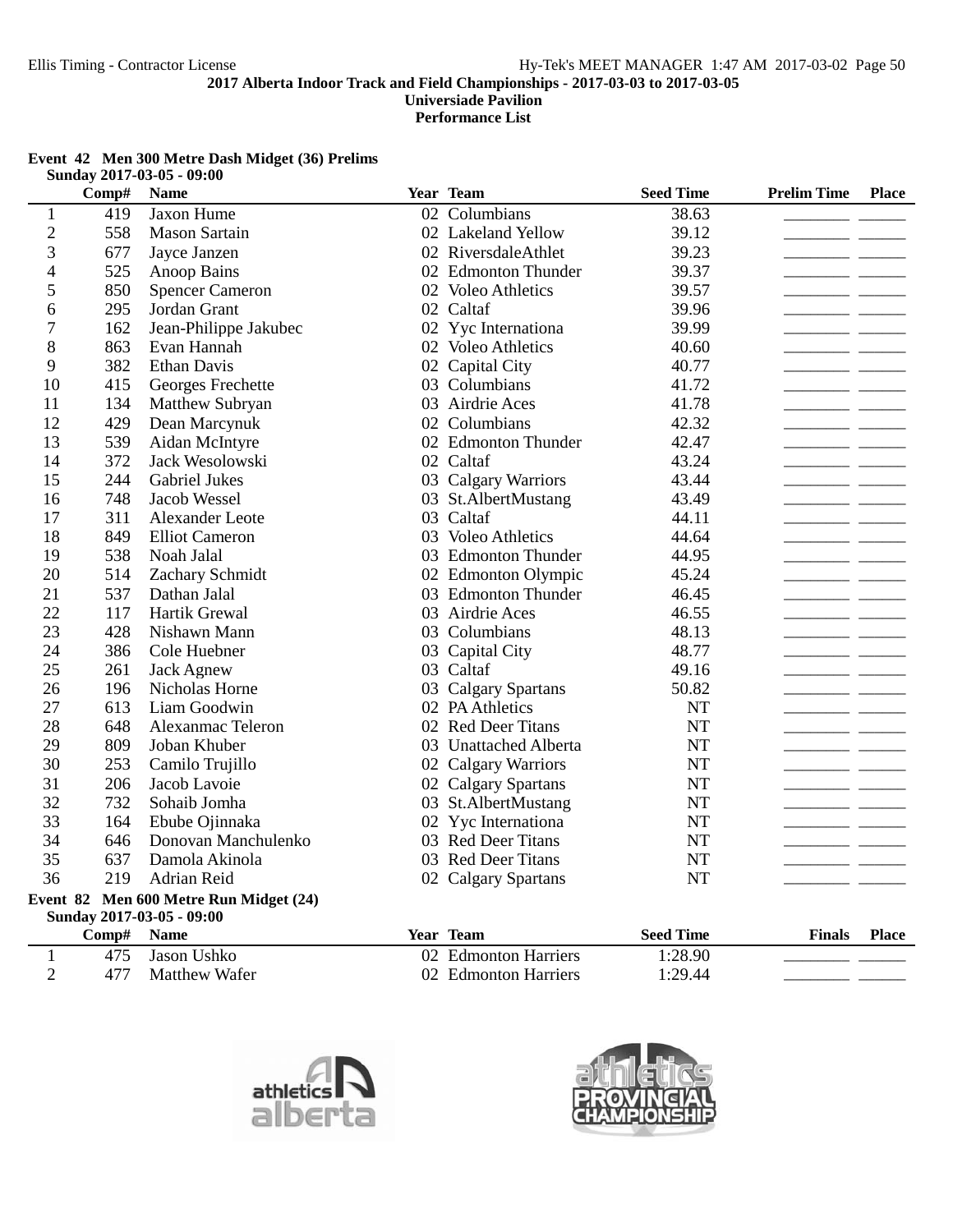**Event 82 ... (Men 600 Metre Run Midget (24))**

**2017 Alberta Indoor Track and Field Championships - 2017-03-03 to 2017-03-05**

## **Universiade Pavilion**

## **Performance List**

## **Comp# Name Place Place Place Place Place Place Place Place Place Place Place Place Place** 3 234 Winston Clarke 02 Calgary Warriors 1:33.94 \_\_\_\_\_\_\_\_\_ \_\_\_\_\_\_ 4 435 Leif Pougnet 02 Columbians 1:37.02 \_\_\_\_\_\_\_\_\_ \_\_\_\_\_\_ 114 Aiden Good 02 Airdrie Aces 1:37.11 — — — — 6 124 Brennan Lowes 02 Airdrie Aces 1:41.54 \_\_\_\_\_\_\_\_\_ \_\_\_\_\_\_ 7 235 Jacob Cook 02 Calgary Warriors 1:41.56 8 577 Stuart MacLellan 02 Leduc Track 1:44.01 \_\_\_\_\_\_\_\_\_ \_\_\_\_\_\_ 362 Emiliano Velazquez 63 Caltaf 1:44.58 \_\_\_\_\_\_\_ \_\_\_\_\_\_ 10 238 Giancarlo De Castro 03 Calgary Warriors 1:46.51 \_\_\_\_\_\_\_\_ \_\_\_\_ 11 446 Aidan Boyko 02 Edmonton Harriers 1:47.24 \_\_\_\_\_\_\_\_\_ \_\_\_\_\_\_ 12 849 Elliot Cameron 03 Voleo Athletics 1:48.88 \_\_\_\_\_\_\_\_ \_\_\_\_\_ 13 646 Donovan Manchulenko 03 Red Deer Titans 1:50.80 \_\_\_\_\_\_\_\_\_ \_\_\_\_\_\_ 14 243 Matthew Hopkins 02 Calgary Warriors 1:51.23 15 261 Jack Agnew 03 Caltaf 1:57.88 \_\_\_\_\_\_\_ \_\_\_\_\_ 16 811 Sebastian Lind 03 Unattached Alberta NT \_\_\_\_\_\_\_\_\_ \_\_\_\_\_\_ 17 624 Ethan Schmidt 02 PA Athletics NT<br>
18 294 Marcus Ganz 02 Caltaf NT 18 294 Marcus Ganz 02 Caltaf NT \_\_\_\_\_\_\_\_\_ \_\_\_\_\_\_ 19 889 Kobe Grocholski 02 Wolves Athletics NT \_\_\_\_\_\_\_\_\_ \_\_\_\_\_\_ 214 Zachary Schmidt 02 Edmonton Olympic NT 21 141 Naoise Dempsey 03 Athletics Yukon NT \_\_\_\_\_\_\_\_\_\_\_\_\_\_ 22 710 Ethan Martell 03 Split City Sonics NT 23 327 Huw Morgan 02 Caltaf NT \_\_\_\_\_\_\_\_ \_\_\_\_\_ 24 784 Martin Undheim 02 U of C Athletics NT **Event 142 Men 1200 Metre Run Midget (29) Saturday 2017-03-04 - 09:00 Comp# Name Place Place Place Place Place Place Place Place Place Place Place Place Place** 1 641 Jared Howse 02 Red Deer Titans 3:28.76 \_\_\_\_\_\_\_ \_\_\_\_\_ 2 327 Huw Morgan 02 Caltaf 3:38.62 <u>\_\_\_\_\_</u> \_\_\_\_\_ 3 477 Matthew Wafer 02 Edmonton Harriers 3:38.84 \_\_\_\_\_\_\_\_\_\_\_\_\_\_\_\_\_\_\_\_\_\_\_\_\_\_\_\_\_\_\_ 4 235 Jacob Cook 02 Calgary Warriors 3:39.28 \_\_\_\_\_\_\_\_ \_\_\_\_\_\_ 5 475 Jason Ushko 02 Edmonton Harriers 3:39.89 \_\_\_\_\_\_\_\_\_ \_\_\_\_\_\_ 6 114 Aiden Good 02 Airdrie Aces 3:44.80 \_\_\_\_\_\_\_ \_ 7 292 Matthew Fowlow 02 Caltaf 3:46.23 \_\_\_\_\_\_\_ \_\_\_\_ 8 685 Towfik Mohammedali 02 RiversdaleAthlet 3:46.91 20 \_\_\_\_\_\_\_\_\_\_\_\_\_\_\_\_\_\_\_\_\_\_\_\_ 9 624 Ethan Schmidt 02 PA Athletics 3:49.30 \_\_\_\_\_\_ \_\_\_ 10 683 Kibrom Makaby 02 RiversdaleAthlet 3:49.37 \_\_\_\_\_\_\_\_ \_\_\_\_ 11 243 Matthew Hopkins 02 Calgary Warriors 3:54.00 12 784 Martin Undheim 02 U of C Athletics 3:54.04 \_\_\_\_\_\_\_ \_\_\_\_ 13 234 Winston Clarke 02 Calgary Warriors 3:55.67 \_\_\_\_\_\_\_\_ \_\_\_\_\_ 14 471 Noah Rankel 03 Edmonton Harriers 3:56.17 2011 2021 15 238 Giancarlo De Castro 03 Calgary Warriors 4:02.03 \_\_\_\_\_\_\_\_ \_\_\_\_\_ 16 360 Evan Vammen 02 Caltaf 4:04.17 \_\_\_\_\_\_\_ \_\_\_\_\_ 17 124 Brennan Lowes 02 Airdrie Aces 4:06.26 \_\_\_\_\_\_\_ \_\_\_\_\_ \_\_\_\_\_



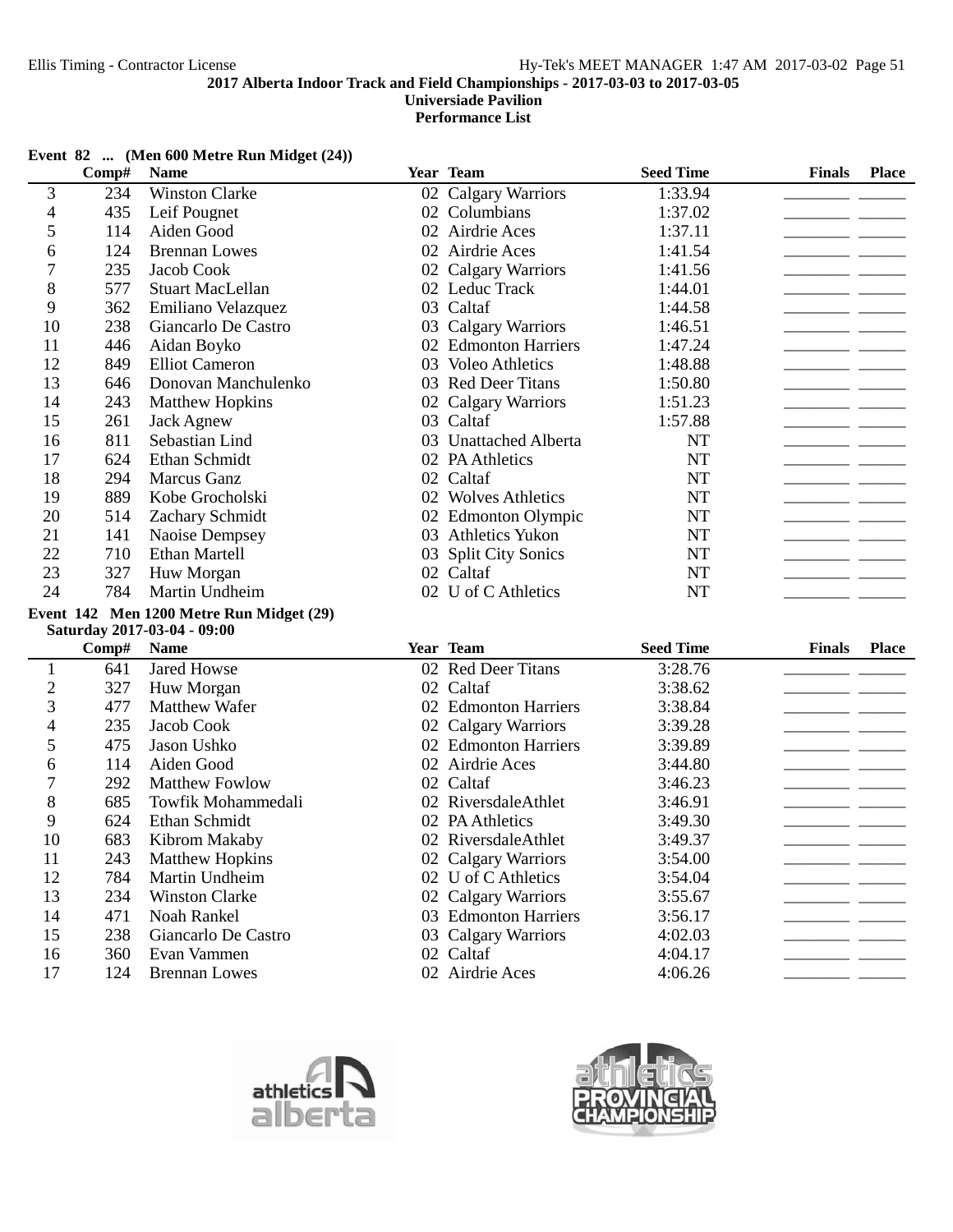## **Universiade Pavilion**

|                |       | Event 142  (Men 1200 Metre Run Midget (29))                                            |                       |                  |     |                    |              |
|----------------|-------|----------------------------------------------------------------------------------------|-----------------------|------------------|-----|--------------------|--------------|
|                | Comp# | <b>Name</b>                                                                            | Year Team             | <b>Seed Time</b> |     | <b>Finals</b>      | <b>Place</b> |
| 18             | 294   | <b>Marcus Ganz</b>                                                                     | 02 Caltaf             | 4:13.30          |     |                    |              |
| 19             | 627   | Charlie Wilkinson                                                                      | 03 PA Athletics       | 4:14.29          |     |                    |              |
| 20             | 577   | <b>Stuart MacLellan</b>                                                                | 02 Leduc Track        | 4:17.73          |     |                    |              |
| 21             | 811   | Sebastian Lind                                                                         | 03 Unattached Alberta | NT               |     |                    |              |
| 22             | 435   | Leif Pougnet                                                                           | 02 Columbians         | NT               |     | <u>.</u>           |              |
| 23             | 646   | Donovan Manchulenko                                                                    | 03 Red Deer Titans    | <b>NT</b>        |     | — —                |              |
| 24             | 362   | Emiliano Velazquez                                                                     | 03 Caltaf             | <b>NT</b>        |     | _____              |              |
| 25             | 722   | Dawson De Sousa                                                                        | 03 St.AlbertMustang   | <b>NT</b>        |     |                    |              |
| 26             | 889   | Kobe Grocholski                                                                        | 02 Wolves Athletics   | <b>NT</b>        |     |                    |              |
| 27             | 141   | Naoise Dempsey                                                                         | 03 Athletics Yukon    | <b>NT</b>        |     | __ __              |              |
| 28             | 732   | Sohaib Jomha                                                                           | 03 St. Albert Mustang | <b>NT</b>        |     |                    |              |
| 29             | 584   | <b>Brock Jensen</b>                                                                    | 02 Lethbridge Track   | <b>NT</b>        |     |                    |              |
|                |       | Event 182 Men 2000 Metre Run Midget (15)                                               |                       |                  |     |                    |              |
|                |       | Sunday 2017-03-05 - 09:00                                                              |                       |                  |     |                    |              |
|                | Comp# | <b>Name</b>                                                                            | Year Team             | <b>Seed Time</b> |     | <b>Finals</b>      | <b>Place</b> |
| $\mathbf{1}$   | 641   | <b>Jared Howse</b>                                                                     | 02 Red Deer Titans    | 6:08.55          |     |                    |              |
| $\overline{c}$ | 292   | <b>Matthew Fowlow</b>                                                                  | 02 Caltaf             | 6:32.69          |     |                    |              |
| 3              | 235   | Jacob Cook                                                                             | 02 Calgary Warriors   | 6:33.33          |     |                    |              |
| 4              | 412   | Finn Crowe                                                                             | 03 Columbians         | 6:36.39          |     |                    |              |
| 5              | 556   | Anderson Richer                                                                        | 02 Lakeland Yellow    | 6:46.21          |     |                    |              |
| 6              | 685   | Towfik Mohammedali                                                                     | 02 RiversdaleAthlet   | 6:47.97          |     |                    | -- ---       |
| $\tau$         | 683   | Kibrom Makaby                                                                          | 02 RiversdaleAthlet   | 6:54.12          |     |                    |              |
| 8              | 784   | Martin Undheim                                                                         | 02 U of C Athletics   | 6:57.15          |     |                    |              |
| 9              | 243   | <b>Matthew Hopkins</b>                                                                 | 02 Calgary Warriors   | <b>NT</b>        |     |                    |              |
| 10             | 627   | Charlie Wilkinson                                                                      | 03 PA Athletics       | <b>NT</b>        |     |                    |              |
| 11             | 624   | Ethan Schmidt                                                                          | 02 PA Athletics       | <b>NT</b>        |     |                    |              |
| 12             | 889   | Kobe Grocholski                                                                        | 02 Wolves Athletics   | <b>NT</b>        |     |                    |              |
| 13             | 471   | Noah Rankel                                                                            | 03 Edmonton Harriers  | <b>NT</b>        |     |                    |              |
| 14             | 722   | Dawson De Sousa                                                                        | 03 St.AlbertMustang   | <b>NT</b>        |     |                    |              |
| 15             | 360   | Evan Vammen                                                                            | 02 Caltaf             | <b>NT</b>        |     |                    |              |
|                |       | Event 262 Men 60 Metre Hurdles 0.84 m Midget (10) Prelims<br>Sunday 2017-03-05 - 09:00 |                       |                  |     |                    |              |
|                | Comp# | <b>Name</b>                                                                            | Year Team             | <b>Seed Time</b> |     | <b>Prelim Time</b> | <b>Place</b> |
| $\mathbf{1}$   | 263   | Oren Bachand                                                                           | 02 Caltaf             | 8.94             |     |                    |              |
| $\overline{2}$ |       | 429 Dean Marcynuk                                                                      | 02 Columbians         | 9.34             |     |                    |              |
| 3              | 539   | Aidan McIntyre                                                                         | 02 Edmonton Thunder   | 9.35             |     |                    |              |
| 4              | 726   | <b>Matthew Harrison</b>                                                                | 02 St.AlbertMustang   | 9.46             |     |                    |              |
| 5              | 372   | Jack Wesolowski                                                                        | 02 Caltaf             | 9.53             |     |                    |              |
| 6              | 257   | <b>Ryan Wright</b>                                                                     | 02 Calgary Warriors   | 9.88             |     |                    |              |
| 7              | 311   | Alexander Leote                                                                        | 03 Caltaf             | 10.10            | Scr |                    |              |
| 8              | 660   | Brayden Brown                                                                          | 03 RiversdaleAthlet   | 12.12            |     |                    |              |
| 9              | 301   | Aiden Hubbard                                                                          | 02 Caltaf             | <b>NT</b>        |     |                    |              |
|                |       |                                                                                        |                       |                  |     |                    |              |



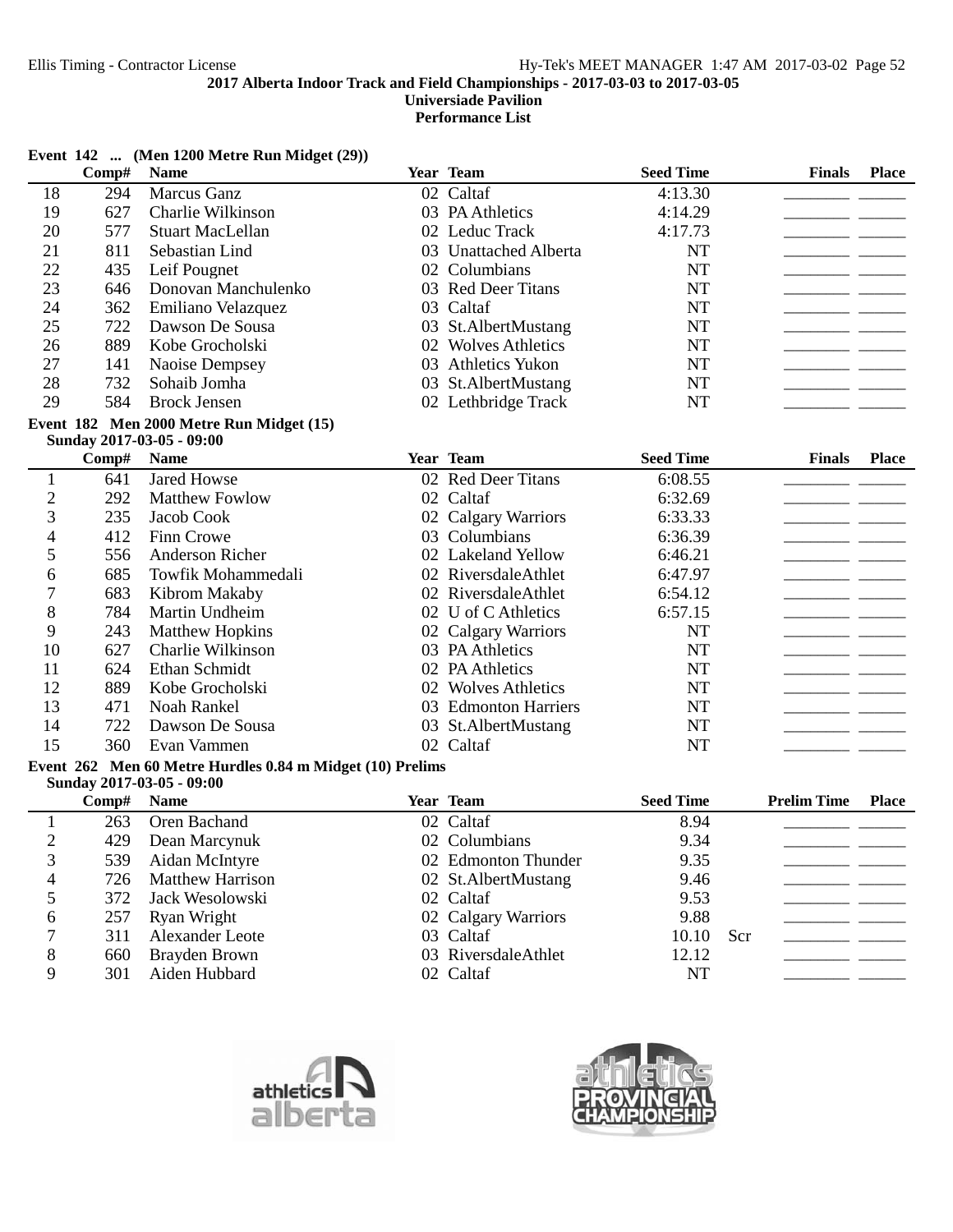**Universiade Pavilion**

|                                | Comp# | Event 262  (Men 60 Metre Hurdles 0.84 m Midget (10) Prelims)<br><b>Name</b>                 |    | Year Team             | <b>Seed Time</b>                        | <b>Prelim Time</b>                                                                                                                                                                                                                   | <b>Place</b>                                                                                                          |
|--------------------------------|-------|---------------------------------------------------------------------------------------------|----|-----------------------|-----------------------------------------|--------------------------------------------------------------------------------------------------------------------------------------------------------------------------------------------------------------------------------------|-----------------------------------------------------------------------------------------------------------------------|
| 10                             | 284   | Thomas Emerson                                                                              |    | 03 Caltaf             | <b>NT</b>                               |                                                                                                                                                                                                                                      |                                                                                                                       |
|                                |       | Event 282 Men 4x200 Metre Relay Midget (1)<br>Saturday 2017-03-04 - 09:00                   |    |                       |                                         |                                                                                                                                                                                                                                      |                                                                                                                       |
|                                | Comp# | <b>Team</b>                                                                                 |    | <b>Relay</b>          | <b>Seed Time</b>                        | <b>Finals</b>                                                                                                                                                                                                                        | <b>Place</b>                                                                                                          |
| $\mathbf{1}$                   |       | <b>Caltaf Athletic Association</b><br>2) #295 Jordan Grant 02<br>1) #311 Alexander Leote 03 |    | 3) #327 Huw Morgan 02 | <b>NT</b><br>4) #372 Jack Wesolowski 02 |                                                                                                                                                                                                                                      |                                                                                                                       |
|                                |       | Event 362 Men High Jump Midget (19)                                                         |    |                       |                                         |                                                                                                                                                                                                                                      |                                                                                                                       |
|                                | Comp# | Sunday 2017-03-05 - 09:00<br><b>Name</b>                                                    |    | Year Team             | <b>Seed Mark</b>                        | <b>Finals</b>                                                                                                                                                                                                                        | <b>Place</b>                                                                                                          |
|                                | 419   | Jaxon Hume                                                                                  |    | 02 Columbians         | 1.75m                                   |                                                                                                                                                                                                                                      |                                                                                                                       |
| $\mathbf{1}$<br>$\overline{c}$ | 748   | Jacob Wessel                                                                                |    | 03 St.AlbertMustang   | 1.65m                                   |                                                                                                                                                                                                                                      |                                                                                                                       |
| 3                              | 372   | Jack Wesolowski                                                                             |    | 02 Caltaf             | 1.57m                                   |                                                                                                                                                                                                                                      |                                                                                                                       |
| 4                              | 621   | Jordan Petit                                                                                |    | 02 PA Athletics       | 1.55m                                   | <u> The Community Community of the Community of the Community of the Community of the Community of the Community of the Community of the Community of the Community of the Community of the Community of the Community of the Co</u> |                                                                                                                       |
| 5                              | 311   | Alexander Leote                                                                             |    | 03 Caltaf             | 1.51m                                   |                                                                                                                                                                                                                                      |                                                                                                                       |
| 6                              | 429   | Dean Marcynuk                                                                               |    | 02 Columbians         | 1.51m                                   |                                                                                                                                                                                                                                      | <u> La Carlo de la Carlo de la Carlo de la Carlo de la Carlo de la Carlo de la Carlo de la Carlo de la Carlo de l</u> |
| $\overline{7}$                 | 387   | Daniel Hyde                                                                                 |    | 02 Capital City       | 1.50m                                   |                                                                                                                                                                                                                                      | ____                                                                                                                  |
| 8                              | 600   | <b>Matthew Hurtubise</b>                                                                    |    | 02 NEAT               | 1.50m                                   |                                                                                                                                                                                                                                      |                                                                                                                       |
| 9                              | 301   | Aiden Hubbard                                                                               |    | 02 Caltaf             | 1.42m                                   |                                                                                                                                                                                                                                      |                                                                                                                       |
| 10                             | 244   | Gabriel Jukes                                                                               |    | 03 Calgary Warriors   | 1.39m                                   |                                                                                                                                                                                                                                      |                                                                                                                       |
| 11                             | 257   | Ryan Wright                                                                                 |    | 02 Calgary Warriors   | 1.36m                                   |                                                                                                                                                                                                                                      |                                                                                                                       |
| 12                             | 412   | Finn Crowe                                                                                  |    | 03 Columbians         | 1.33m                                   |                                                                                                                                                                                                                                      |                                                                                                                       |
| 13                             | 646   | Donovan Manchulenko                                                                         |    | 03 Red Deer Titans    | 1.30 <sub>m</sub>                       |                                                                                                                                                                                                                                      |                                                                                                                       |
| 14                             | 261   | Jack Agnew                                                                                  |    | 03 Caltaf             | 1.27m                                   |                                                                                                                                                                                                                                      |                                                                                                                       |
| 15                             | 710   | <b>Ethan Martell</b>                                                                        |    | 03 Split City Sonics  | 1.27m                                   |                                                                                                                                                                                                                                      |                                                                                                                       |
| 16                             | 732   | Sohaib Jomha                                                                                |    | 03 St. Albert Mustang | 1.25m                                   |                                                                                                                                                                                                                                      |                                                                                                                       |
| 17                             | 263   | Oren Bachand                                                                                | 02 | Caltaf                | <b>NH</b>                               |                                                                                                                                                                                                                                      |                                                                                                                       |
| 18                             | 409   | Iain Bishop                                                                                 | 02 | Columbians            | <b>NH</b>                               |                                                                                                                                                                                                                                      |                                                                                                                       |
| 19                             | 295   | Jordan Grant                                                                                |    | 02 Caltaf             | <b>NH</b>                               |                                                                                                                                                                                                                                      |                                                                                                                       |
|                                |       | Event 322 Men Long Jump Midget (20)<br>Sunday 2017-03-05 - 09:00                            |    |                       |                                         |                                                                                                                                                                                                                                      |                                                                                                                       |
|                                | Comp# | <b>Name</b>                                                                                 |    | Year Team             | <b>Seed Mark</b>                        | <b>Finals</b>                                                                                                                                                                                                                        | <b>Place</b>                                                                                                          |
| $\mathbf{1}$                   | 249   | <b>Zackary Poirier</b>                                                                      |    | 02 Calgary Warriors   | 6.24m                                   |                                                                                                                                                                                                                                      |                                                                                                                       |
| $\overline{2}$                 | 162   | Jean-Philippe Jakubec                                                                       |    | 02 Yyc Internationa   | 5.69m                                   | the company of the company                                                                                                                                                                                                           |                                                                                                                       |
| 3                              | 558   | <b>Mason Sartain</b>                                                                        |    | 02 Lakeland Yellow    | 5.62m                                   |                                                                                                                                                                                                                                      |                                                                                                                       |
| Δ                              | 234   | Winston Clarke                                                                              |    | 02 Calgary Warriors   | 5.34m                                   |                                                                                                                                                                                                                                      |                                                                                                                       |
| 5                              | 621   | Jordan Petit                                                                                |    | 02 PA Athletics       | 5.31m                                   |                                                                                                                                                                                                                                      |                                                                                                                       |
| 6                              | 372   | Jack Wesolowski                                                                             |    | 02 Caltaf             | 5.24m                                   |                                                                                                                                                                                                                                      |                                                                                                                       |
| 7                              | 863   | Evan Hannah                                                                                 |    | 02 Voleo Athletics    | 5.14m                                   |                                                                                                                                                                                                                                      |                                                                                                                       |
| 8                              | 311   | Alexander Leote                                                                             |    | 03 Caltaf             | 5.14m                                   |                                                                                                                                                                                                                                      |                                                                                                                       |
| 9                              | 617   | Landon Leschyshyn                                                                           |    | 02 PA Athletics       | 5.05m                                   |                                                                                                                                                                                                                                      |                                                                                                                       |
| 10                             | 257   | Ryan Wright                                                                                 |    | 02 Calgary Warriors   | 4.73m                                   |                                                                                                                                                                                                                                      |                                                                                                                       |



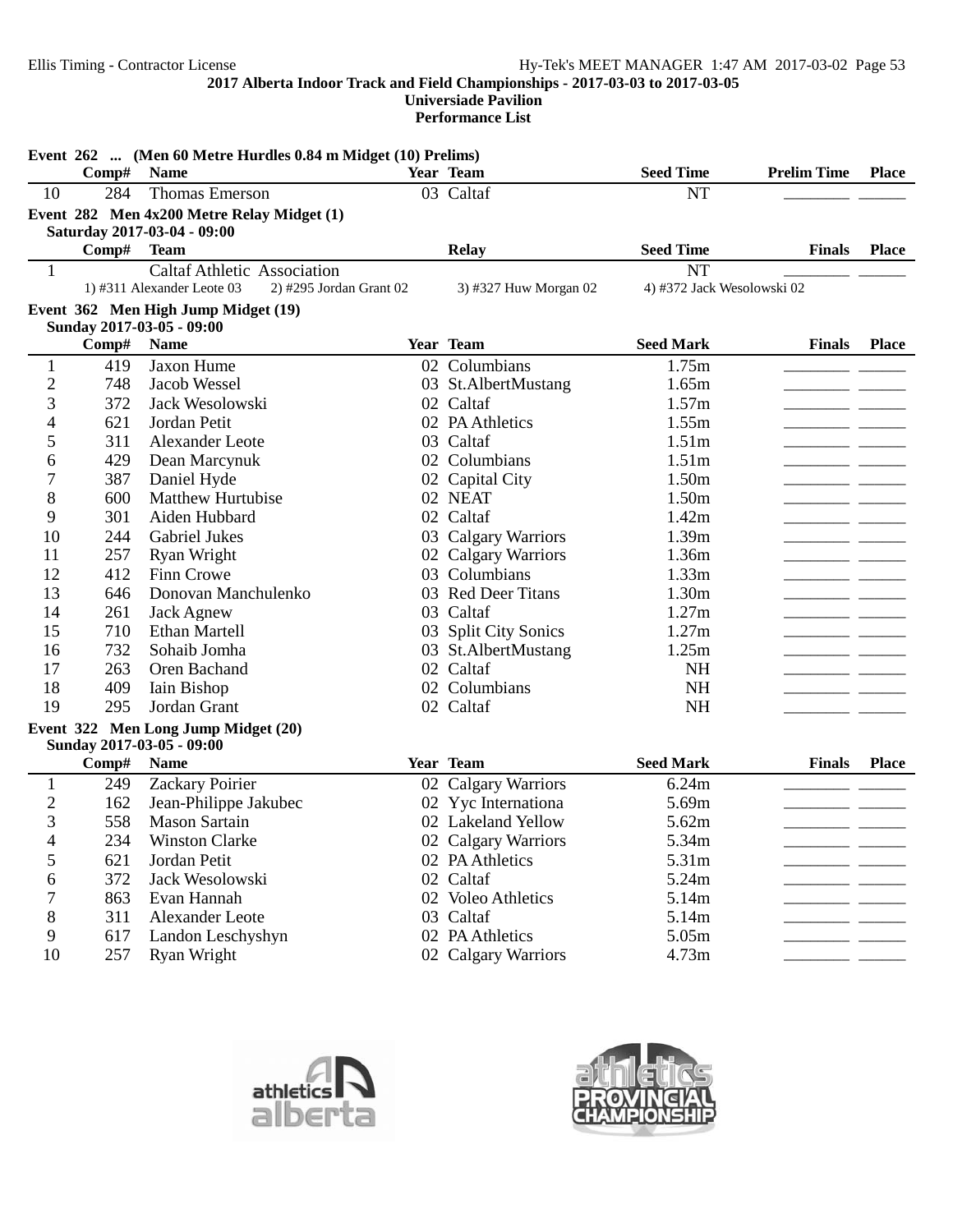**Universiade Pavilion**

|              |            | Event 322  (Men Long Jump Midget (20))          |                       |                   |                          |              |
|--------------|------------|-------------------------------------------------|-----------------------|-------------------|--------------------------|--------------|
|              | Comp#      | <b>Name</b>                                     | Year Team             | <b>Seed Mark</b>  | <b>Finals</b>            | <b>Place</b> |
| 11           | 244        | Gabriel Jukes                                   | 03 Calgary Warriors   | 4.69m             |                          |              |
| 12           | 439        | Aaron Schaber                                   | 03 Columbians         | 4.63m             | ___                      |              |
| 13           | 710        | Ethan Martell                                   | 03 Split City Sonics  | 4.05m             |                          |              |
| 14           | 646        | Donovan Manchulenko                             | 03 Red Deer Titans    | 3.71 <sub>m</sub> | _______                  |              |
| 15           | 284        | <b>Thomas Emerson</b>                           | 03 Caltaf             | 3.57m             | ________                 |              |
| 16           | 196        | Nicholas Horne                                  | 03 Calgary Spartans   | 3.09m             |                          |              |
| 17           | 541        | Max Pinchbeck                                   | 03 Edmonton Thunder   | ND                | _______                  |              |
| 18           | 596        | <b>Brendon Thompson</b>                         | 03 Meadow.Christian   | ND                |                          |              |
| 19           | 362        | Emiliano Velazquez                              | 03 Caltaf             | ND                |                          |              |
| 20           | 409        | Iain Bishop                                     | 02 Columbians         | ND                |                          |              |
|              |            | Event 342 Men Triple Jump Midget (1)            |                       |                   |                          |              |
|              |            | Saturday 2017-03-04 - 09:00                     |                       |                   |                          |              |
|              | Comp#      | <b>Name</b>                                     | Year Team             | <b>Seed Mark</b>  | <b>Finals</b>            | <b>Place</b> |
| $\mathbf{1}$ | 249        | Zackary Poirier                                 | 02 Calgary Warriors   | 12.81m            |                          |              |
|              |            | Event 402 Men Shot Put 4 kg Midget (11)         |                       |                   |                          |              |
|              |            | Saturday 2017-03-04 - 09:00                     |                       |                   |                          |              |
|              | Comp#      | <b>Name</b>                                     | Year Team             | <b>Seed Mark</b>  | <b>Finals</b>            | <b>Place</b> |
| $\mathbf{1}$ | 600        | <b>Matthew Hurtubise</b>                        | 02 NEAT               | 9.92m             |                          |              |
| $\sqrt{2}$   | 617        | Landon Leschyshyn                               | 02 PA Athletics       | 9.65m             |                          |              |
| 3            | 748        | Jacob Wessel                                    | 03 St. Albert Mustang | 9.06m             |                          |              |
| 4            | 310        | Cameron Kuziak                                  | 03 Caltaf             | 8.64m             |                          |              |
| 5            | 311        | Alexander Leote                                 | 03 Caltaf             | 8.38m             | Scr                      |              |
| 6            | 439        | Aaron Schaber                                   | 03 Columbians         | 8.35m             |                          |              |
| 7            | 284        | Thomas Emerson                                  | 03 Caltaf             | 7.85m             |                          |              |
| 8            | 261        | <b>Jack Agnew</b>                               | 03 Caltaf             | 6.76m             |                          |              |
| 9            | 669        | Noah Gedir                                      | 02 RiversdaleAthlet   | <b>ND</b>         |                          |              |
| 10           | 541        | Max Pinchbeck                                   | 03 Edmonton Thunder   | ND                |                          |              |
| 11           | 395        | Sajan Pannu                                     | 02 Capital City       | ND                |                          |              |
|              |            | Event 422 Men Weight Throw 7.26 kg Midget (1)   |                       |                   |                          |              |
|              |            | Sunday 2017-03-05 - 09:00                       |                       |                   |                          |              |
|              | Comp#      | Name                                            | Year Team             | <b>Seed Mark</b>  | <b>Finals</b>            | <b>Place</b> |
| 1            | 395        | Sajan Pannu                                     | 02 Capital City       | <b>ND</b>         |                          |              |
|              |            | Event 4 Men 60 Metre Dash Under-18 (45) Prelims |                       |                   |                          |              |
|              |            | Saturday 2017-03-04 - 09:00                     |                       |                   |                          |              |
|              | Comp# Name |                                                 | Year Team             | <b>Seed Time</b>  | <b>Prelim Time Place</b> |              |
| $\mathbf{1}$ | 872        | Malachi Murray                                  | 00 Voleo Athletics    | 7.06              |                          |              |
| $\mathbf{2}$ | 410        | Dalyn Cerra                                     | 00 Columbians         | 7.12              |                          |              |
| 3            | 170        | Khymani Reid                                    | 00 Yyc Internationa   | 7.17              |                          |              |
| 4            | 202        | Keaton Kottick                                  | 00 Calgary Spartans   | 7.19              |                          |              |
| 5            | 163        | Sheldon Louza                                   | 00 Yyc Internationa   | 7.22              |                          |              |
| 6            | 879        | <b>Connor Swaby</b>                             | 00 Voleo Athletics    | 7.29              |                          |              |



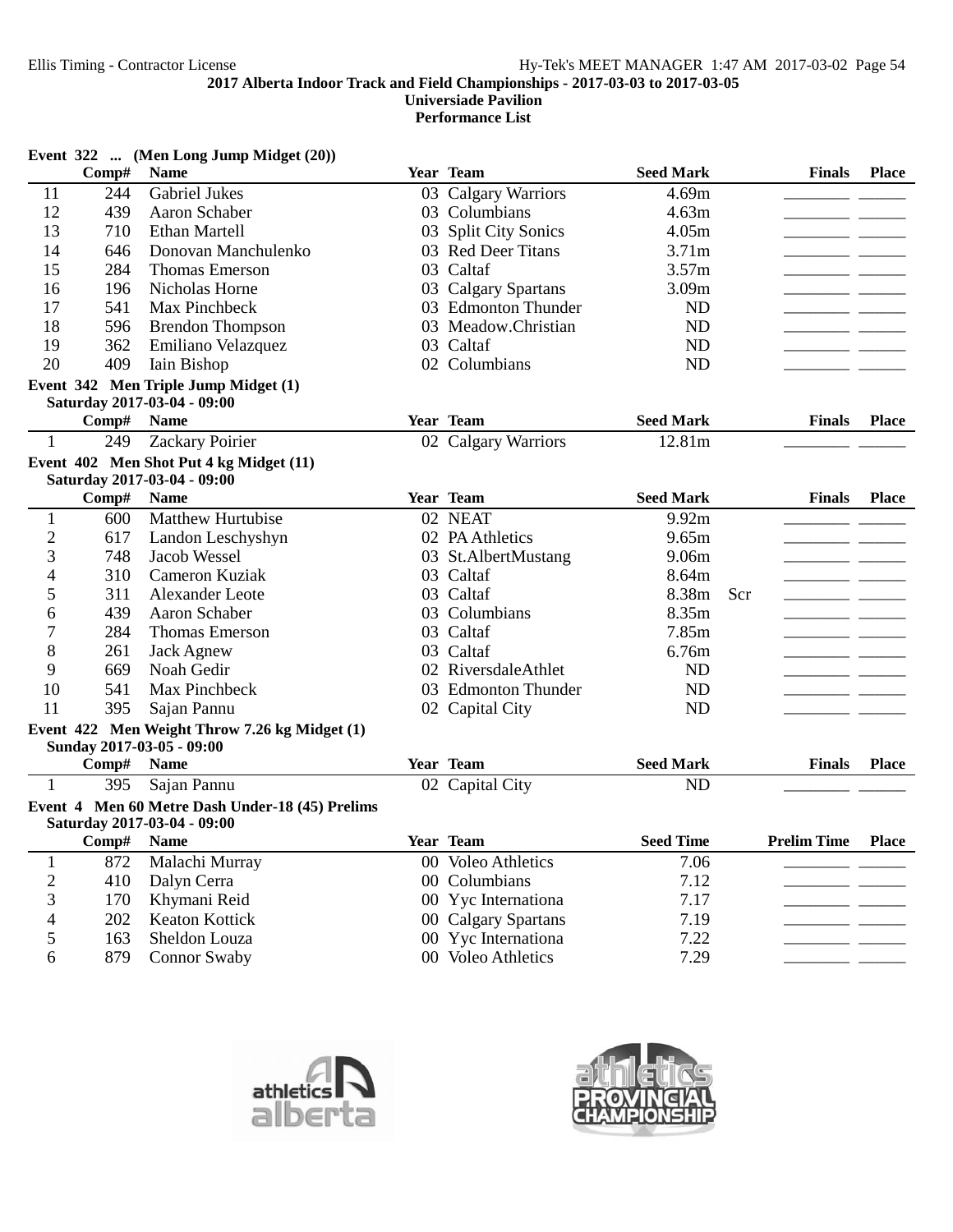**Universiade Pavilion**

| Event 4  (Men 60 Metre Dash Under-18 (45) Prelims) |  |  |  |  |  |
|----------------------------------------------------|--|--|--|--|--|
|----------------------------------------------------|--|--|--|--|--|

|                | Comp# | <b>Name</b>             |        | Year Team               | <b>Seed Time</b> | <b>Prelim Time</b> | <b>Place</b> |
|----------------|-------|-------------------------|--------|-------------------------|------------------|--------------------|--------------|
| $\overline{7}$ | 744   | Dillon Sharpe           |        | 00 St.AlbertMustang     | 7.38             |                    |              |
| 8              | 203   | Denver Krupity          | $00\,$ | <b>Calgary Spartans</b> | 7.39             | <u>.</u>           |              |
| 9              | 859   | Rashaun Ellis           |        | 01 Voleo Athletics      | 7.40             |                    |              |
| 10             | 524   | Max Sharpe              |        | 01 Edmonton Roy         | 7.41             |                    |              |
| 11             | 873   | Liam O'Gilvie           |        | 00 Voleo Athletics      | 7.50             |                    |              |
| 12             | 603   | <b>Hendre Basson</b>    |        | 00 PA Athletics         | 7.57             |                    |              |
| 13             | 857   | Nathan Desjardins       |        | 00 Voleo Athletics      | 7.57             |                    |              |
| 14             | 148   | Lewis Benoy             |        | 00 Bulldogs Track       | 7.63             | - -                |              |
| 15             | 218   | Zane Regel              |        | 00 Calgary Spartans     | 7.65             | -- --              |              |
| 16             | 213   | Mitchell Moore          |        | 01 Calgary Spartans     | 7.65             | -- -               |              |
| 17             | 374   | Jax White               |        | 00 Caltaf               | 7.67             |                    |              |
| 18             | 391   | Alex Lau                |        | 01 Capital City         | 7.75             |                    |              |
| 19             | 665   | Jordan Dasiuk           |        | 01 RiversdaleAthlet     | 7.78             |                    |              |
| 20             | 414   | Shea Doyle              |        | 01 Columbians           | 7.79             |                    |              |
| 21             | 659   | Sheldon Boehr           |        | 00 RiversdaleAthlet     | 7.81             |                    |              |
| 22             | 825   | Lance Dizon             |        | 01 Unattached Nwt       | 7.81             |                    |              |
| 23             | 655   | Brayden Arnason         |        | 01 RiversdaleAthlet     | 7.84             | __ __              |              |
| 24             | 116   | Jalen Greenidge         |        | 01 Airdrie Aces         | 7.86             |                    |              |
| 25             | 605   | <b>Mohamed Bensaleh</b> |        | 00 PA Athletics         | 7.87             |                    |              |
| 26             | 207   | Lochlan MacKenzie       |        | 01 Calgary Spartans     | 7.88             |                    |              |
| 27             | 240   | Charlie Everingham      | 01     | <b>Calgary Warriors</b> | 7.90             |                    |              |
| 28             | 303   | Caleb Jacobs            |        | 01 Caltaf               | 8.00             |                    |              |
| 29             | 220   | Dawson Rowe             |        | 01 Calgary Spartans     | 8.06             | ____               |              |
| 30             | 156   | Gage Reinhart           |        | 01 Bulldogs Track       | 8.07             |                    |              |
| 31             | 517   | Jacob Stepaniuk         |        | 00 Edmonton Olympic     | 8.22             |                    |              |
| 32             | 512   | <b>Anthony McLean</b>   |        | 01 Edmonton Olympic     | 8.24             |                    |              |
| 33             | 186   | Dryden Bablitz          |        | 01 Calgary Spartans     | 8.56             | ___________        |              |
| 34             | 262   | David Alfonso           |        | 01 Caltaf               | 8.69             |                    |              |
| 35             | 720   | Zachary Bergeron        |        | 01 St.AlbertMustang     | <b>NT</b>        |                    |              |
| 36             | 868   | <b>Matthew Kim</b>      |        | 01 Voleo Athletics      | <b>NT</b>        |                    |              |
| 37             | 878   | <b>Spencer Smith</b>    |        | 00 Voleo Athletics      | NT               | ___________        |              |
| 38             | 157   | Reece Reinhart          |        | 00 Bulldogs Track       | NT               |                    |              |
| 39             | 738   | Isaiah Mapp             |        | 01 St. Albert Mustang   | NT               | - -                |              |
| 40             | 532   | Robert Fidler           |        | 01 Edmonton Thunder     | <b>NT</b>        |                    |              |
| 41             | 535   | Domynic Gamboa          |        | 01 Edmonton Thunder     | <b>NT</b>        |                    |              |
| 42             | 432   | Tien Nguyen             |        | 00 Columbians           | <b>NT</b>        |                    |              |
| 43             | 862   | <b>Jamal Gregory</b>    |        | 00 Voleo Athletics      | <b>NT</b>        | - -                |              |
| 44             | 211   | Harrison Mondragon      | 01     | <b>Calgary Spartans</b> | <b>NT</b>        |                    |              |
| 45             | 643   | Jeremiah Lauzon         |        | 00 Red Deer Titans      | <b>NT</b>        | _ _                |              |



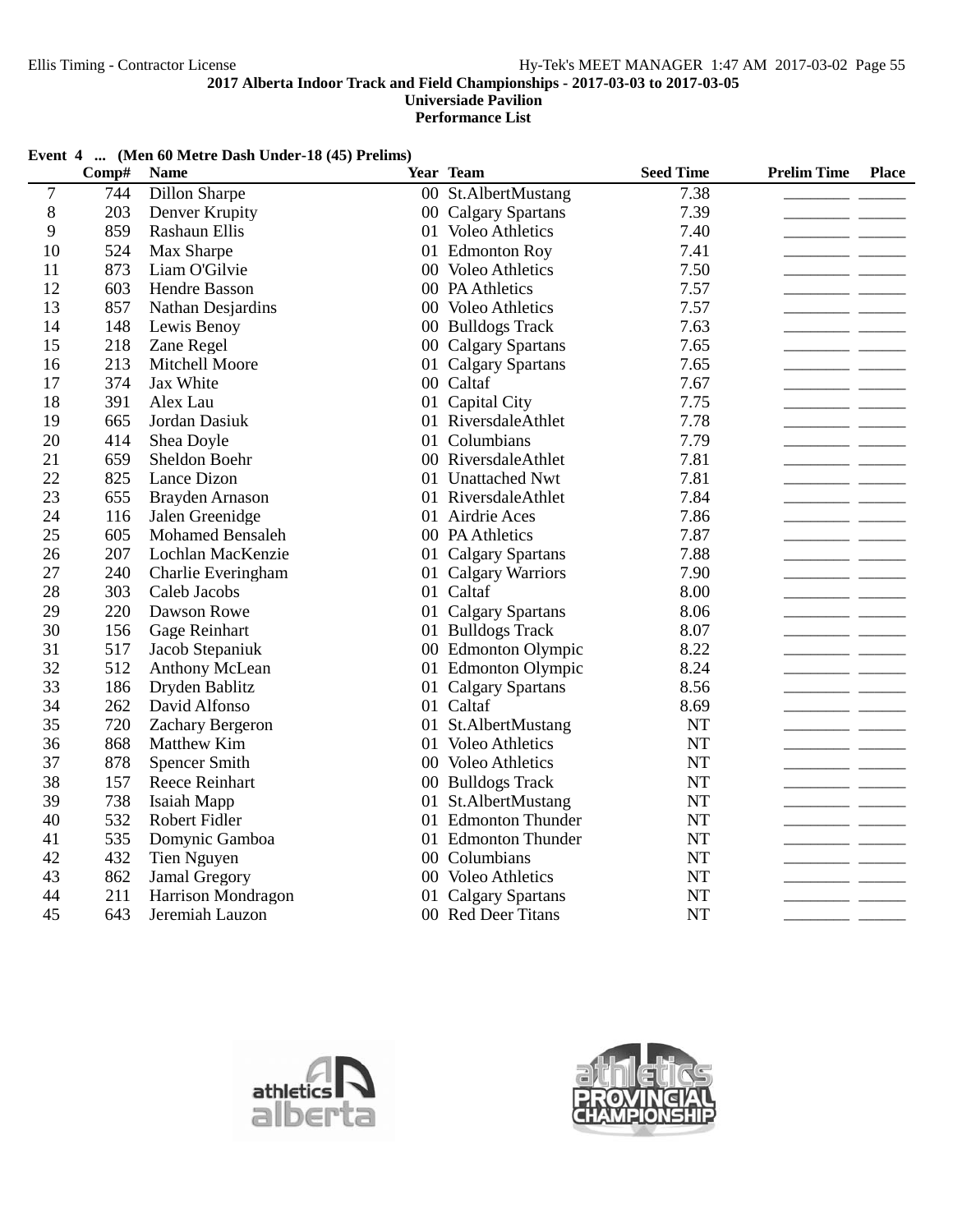**Universiade Pavilion**

**Performance List**

|                          | Comp# | <b>Name</b>          | <b>Year Team</b>     | <b>Seed Time</b> | <b>Prelim Time</b>                                                                                                                                                                                                                   | <b>Place</b>  |
|--------------------------|-------|----------------------|----------------------|------------------|--------------------------------------------------------------------------------------------------------------------------------------------------------------------------------------------------------------------------------------|---------------|
| $\mathbf{1}$             | 879   | Connor Swaby         | 00 Voleo Athletics   | 36.00            |                                                                                                                                                                                                                                      |               |
| $\overline{c}$           | 163   | Sheldon Louza        | 00 Yyc Internationa  | 36.69            |                                                                                                                                                                                                                                      |               |
| 3                        | 729   | <b>Ryder Horton</b>  | 00 St.AlbertMustang  | 36.74            | <u> The Common Service Common Service Common Service Common Service Common Service Common Service Common Service Common Service Common Service Common Service Common Service Common Service Common Service Common Service Common</u> |               |
| $\overline{\mathcal{A}}$ | 744   | <b>Dillon Sharpe</b> | 00 St.AlbertMustang  | 36.79            | $\overline{\phantom{a}}$ and $\overline{\phantom{a}}$                                                                                                                                                                                |               |
| 5                        | 695   | Payne Wylie          | 00 RiversdaleAthlet  | 36.83            |                                                                                                                                                                                                                                      |               |
| 6                        | 859   | Rashaun Ellis        | 01 Voleo Athletics   | 37.79            | _ _                                                                                                                                                                                                                                  |               |
| $\overline{7}$           | 410   | Dalyn Cerra          | 00 Columbians        | 37.95            | - -                                                                                                                                                                                                                                  |               |
| 8                        | 878   | <b>Spencer Smith</b> | 00 Voleo Athletics   | 38.07            |                                                                                                                                                                                                                                      |               |
| 9                        | 510   | <b>Brady Galvin</b>  | 01 Edmonton Olympic  | 38.22            |                                                                                                                                                                                                                                      |               |
| 10                       | 524   | Max Sharpe           | 01 Edmonton Roy      | 38.54            |                                                                                                                                                                                                                                      |               |
| 11                       | 873   | Liam O'Gilvie        | 00 Voleo Athletics   | 38.55            |                                                                                                                                                                                                                                      |               |
| 12                       | 655   | Brayden Arnason      | 01 RiversdaleAthlet  | 38.81            |                                                                                                                                                                                                                                      |               |
| 13                       | 857   | Nathan Desjardins    | 00 Voleo Athletics   | 38.93            | —— ——                                                                                                                                                                                                                                |               |
| 14                       | 847   | Marin Boucher        | 00 Voleo Athletics   | 38.93            |                                                                                                                                                                                                                                      |               |
| 15                       | 659   | Sheldon Boehr        | 00 RiversdaleAthlet  | 39.41            |                                                                                                                                                                                                                                      |               |
| 16                       | 535   | Domynic Gamboa       | 01 Edmonton Thunder  | 39.48            | $=$ $=$                                                                                                                                                                                                                              |               |
| 17                       | 303   | Caleb Jacobs         | 01 Caltaf            | 39.49            | $\sim$ $\sim$ $\sim$                                                                                                                                                                                                                 |               |
| 18                       | 532   | Robert Fidler        | 01 Edmonton Thunder  | 39.71            |                                                                                                                                                                                                                                      |               |
| 19                       | 374   | Jax White            | 00 Caltaf            | 39.77            |                                                                                                                                                                                                                                      |               |
| 20                       | 207   | Lochlan MacKenzie    | 01 Calgary Spartans  | 39.83            | <u> 1980 - Jan Jawa</u>                                                                                                                                                                                                              |               |
| 21                       | 120   | Liam Hamm            | 00 Airdrie Aces      | 39.84            |                                                                                                                                                                                                                                      |               |
| 22                       | 414   | Shea Doyle           | 01 Columbians        | 40.56            |                                                                                                                                                                                                                                      |               |
| 23                       | 432   | Tien Nguyen          | 00 Columbians        | 40.59            |                                                                                                                                                                                                                                      |               |
| 24                       | 156   | Gage Reinhart        | 01 Bulldogs Track    | 41.26            | <u>.</u>                                                                                                                                                                                                                             |               |
| 25                       | 116   | Jalen Greenidge      | 01 Airdrie Aces      | 41.44            | $\frac{1}{2}$                                                                                                                                                                                                                        |               |
| 26                       | 517   | Jacob Stepaniuk      | 00 Edmonton Olympic  | 41.45            |                                                                                                                                                                                                                                      |               |
| 27                       | 240   | Charlie Everingham   | 01 Calgary Warriors  | 41.50            |                                                                                                                                                                                                                                      |               |
| 28                       | 868   | Matthew Kim          | 01 Voleo Athletics   | 41.58            |                                                                                                                                                                                                                                      |               |
| 29                       | 111   | Rudy Buchanan        | 01 Airdrie Aces      | 41.81            | $ -$                                                                                                                                                                                                                                 |               |
| 30                       | 220   | Dawson Rowe          | 01 Calgary Spartans  | 42.12            |                                                                                                                                                                                                                                      |               |
| 31                       | 825   | Lance Dizon          | 01 Unattached Nwt    | 42.17            |                                                                                                                                                                                                                                      |               |
| 32                       | 720   | Zachary Bergeron     | 01 St.AlbertMustang  | 42.22            |                                                                                                                                                                                                                                      |               |
| 33                       | 326   | Kells Moore          | 01 Caltaf            | 42.29            |                                                                                                                                                                                                                                      |               |
| 34                       | 569   | <b>Rhys Dunn</b>     | 01 Leduc Track       | 42.44            |                                                                                                                                                                                                                                      |               |
| 35                       | 711   | Cassian Murray-White | 01 Split City Sonics | 42.69            |                                                                                                                                                                                                                                      |               |
| 36                       | 640   | <b>Eric Desilets</b> | 01 Red Deer Titans   | 42.83            | $\overline{\phantom{a}}$ and $\overline{\phantom{a}}$                                                                                                                                                                                |               |
| 37                       | 391   | Alex Lau             | 01 Capital City      | 43.32            |                                                                                                                                                                                                                                      |               |
| 38                       | 262   | David Alfonso        | 01 Caltaf            | 44.95            |                                                                                                                                                                                                                                      |               |
| 39                       | 202   | Keaton Kottick       | 00 Calgary Spartans  | <b>NT</b>        |                                                                                                                                                                                                                                      |               |
| 40                       | 186   | Dryden Bablitz       | 01 Calgary Spartans  | <b>NT</b>        |                                                                                                                                                                                                                                      |               |
| 41                       | 211   | Harrison Mondragon   | 01 Calgary Spartans  | <b>NT</b>        |                                                                                                                                                                                                                                      | $\frac{1}{2}$ |

#### **Event 44 Men 300 Metre Dash Under-18 (48) Prelims Sunday 2017-03-05 - 09:00**



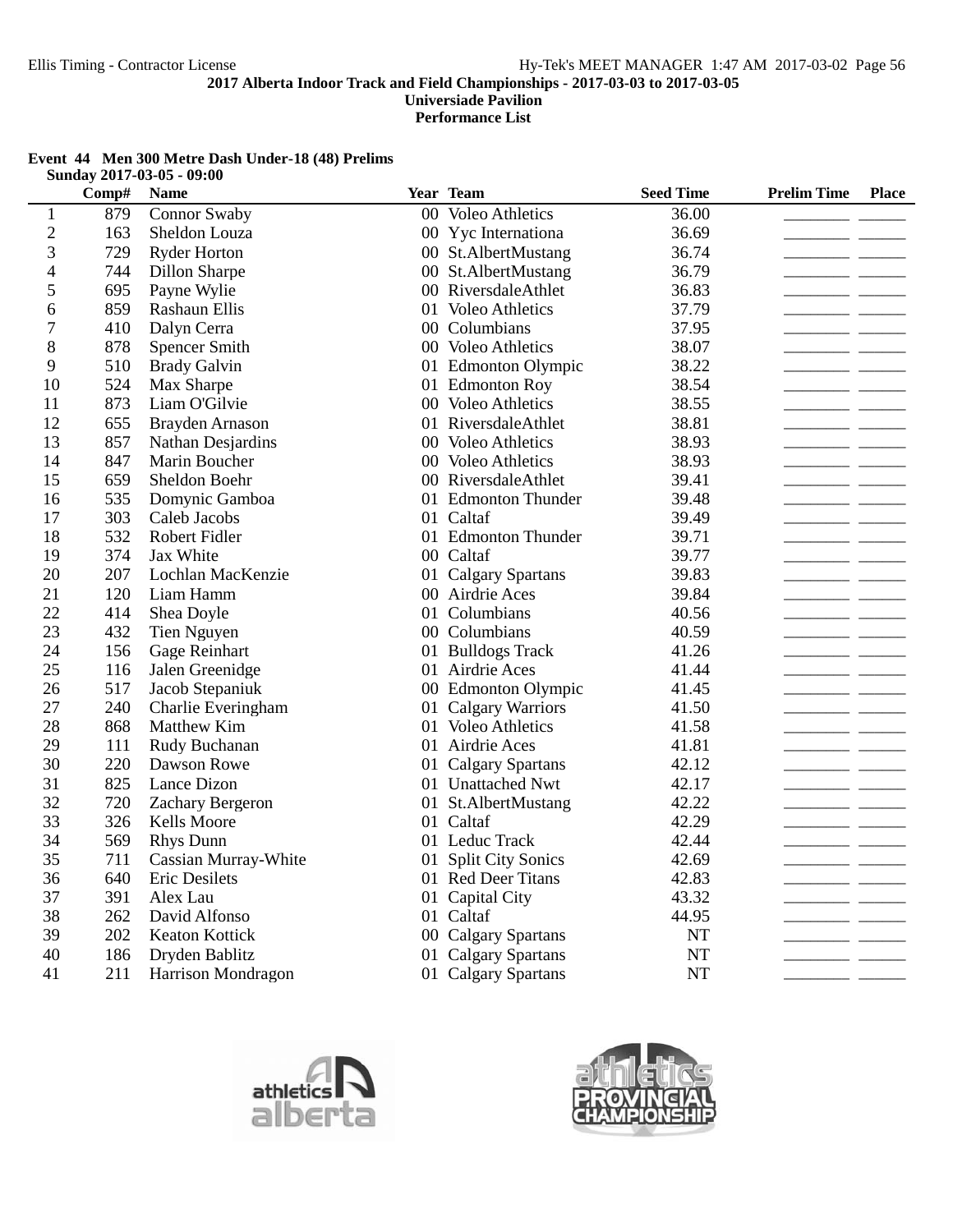**Universiade Pavilion**

|                |            | Event 44  (Men 300 Metre Dash Under-18 (48) Prelims) |    |                          |                  |                                                                                                                                                                                                                                      |                                                                                                                                                                                                                                      |
|----------------|------------|------------------------------------------------------|----|--------------------------|------------------|--------------------------------------------------------------------------------------------------------------------------------------------------------------------------------------------------------------------------------------|--------------------------------------------------------------------------------------------------------------------------------------------------------------------------------------------------------------------------------------|
|                | Comp#      | <b>Name</b>                                          |    | Year Team                | <b>Seed Time</b> | <b>Prelim Time</b>                                                                                                                                                                                                                   | <b>Place</b>                                                                                                                                                                                                                         |
| 42             | 804        | D'Voughn Floyd                                       |    | 96 Unattached Alberta    | <b>NT</b>        |                                                                                                                                                                                                                                      |                                                                                                                                                                                                                                      |
| 43             | 102        | Dylan Sande                                          |    | 01 Ace Athletic          | <b>NT</b>        |                                                                                                                                                                                                                                      |                                                                                                                                                                                                                                      |
| 44             | 688        | <b>Jake Neufeld</b>                                  |    | 00 RiversdaleAthlet      | <b>NT</b>        |                                                                                                                                                                                                                                      |                                                                                                                                                                                                                                      |
| 45             | 665        | Jordan Dasiuk                                        |    | 01 RiversdaleAthlet      | <b>NT</b>        | ________                                                                                                                                                                                                                             |                                                                                                                                                                                                                                      |
| 46             | 862        | <b>Jamal Gregory</b>                                 |    | 00 Voleo Athletics       | <b>NT</b>        |                                                                                                                                                                                                                                      |                                                                                                                                                                                                                                      |
| 47             | 218        | Zane Regel                                           |    | 00 Calgary Spartans      | <b>NT</b>        | <u> The Communication of the Communication of the Communication of the Communication of the Communication of the Communication of the Communication of the Communication of the Communication of the Communication of the Commun</u> |                                                                                                                                                                                                                                      |
| 48             | 512        | <b>Anthony McLean</b>                                |    | 01 Edmonton Olympic      | <b>NT</b>        |                                                                                                                                                                                                                                      |                                                                                                                                                                                                                                      |
|                |            | Event 84 Men 600 Metre Run Under-18 (22)             |    |                          |                  |                                                                                                                                                                                                                                      |                                                                                                                                                                                                                                      |
|                |            | Saturday 2017-03-04 - 09:00                          |    |                          |                  |                                                                                                                                                                                                                                      |                                                                                                                                                                                                                                      |
|                | Comp#      | <b>Name</b>                                          |    | Year Team                | <b>Seed Time</b> | <b>Finals</b>                                                                                                                                                                                                                        | <b>Place</b>                                                                                                                                                                                                                         |
| $\mathbf{1}$   | 729        | <b>Ryder Horton</b>                                  |    | 00 St.AlbertMustang      | 1:22.26          |                                                                                                                                                                                                                                      |                                                                                                                                                                                                                                      |
| $\overline{c}$ | 785        | <b>Isaac Wetmore</b>                                 |    | 01 U of C Athletics      | 1:26.80          |                                                                                                                                                                                                                                      |                                                                                                                                                                                                                                      |
| 3              | 891        | <b>Brandon Tufford</b>                               |    | 00 Wolves Athletics      | 1:28.92          |                                                                                                                                                                                                                                      |                                                                                                                                                                                                                                      |
| 4              | 478        | <b>Andrew Weinkauf</b>                               |    | 00 Edmonton Harriers     | 1:29.31          |                                                                                                                                                                                                                                      |                                                                                                                                                                                                                                      |
| 5              | 602        | Nicolas Bardal                                       |    | 00 PA Athletics          | 1:29.69          |                                                                                                                                                                                                                                      |                                                                                                                                                                                                                                      |
| 6              | 453        | Joel Fenske                                          |    | 01 Edmonton Harriers     | 1:30.07          |                                                                                                                                                                                                                                      | <u>in the company of the company of the company of the company of the company of the company of the company of the company of the company of the company of the company of the company of the company of the company of the comp</u> |
| 7              | 655        | Brayden Arnason                                      |    | 01 RiversdaleAthlet      | 1:30.19          |                                                                                                                                                                                                                                      |                                                                                                                                                                                                                                      |
| 8              | 510        | <b>Brady Galvin</b>                                  |    | 01 Edmonton Olympic      | 1:30.71          |                                                                                                                                                                                                                                      |                                                                                                                                                                                                                                      |
| 9              | 449        | <b>Nicholas Cook</b>                                 |    | 01 Edmonton Harriers     | 1:31.04          |                                                                                                                                                                                                                                      |                                                                                                                                                                                                                                      |
| 10             | 120        | Liam Hamm                                            |    | 00 Airdrie Aces          | 1:31.37          |                                                                                                                                                                                                                                      |                                                                                                                                                                                                                                      |
| 11             | 169        | Zion Ratudradra                                      |    | 00 Yyc Internationa      | 1:34.10          |                                                                                                                                                                                                                                      |                                                                                                                                                                                                                                      |
| 12             | 306        | Liam Kramer                                          |    | 01 Caltaf                | 1:35.64          |                                                                                                                                                                                                                                      |                                                                                                                                                                                                                                      |
| 13             | 458        | Ammad Hussain                                        |    | 01 Edmonton Harriers     | 1:37.23          |                                                                                                                                                                                                                                      |                                                                                                                                                                                                                                      |
| 14             | 691        | <b>Brett Schatz</b>                                  |    | 00 RiversdaleAthlet      | 1:37.54          | <u> The Communication of the Communication of the Communication of the Communication of the Communication of the Communication of the Communication of the Communication of the Communication of the Communication of the Commun</u> |                                                                                                                                                                                                                                      |
| 15             | 351        | Kyle Stang                                           |    | 01 Caltaf                | 1:38.35          |                                                                                                                                                                                                                                      |                                                                                                                                                                                                                                      |
| 16             | 106        | Alistair Baron                                       |    | 00 Airdrie Aces          | 1:39.87          |                                                                                                                                                                                                                                      |                                                                                                                                                                                                                                      |
| 17             | 517        | Jacob Stepaniuk                                      |    | 00 Edmonton Olympic      | 1:41.84          |                                                                                                                                                                                                                                      |                                                                                                                                                                                                                                      |
| 18             | 711        | Cassian Murray-White                                 | 01 | <b>Split City Sonics</b> | 1:46.20          |                                                                                                                                                                                                                                      |                                                                                                                                                                                                                                      |
| 19             | 326        | Kells Moore                                          |    | 01 Caltaf                | <b>NT</b>        |                                                                                                                                                                                                                                      |                                                                                                                                                                                                                                      |
| 20             | 154        | <b>Trevor Mickey</b>                                 |    | 00 Bulldogs Track        | <b>NT</b>        |                                                                                                                                                                                                                                      |                                                                                                                                                                                                                                      |
| 21             | 102        | Dylan Sande                                          |    | 01 Ace Athletic          | <b>NT</b>        |                                                                                                                                                                                                                                      |                                                                                                                                                                                                                                      |
| 22             | 640        | <b>Eric Desilets</b>                                 |    | 01 Red Deer Titans       | <b>NT</b>        |                                                                                                                                                                                                                                      |                                                                                                                                                                                                                                      |
|                |            | Event 124 Men 1000 Metre Run Under-18 (23)           |    |                          |                  |                                                                                                                                                                                                                                      |                                                                                                                                                                                                                                      |
|                |            | Sunday 2017-03-05 - 09:00                            |    |                          |                  |                                                                                                                                                                                                                                      |                                                                                                                                                                                                                                      |
|                | Comp# Name |                                                      |    | Year Team                | <b>Seed Time</b> | Finals                                                                                                                                                                                                                               | <b>Place</b>                                                                                                                                                                                                                         |
| 1              | 783        | <b>Maximus Thiessen</b>                              |    | 00 U of C Athletics      | 2:39.49          |                                                                                                                                                                                                                                      |                                                                                                                                                                                                                                      |
| $\overline{c}$ | 779        | Alexander Royall                                     |    | 00 U of C Athletics      | 2:39.98          |                                                                                                                                                                                                                                      |                                                                                                                                                                                                                                      |
| 3              | 785        | Isaac Wetmore                                        |    | 01 U of C Athletics      | 2:40.30          |                                                                                                                                                                                                                                      |                                                                                                                                                                                                                                      |
| 4              | 752        | <b>Thomas Armstrong</b>                              |    | 01 U of C Athletics      | 2:42.77          |                                                                                                                                                                                                                                      |                                                                                                                                                                                                                                      |
| 5              | 449        | Nicholas Cook                                        |    | 01 Edmonton Harriers     | 2:45.31          |                                                                                                                                                                                                                                      |                                                                                                                                                                                                                                      |
| 6              | 484        | <b>Skyler York</b>                                   |    | 01 Edmonton Harriers     | 2:46.62          |                                                                                                                                                                                                                                      |                                                                                                                                                                                                                                      |
| 7              | 658        | Dylan Bauman                                         |    | 01 RiversdaleAthlet      | 2:48.67          |                                                                                                                                                                                                                                      |                                                                                                                                                                                                                                      |



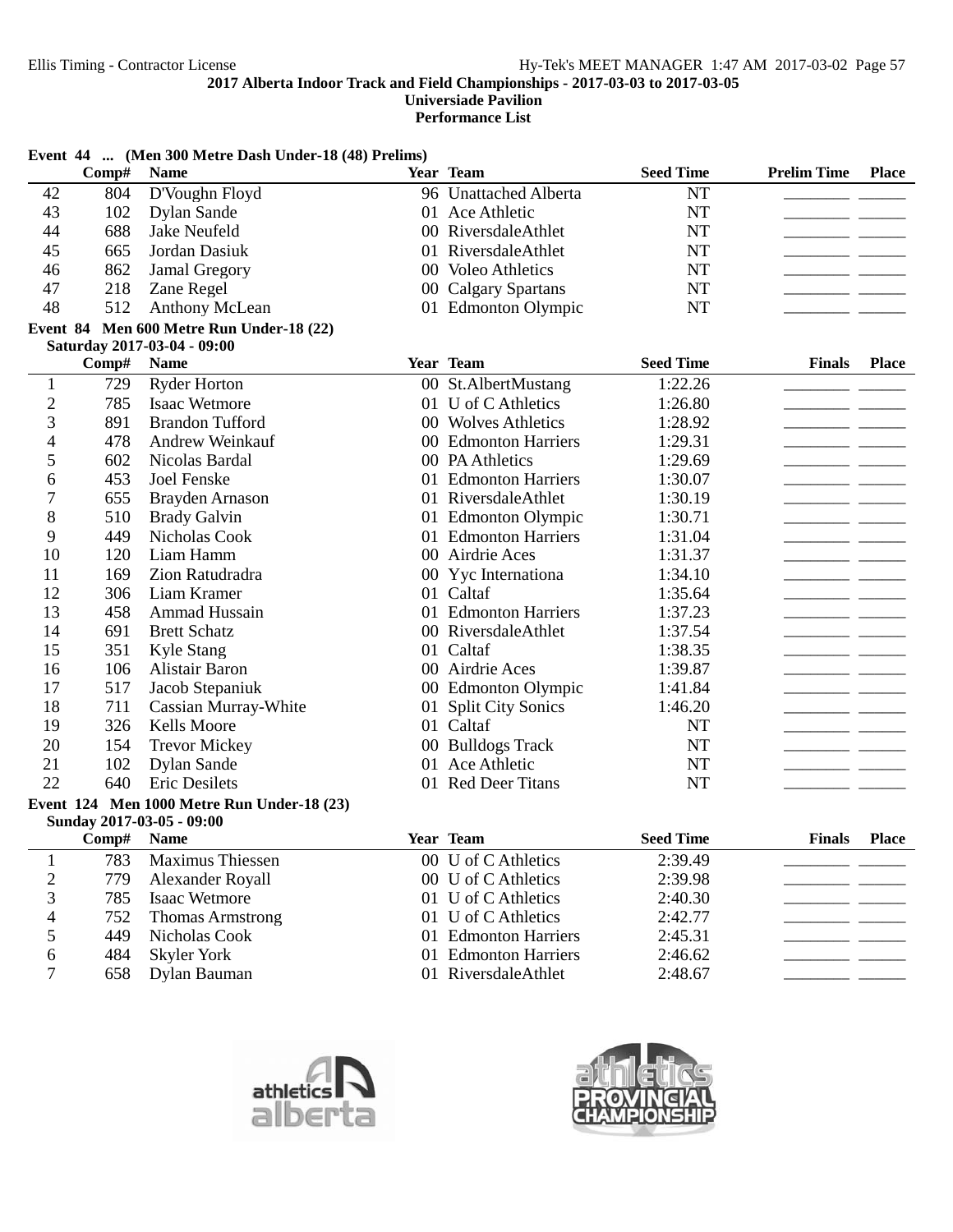**Universiade Pavilion**

|                |       | Event 124  (Men 1000 Metre Run Under-18 (23)) |                      |                  |               |              |
|----------------|-------|-----------------------------------------------|----------------------|------------------|---------------|--------------|
|                | Comp# | <b>Name</b>                                   | Year Team            | <b>Seed Time</b> | <b>Finals</b> | <b>Place</b> |
| 8              | 759   | <b>Matthew Forman</b>                         | 00 U of C Athletics  | 2:50.65          |               |              |
| 9              | 668   | <b>Scott Fenton</b>                           | 01 RiversdaleAthlet  | 2:50.84          |               |              |
| 10             | 106   | Alistair Baron                                | 00 Airdrie Aces      | 2:51.82          |               |              |
| 11             | 632   | <b>Brice Wilkes</b>                           | 00 Peace River       | 2:53.19          |               |              |
| 12             | 169   | Zion Ratudradra                               | 00 Yyc Internationa  | 2:54.58          |               |              |
| 13             | 602   | Nicolas Bardal                                | 00 PA Athletics      | 2:54.65          |               |              |
| 14             | 309   | <b>Anton Kuipers</b>                          | 01 Caltaf            | 2:55.21          |               |              |
| 15             | 306   | Liam Kramer                                   | 01 Caltaf            | 2:57.35          |               |              |
| 16             | 351   | <b>Kyle Stang</b>                             | 01 Caltaf            | 2:57.81          |               |              |
| 17             | 458   | Ammad Hussain                                 | 01 Edmonton Harriers | 3:04.18          |               |              |
| 18             | 711   | Cassian Murray-White                          | 01 Split City Sonics | 3:10.48          |               |              |
| 19             | 620   | Brayden Mudjar                                | 01 PA Athletics      | 3:10.49          | -- -          |              |
| 20             | 664   | <b>Tegan Closson</b>                          | 01 RiversdaleAthlet  | NT               |               |              |
| 21             | 608   | Hayden Cable                                  | 01 PA Athletics      | <b>NT</b>        |               |              |
| 22             | 455   | Emaj Hassan                                   | 00 Edmonton Harriers | <b>NT</b>        |               |              |
| 23             | 154   | <b>Trevor Mickey</b>                          | 00 Bulldogs Track    | NT               |               |              |
|                |       | Event 164 Men 1500 Metre Run Under-18 (23)    |                      |                  |               |              |
|                |       | Saturday 2017-03-04 - 09:00                   |                      |                  |               |              |
|                | Comp# | <b>Name</b>                                   | Year Team            | <b>Seed Time</b> | <b>Finals</b> | <b>Place</b> |
| $\mathbf{1}$   | 783   | Maximus Thiessen                              | 00 U of C Athletics  | 4:10.31          | -- -          |              |
| $\overline{2}$ | 779   | Alexander Royall                              | 00 U of C Athletics  | 4:16.19          |               |              |
| 3              | 484   | Skyler York                                   | 01 Edmonton Harriers | 4:19.75          |               |              |
| 4              | 658   | Dylan Bauman                                  | 01 RiversdaleAthlet  | 4:22.21          |               |              |
| 5              | 752   | <b>Thomas Armstrong</b>                       | 01 U of C Athletics  | 4:22.77          |               |              |
| 6              | 667   | <b>Quincy Fast</b>                            | 01 RiversdaleAthlet  | 4:28.24          |               |              |
| $\overline{7}$ | 891   | <b>Brandon Tufford</b>                        | 00 Wolves Athletics  | 4:31.24          |               |              |
| 8              | 690   | Moktar Said                                   | 01 RiversdaleAthlet  | 4:34.14          |               |              |
| 9              | 633   | Jerome Montpetit                              | 00 Quill Plains      | 4:36.39          |               |              |
| 10             | 586   | Owen Guenette                                 | 00 Mac Track         | 4:43.27          |               |              |
| 11             | 309   | <b>Anton Kuipers</b>                          | 01 Caltaf            | 4:44.61          |               |              |
| 12             | 632   | <b>Brice Wilkes</b>                           | 00 Peace River       | 4:49.10          |               |              |
| 13             | 212   | <b>Brendan Moore</b>                          | 00 Calgary Spartans  | 4:52.17          |               |              |
| 14             | 664   | <b>Tegan Closson</b>                          | 01 RiversdaleAthlet  | 4:59.26          |               |              |
| 15             | 569   | <b>Rhys Dunn</b>                              | 01 Leduc Track       | 5:08.62          |               |              |
| 16             | 668   | <b>Scott Fenton</b>                           | 01 RiversdaleAthlet  | NT               |               |              |
| 17             | 455   | Emaj Hassan                                   | 00 Edmonton Harriers | <b>NT</b>        |               |              |
| 18             | 759   | <b>Matthew Forman</b>                         | 00 U of C Athletics  | NT               |               |              |
| 19             | 620   | Brayden Mudjar                                | 01 PA Athletics      | NT               |               |              |
| 20             | 608   | Hayden Cable                                  | 01 PA Athletics      | NT               |               |              |
| 21             | 140   | <b>Jack Amos</b>                              | 01 Athletics Yukon   | NT               |               |              |
| 22             | 144   | Darby McIntyre                                | 00 Athletics Yukon   | <b>NT</b>        |               |              |
| 23             | 154   | <b>Trevor Mickey</b>                          | 00 Bulldogs Track    | NT               |               |              |



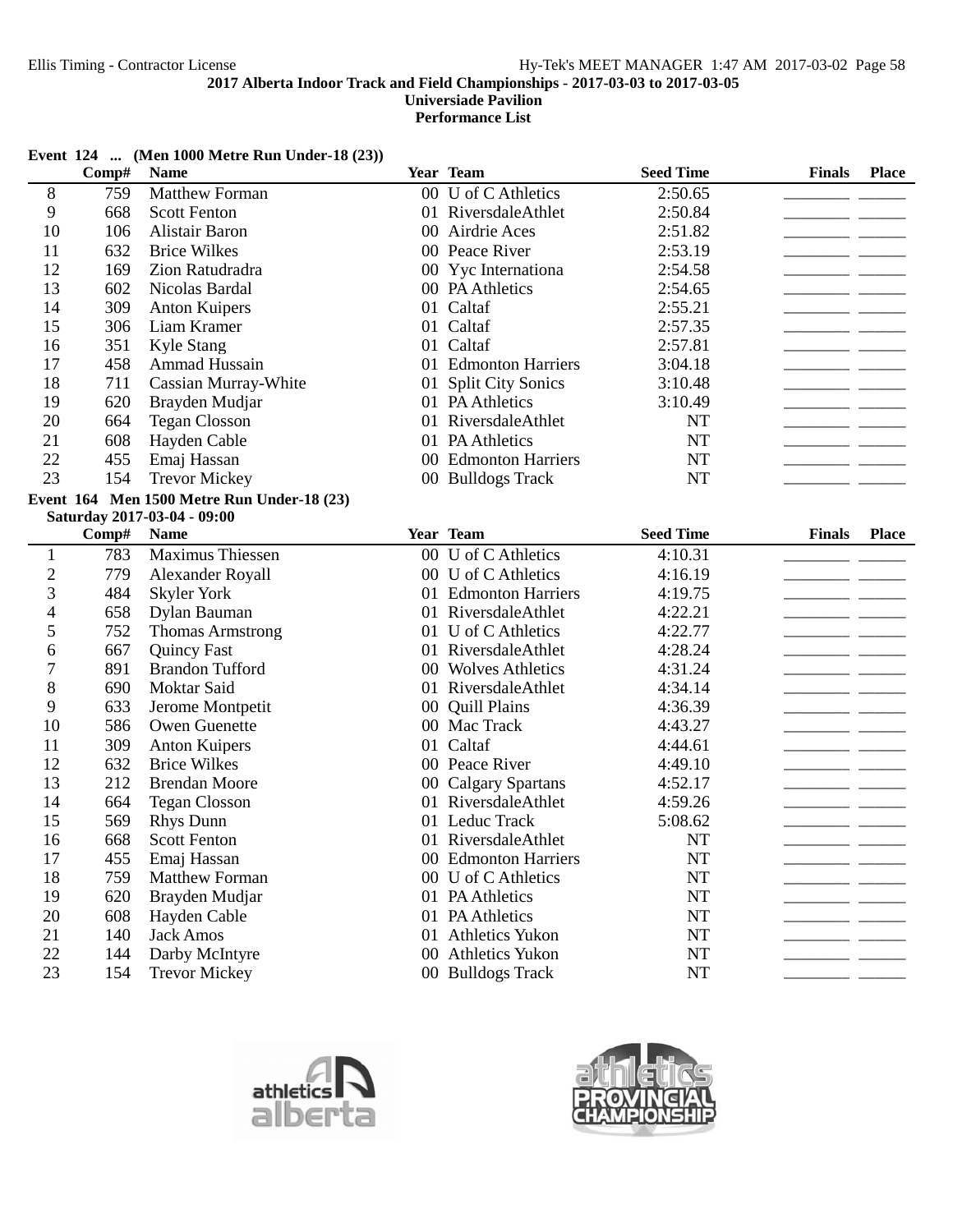**Universiade Pavilion**

|  | Event 204 Men 3000 Metre Run Under-18 (8) |  |  |
|--|-------------------------------------------|--|--|
|  | Sunday 2017-03-05 - 09:00                 |  |  |

|                |       | SUNUAY 4017-03-05 - 09.00                    |                                                           |                      |                           |                                                                                                                                                                                                                                                                                                                                                                                                                       |              |
|----------------|-------|----------------------------------------------|-----------------------------------------------------------|----------------------|---------------------------|-----------------------------------------------------------------------------------------------------------------------------------------------------------------------------------------------------------------------------------------------------------------------------------------------------------------------------------------------------------------------------------------------------------------------|--------------|
|                | Comp# | <b>Name</b>                                  |                                                           | Year Team            | <b>Seed Time</b>          | <b>Finals</b>                                                                                                                                                                                                                                                                                                                                                                                                         | <b>Place</b> |
| $\mathbf{1}$   | 484   | <b>Skyler York</b>                           |                                                           | 01 Edmonton Harriers | 9:25.90                   | the control of the control of the                                                                                                                                                                                                                                                                                                                                                                                     |              |
| $\overline{2}$ | 667   | <b>Quincy Fast</b>                           |                                                           | 01 RiversdaleAthlet  | 9:33.22                   | __ __                                                                                                                                                                                                                                                                                                                                                                                                                 |              |
| 3              | 633   | Jerome Montpetit                             |                                                           | 00 Quill Plains      | 9:42.47                   | $\frac{1}{1-\frac{1}{1-\frac{1}{1-\frac{1}{1-\frac{1}{1-\frac{1}{1-\frac{1}{1-\frac{1}{1-\frac{1}{1-\frac{1}{1-\frac{1}{1-\frac{1}{1-\frac{1}{1-\frac{1}{1-\frac{1}{1-\frac{1}{1-\frac{1}{1-\frac{1}{1-\frac{1}{1-\frac{1}{1-\frac{1}{1-\frac{1}{1-\frac{1}{1-\frac{1}{1-\frac{1}{1-\frac{1}{1-\frac{1}{1-\frac{1}{1-\frac{1}{1-\frac{1}{1-\frac{1}{1-\frac{1}{1-\frac{1}{1-\frac{1}{1-\frac{1}{1-\frac{1}{1-\frac{1$ |              |
| 4              | 690   | Moktar Said                                  |                                                           | 01 RiversdaleAthlet  | 10:08.03                  |                                                                                                                                                                                                                                                                                                                                                                                                                       |              |
| 5              | 586   | Owen Guenette                                |                                                           | 00 Mac Track         | 10:21.10                  |                                                                                                                                                                                                                                                                                                                                                                                                                       |              |
| 6              | 212   | <b>Brendan Moore</b>                         |                                                           | 00 Calgary Spartans  | 10:38.38                  |                                                                                                                                                                                                                                                                                                                                                                                                                       |              |
| 7              | 140   | <b>Jack Amos</b>                             |                                                           | 01 Athletics Yukon   | NT                        | <u> 1989 - Jan James James</u>                                                                                                                                                                                                                                                                                                                                                                                        |              |
| 8              | 144   | Darby McIntyre                               |                                                           | 00 Athletics Yukon   | <b>NT</b>                 |                                                                                                                                                                                                                                                                                                                                                                                                                       |              |
|                |       | Sunday 2017-03-05 - 09:00                    | Event 264 Men 60 Metre Hurdles 0.91 m Under-18 (5)        |                      |                           |                                                                                                                                                                                                                                                                                                                                                                                                                       |              |
|                | Comp# | <b>Name</b>                                  |                                                           | Year Team            | <b>Seed Time</b>          | <b>Finals</b>                                                                                                                                                                                                                                                                                                                                                                                                         | <b>Place</b> |
| $\mathbf{1}$   | 170   | Khymani Reid                                 |                                                           | 00 Yyc Internationa  | 8.28                      |                                                                                                                                                                                                                                                                                                                                                                                                                       |              |
| $\overline{c}$ | 203   | Denver Krupity                               |                                                           | 00 Calgary Spartans  | 8.79                      |                                                                                                                                                                                                                                                                                                                                                                                                                       |              |
| 3              | 688   | <b>Jake Neufeld</b>                          |                                                           | 00 RiversdaleAthlet  | 9.00                      |                                                                                                                                                                                                                                                                                                                                                                                                                       |              |
| 4              | 156   | Gage Reinhart                                |                                                           | 01 Bulldogs Track    | 9.83                      |                                                                                                                                                                                                                                                                                                                                                                                                                       |              |
| 5              | 642   | Zackary Jansen                               |                                                           | 01 Red Deer Titans   | <b>NT</b>                 |                                                                                                                                                                                                                                                                                                                                                                                                                       |              |
|                |       |                                              | Event 264X Men 60 Metre Hurdles 0.91 m Exhib Under-18 (5) |                      |                           |                                                                                                                                                                                                                                                                                                                                                                                                                       |              |
|                |       | Sunday 2017-03-05 - 09:00                    |                                                           |                      |                           |                                                                                                                                                                                                                                                                                                                                                                                                                       |              |
|                | Comp# | <b>Name</b>                                  |                                                           | Year Team            | <b>Seed Time</b>          | <b>Finals</b>                                                                                                                                                                                                                                                                                                                                                                                                         | <b>Place</b> |
| $\mathbf{1}$   | 170   | Khymani Reid                                 |                                                           | 00 Yyc Internationa  | 8.28                      | للمستحدث المستحدث                                                                                                                                                                                                                                                                                                                                                                                                     |              |
| $\overline{2}$ | 203   | Denver Krupity                               |                                                           | 00 Calgary Spartans  | 8.79                      | __ __                                                                                                                                                                                                                                                                                                                                                                                                                 |              |
| 3              | 688   | <b>Jake Neufeld</b>                          |                                                           | 00 RiversdaleAthlet  | 9.00                      |                                                                                                                                                                                                                                                                                                                                                                                                                       |              |
| 4              | 156   | Gage Reinhart                                |                                                           | 01 Bulldogs Track    | 9.83                      |                                                                                                                                                                                                                                                                                                                                                                                                                       |              |
| 5              | 642   | Zackary Jansen                               |                                                           | 01 Red Deer Titans   | <b>NT</b>                 |                                                                                                                                                                                                                                                                                                                                                                                                                       |              |
|                |       | Event 284 Men 4x200 Metre Relay Under-18 (1) |                                                           |                      |                           |                                                                                                                                                                                                                                                                                                                                                                                                                       |              |
|                |       | Saturday 2017-03-04 - 09:00                  |                                                           |                      |                           |                                                                                                                                                                                                                                                                                                                                                                                                                       |              |
|                | Comp# | <b>Team</b>                                  |                                                           | <b>Relay</b>         | <b>Seed Time</b>          | <b>Finals</b>                                                                                                                                                                                                                                                                                                                                                                                                         | <b>Place</b> |
| $\mathbf{1}$   |       | <b>PA Athletics</b>                          |                                                           |                      | <b>NT</b>                 |                                                                                                                                                                                                                                                                                                                                                                                                                       |              |
|                |       | 1) #603 Hendre Basson 00                     | 2) #605 Mohamed Bensaleh 00 3) #602 Nicolas Bardal 00     |                      | 4) #607 Jesse Brittain 00 |                                                                                                                                                                                                                                                                                                                                                                                                                       |              |
|                |       | Event 364 Men High Jump Under-18 (8)         |                                                           |                      |                           |                                                                                                                                                                                                                                                                                                                                                                                                                       |              |
|                |       | Saturday 2017-03-04 - 09:00                  |                                                           |                      |                           |                                                                                                                                                                                                                                                                                                                                                                                                                       |              |
|                | Comp# | <b>Name</b>                                  |                                                           | Year Team            | <b>Seed Mark</b>          | <b>Finals</b>                                                                                                                                                                                                                                                                                                                                                                                                         | <b>Place</b> |
| $\mathbf{1}$   | 148   | Lewis Benoy                                  |                                                           | 00 Bulldogs Track    | 1.95m                     |                                                                                                                                                                                                                                                                                                                                                                                                                       |              |
| $\overline{2}$ | 695   | Payne Wylie                                  |                                                           | 00 RiversdaleAthlet  | 1.90m                     |                                                                                                                                                                                                                                                                                                                                                                                                                       |              |
| 3              | 688   | Jake Neufeld                                 |                                                           | 00 RiversdaleAthlet  | 1.82m                     |                                                                                                                                                                                                                                                                                                                                                                                                                       |              |
| 4              | 661   | <b>Riley Brown</b>                           |                                                           | 01 RiversdaleAthlet  | 1.75m                     |                                                                                                                                                                                                                                                                                                                                                                                                                       |              |
| 5              | 607   | Jesse Brittain                               |                                                           | 00 PA Athletics      | 1.62m                     | _____                                                                                                                                                                                                                                                                                                                                                                                                                 |              |
| 6              | 345   | <b>Bjorn Savoie</b>                          |                                                           | 00 Caltaf            | 1.08m                     |                                                                                                                                                                                                                                                                                                                                                                                                                       |              |
| 7              | 642   | Zackary Jansen                               |                                                           | 01 Red Deer Titans   | <b>NH</b>                 | _____                                                                                                                                                                                                                                                                                                                                                                                                                 |              |
| 8              | 643   | Jeremiah Lauzon                              |                                                           | 00 Red Deer Titans   | <b>NH</b>                 | - -                                                                                                                                                                                                                                                                                                                                                                                                                   |              |



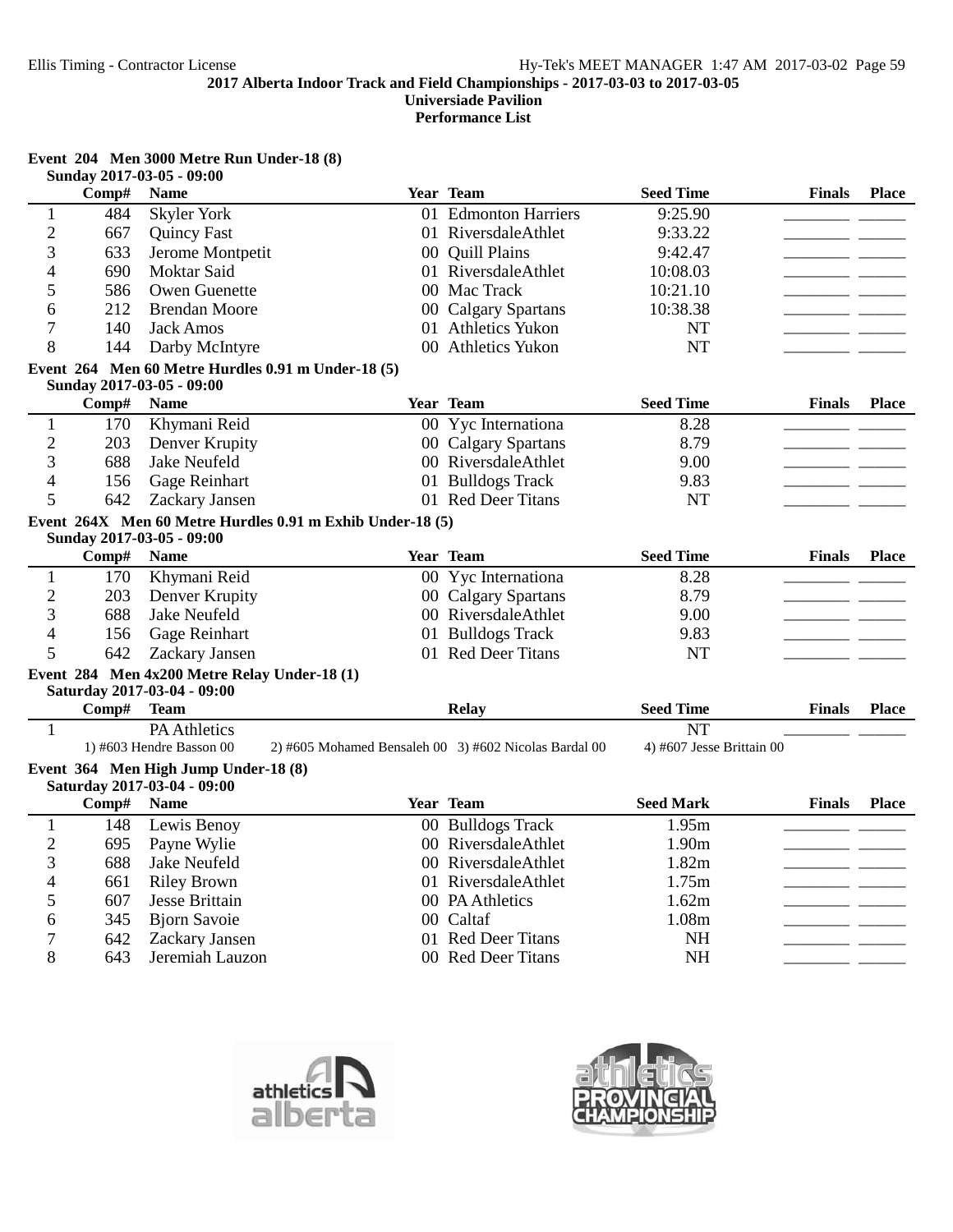**Event 384 Men Pole Vault Under-18 (4)**

**2017 Alberta Indoor Track and Field Championships - 2017-03-03 to 2017-03-05**

**Universiade Pavilion**

|                |       | Saturday 2017-03-04 - 09:00              |                      |                  |                                                                                                                                                                                                                                                                                                                                                                                                                                                                                           |              |
|----------------|-------|------------------------------------------|----------------------|------------------|-------------------------------------------------------------------------------------------------------------------------------------------------------------------------------------------------------------------------------------------------------------------------------------------------------------------------------------------------------------------------------------------------------------------------------------------------------------------------------------------|--------------|
|                | Comp# | <b>Name</b>                              | Year Team            | <b>Seed Mark</b> | <b>Finals</b>                                                                                                                                                                                                                                                                                                                                                                                                                                                                             | <b>Place</b> |
| $\mathbf{1}$   | 203   | Denver Krupity                           | 00 Calgary Spartans  | 3.20m            |                                                                                                                                                                                                                                                                                                                                                                                                                                                                                           |              |
| $\overline{2}$ | 400   | Logan Boras                              | 00 Chinook Track     | 3.20m            |                                                                                                                                                                                                                                                                                                                                                                                                                                                                                           |              |
| 3              | 661   | <b>Riley Brown</b>                       | 01 RiversdaleAthlet  | 2.95m            |                                                                                                                                                                                                                                                                                                                                                                                                                                                                                           |              |
| $\overline{4}$ | 688   | <b>Jake Neufeld</b>                      | 00 RiversdaleAthlet  | <b>NH</b>        |                                                                                                                                                                                                                                                                                                                                                                                                                                                                                           |              |
|                |       | Event 324 Men Long Jump Under-18 (17)    |                      |                  |                                                                                                                                                                                                                                                                                                                                                                                                                                                                                           |              |
|                |       | Saturday 2017-03-04 - 09:00              |                      |                  |                                                                                                                                                                                                                                                                                                                                                                                                                                                                                           |              |
|                | Comp# | <b>Name</b>                              | Year Team            | <b>Seed Mark</b> | <b>Finals</b>                                                                                                                                                                                                                                                                                                                                                                                                                                                                             | <b>Place</b> |
| $\mathbf{1}$   | 203   | Denver Krupity                           | 00 Calgary Spartans  | 6.57m            |                                                                                                                                                                                                                                                                                                                                                                                                                                                                                           |              |
| $\overline{2}$ | 148   | Lewis Benoy                              | 00 Bulldogs Track    | 6.40m            | - -                                                                                                                                                                                                                                                                                                                                                                                                                                                                                       |              |
| 3              | 345   | <b>Bjorn Savoie</b>                      | 00 Caltaf            | 6.05m            |                                                                                                                                                                                                                                                                                                                                                                                                                                                                                           |              |
| 4              | 655   | Brayden Arnason                          | 01 RiversdaleAthlet  | 5.84m            |                                                                                                                                                                                                                                                                                                                                                                                                                                                                                           |              |
| 5              | 643   | Jeremiah Lauzon                          | 00 Red Deer Titans   | 5.81m            |                                                                                                                                                                                                                                                                                                                                                                                                                                                                                           |              |
| 6              | 705   | <b>Austin Bitzer</b>                     | 00 Split City Sonics | 5.47m            |                                                                                                                                                                                                                                                                                                                                                                                                                                                                                           |              |
| 7              | 665   | Jordan Dasiuk                            | 01 RiversdaleAthlet  | 5.42m            | <u>. .</u>                                                                                                                                                                                                                                                                                                                                                                                                                                                                                |              |
| 8              | 661   | <b>Riley Brown</b>                       | 01 RiversdaleAthlet  | 5.39m            |                                                                                                                                                                                                                                                                                                                                                                                                                                                                                           |              |
| 9              | 532   | <b>Robert Fidler</b>                     | 01 Edmonton Thunder  | 5.23m            | $\begin{tabular}{ccccc} \multicolumn{2}{c }{\textbf{---}} & \multicolumn{2}{c }{\textbf{---}}\\ \multicolumn{2}{c }{\textbf{---}} & \multicolumn{2}{c }{\textbf{---}}\\ \multicolumn{2}{c }{\textbf{---}} & \multicolumn{2}{c }{\textbf{---}}\\ \multicolumn{2}{c }{\textbf{---}} & \multicolumn{2}{c }{\textbf{---}}\\ \multicolumn{2}{c }{\textbf{---}} & \multicolumn{2}{c }{\textbf{---}}\\ \multicolumn{2}{c }{\textbf{---}} & \multicolumn{2}{c }{\textbf{---}}\\ \multicolumn{2}{$ |              |
| 10             | 607   | Jesse Brittain                           | 00 PA Athletics      | 5.12m            |                                                                                                                                                                                                                                                                                                                                                                                                                                                                                           |              |
| 11             | 642   | Zackary Jansen                           | 01 Red Deer Titans   | 5.11m            | $ -$                                                                                                                                                                                                                                                                                                                                                                                                                                                                                      |              |
| 12             | 825   | Lance Dizon                              | 01 Unattached Nwt    | 4.94m            |                                                                                                                                                                                                                                                                                                                                                                                                                                                                                           |              |
| 13             | 711   | <b>Cassian Murray-White</b>              | 01 Split City Sonics | 4.73m            | ___                                                                                                                                                                                                                                                                                                                                                                                                                                                                                       |              |
| 14             | 640   | <b>Eric Desilets</b>                     | 01 Red Deer Titans   | 4.41m            |                                                                                                                                                                                                                                                                                                                                                                                                                                                                                           |              |
| 15             | 186   | Dryden Bablitz                           | 01 Calgary Spartans  | 4.26m            | للمساريب                                                                                                                                                                                                                                                                                                                                                                                                                                                                                  |              |
| 16             | 512   | Anthony McLean                           | 01 Edmonton Olympic  | <b>ND</b>        |                                                                                                                                                                                                                                                                                                                                                                                                                                                                                           |              |
| 17             | 207   | Lochlan MacKenzie                        | 01 Calgary Spartans  | <b>ND</b>        |                                                                                                                                                                                                                                                                                                                                                                                                                                                                                           |              |
|                |       | Event 344 Men Triple Jump Under-18 (7)   |                      |                  |                                                                                                                                                                                                                                                                                                                                                                                                                                                                                           |              |
|                |       | Sunday 2017-03-05 - 09:00                |                      |                  |                                                                                                                                                                                                                                                                                                                                                                                                                                                                                           |              |
|                | Comp# | <b>Name</b>                              | Year Team            | <b>Seed Mark</b> | <b>Finals</b>                                                                                                                                                                                                                                                                                                                                                                                                                                                                             | <b>Place</b> |
| $\mathbf{1}$   | 148   | Lewis Benoy                              | 00 Bulldogs Track    | 13.17m           |                                                                                                                                                                                                                                                                                                                                                                                                                                                                                           |              |
| $\overline{2}$ | 705   | <b>Austin Bitzer</b>                     | 00 Split City Sonics | 11.31m           |                                                                                                                                                                                                                                                                                                                                                                                                                                                                                           |              |
| 3              | 391   | Alex Lau                                 | 01 Capital City      | 10.92m           |                                                                                                                                                                                                                                                                                                                                                                                                                                                                                           |              |
| 4              | 607   | Jesse Brittain                           | 00 PA Athletics      | 10.80m           | and the control of the control of                                                                                                                                                                                                                                                                                                                                                                                                                                                         |              |
| 5              | 642   | Zackary Jansen                           | 01 Red Deer Titans   | <b>ND</b>        | - -                                                                                                                                                                                                                                                                                                                                                                                                                                                                                       |              |
| 6              | 825   | Lance Dizon                              | 01 Unattached Nwt    | <b>ND</b>        | — —                                                                                                                                                                                                                                                                                                                                                                                                                                                                                       |              |
| 7              | 655   | Brayden Arnason                          | 01 RiversdaleAthlet  | <b>ND</b>        |                                                                                                                                                                                                                                                                                                                                                                                                                                                                                           |              |
|                |       | Event 404 Men Shot Put 5 kg Under-18 (5) |                      |                  |                                                                                                                                                                                                                                                                                                                                                                                                                                                                                           |              |
|                |       | Saturday 2017-03-04 - 09:00              |                      |                  |                                                                                                                                                                                                                                                                                                                                                                                                                                                                                           |              |
|                | Comp# | <b>Name</b>                              | Year Team            | <b>Seed Mark</b> | <b>Finals</b>                                                                                                                                                                                                                                                                                                                                                                                                                                                                             | <b>Place</b> |
| $\mathbf{1}$   | 313   | Parker Locke                             | 00 Caltaf            | 12.45m           |                                                                                                                                                                                                                                                                                                                                                                                                                                                                                           |              |
| $\overline{2}$ | 139   | Nic Wroe                                 | 01 Airdrie Aces      | 10.13m           |                                                                                                                                                                                                                                                                                                                                                                                                                                                                                           |              |
| 3              | 220   | Dawson Rowe                              | 01 Calgary Spartans  | 8.91m            |                                                                                                                                                                                                                                                                                                                                                                                                                                                                                           |              |



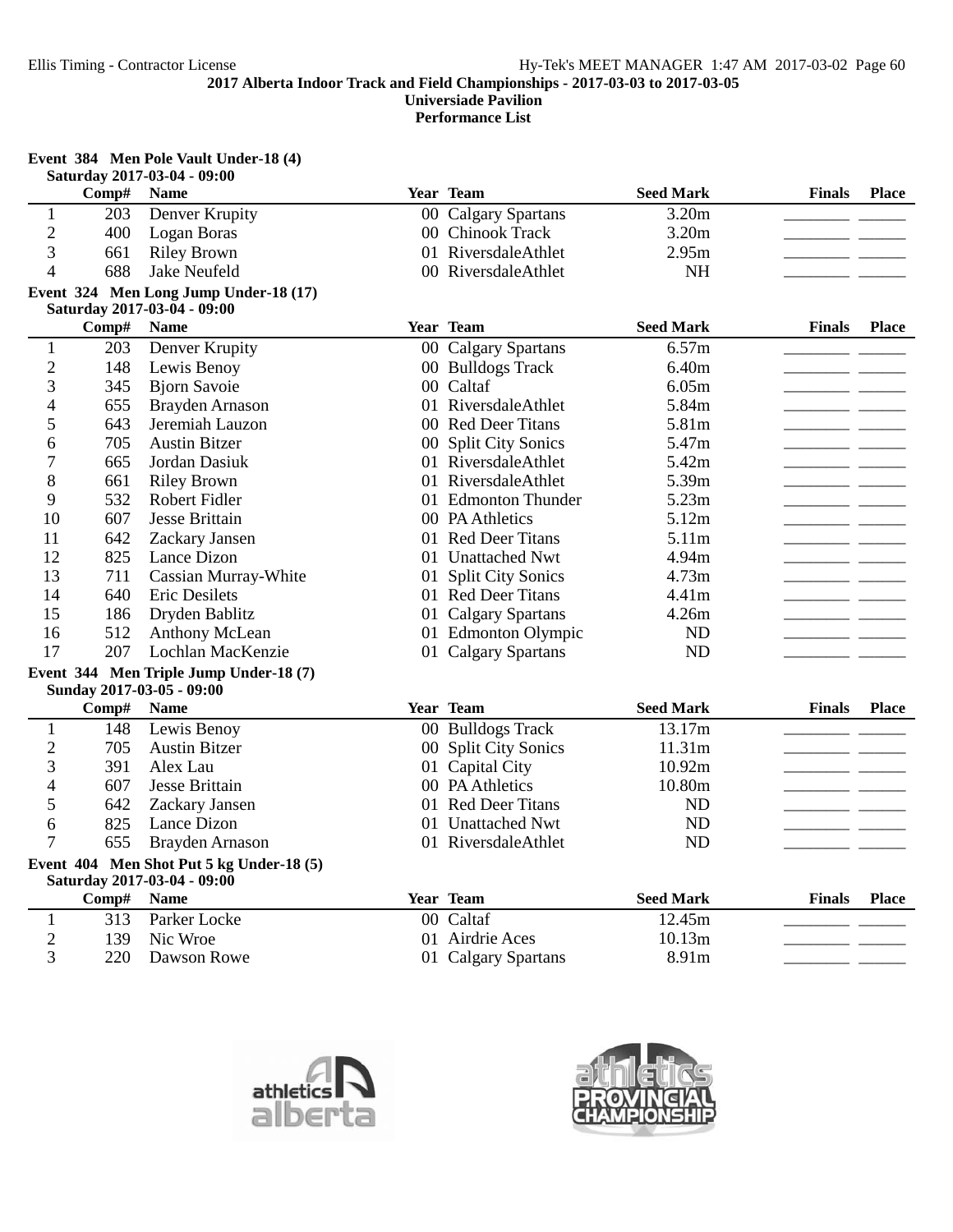**Universiade Pavilion**

|                |            | Event 404  (Men Shot Put 5 kg Under-18 (5))                                      | Year Team                              |                  | <b>Finals</b>      | <b>Place</b> |
|----------------|------------|----------------------------------------------------------------------------------|----------------------------------------|------------------|--------------------|--------------|
|                | Comp#      | <b>Name</b>                                                                      |                                        | <b>Seed Mark</b> |                    |              |
| 4<br>5         | 157<br>825 | Reece Reinhart<br>Lance Dizon                                                    | 00 Bulldogs Track<br>01 Unattached Nwt | ND<br><b>ND</b>  |                    |              |
|                |            |                                                                                  |                                        |                  |                    |              |
|                |            | Event 424 Men Weight Throw 9.08 kg Under-18 (2)<br>Sunday 2017-03-05 - 09:00     |                                        |                  |                    |              |
|                | Comp#      | <b>Name</b>                                                                      | Year Team                              | <b>Seed Mark</b> | <b>Finals</b>      | <b>Place</b> |
| $\mathbf{1}$   | 705        | <b>Austin Bitzer</b>                                                             | $\overline{00}$ Split City Sonics      | 13.86m           |                    |              |
| $\overline{2}$ | 157        | <b>Reece Reinhart</b>                                                            | 00 Bulldogs Track                      | <b>ND</b>        |                    |              |
|                |            | Event 8 Men 60 Metre Dash Under-20 (15) Prelims<br>Friday 2017-03-03 - 20:06     |                                        |                  |                    |              |
|                | Comp#      | <b>Name</b>                                                                      | Year Team                              | <b>Seed Time</b> | <b>Prelim Time</b> | <b>Place</b> |
| $\mathbf{1}$   | 380        | Lewis Collin                                                                     | 98 Capital City                        | 6.96             |                    |              |
| $\overline{2}$ | 865        | Matthew Hawiuk                                                                   | 99 Voleo Athletics                     | 7.27             |                    |              |
| 3              | 687        | Jacob Murphy                                                                     | 98 RiversdaleAthlet                    | 7.29             |                    |              |
| 4              | 349        | Mehrdad Shokoohi                                                                 | 99 Caltaf                              | 7.42             |                    |              |
| 5              | 769        | Carter Lane                                                                      | 99 U of C Athletics                    | 7.43             |                    |              |
| 6              | 680        | <b>Elliott Klassen</b>                                                           | 98 RiversdaleAthlet                    | 7.43             | ________           |              |
| 7              | 629        | <b>Ethan Richards</b>                                                            | 99 Passtrak                            | 7.48             |                    |              |
| 8              | 869        | Josh Li                                                                          | 98 Voleo Athletics                     | 7.52             |                    |              |
| 9              | 317        | Maxwell Maclaren                                                                 | 99 Caltaf                              | 7.65             |                    |              |
| 10             | 256        | Quinn Van Roessel                                                                | 99 Calgary Warriors                    | 7.68             |                    |              |
| 11             | 408        | Caelen Begg                                                                      | 99 Columbians                          | 7.74             |                    |              |
| 12             | 616        | Jordan Lafleur                                                                   | 98 PA Athletics                        | 7.81             |                    |              |
| 13             | 774        | Musa Mohannad                                                                    | 99 U of C Athletics                    | 7.86             |                    |              |
| 14             | 286        | <b>Cooper Fargey</b>                                                             | 99 Caltaf                              | 8.23             |                    |              |
| 15             | 540        | Claude Ngwa                                                                      | 99 Edmonton Thunder                    | <b>NT</b>        |                    |              |
|                |            | Event 48 Men 300 Metre Dash Under-20 (18) Prelims<br>Saturday 2017-03-04 - 09:00 |                                        |                  |                    |              |
|                | Comp#      | <b>Name</b>                                                                      | Year Team                              | <b>Seed Time</b> | <b>Prelim Time</b> | <b>Place</b> |
| 1              | 173        | Kai Spierenburg                                                                  | 99 Yyc Internationa                    | 35.54            |                    |              |
| $\overline{c}$ | 846        | Marco Arop                                                                       | 98 Voleo Athletics                     | 36.19            |                    |              |
| 3              | 687        | Jacob Murphy                                                                     | 98 RiversdaleAthlet                    | 36.50            |                    |              |
| 4              | 869        | Josh Li                                                                          | 98 Voleo Athletics                     | 36.63            |                    |              |
| 5              | 171        | Isiah Richards                                                                   | 98 Yyc Internationa                    | 37.47            |                    |              |
| 6              | 349        | Mehrdad Shokoohi                                                                 | 99 Caltaf                              | 37.96            |                    |              |
| 7              | 680        | <b>Elliott Klassen</b>                                                           | 98 RiversdaleAthlet                    | 38.24            |                    |              |
| 8              | 408        | Caelen Begg                                                                      | 99 Columbians                          | 38.25            |                    |              |
| 9              | 279        | Cole Dunlop                                                                      | 99 Caltaf                              | 38.36            |                    |              |
| 10             | 100        | <b>Austin Grismer</b>                                                            | 99 Ace Athletic                        | 38.69            |                    |              |
| 11             | 629        | <b>Ethan Richards</b>                                                            | 99 Passtrak                            | 38.91            |                    |              |
| 12             | 425        | Luis Koidjos                                                                     | 99 Columbians                          | 40.72            |                    |              |
| 13             | 128        | Prince Roberts                                                                   | 98 Airdrie Aces                        | 40.77            |                    |              |



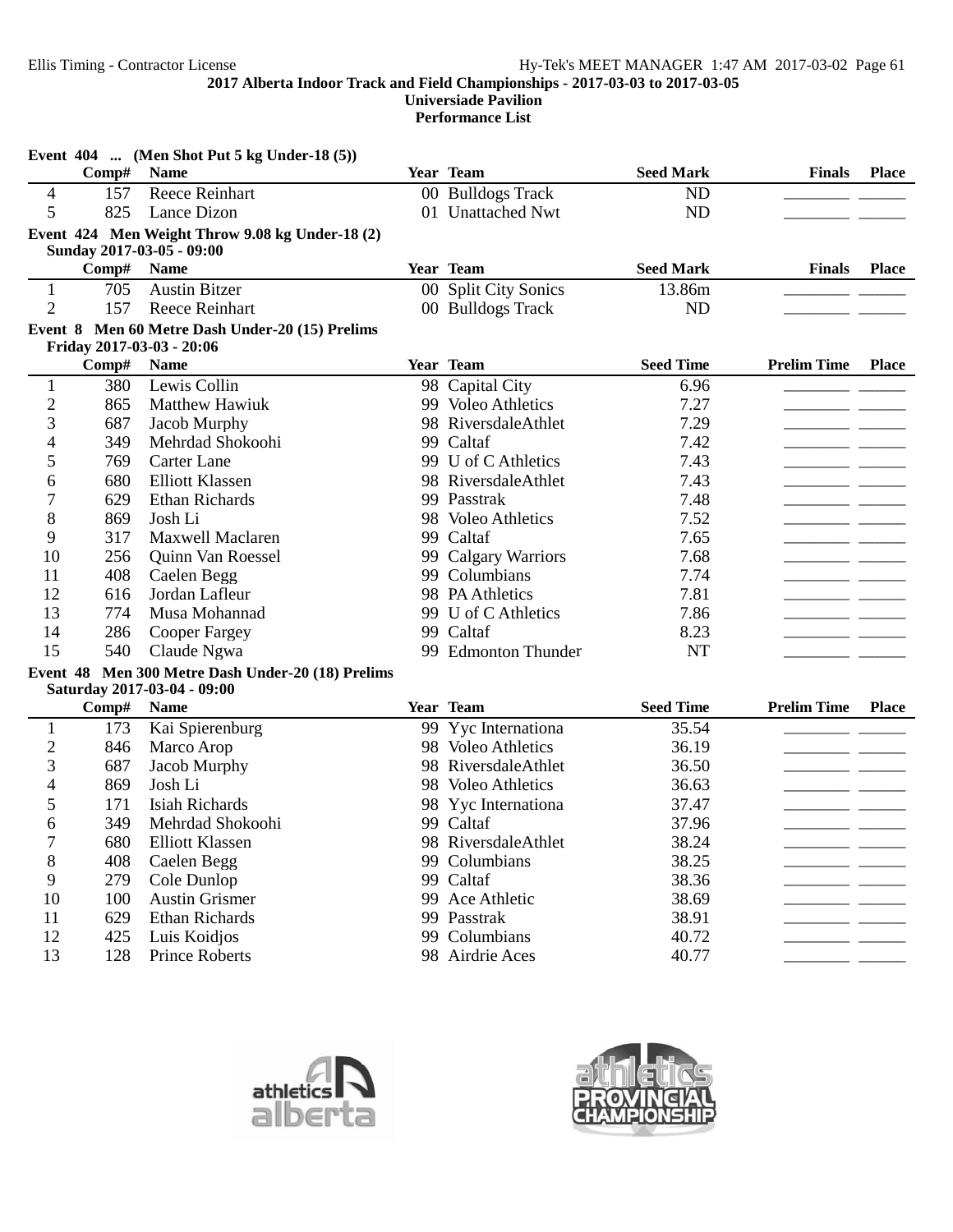**Universiade Pavilion**

|                |       | Event 48  (Men 300 Metre Dash Under-20 (18) Prelims) |                                 |                  |                                       |              |
|----------------|-------|------------------------------------------------------|---------------------------------|------------------|---------------------------------------|--------------|
|                | Comp# | <b>Name</b>                                          | Year Team                       | <b>Seed Time</b> | <b>Prelim Time</b>                    | <b>Place</b> |
| 14             | 359   | Evan Vadnai                                          | 99 Caltaf                       | <b>NT</b>        |                                       |              |
| 15             | 168   | Luca Pop                                             | 98 Yyc Internationa             | <b>NT</b>        | ___ __                                |              |
| 16             | 380   | Lewis Collin                                         | 98 Capital City                 | <b>NT</b>        |                                       |              |
| 17             | 298   | Abdulllahi Hayato                                    | 98 Caltaf                       | NT               |                                       |              |
| 18             | 256   | Quinn Van Roessel                                    | 99 Calgary Warriors             | <b>NT</b>        |                                       |              |
|                |       | Event 88 Men 600 Metre Run Under-20 (12)             |                                 |                  |                                       |              |
|                |       | Friday 2017-03-03 - 20:29                            |                                 |                  |                                       |              |
|                | Comp# | <b>Name</b>                                          | Year Team                       | <b>Seed Time</b> | Finals                                | <b>Place</b> |
| $\mathbf{1}$   | 846   | Marco Arop                                           | $\overline{98}$ Voleo Athletics | 1:21.67          | <u> 1980 - Jan Jawa Barat, pasawa</u> |              |
| $\overline{2}$ | 168   | Luca Pop                                             | 98 Yyc Internationa             | 1:23.00          |                                       |              |
| 3              | 176   | Regev Stilman                                        | 99 Yyc Internationa             | 1:23.82          |                                       |              |
| 4              | 173   | Kai Spierenburg                                      | 99 Yyc Internationa             | 1:24.11          | __                                    |              |
| 5              | 474   | Derrick Ushko                                        | 99 Edmonton Harriers            | 1:24.61          |                                       |              |
| 6              | 101   | Kaden Nilson                                         | 99 Ace Athletic                 | 1:24.90          |                                       |              |
| 7              | 279   | Cole Dunlop                                          | 99 Caltaf                       | 1:25.79          |                                       |              |
| 8              | 445   | David Bouferguene                                    | 99 Edmonton Harriers            | 1:28.81          | - -                                   |              |
| 9              | 425   | Luis Koidjos                                         | 99 Columbians                   | 1:33.20          | <u>.</u>                              |              |
| 10             | 359   | Evan Vadnai                                          | 99 Caltaf                       | 1:33.75          |                                       |              |
| 11             | 100   | <b>Austin Grismer</b>                                | 99 Ace Athletic                 | <b>NT</b>        |                                       |              |
| 12             | 298   | Abdulllahi Hayato                                    | 98 Caltaf                       | <b>NT</b>        |                                       |              |
|                |       | Event 128 Men 1000 Metre Run Under-20 (15)           |                                 |                  |                                       |              |
|                |       | Saturday 2017-03-04 - 09:00                          |                                 |                  |                                       |              |
|                | Comp# | <b>Name</b>                                          | Year Team                       | <b>Seed Time</b> | <b>Finals</b>                         | <b>Place</b> |
| $\mathbf{1}$   | 588   | <b>Tyson Keddie</b>                                  | 99 Mac Track                    | 2:37.68          |                                       |              |
| $\overline{2}$ | 101   | Kaden Nilson                                         | 99 Ace Athletic                 | 2:38.61          |                                       |              |
| 3              | 773   | David McNish                                         | 99 U of C Athletics             | 2:39.02          |                                       |              |
| $\overline{4}$ | 185   | Aaron Ahl                                            | 99 Calgary Spartans             | 2:39.73          |                                       |              |
| 5              | 840   | Lucas Harrison                                       | 98 University o                 | 2:42.50          |                                       |              |
| 6              | 474   | Derrick Ushko                                        | 99 Edmonton Harriers            | 2:44.12          | ___                                   |              |
| $\tau$         | 375   | Evan Wildman                                         | 99 Caltaf                       | 2:44.80          |                                       |              |
| 8              | 445   | David Bouferguene                                    | 99 Edmonton Harriers            | 2:45.02          | -- -                                  |              |
| 9              | 757   | Juan Celis                                           | 99 U of C Athletics             | 2:45.51          |                                       |              |
| 10             | 830   | Nils Erickson                                        | 98 University o                 | 2:46.19          |                                       | للمستدر      |
| 11             | 176   | Regev Stilman                                        | 99 Yyc Internationa             | 2:48.51          |                                       |              |
| 12             | 127   | <b>Tanner Rent</b>                                   | 99 Airdrie Aces                 | 3:00.25          | - -                                   |              |
| 13             | 259   | Ibsa Adem                                            | 99 Caltaf                       | <b>NT</b>        |                                       |              |
| 14             | 612   | Tyler Goertzen-Diakiw                                | 98 PA Athletics                 | <b>NT</b>        |                                       |              |
| 15             | 771   | Eric Lutz                                            | 98 U of C Athletics             | <b>NT</b>        | _ _                                   |              |



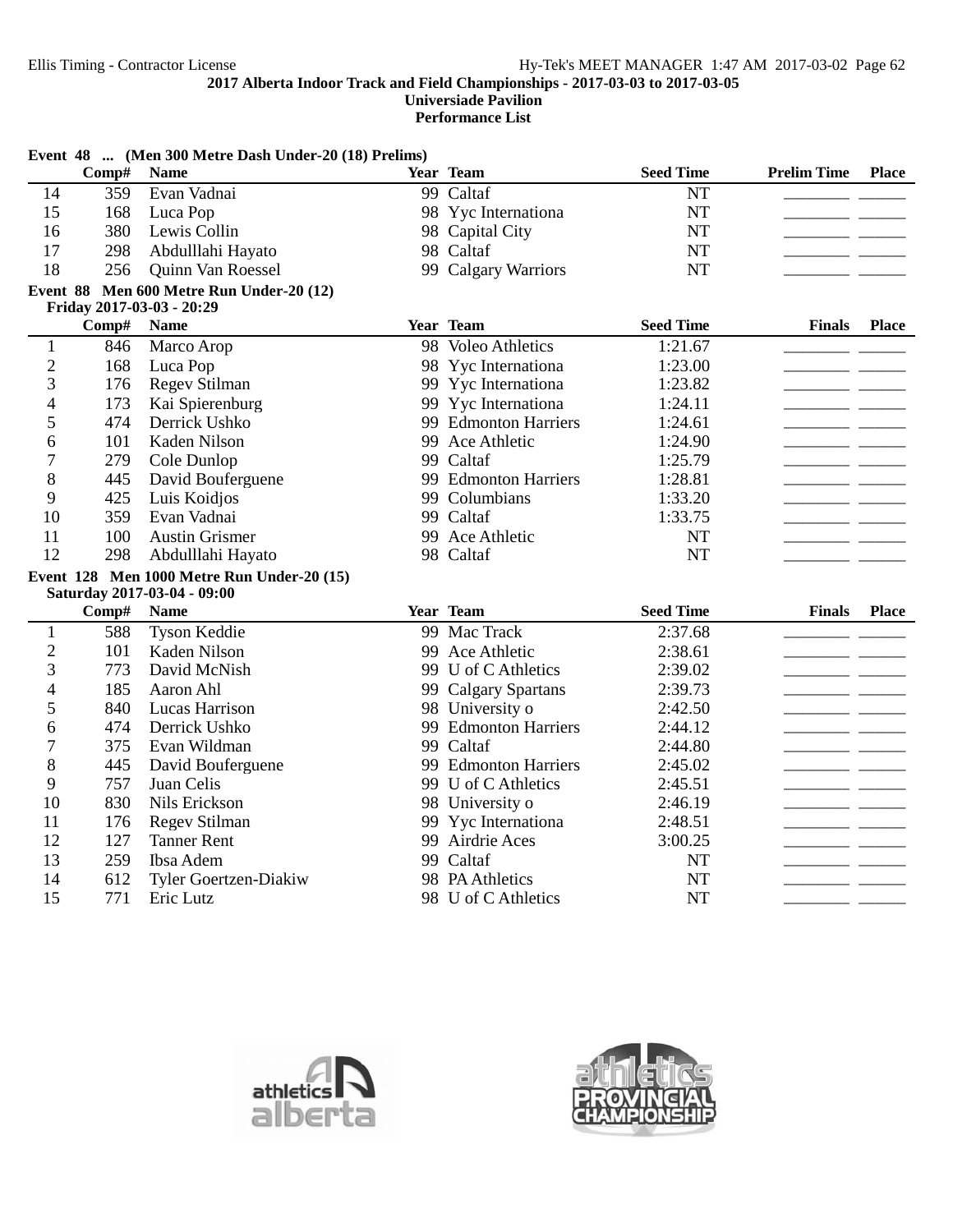## **Universiade Pavilion**

**Performance List**

|                |       | <b>Friday 2017-03-03 - 21:17</b>                          |                      |                  |                                                       |              |
|----------------|-------|-----------------------------------------------------------|----------------------|------------------|-------------------------------------------------------|--------------|
|                | Comp# | <b>Name</b>                                               | Year Team            | <b>Seed Time</b> | <b>Finals</b>                                         | <b>Place</b> |
| $\mathbf{1}$   | 476   | <b>Brandon Vail</b>                                       | 99 Edmonton Harriers | 4:03.38          |                                                       |              |
| $\overline{c}$ | 185   | Aaron Ahl                                                 | 99 Calgary Spartans  | 4:13.69          | __ __                                                 |              |
| 3              | 576   | Matthew MacLellan                                         | 99 Leduc Track       | 4:14.21          |                                                       |              |
| 4              | 840   | Lucas Harrison                                            | 98 University o      | 4:15.65          |                                                       |              |
| 5              | 151   | Quinn Halldorson                                          | 99 Bulldogs Track    | 4:16.12          |                                                       |              |
| 6              | 588   | <b>Tyson Keddie</b>                                       | 99 Mac Track         | 4:16.75          |                                                       |              |
| 7              | 773   | David McNish                                              | 99 U of C Athletics  | 4:18.35          | __ __                                                 |              |
| 8              | 830   | Nils Erickson                                             | 98 University o      | 4:19.04          |                                                       |              |
| 9              | 585   | Aaron Boyle                                               | 99 Mac Track         | 4:19.33          | __ __                                                 |              |
| 10             | 757   | Juan Celis                                                | 99 U of C Athletics  | 4:21.98          |                                                       |              |
| 11             | 375   | Evan Wildman                                              | 99 Caltaf            | 4:23.72          |                                                       |              |
| 12             | 612   | Tyler Goertzen-Diakiw                                     | 98 PA Athletics      | 4:31.49          | $\sim$ $\sim$ $\sim$                                  |              |
| 13             | 465   | <b>Austin Moore-Payot</b>                                 | 99 Edmonton Harriers | 4:35.87          | __ __                                                 |              |
| 14             | 679   | Jordan Kitchen                                            | 99 RiversdaleAthlet  | 4:39.13          |                                                       |              |
| 15             | 771   | Eric Lutz                                                 | 98 U of C Athletics  | <b>NT</b>        |                                                       |              |
| 16             | 142   | Brahm Hyde                                                | 99 Athletics Yukon   | <b>NT</b>        | __ __                                                 |              |
| 17             | 145   | Joseph Parker                                             | 99 Athletics Yukon   | <b>NT</b>        | $\overline{\phantom{a}}$ and $\overline{\phantom{a}}$ |              |
| 18             | 259   | Ibsa Adem                                                 | 99 Caltaf            | <b>NT</b>        |                                                       |              |
|                |       | Event 208 Men 3000 Metre Run Under-20 (8)                 |                      |                  |                                                       |              |
|                |       | Saturday 2017-03-04 - 09:00                               |                      |                  |                                                       |              |
|                | Comp# | <b>Name</b>                                               | Year Team            | <b>Seed Time</b> | <b>Finals</b>                                         | <b>Place</b> |
| $\mathbf{1}$   | 476   | <b>Brandon Vail</b>                                       | 99 Edmonton Harriers | 8:51.14          |                                                       |              |
| $\overline{c}$ | 576   | Matthew MacLellan                                         | 99 Leduc Track       | 9:11.49          |                                                       |              |
| 3              | 585   | Aaron Boyle                                               | 99 Mac Track         | 9:23.51          |                                                       |              |
| $\overline{4}$ | 151   | Quinn Halldorson                                          | 99 Bulldogs Track    | 9:30.83          |                                                       |              |
| 5              | 679   | Jordan Kitchen                                            | 99 RiversdaleAthlet  | 9:49.12          | — —                                                   |              |
| 6              | 465   | <b>Austin Moore-Payot</b>                                 | 99 Edmonton Harriers | 10:03.64         |                                                       |              |
| $\overline{7}$ | 145   | Joseph Parker                                             | 99 Athletics Yukon   | <b>NT</b>        |                                                       |              |
| 8              | 142   | Brahm Hyde                                                | 99 Athletics Yukon   | <b>NT</b>        |                                                       |              |
|                |       | Event 268X Men 60 Metre Hurdles 0.99 m Exhib Under-20 (4) |                      |                  |                                                       |              |
|                |       | Saturday 2017-03-04 - 09:00                               |                      |                  |                                                       |              |
|                | Comp# | <b>Name</b>                                               | Year Team            | <b>Seed Time</b> | <b>Finals</b>                                         | <b>Place</b> |
| $\mathbf{1}$   | 349   | Mehrdad Shokoohi                                          | 99 Caltaf            | 8.36             |                                                       |              |
| $\overline{2}$ | 680   | <b>Elliott Klassen</b>                                    | 98 RiversdaleAthlet  | 8.70             |                                                       |              |
| 3              | 317   | Maxwell Maclaren                                          | 99 Caltaf            | 9.52             |                                                       |              |
| 4              | 695   | Payne Wylie                                               | 00 RiversdaleAthlet  | <b>NT</b>        |                                                       |              |
|                |       | Event 268 Men 60 Metre Hurdles 0.99 m Under-20 (4)        |                      |                  |                                                       |              |
|                |       | Saturday 2017-03-04 - 09:00                               |                      |                  |                                                       |              |
|                | Comp# | <b>Name</b>                                               | Year Team            | <b>Seed Time</b> | <b>Finals</b>                                         | <b>Place</b> |
| 1              | 349   | Mehrdad Shokoohi                                          | 99 Caltaf            | 8.36             |                                                       |              |

#### **Event 168 Men 1500 Metre Run Under-20 (18) Friday 2017-03-03 - 21:17**



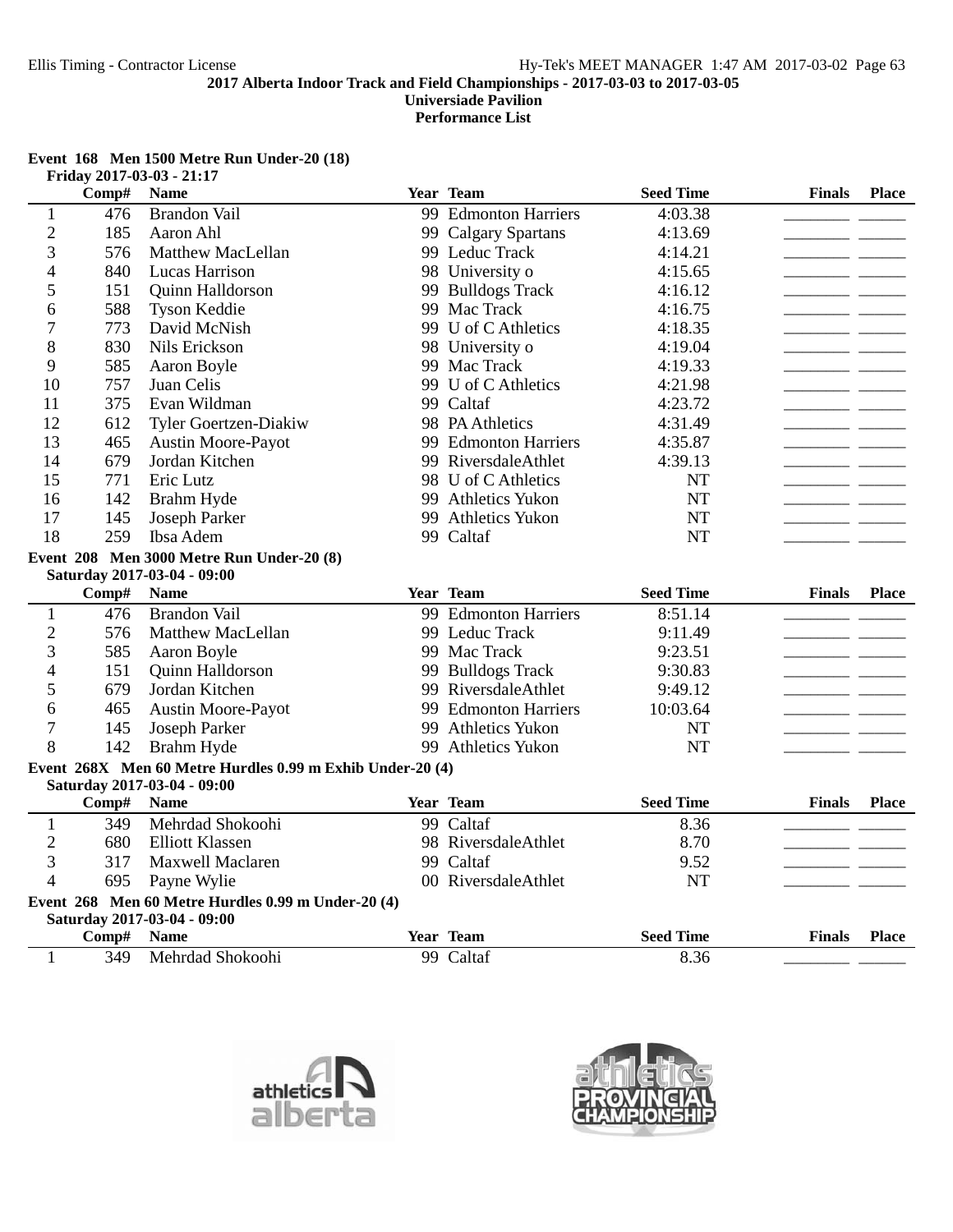**Universiade Pavilion**

|                |            | Event 268  (Men 60 Metre Hurdles 0.99 m Under-20 (4))                |                          |                           |                                                  |              |
|----------------|------------|----------------------------------------------------------------------|--------------------------|---------------------------|--------------------------------------------------|--------------|
|                | Comp#      | <b>Name</b>                                                          | Year Team                | <b>Seed Time</b>          | <b>Finals</b>                                    | <b>Place</b> |
| $\sqrt{2}$     | 680        | <b>Elliott Klassen</b>                                               | 98 RiversdaleAthlet      | 8.70                      |                                                  |              |
| 3              | 317        | Maxwell Maclaren                                                     | 99 Caltaf                | 9.52                      |                                                  |              |
| 4              | 695        | Payne Wylie                                                          | 00 RiversdaleAthlet      | <b>NT</b>                 |                                                  |              |
|                |            | Event 288 Men 4x200 Metre Relay Under-20 (1)                         |                          |                           |                                                  |              |
|                |            | Friday 2017-03-03 - 21:45                                            |                          |                           |                                                  |              |
|                | Comp#      | <b>Team</b>                                                          | <b>Relay</b>             | <b>Seed Time</b>          | <b>Finals</b>                                    | <b>Place</b> |
| 1              |            | Calgary International                                                |                          | 1:29.00                   |                                                  |              |
|                |            | 1) #173 Kai Spierenburg 99<br>2) #170 Khymani Reid 00                | 3) #163 Sheldon Louza 00 | 4) #171 Isiah Richards 98 |                                                  |              |
|                |            | Event 368 Men High Jump Under-20 (7)                                 |                          |                           |                                                  |              |
|                |            | Friday 2017-03-03 - 20:00                                            |                          |                           |                                                  |              |
|                | Comp#      | <b>Name</b>                                                          | Year Team                | <b>Seed Mark</b>          | Finals                                           | <b>Place</b> |
| 1              | 379        | <b>Wesley Calef</b>                                                  | 99 Capital City          | 2.02m                     |                                                  |              |
| $\overline{c}$ | 813        | <b>Timothy Mackay</b>                                                | 99 Unattached Alberta    | 2.01 <sub>m</sub>         |                                                  |              |
| 3              | 402        | Noel Vanderzee                                                       | 99 Chinook Track         | 2.00 <sub>m</sub>         |                                                  |              |
| 4              | 881        | Derek Uzoh                                                           | 98 Voleo Athletics       | 1.95m                     |                                                  |              |
| 5              | 198        | Charlie Kambata                                                      | 99 Calgary Spartans      | 1.90m                     |                                                  |              |
| 6              | 842        | Daniel Melanson                                                      | 98 University o          | 1.60m                     | <u> 1980 - Andrea Andrew Maria III (m. 1976)</u> |              |
| 7              | 425        | Luis Koidjos                                                         | 99 Columbians            | <b>NH</b>                 |                                                  |              |
|                |            | Event 388 Men Pole Vault Under-20 (3)<br>Saturday 2017-03-04 - 09:00 |                          |                           |                                                  |              |
|                | Comp# Name |                                                                      | Year Team                | <b>Seed Mark</b>          | <b>Finals</b>                                    | <b>Place</b> |
| $\mathbf{1}$   | 317        | Maxwell Maclaren                                                     | 99 Caltaf                | 3.20m                     |                                                  |              |
| $\mathbf{2}$   | 816        | Kael Snashall                                                        | 99 Unattached Alberta    | <b>NH</b>                 |                                                  |              |
| 3              | 812        | Justin Little                                                        | 99 Unattached Alberta    | <b>NH</b>                 |                                                  |              |
|                |            | Event 328 Men Long Jump Under-20 (8)                                 |                          |                           |                                                  |              |
|                |            | Friday 2017-03-03 - 21:15                                            |                          |                           |                                                  |              |
|                | Comp#      | <b>Name</b>                                                          | Year Team                | <b>Seed Mark</b>          | <b>Finals</b>                                    | <b>Place</b> |
| $\mathbf{1}$   | 865        | Matthew Hawiuk                                                       | 99 Voleo Athletics       | 6.83m                     |                                                  |              |
| $\overline{c}$ | 380        | Lewis Collin                                                         | 98 Capital City          | 6.80m                     |                                                  |              |
| 3              | 881        | Derek Uzoh                                                           | 98 Voleo Athletics       | 6.31m                     |                                                  |              |
| 4              | 769        | Carter Lane                                                          | 99 U of C Athletics      | 6.12m                     |                                                  |              |
| 5              | 842        | Daniel Melanson                                                      | 98 University o          | 6.05m                     |                                                  |              |
| 6              | 256        | Quinn Van Roessel                                                    | 99 Calgary Warriors      | 5.92m                     |                                                  |              |
| 7              | 317        | Maxwell Maclaren                                                     | 99 Caltaf                | 5.66m                     |                                                  |              |
| 8              | 629        | Ethan Richards                                                       | 99 Passtrak              | 5.44m                     |                                                  |              |
|                |            | Event 348 Men Triple Jump Under-20 (4)                               |                          |                           |                                                  |              |
|                |            | Saturday 2017-03-04 - 09:00                                          |                          |                           |                                                  |              |
|                | Comp#      | <b>Name</b>                                                          | Year Team                | <b>Seed Mark</b>          | <b>Finals</b>                                    | <b>Place</b> |
| 1              | 402        | Noel Vanderzee                                                       | 99 Chinook Track         | 13.11m                    |                                                  |              |
| $\overline{c}$ | 769        | Carter Lane                                                          | 99 U of C Athletics      | 12.36m                    |                                                  |              |
| 3              | 842        | Daniel Melanson                                                      | 98 University o          | 11.35m                    |                                                  |              |



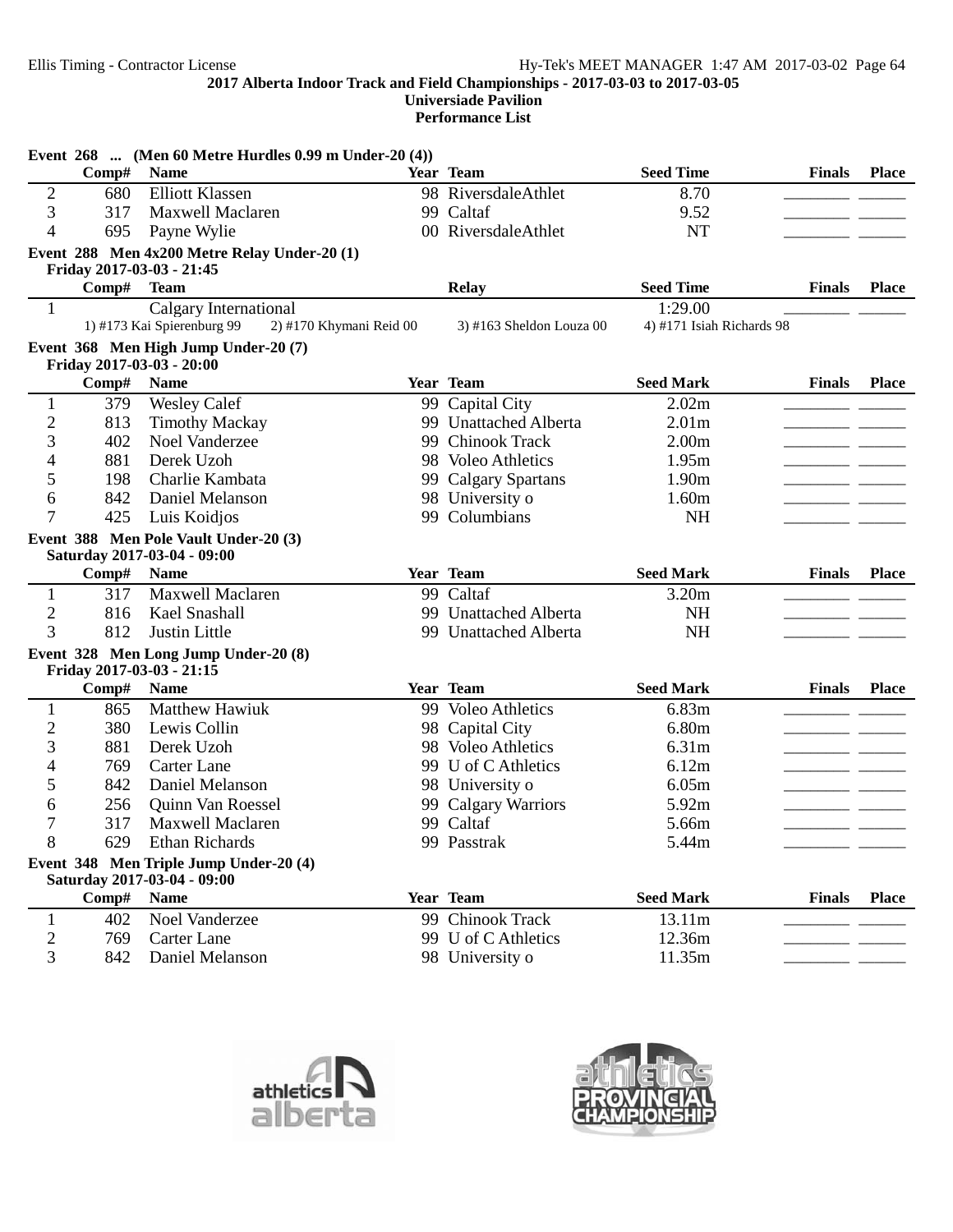**Universiade Pavilion**

|                | Comp# | Event 348  (Men Triple Jump Under-20 (4))<br><b>Name</b>                      | Year Team             | <b>Seed Mark</b> | <b>Finals</b>                                                                                                                                                                                                                        | <b>Place</b> |
|----------------|-------|-------------------------------------------------------------------------------|-----------------------|------------------|--------------------------------------------------------------------------------------------------------------------------------------------------------------------------------------------------------------------------------------|--------------|
| 4              | 286   | Cooper Fargey                                                                 | 99 Caltaf             | 11.04m           |                                                                                                                                                                                                                                      |              |
|                |       | Event 408 Men Shot Put 6 kg Under-20 (1)                                      |                       |                  |                                                                                                                                                                                                                                      |              |
|                |       | Saturday 2017-03-04 - 09:00                                                   |                       |                  |                                                                                                                                                                                                                                      |              |
|                | Comp# | <b>Name</b>                                                                   | Year Team             | <b>Seed Mark</b> | <b>Finals</b>                                                                                                                                                                                                                        | <b>Place</b> |
| $\mathbf{1}$   | 383   | Haeden Ford                                                                   | 99 Capital City       | 13.52m           |                                                                                                                                                                                                                                      |              |
|                |       | Event 428 Men Weight Throw 11.34 kg Under-20 (3)<br>Friday 2017-03-03 - 20:00 |                       |                  |                                                                                                                                                                                                                                      |              |
|                | Comp# | <b>Name</b>                                                                   | Year Team             | <b>Seed Mark</b> | <b>Finals</b>                                                                                                                                                                                                                        | <b>Place</b> |
| $\mathbf{1}$   | 819   | Andreas Troschke                                                              | 99 Unattached Alberta | 20.04m           |                                                                                                                                                                                                                                      |              |
| $\overline{2}$ | 706   | Sean Doherty                                                                  | 99 Split City Sonics  | 15.72m           |                                                                                                                                                                                                                                      |              |
| 3              | 383   | Haeden Ford                                                                   | 99 Capital City       | 15.14m           |                                                                                                                                                                                                                                      |              |
|                |       | Event 12 Men 60 Metre Dash Senior (17) Prelims<br>Friday 2017-03-03 - 20:15   |                       |                  |                                                                                                                                                                                                                                      |              |
|                | Comp# | <b>Name</b>                                                                   | Year Team             | <b>Seed Time</b> | <b>Prelim Time</b>                                                                                                                                                                                                                   | <b>Place</b> |
| 1              | 885   | Benjamin Williams                                                             | 92 Voleo Athletics    | 6.74             |                                                                                                                                                                                                                                      |              |
| $\overline{2}$ | 181   | Dalton Winkworth                                                              | 95 Yyc Internationa   | 7.04             |                                                                                                                                                                                                                                      |              |
| 3              | 401   | Phillip Rockerbie                                                             | 88 Chinook Track      | 7.12             |                                                                                                                                                                                                                                      |              |
| 4              | 700   | Julian Reddy                                                                  | 88 Running Room       | 7.12             |                                                                                                                                                                                                                                      |              |
| 5              | 864   | Alex Harris Harris                                                            | 97 Voleo Athletics    | 7.18             |                                                                                                                                                                                                                                      |              |
| 6              | 423   | Michael King-McKenzie                                                         | 94 Columbians         | 7.20             |                                                                                                                                                                                                                                      |              |
| 7              | 777   | <b>Austin Ost</b>                                                             | 95 U of C Athletics   | 7.22             | <u> De Carlos de Carlos de Carlos de Carlos de Carlos de Carlos de Carlos de Carlos de Carlos de Carlos de Carlos de Carlos de Carlos de Carlos de Carlos de Carlos de Carlos de Carlos de Carlos de Carlos de Carlos de Carlos </u> |              |
| 8              | 421   | Romando Jean                                                                  | 91 Columbians         | 7.30             | _____                                                                                                                                                                                                                                |              |
| 9              | 378   | <b>Nick Boomer</b>                                                            | 97 Capital City       | 7.32             | -- -                                                                                                                                                                                                                                 |              |
| 10             | 808   | Fabrice Kabore                                                                | 88 Unattached Alberta | 7.45             |                                                                                                                                                                                                                                      |              |
| 11             | 623   | <b>Cole Puetz</b>                                                             | 93 PA Athletics       | 7.64             |                                                                                                                                                                                                                                      |              |
| 12             | 886   | Darian Yakimchuk                                                              | 96 Voleo Athletics    | 7.82             |                                                                                                                                                                                                                                      |              |
| 13             | 275   | Lucas Bruno                                                                   | 96 Caltaf             | 8.39             |                                                                                                                                                                                                                                      |              |
| 14             | 858   | Nicoli Edwards                                                                | 96 Voleo Athletics    | <b>NT</b>        |                                                                                                                                                                                                                                      |              |
| 15             | 770   | Nickolas Laporte                                                              | 89 U of C Athletics   | <b>NT</b>        | - -                                                                                                                                                                                                                                  |              |
| 16             | 146   | Kuduat Shorty-Henyu                                                           | 97 Athletics Yukon    | <b>NT</b>        |                                                                                                                                                                                                                                      |              |
| 17             | 867   | Lucien Jackson                                                                | 91 Voleo Athletics    | <b>NT</b>        |                                                                                                                                                                                                                                      |              |
| Event 52       |       | Men 300 Metre Dash Senior (14) Prelims                                        |                       |                  |                                                                                                                                                                                                                                      |              |
|                | Comp# | Saturday 2017-03-04 - 09:00<br><b>Name</b>                                    | Year Team             | <b>Seed Time</b> | <b>Prelim Time</b>                                                                                                                                                                                                                   | <b>Place</b> |
| $\mathbf{1}$   | 858   | Nicoli Edwards                                                                | 96 Voleo Athletics    | 35.85            |                                                                                                                                                                                                                                      |              |
| $\overline{c}$ | 421   | Romando Jean                                                                  | 91 Columbians         | 36.18            |                                                                                                                                                                                                                                      |              |
| 3              | 423   | Michael King-McKenzie                                                         | 94 Columbians         | 36.55            |                                                                                                                                                                                                                                      |              |
| 4              | 385   | <b>Clayton Hayes</b>                                                          | 88 Capital City       | 36.57            |                                                                                                                                                                                                                                      |              |
| 5              | 867   | Lucien Jackson                                                                | 91 Voleo Athletics    | 37.18            |                                                                                                                                                                                                                                      |              |
| 6              | 406   | Chance Wylie                                                                  | 97 Dunamis Athletic   | 37.27            |                                                                                                                                                                                                                                      |              |
| 7              | 378   | <b>Nick Boomer</b>                                                            | 97 Capital City       | 38.02            |                                                                                                                                                                                                                                      |              |



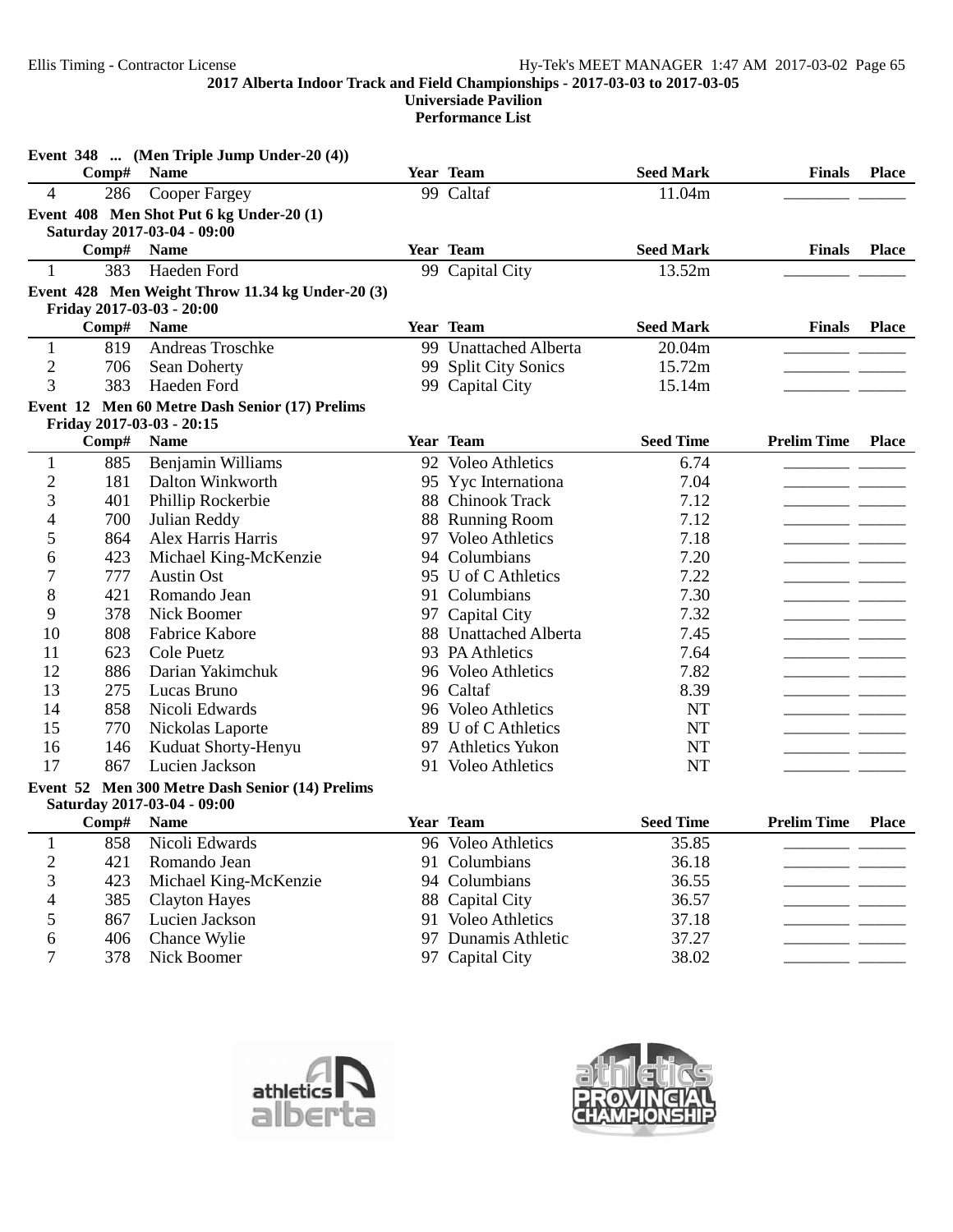**Universiade Pavilion**

|                |       | Event 52  (Men 300 Metre Dash Senior (14) Prelims) |                       |                  |                                                                                                                                                                                                                                                                                                                                                                                                                                                                            |                          |
|----------------|-------|----------------------------------------------------|-----------------------|------------------|----------------------------------------------------------------------------------------------------------------------------------------------------------------------------------------------------------------------------------------------------------------------------------------------------------------------------------------------------------------------------------------------------------------------------------------------------------------------------|--------------------------|
|                | Comp# | <b>Name</b>                                        | Year Team             | <b>Seed Time</b> | <b>Prelim Time</b>                                                                                                                                                                                                                                                                                                                                                                                                                                                         | <b>Place</b>             |
| 8              | 768   | Maciek Krolikowski                                 | 91 U of C Athletics   | 38.08            |                                                                                                                                                                                                                                                                                                                                                                                                                                                                            |                          |
| 9              | 887   | Dylan Zambonelli                                   | 95 Voleo Athletics    | 40.89            |                                                                                                                                                                                                                                                                                                                                                                                                                                                                            |                          |
| 10             | 864   | Alex Harris Harris                                 | 97 Voleo Athletics    | <b>NT</b>        | — —                                                                                                                                                                                                                                                                                                                                                                                                                                                                        |                          |
| 11             | 803   | Dave Brown                                         | 58 Unattached Alberta | <b>NT</b>        |                                                                                                                                                                                                                                                                                                                                                                                                                                                                            |                          |
| 12             | 146   | Kuduat Shorty-Henyu                                | 97 Athletics Yukon    | <b>NT</b>        |                                                                                                                                                                                                                                                                                                                                                                                                                                                                            |                          |
| 13             | 886   | Darian Yakimchuk                                   | 96 Voleo Athletics    | <b>NT</b>        |                                                                                                                                                                                                                                                                                                                                                                                                                                                                            |                          |
| 14             | 704   | Doug Renwick                                       | 42 SaskatoonCentury   | <b>NT</b>        |                                                                                                                                                                                                                                                                                                                                                                                                                                                                            |                          |
|                |       | Event 92 Men 600 Metre Run Senior (4)              |                       |                  |                                                                                                                                                                                                                                                                                                                                                                                                                                                                            |                          |
|                |       | Friday 2017-03-03 - 20:41                          |                       |                  |                                                                                                                                                                                                                                                                                                                                                                                                                                                                            |                          |
|                | Comp# | <b>Name</b>                                        | Year Team             | <b>Seed Time</b> | <b>Finals</b>                                                                                                                                                                                                                                                                                                                                                                                                                                                              | <b>Place</b>             |
| $\mathbf{1}$   | 768   | Maciek Krolikowski                                 | 91 U of C Athletics   | 1:23.21          |                                                                                                                                                                                                                                                                                                                                                                                                                                                                            |                          |
| $\overline{2}$ | 841   | Douglas Kondro                                     | 93 University o       | 1:26.29          |                                                                                                                                                                                                                                                                                                                                                                                                                                                                            |                          |
| 3              | 887   | Dylan Zambonelli                                   | 95 Voleo Athletics    | <b>NT</b>        |                                                                                                                                                                                                                                                                                                                                                                                                                                                                            |                          |
| 4              | 420   | Kristofor Ilkiw                                    | 93 Columbians         | <b>NT</b>        | and the control of the control of                                                                                                                                                                                                                                                                                                                                                                                                                                          |                          |
|                |       | Event 132 Men 1000 Metre Run Senior (4)            |                       |                  |                                                                                                                                                                                                                                                                                                                                                                                                                                                                            |                          |
|                |       | Saturday 2017-03-04 - 09:00                        |                       |                  |                                                                                                                                                                                                                                                                                                                                                                                                                                                                            |                          |
|                | Comp# | <b>Name</b>                                        | Year Team             | <b>Seed Time</b> | <b>Finals</b>                                                                                                                                                                                                                                                                                                                                                                                                                                                              | <b>Place</b>             |
| $\mathbf{1}$   | 766   | Michael Kondro                                     | 93 U of C Athletics   | 2:33.43          |                                                                                                                                                                                                                                                                                                                                                                                                                                                                            |                          |
| $\overline{2}$ | 841   | Douglas Kondro                                     | 93 University o       | 2:38.14          | <u>.</u>                                                                                                                                                                                                                                                                                                                                                                                                                                                                   |                          |
| 3              | 887   | Dylan Zambonelli                                   | 95 Voleo Athletics    | 2:58.77          |                                                                                                                                                                                                                                                                                                                                                                                                                                                                            |                          |
| $\overline{4}$ | 751   | <b>Jake Armstrong</b>                              | 97 U of C Athletics   | <b>NT</b>        |                                                                                                                                                                                                                                                                                                                                                                                                                                                                            |                          |
|                |       | Event 172 Men 1500 Metre Run Senior (6)            |                       |                  |                                                                                                                                                                                                                                                                                                                                                                                                                                                                            |                          |
|                |       | Friday 2017-03-03 - 21:17                          |                       |                  |                                                                                                                                                                                                                                                                                                                                                                                                                                                                            |                          |
|                | Comp# | <b>Name</b>                                        | Year Team             | <b>Seed Time</b> | <b>Finals</b>                                                                                                                                                                                                                                                                                                                                                                                                                                                              | <b>Place</b>             |
| 1              | 751   | <b>Jake Armstrong</b>                              | 97 U of C Athletics   | 4:07.35          |                                                                                                                                                                                                                                                                                                                                                                                                                                                                            |                          |
| $\sqrt{2}$     | 890   | Hayden Hollowell                                   | 94 Wolves Athletics   | 4:08.00          |                                                                                                                                                                                                                                                                                                                                                                                                                                                                            |                          |
| 3              | 701   | <b>Kirk Sundt</b>                                  | 92 Running Room       | 4:10.80          |                                                                                                                                                                                                                                                                                                                                                                                                                                                                            |                          |
| 4              | 824   | William Buckland                                   | 97 Unattached Nwt     | 4:18.34          |                                                                                                                                                                                                                                                                                                                                                                                                                                                                            |                          |
| 5              | 843   | Geoffrey Michalak                                  | 93 University o       | 4:35.35          | $\frac{1}{2} \left( \frac{1}{2} \right) \left( \frac{1}{2} \right) \left( \frac{1}{2} \right) \left( \frac{1}{2} \right) \left( \frac{1}{2} \right) \left( \frac{1}{2} \right) \left( \frac{1}{2} \right) \left( \frac{1}{2} \right) \left( \frac{1}{2} \right) \left( \frac{1}{2} \right) \left( \frac{1}{2} \right) \left( \frac{1}{2} \right) \left( \frac{1}{2} \right) \left( \frac{1}{2} \right) \left( \frac{1}{2} \right) \left( \frac{1}{2} \right) \left( \frac$ |                          |
| 6              | 766   | Michael Kondro                                     | 93 U of C Athletics   | <b>NT</b>        |                                                                                                                                                                                                                                                                                                                                                                                                                                                                            |                          |
|                |       | Event 212 Men 3000 Metre Run Senior (7)            |                       |                  |                                                                                                                                                                                                                                                                                                                                                                                                                                                                            |                          |
|                |       | Saturday 2017-03-04 - 09:00                        |                       |                  |                                                                                                                                                                                                                                                                                                                                                                                                                                                                            |                          |
|                | Comp# | <b>Name</b>                                        | Year Team             | <b>Seed Time</b> | <b>Finals</b>                                                                                                                                                                                                                                                                                                                                                                                                                                                              | <b>Place</b>             |
| $\mathbf{1}$   | 701   | Kirk Sundt                                         | 92 Running Room       | 9:00.00          |                                                                                                                                                                                                                                                                                                                                                                                                                                                                            |                          |
| $\sqrt{2}$     | 546   | <b>Jesse Bauer</b>                                 | 89 Edmonton Tri       | 9:15.90          |                                                                                                                                                                                                                                                                                                                                                                                                                                                                            |                          |
| 3              | 890   | Hayden Hollowell                                   | 94 Wolves Athletics   | 9:31.00          |                                                                                                                                                                                                                                                                                                                                                                                                                                                                            |                          |
| 4              | 698   | <b>Robert Gustas</b>                               | 90 Running Room       | 9:45.00          |                                                                                                                                                                                                                                                                                                                                                                                                                                                                            |                          |
| 5              | 824   | William Buckland                                   | 97 Unattached Nwt     | 9:47.93          |                                                                                                                                                                                                                                                                                                                                                                                                                                                                            |                          |
| 6              | 835   | <b>Curtis Thompson</b>                             | 97 University o       | 9:54.41          |                                                                                                                                                                                                                                                                                                                                                                                                                                                                            |                          |
| $\overline{7}$ | 843   | Geoffrey Michalak                                  | 93 University o       | 10:00.39         |                                                                                                                                                                                                                                                                                                                                                                                                                                                                            | $\overline{\phantom{a}}$ |



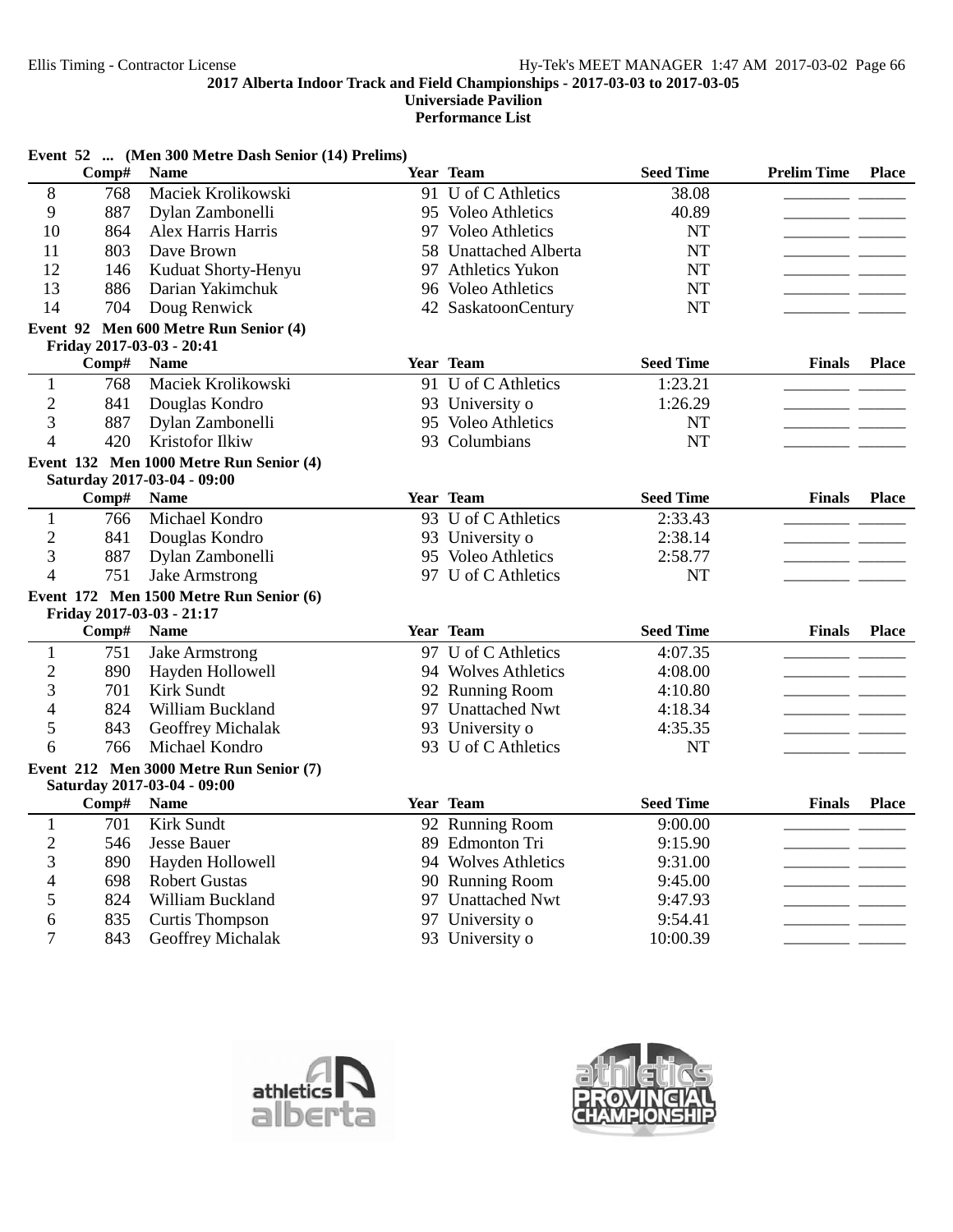## **Universiade Pavilion**

|                |       | Saturday 2017-03-04 - 09:00                             |                       |                   |               |              |
|----------------|-------|---------------------------------------------------------|-----------------------|-------------------|---------------|--------------|
|                | Comp# | <b>Name</b>                                             | Year Team             | <b>Seed Time</b>  | <b>Finals</b> | <b>Place</b> |
| $\mathbf{1}$   | 401   | Phillip Rockerbie                                       | 88 Chinook Track      | 8.46              |               |              |
| $\overline{c}$ | 851   | Diego Castillo                                          | 92 Voleo Athletics    | 8.67              |               |              |
| 3              | 777   | <b>Austin Ost</b>                                       | 95 U of C Athletics   | 8.78              |               |              |
| 4              | 838   | Kwaku Addo-Osafo                                        | 95 University o       | 8.85              |               |              |
| 5              | 406   | Chance Wylie                                            | 97 Dunamis Athletic   | 9.53              |               |              |
|                |       | Event 272X Men 60 Metre Hurdles 1.07 m Exhib Senior (5) |                       |                   |               |              |
|                |       | Saturday 2017-03-04 - 09:00                             |                       |                   |               |              |
|                | Comp# | <b>Name</b>                                             | Year Team             | <b>Seed Time</b>  | <b>Finals</b> | <b>Place</b> |
| 1              | 401   | Phillip Rockerbie                                       | 88 Chinook Track      | 8.46              |               |              |
| $\overline{2}$ | 851   | Diego Castillo                                          | 92 Voleo Athletics    | 8.67              |               |              |
| 3              | 777   | <b>Austin Ost</b>                                       | 95 U of C Athletics   | 8.78              |               |              |
| $\overline{4}$ | 838   | Kwaku Addo-Osafo                                        | 95 University o       | 8.85              |               |              |
| 5              | 406   | Chance Wylie                                            | 97 Dunamis Athletic   | 9.53              |               |              |
|                |       | Event 372 Men High Jump Senior (2)                      |                       |                   |               |              |
|                |       | Friday 2017-03-03 - 20:00                               |                       |                   |               |              |
|                | Comp# | <b>Name</b>                                             | Year Team             | <b>Seed Mark</b>  | <b>Finals</b> | <b>Place</b> |
| 1              | 831   | James Gibbons                                           | 96 University o       | 1.90m             |               |              |
| $\overline{2}$ | 851   | Diego Castillo                                          | 92 Voleo Athletics    | 1.90 <sub>m</sub> |               |              |
|                |       | Event 392 Men Pole Vault Senior (2)                     |                       |                   |               |              |
|                |       | Saturday 2017-03-04 - 09:00                             |                       |                   |               |              |
|                | Comp# | <b>Name</b>                                             | Year Team             | <b>Seed Mark</b>  | <b>Finals</b> | <b>Place</b> |
| $\mathbf{1}$   | 489   | Deryk Theodore                                          | 89 Yeg Internationa   | 5.35m             |               |              |
| $\overline{2}$ | 491   | Kyle Weiman                                             | 89 Yeg Internationa   | 4.42m             |               |              |
|                |       | Event 332 Men Long Jump Senior (2)                      |                       |                   |               |              |
|                |       | Friday 2017-03-03 - 21:15                               |                       |                   |               |              |
|                | Comp# | <b>Name</b>                                             | Year Team             | <b>Seed Mark</b>  | <b>Finals</b> | <b>Place</b> |
| $\mathbf{1}$   | 823   | <b>Clayton Wong</b>                                     | 96 Unattached Alberta | 5.99m             |               |              |
| $\overline{2}$ | 146   | Kuduat Shorty-Henyu                                     | 97 Athletics Yukon    | <b>ND</b>         |               |              |
|                |       | Event 352 Men Triple Jump Senior (1)                    |                       |                   |               |              |
|                |       | Saturday 2017-03-04 - 09:00                             |                       |                   |               |              |
|                | Comp# | <b>Name</b>                                             | Year Team             | <b>Seed Mark</b>  | <b>Finals</b> | <b>Place</b> |
| $\mathbf{1}$   | 823   | <b>Clayton Wong</b>                                     | 96 Unattached Alberta | 12.66m            |               |              |
|                |       | Event 412 Men Shot Put 7.26 kg Senior (1)               |                       |                   |               |              |
|                |       | Saturday 2017-03-04 - 09:00                             |                       |                   |               |              |
|                | Comp# | <b>Name</b>                                             | Year Team             | <b>Seed Mark</b>  | <b>Finals</b> | <b>Place</b> |
| 1              | 839   | Mohamed Asiff                                           | 97 University o       | 11.29m            |               |              |



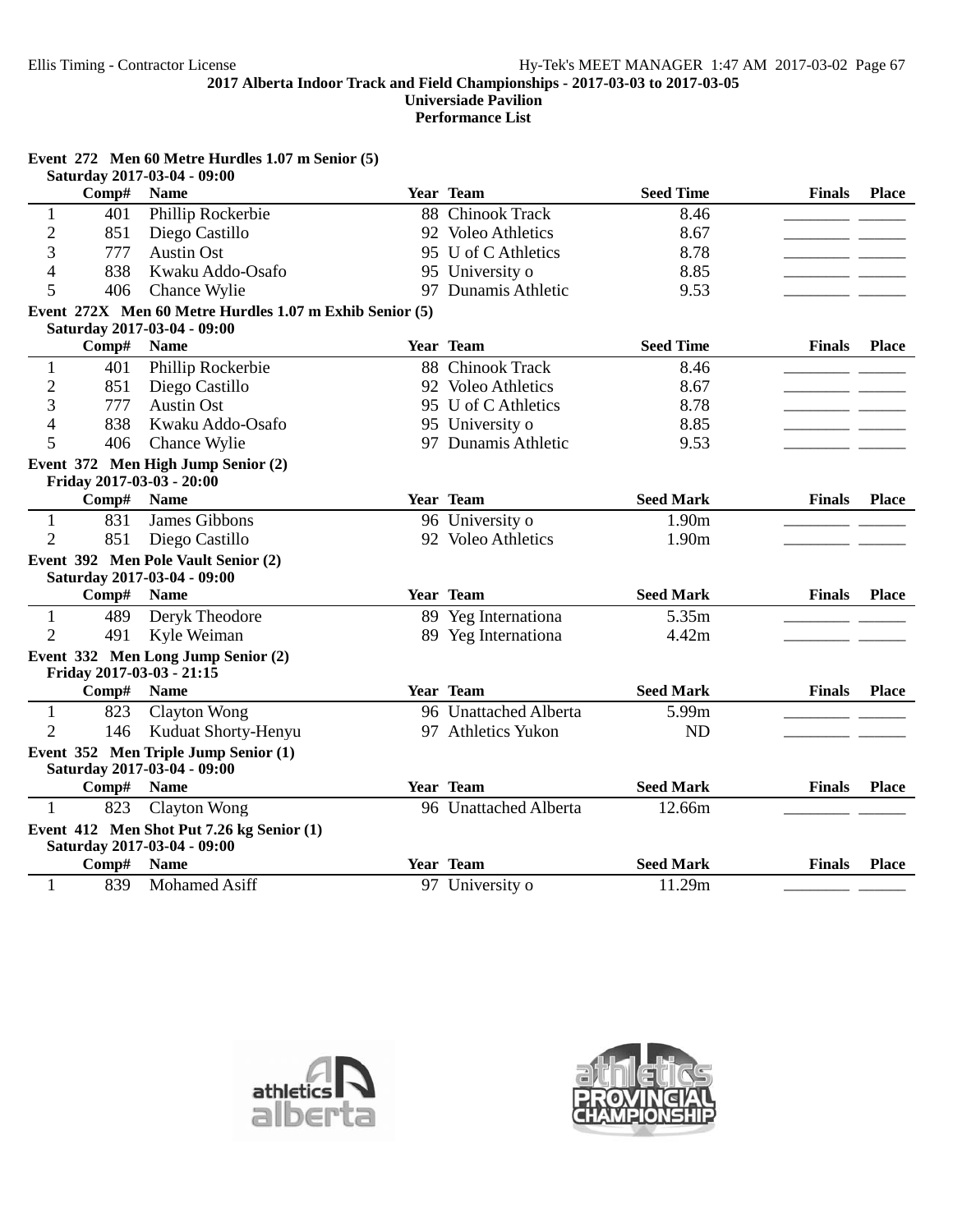**Universiade Pavilion**

|  | Event 432 Men Weight Throw 15.88 kg Senior (2) |  |  |
|--|------------------------------------------------|--|--|
|  | Friday 2017-03-03 - 20:00                      |  |  |

|                |            | FIIUAY 4017-03-03 - 40:00                                                |                       |                  |               |              |
|----------------|------------|--------------------------------------------------------------------------|-----------------------|------------------|---------------|--------------|
|                | Comp# Name |                                                                          | Year Team             | <b>Seed Mark</b> | <b>Finals</b> | <b>Place</b> |
| $\mathbf{1}$   | 839        | Mohamed Asiff                                                            | 97 University o       | 10.56m           |               |              |
| $\overline{2}$ | 822        | Kier Wilson                                                              | 71 Unattached Alberta | ND               |               |              |
|                |            | Event 252 Men 3000 Metre Race Walk Senior (1)                            |                       |                  |               |              |
|                |            | Saturday 2017-03-04 - 09:00                                              |                       |                  |               |              |
|                | Comp#      | <b>Name</b>                                                              | Year Team             | <b>Seed Time</b> | <b>Finals</b> | <b>Place</b> |
| $\mathbf{1}$   | 548        | Marc Mundell                                                             | 83 Heartland RaceW    | 12:10.00         |               |              |
|                |            | Event $17$ Men $35+60$ Metre Dash Masters $(12)$                         |                       |                  |               |              |
|                |            | Saturday 2017-03-04 - 09:00                                              |                       |                  |               |              |
|                | Comp#      | <b>Name</b>                                                              | Year Team             | <b>Seed Time</b> | <b>Finals</b> | <b>Place</b> |
| $\mathbf{1}$   | 861        | Alex Gbaguidi                                                            | 81 Voleo Athletics    | 7.10             |               |              |
| $\overline{2}$ | 417        | Newton Grey                                                              | 65 Columbians         | 7.42             |               |              |
| 3              | 803        | Dave Brown                                                               | 58 Unattached Alberta | 8.09             |               |              |
| 4              | 159        | Shane Ryan                                                               | 71 Bulldogs Track     | 8.17             |               |              |
| 5              | 442        | <b>Robert Trapp</b>                                                      | 61 Columbians         | 8.25             | __ _          |              |
| 6              | 493        | Murray Black                                                             | 59 Edmonton Masters   | 8.39             |               |              |
| 7              | 672        | John Headley                                                             | 56 RiversdaleAthlet   | 8.57             |               |              |
| 8              | 430        | Darcy Meyers                                                             | 62 Columbians         | 8.79             |               |              |
| 9              | 485        | Geoff Yuzyk                                                              | 75 Edmonton Harriers  | 9.35             |               |              |
| 10             | 499        | <b>Bruce Mintz</b>                                                       | 46 Edmonton Masters   | 9.40             |               |              |
| 11             | 502        | Dwight Swane                                                             | 44 Edmonton Masters   | 9.77             |               |              |
| 12             | 496        | Don Crothers                                                             | 62 Edmonton Masters   | <b>NT</b>        |               |              |
|                |            | Event 37 Men 35+200 Metre Dash Masters (11)<br>Sunday 2017-03-05 - 09:00 |                       |                  |               |              |
|                | Comp#      | <b>Name</b>                                                              | Year Team             | <b>Seed Time</b> | <b>Finals</b> | <b>Place</b> |
| $\mathbf{1}$   | 861        | Alex Gbaguidi                                                            | 81 Voleo Athletics    | 24.02            |               |              |
| $\overline{2}$ | 417        | Newton Grey                                                              | 65 Columbians         | 24.11            |               |              |
| 3              | 113        | Darren Clarke                                                            | 81 Airdrie Aces       | 24.52            |               |              |
| $\overline{4}$ | 493        | Murray Black                                                             | 59 Edmonton Masters   | 26.76            |               |              |
| 5              | 442        | <b>Robert Trapp</b>                                                      | 61 Columbians         | 27.08            |               |              |
| 6              | 672        | John Headley                                                             | 56 RiversdaleAthlet   | 28.48            |               |              |
| 7              | 430        | Darcy Meyers                                                             | 62 Columbians         | 30.70            |               |              |
| 8              | 499        | <b>Bruce Mintz</b>                                                       | 46 Edmonton Masters   | 31.62            |               |              |
| 9              | 497        | David Dunn                                                               | 36 Edmonton Masters   | 33.07            |               |              |
| 10             | 485        | Geoff Yuzyk                                                              | 75 Edmonton Harriers  | 34.43            |               |              |
| 11             | 601        | Tom Starosielski                                                         | 68 NEAT               | <b>NT</b>        |               |              |
|                |            | Event 97 Men 35+600 Metre Run Masters (2)                                |                       |                  |               |              |
|                |            | Saturday 2017-03-04 - 09:00                                              |                       |                  |               |              |
|                | Comp#      | <b>Name</b>                                                              | Year Team             | <b>Seed Time</b> | <b>Finals</b> | <b>Place</b> |
| $\mathbf{1}$   | 549        | Mark Pinckard                                                            | 60 Kajaks Track       | 1:39.00          |               |              |
| $\overline{2}$ | 704        | Doug Renwick                                                             | 42 SaskatoonCentury   | 2:12.00          |               |              |



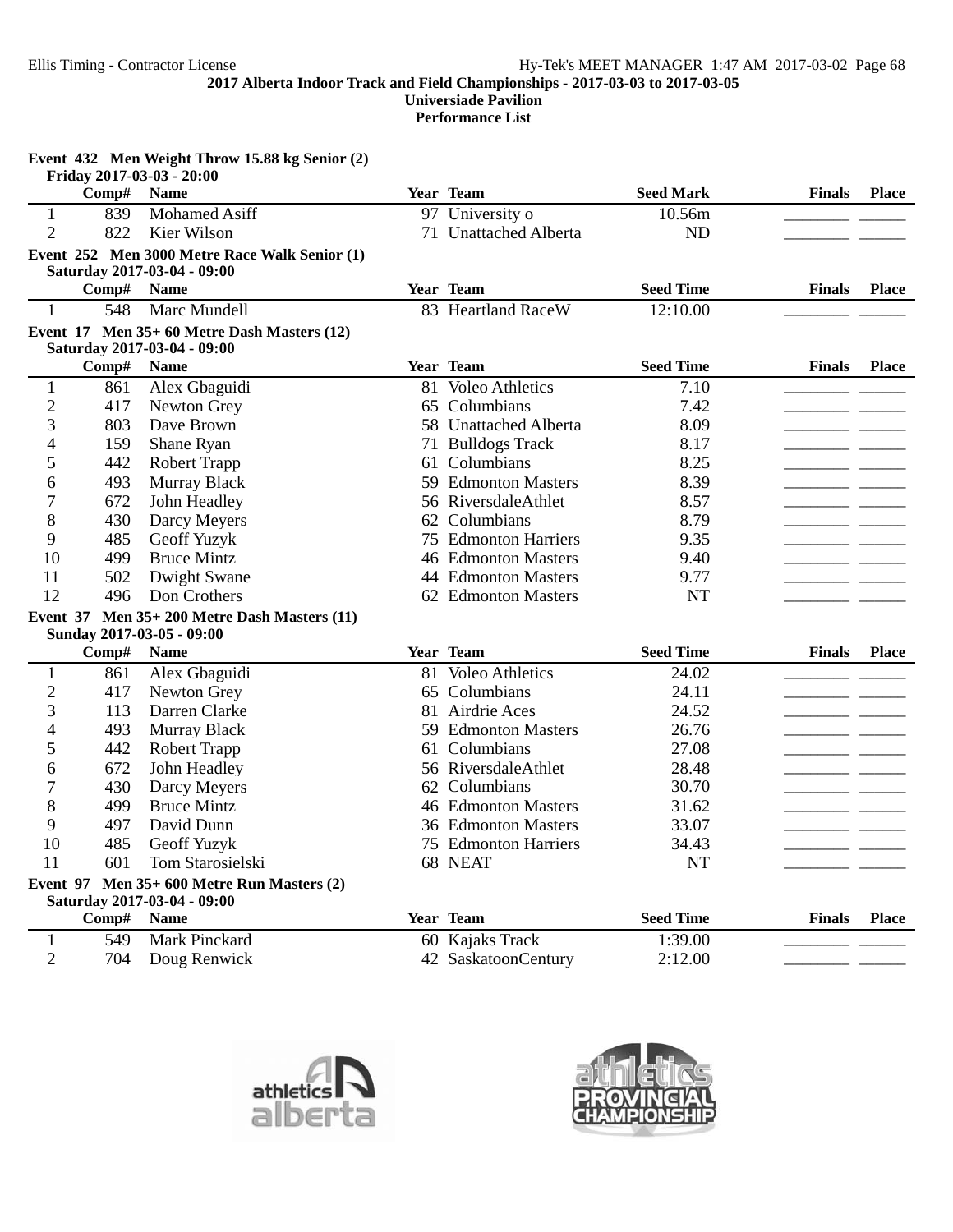## **Universiade Pavilion**

|  | Event 137 Men 35+1000 Metre Run Masters (2) |  |  |  |
|--|---------------------------------------------|--|--|--|
|  |                                             |  |  |  |

|                |       | Sunday 2017-03-05 - 09:00                                                  |                       |                   |               |              |
|----------------|-------|----------------------------------------------------------------------------|-----------------------|-------------------|---------------|--------------|
|                | Comp# | <b>Name</b>                                                                | Year Team             | <b>Seed Time</b>  | <b>Finals</b> | <b>Place</b> |
| $\mathbf{1}$   | 696   | Joseph Boland                                                              | 78 Running Room       | 2:32.50           |               |              |
| $\overline{2}$ | 549   | <b>Mark Pinckard</b>                                                       | 60 Kajaks Track       | <b>NT</b>         |               |              |
|                |       | Event 277 Men 35+60 Metre Hurdles WMA specs Masters (2)                    |                       |                   |               |              |
|                |       | Saturday 2017-03-04 - 09:00                                                |                       |                   |               |              |
|                | Comp# | <b>Name</b>                                                                | Year Team             | <b>Seed Time</b>  | <b>Finals</b> | <b>Place</b> |
| $\mathbf{1}$   | 493   | Murray Black                                                               | 59 Edmonton Masters   | <b>NT</b>         |               |              |
| $\overline{2}$ | 191   | Gezim Dimnaku                                                              | 72 Calgary Spartans   | <b>NT</b>         |               |              |
|                |       | Event $377$ Men $35+$ High Jump Masters $(5)$<br>Sunday 2017-03-05 - 09:00 |                       |                   |               |              |
|                | Comp# | <b>Name</b>                                                                | Year Team             | <b>Seed Mark</b>  | <b>Finals</b> | <b>Place</b> |
| 1              | 191   | Gezim Dimnaku                                                              | 72 Calgary Spartans   | 1.70m             |               |              |
| $\overline{2}$ | 601   | Tom Starosielski                                                           | 68 NEAT               | 1.45m             |               |              |
| 3              | 493   | Murray Black                                                               | 59 Edmonton Masters   | <b>NH</b>         |               |              |
| $\overline{4}$ | 504   | <b>Todd Tretiak</b>                                                        | 62 Edmonton Masters   | <b>NH</b>         |               |              |
| 5              | 495   | Dale Cocks                                                                 | 52 Edmonton Masters   | <b>NH</b>         |               |              |
|                |       | Event 397 Men 35+ Pole Vault Masters (4)<br>Saturday 2017-03-04 - 09:00    |                       |                   |               |              |
|                | Comp# | <b>Name</b>                                                                | Year Team             | <b>Seed Mark</b>  | <b>Finals</b> | <b>Place</b> |
| $\mathbf{1}$   | 704   | Doug Renwick                                                               | 42 SaskatoonCentury   | 2.00 <sub>m</sub> |               |              |
| $\overline{2}$ | 493   | Murray Black                                                               | 59 Edmonton Masters   | <b>NH</b>         |               |              |
| 3              | 504   | <b>Todd Tretiak</b>                                                        | 62 Edmonton Masters   | <b>NH</b>         |               |              |
| $\overline{4}$ | 501   | <b>Richard Roberts</b>                                                     | 42 Edmonton Masters   | <b>NH</b>         |               |              |
|                |       | Event 337 Men 35+ Long Jump Masters (2)<br>Saturday 2017-03-04 - 09:00     |                       |                   |               |              |
|                | Comp# | <b>Name</b>                                                                | Year Team             | <b>Seed Mark</b>  | <b>Finals</b> | <b>Place</b> |
| $\mathbf{1}$   | 191   | Gezim Dimnaku                                                              | 72 Calgary Spartans   | 6.02m             |               |              |
| $\overline{2}$ | 566   | Darren Dellezay                                                            | 77 Leduc Track        | <b>ND</b>         |               |              |
|                |       | Event 357 Men 35+ Triple Jump Masters (1)                                  |                       |                   |               |              |
|                |       | Sunday 2017-03-05 - 09:00                                                  |                       |                   |               |              |
|                | Comp# | <b>Name</b>                                                                | Year Team             | <b>Seed Mark</b>  | <b>Finals</b> | <b>Place</b> |
| $\mathbf{1}$   | 191   | Gezim Dimnaku                                                              | 72 Calgary Spartans   | 13.80m            |               |              |
|                |       | Event 417 Men 35+ Shot Put WMA specs Masters (7)                           |                       |                   |               |              |
|                |       | Saturday 2017-03-04 - 09:00                                                |                       |                   |               |              |
|                | Comp# | <b>Name</b>                                                                | Year Team             | <b>Seed Mark</b>  | <b>Finals</b> | <b>Place</b> |
| 1              | 356   | Paul Sze                                                                   | 68 Caltaf             | 11.57m            |               |              |
| $\overline{2}$ | 810   | Chris La Bine                                                              | 51 Unattached Alberta | 8.00m             |               |              |
| 3              | 493   | Murray Black                                                               | 59 Edmonton Masters   | <b>ND</b>         |               |              |
| $\overline{4}$ | 159   | Shane Ryan                                                                 | 71 Bulldogs Track     | ND                |               |              |
| 5              | 504   | <b>Todd Tretiak</b>                                                        | 62 Edmonton Masters   | <b>ND</b>         | - -           |              |



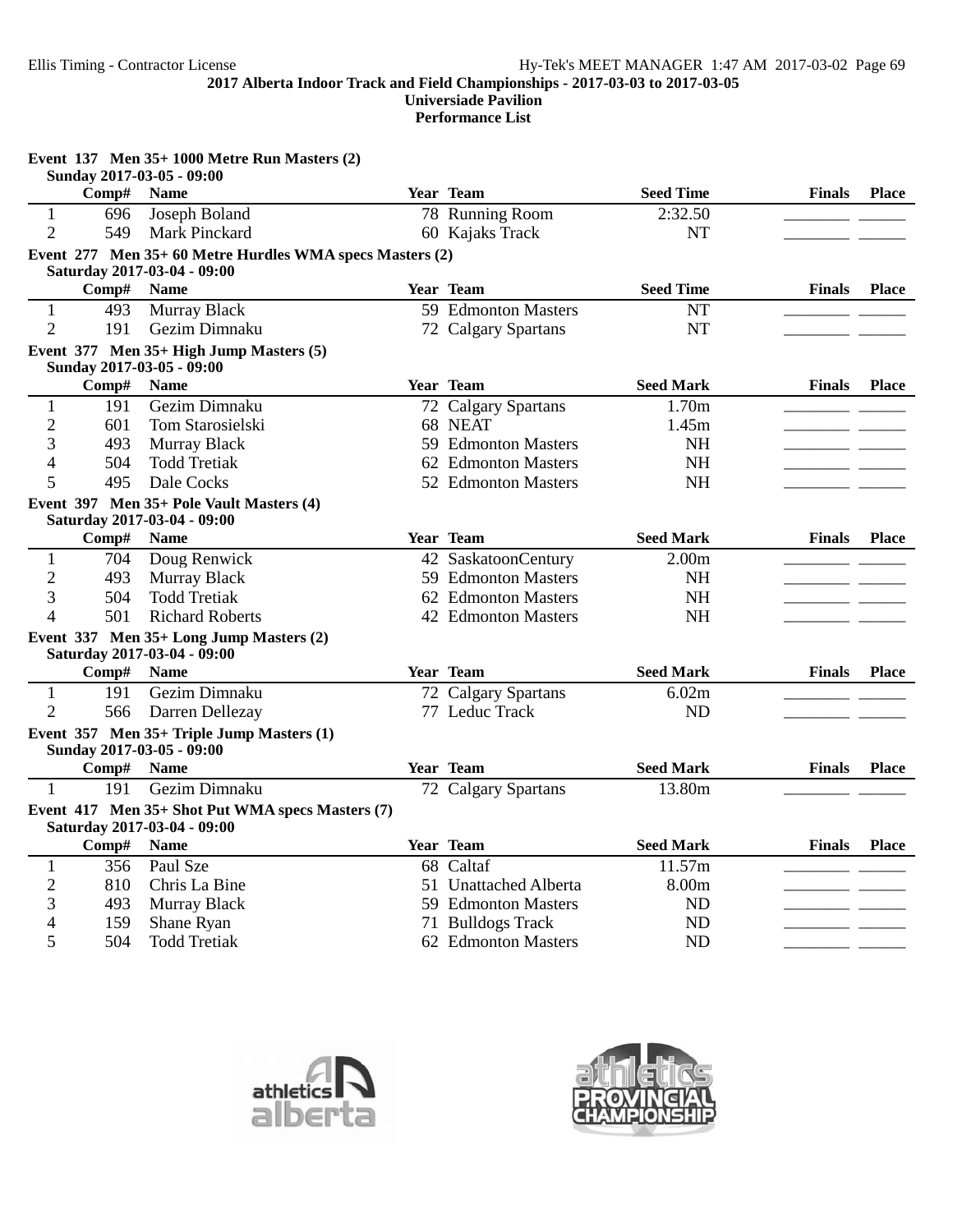## **Universiade Pavilion**

| Year Team<br><b>Seed Mark</b><br>Comp#<br><b>Name</b><br>Finals<br><b>Place</b><br>485<br>75 Edmonton Harriers<br>6<br>Geoff Yuzyk<br>ND<br>7<br>501<br><b>Richard Roberts</b><br>42 Edmonton Masters<br><b>ND</b><br>Event 437 Men 35+ Weight Throw WMA specs Masters (3)<br>Sunday 2017-03-05 - 09:00<br>Comp#<br>Year Team<br><b>Seed Mark</b><br><b>Name</b><br><b>Finals</b><br><b>Place</b><br>42 Edmonton Masters<br>501<br><b>Richard Roberts</b><br><b>ND</b><br>1<br>$\overline{2}$<br>495<br>Dale Cocks<br>52 Edmonton Masters<br><b>ND</b><br>3<br>822<br>Kier Wilson<br>71 Unattached Alberta<br><b>ND</b><br>Event 257 Men 35+3000 Metre Race Walk Masters (4)<br>Saturday 2017-03-04 - 09:00<br>Year Team<br><b>Seed Time</b><br>Comp#<br><b>Place</b><br><b>Name</b><br><b>Finals</b><br>523<br>Ian Lamplough<br>61 Edmonton Racewalk<br><b>NT</b><br>1<br>$\overline{2}$<br>57 Heartland RaceW<br>547<br>Dave Keenan<br><b>NT</b><br>3<br>147<br>John Storms<br>59 Athletics Yukon<br><b>NT</b><br>4<br>522<br>Henry Charrois<br>51 Edmonton Racewalk<br><b>NT</b><br>Event 20 Men 60 Metre Dash Special O Para/Special O (7)<br>Saturday 2017-03-04 - 09:00<br>Comp#<br><b>Seed Time</b><br><b>Name</b><br>Year Team<br><b>Finals</b><br><b>Place</b><br>David Kwas<br>$\mathbf{1}$<br>792<br>98 Unattached<br><b>NT</b><br>$\overline{c}$<br>789<br><b>NT</b><br>Iain Cheyne<br>92 Unattached<br>3<br>790<br>Dvoughn Floyd<br>96 Unattached<br><b>NT</b><br>4<br>794<br>Benjamin Mergaert<br>88 Unattached<br><b>NT</b><br>5<br>795<br>Devyn Renzetti<br>95 Unattached<br><b>NT</b><br>798<br>Jean Paul Veress<br>6<br>90 Unattached<br><b>NT</b><br>7<br>788<br>Lewis Aaron<br>93 Unattached<br>NT<br>Event 30 Men 200 Metre Dash Special O Para/Special O (8)<br>Saturday 2017-03-04 - 09:00<br><b>Seed Time</b><br>Comp#<br>Year Team<br><b>Finals</b><br><b>Name</b><br><b>Place</b><br>792<br>David Kwas<br>98 Unattached<br><b>NT</b><br>1<br>$\overline{2}$<br>789<br>92 Unattached<br><b>NT</b><br>Iain Cheyne<br>3<br>790<br>Dvoughn Floyd<br>96 Unattached<br><b>NT</b><br>4<br>794<br>Benjamin Mergaert<br>88 Unattached<br><b>NT</b><br>5<br>798<br><b>Jean Paul Veress</b><br>90 Unattached<br><b>NT</b><br>275<br>Lucas Bruno<br>96 Caltaf<br>6<br>NT<br>7<br>788<br>NT<br>93 Unattached<br>Lewis Aaron<br>8<br><b>NT</b><br>795 Devyn Renzetti<br>95 Unattached<br>Event 410 Men Shot Put Para specs Para/Special O (2)<br>Saturday 2017-03-04 - 09:00<br>Comp#<br>Year Team<br><b>Name</b><br><b>Seed Mark</b><br><b>Place</b><br><b>Finals</b><br><b>Brian Hnatiw</b><br>87 Unattached Alberta<br>806<br><b>ND</b><br>$\mathbf{1}$<br>71 Caltaf |                |     | Event 417  (Men $35+$ Shot Put WMA specs Masters $(7)$ ) |  |           |  |
|-------------------------------------------------------------------------------------------------------------------------------------------------------------------------------------------------------------------------------------------------------------------------------------------------------------------------------------------------------------------------------------------------------------------------------------------------------------------------------------------------------------------------------------------------------------------------------------------------------------------------------------------------------------------------------------------------------------------------------------------------------------------------------------------------------------------------------------------------------------------------------------------------------------------------------------------------------------------------------------------------------------------------------------------------------------------------------------------------------------------------------------------------------------------------------------------------------------------------------------------------------------------------------------------------------------------------------------------------------------------------------------------------------------------------------------------------------------------------------------------------------------------------------------------------------------------------------------------------------------------------------------------------------------------------------------------------------------------------------------------------------------------------------------------------------------------------------------------------------------------------------------------------------------------------------------------------------------------------------------------------------------------------------------------------------------------------------------------------------------------------------------------------------------------------------------------------------------------------------------------------------------------------------------------------------------------------------------------------------------------------------------------------------------------------------------------------------------------------------------------------------------------------------------------------------------------------------------------------------------------------------------------------------------------------------------|----------------|-----|----------------------------------------------------------|--|-----------|--|
|                                                                                                                                                                                                                                                                                                                                                                                                                                                                                                                                                                                                                                                                                                                                                                                                                                                                                                                                                                                                                                                                                                                                                                                                                                                                                                                                                                                                                                                                                                                                                                                                                                                                                                                                                                                                                                                                                                                                                                                                                                                                                                                                                                                                                                                                                                                                                                                                                                                                                                                                                                                                                                                                                     |                |     |                                                          |  |           |  |
|                                                                                                                                                                                                                                                                                                                                                                                                                                                                                                                                                                                                                                                                                                                                                                                                                                                                                                                                                                                                                                                                                                                                                                                                                                                                                                                                                                                                                                                                                                                                                                                                                                                                                                                                                                                                                                                                                                                                                                                                                                                                                                                                                                                                                                                                                                                                                                                                                                                                                                                                                                                                                                                                                     |                |     |                                                          |  |           |  |
|                                                                                                                                                                                                                                                                                                                                                                                                                                                                                                                                                                                                                                                                                                                                                                                                                                                                                                                                                                                                                                                                                                                                                                                                                                                                                                                                                                                                                                                                                                                                                                                                                                                                                                                                                                                                                                                                                                                                                                                                                                                                                                                                                                                                                                                                                                                                                                                                                                                                                                                                                                                                                                                                                     |                |     |                                                          |  |           |  |
|                                                                                                                                                                                                                                                                                                                                                                                                                                                                                                                                                                                                                                                                                                                                                                                                                                                                                                                                                                                                                                                                                                                                                                                                                                                                                                                                                                                                                                                                                                                                                                                                                                                                                                                                                                                                                                                                                                                                                                                                                                                                                                                                                                                                                                                                                                                                                                                                                                                                                                                                                                                                                                                                                     |                |     |                                                          |  |           |  |
|                                                                                                                                                                                                                                                                                                                                                                                                                                                                                                                                                                                                                                                                                                                                                                                                                                                                                                                                                                                                                                                                                                                                                                                                                                                                                                                                                                                                                                                                                                                                                                                                                                                                                                                                                                                                                                                                                                                                                                                                                                                                                                                                                                                                                                                                                                                                                                                                                                                                                                                                                                                                                                                                                     |                |     |                                                          |  |           |  |
|                                                                                                                                                                                                                                                                                                                                                                                                                                                                                                                                                                                                                                                                                                                                                                                                                                                                                                                                                                                                                                                                                                                                                                                                                                                                                                                                                                                                                                                                                                                                                                                                                                                                                                                                                                                                                                                                                                                                                                                                                                                                                                                                                                                                                                                                                                                                                                                                                                                                                                                                                                                                                                                                                     |                |     |                                                          |  |           |  |
|                                                                                                                                                                                                                                                                                                                                                                                                                                                                                                                                                                                                                                                                                                                                                                                                                                                                                                                                                                                                                                                                                                                                                                                                                                                                                                                                                                                                                                                                                                                                                                                                                                                                                                                                                                                                                                                                                                                                                                                                                                                                                                                                                                                                                                                                                                                                                                                                                                                                                                                                                                                                                                                                                     |                |     |                                                          |  |           |  |
|                                                                                                                                                                                                                                                                                                                                                                                                                                                                                                                                                                                                                                                                                                                                                                                                                                                                                                                                                                                                                                                                                                                                                                                                                                                                                                                                                                                                                                                                                                                                                                                                                                                                                                                                                                                                                                                                                                                                                                                                                                                                                                                                                                                                                                                                                                                                                                                                                                                                                                                                                                                                                                                                                     |                |     |                                                          |  |           |  |
|                                                                                                                                                                                                                                                                                                                                                                                                                                                                                                                                                                                                                                                                                                                                                                                                                                                                                                                                                                                                                                                                                                                                                                                                                                                                                                                                                                                                                                                                                                                                                                                                                                                                                                                                                                                                                                                                                                                                                                                                                                                                                                                                                                                                                                                                                                                                                                                                                                                                                                                                                                                                                                                                                     |                |     |                                                          |  |           |  |
|                                                                                                                                                                                                                                                                                                                                                                                                                                                                                                                                                                                                                                                                                                                                                                                                                                                                                                                                                                                                                                                                                                                                                                                                                                                                                                                                                                                                                                                                                                                                                                                                                                                                                                                                                                                                                                                                                                                                                                                                                                                                                                                                                                                                                                                                                                                                                                                                                                                                                                                                                                                                                                                                                     |                |     |                                                          |  |           |  |
|                                                                                                                                                                                                                                                                                                                                                                                                                                                                                                                                                                                                                                                                                                                                                                                                                                                                                                                                                                                                                                                                                                                                                                                                                                                                                                                                                                                                                                                                                                                                                                                                                                                                                                                                                                                                                                                                                                                                                                                                                                                                                                                                                                                                                                                                                                                                                                                                                                                                                                                                                                                                                                                                                     |                |     |                                                          |  |           |  |
|                                                                                                                                                                                                                                                                                                                                                                                                                                                                                                                                                                                                                                                                                                                                                                                                                                                                                                                                                                                                                                                                                                                                                                                                                                                                                                                                                                                                                                                                                                                                                                                                                                                                                                                                                                                                                                                                                                                                                                                                                                                                                                                                                                                                                                                                                                                                                                                                                                                                                                                                                                                                                                                                                     |                |     |                                                          |  |           |  |
|                                                                                                                                                                                                                                                                                                                                                                                                                                                                                                                                                                                                                                                                                                                                                                                                                                                                                                                                                                                                                                                                                                                                                                                                                                                                                                                                                                                                                                                                                                                                                                                                                                                                                                                                                                                                                                                                                                                                                                                                                                                                                                                                                                                                                                                                                                                                                                                                                                                                                                                                                                                                                                                                                     |                |     |                                                          |  |           |  |
|                                                                                                                                                                                                                                                                                                                                                                                                                                                                                                                                                                                                                                                                                                                                                                                                                                                                                                                                                                                                                                                                                                                                                                                                                                                                                                                                                                                                                                                                                                                                                                                                                                                                                                                                                                                                                                                                                                                                                                                                                                                                                                                                                                                                                                                                                                                                                                                                                                                                                                                                                                                                                                                                                     |                |     |                                                          |  |           |  |
|                                                                                                                                                                                                                                                                                                                                                                                                                                                                                                                                                                                                                                                                                                                                                                                                                                                                                                                                                                                                                                                                                                                                                                                                                                                                                                                                                                                                                                                                                                                                                                                                                                                                                                                                                                                                                                                                                                                                                                                                                                                                                                                                                                                                                                                                                                                                                                                                                                                                                                                                                                                                                                                                                     |                |     |                                                          |  |           |  |
|                                                                                                                                                                                                                                                                                                                                                                                                                                                                                                                                                                                                                                                                                                                                                                                                                                                                                                                                                                                                                                                                                                                                                                                                                                                                                                                                                                                                                                                                                                                                                                                                                                                                                                                                                                                                                                                                                                                                                                                                                                                                                                                                                                                                                                                                                                                                                                                                                                                                                                                                                                                                                                                                                     |                |     |                                                          |  |           |  |
|                                                                                                                                                                                                                                                                                                                                                                                                                                                                                                                                                                                                                                                                                                                                                                                                                                                                                                                                                                                                                                                                                                                                                                                                                                                                                                                                                                                                                                                                                                                                                                                                                                                                                                                                                                                                                                                                                                                                                                                                                                                                                                                                                                                                                                                                                                                                                                                                                                                                                                                                                                                                                                                                                     |                |     |                                                          |  |           |  |
|                                                                                                                                                                                                                                                                                                                                                                                                                                                                                                                                                                                                                                                                                                                                                                                                                                                                                                                                                                                                                                                                                                                                                                                                                                                                                                                                                                                                                                                                                                                                                                                                                                                                                                                                                                                                                                                                                                                                                                                                                                                                                                                                                                                                                                                                                                                                                                                                                                                                                                                                                                                                                                                                                     |                |     |                                                          |  |           |  |
|                                                                                                                                                                                                                                                                                                                                                                                                                                                                                                                                                                                                                                                                                                                                                                                                                                                                                                                                                                                                                                                                                                                                                                                                                                                                                                                                                                                                                                                                                                                                                                                                                                                                                                                                                                                                                                                                                                                                                                                                                                                                                                                                                                                                                                                                                                                                                                                                                                                                                                                                                                                                                                                                                     |                |     |                                                          |  |           |  |
|                                                                                                                                                                                                                                                                                                                                                                                                                                                                                                                                                                                                                                                                                                                                                                                                                                                                                                                                                                                                                                                                                                                                                                                                                                                                                                                                                                                                                                                                                                                                                                                                                                                                                                                                                                                                                                                                                                                                                                                                                                                                                                                                                                                                                                                                                                                                                                                                                                                                                                                                                                                                                                                                                     |                |     |                                                          |  |           |  |
|                                                                                                                                                                                                                                                                                                                                                                                                                                                                                                                                                                                                                                                                                                                                                                                                                                                                                                                                                                                                                                                                                                                                                                                                                                                                                                                                                                                                                                                                                                                                                                                                                                                                                                                                                                                                                                                                                                                                                                                                                                                                                                                                                                                                                                                                                                                                                                                                                                                                                                                                                                                                                                                                                     |                |     |                                                          |  |           |  |
|                                                                                                                                                                                                                                                                                                                                                                                                                                                                                                                                                                                                                                                                                                                                                                                                                                                                                                                                                                                                                                                                                                                                                                                                                                                                                                                                                                                                                                                                                                                                                                                                                                                                                                                                                                                                                                                                                                                                                                                                                                                                                                                                                                                                                                                                                                                                                                                                                                                                                                                                                                                                                                                                                     |                |     |                                                          |  |           |  |
|                                                                                                                                                                                                                                                                                                                                                                                                                                                                                                                                                                                                                                                                                                                                                                                                                                                                                                                                                                                                                                                                                                                                                                                                                                                                                                                                                                                                                                                                                                                                                                                                                                                                                                                                                                                                                                                                                                                                                                                                                                                                                                                                                                                                                                                                                                                                                                                                                                                                                                                                                                                                                                                                                     |                |     |                                                          |  |           |  |
|                                                                                                                                                                                                                                                                                                                                                                                                                                                                                                                                                                                                                                                                                                                                                                                                                                                                                                                                                                                                                                                                                                                                                                                                                                                                                                                                                                                                                                                                                                                                                                                                                                                                                                                                                                                                                                                                                                                                                                                                                                                                                                                                                                                                                                                                                                                                                                                                                                                                                                                                                                                                                                                                                     |                |     |                                                          |  |           |  |
|                                                                                                                                                                                                                                                                                                                                                                                                                                                                                                                                                                                                                                                                                                                                                                                                                                                                                                                                                                                                                                                                                                                                                                                                                                                                                                                                                                                                                                                                                                                                                                                                                                                                                                                                                                                                                                                                                                                                                                                                                                                                                                                                                                                                                                                                                                                                                                                                                                                                                                                                                                                                                                                                                     |                |     |                                                          |  |           |  |
|                                                                                                                                                                                                                                                                                                                                                                                                                                                                                                                                                                                                                                                                                                                                                                                                                                                                                                                                                                                                                                                                                                                                                                                                                                                                                                                                                                                                                                                                                                                                                                                                                                                                                                                                                                                                                                                                                                                                                                                                                                                                                                                                                                                                                                                                                                                                                                                                                                                                                                                                                                                                                                                                                     |                |     |                                                          |  |           |  |
|                                                                                                                                                                                                                                                                                                                                                                                                                                                                                                                                                                                                                                                                                                                                                                                                                                                                                                                                                                                                                                                                                                                                                                                                                                                                                                                                                                                                                                                                                                                                                                                                                                                                                                                                                                                                                                                                                                                                                                                                                                                                                                                                                                                                                                                                                                                                                                                                                                                                                                                                                                                                                                                                                     |                |     |                                                          |  |           |  |
|                                                                                                                                                                                                                                                                                                                                                                                                                                                                                                                                                                                                                                                                                                                                                                                                                                                                                                                                                                                                                                                                                                                                                                                                                                                                                                                                                                                                                                                                                                                                                                                                                                                                                                                                                                                                                                                                                                                                                                                                                                                                                                                                                                                                                                                                                                                                                                                                                                                                                                                                                                                                                                                                                     |                |     |                                                          |  |           |  |
|                                                                                                                                                                                                                                                                                                                                                                                                                                                                                                                                                                                                                                                                                                                                                                                                                                                                                                                                                                                                                                                                                                                                                                                                                                                                                                                                                                                                                                                                                                                                                                                                                                                                                                                                                                                                                                                                                                                                                                                                                                                                                                                                                                                                                                                                                                                                                                                                                                                                                                                                                                                                                                                                                     |                |     |                                                          |  |           |  |
|                                                                                                                                                                                                                                                                                                                                                                                                                                                                                                                                                                                                                                                                                                                                                                                                                                                                                                                                                                                                                                                                                                                                                                                                                                                                                                                                                                                                                                                                                                                                                                                                                                                                                                                                                                                                                                                                                                                                                                                                                                                                                                                                                                                                                                                                                                                                                                                                                                                                                                                                                                                                                                                                                     |                |     |                                                          |  |           |  |
|                                                                                                                                                                                                                                                                                                                                                                                                                                                                                                                                                                                                                                                                                                                                                                                                                                                                                                                                                                                                                                                                                                                                                                                                                                                                                                                                                                                                                                                                                                                                                                                                                                                                                                                                                                                                                                                                                                                                                                                                                                                                                                                                                                                                                                                                                                                                                                                                                                                                                                                                                                                                                                                                                     |                |     |                                                          |  |           |  |
|                                                                                                                                                                                                                                                                                                                                                                                                                                                                                                                                                                                                                                                                                                                                                                                                                                                                                                                                                                                                                                                                                                                                                                                                                                                                                                                                                                                                                                                                                                                                                                                                                                                                                                                                                                                                                                                                                                                                                                                                                                                                                                                                                                                                                                                                                                                                                                                                                                                                                                                                                                                                                                                                                     |                |     |                                                          |  |           |  |
|                                                                                                                                                                                                                                                                                                                                                                                                                                                                                                                                                                                                                                                                                                                                                                                                                                                                                                                                                                                                                                                                                                                                                                                                                                                                                                                                                                                                                                                                                                                                                                                                                                                                                                                                                                                                                                                                                                                                                                                                                                                                                                                                                                                                                                                                                                                                                                                                                                                                                                                                                                                                                                                                                     |                |     |                                                          |  |           |  |
|                                                                                                                                                                                                                                                                                                                                                                                                                                                                                                                                                                                                                                                                                                                                                                                                                                                                                                                                                                                                                                                                                                                                                                                                                                                                                                                                                                                                                                                                                                                                                                                                                                                                                                                                                                                                                                                                                                                                                                                                                                                                                                                                                                                                                                                                                                                                                                                                                                                                                                                                                                                                                                                                                     |                |     |                                                          |  |           |  |
|                                                                                                                                                                                                                                                                                                                                                                                                                                                                                                                                                                                                                                                                                                                                                                                                                                                                                                                                                                                                                                                                                                                                                                                                                                                                                                                                                                                                                                                                                                                                                                                                                                                                                                                                                                                                                                                                                                                                                                                                                                                                                                                                                                                                                                                                                                                                                                                                                                                                                                                                                                                                                                                                                     |                |     |                                                          |  |           |  |
|                                                                                                                                                                                                                                                                                                                                                                                                                                                                                                                                                                                                                                                                                                                                                                                                                                                                                                                                                                                                                                                                                                                                                                                                                                                                                                                                                                                                                                                                                                                                                                                                                                                                                                                                                                                                                                                                                                                                                                                                                                                                                                                                                                                                                                                                                                                                                                                                                                                                                                                                                                                                                                                                                     |                |     |                                                          |  |           |  |
|                                                                                                                                                                                                                                                                                                                                                                                                                                                                                                                                                                                                                                                                                                                                                                                                                                                                                                                                                                                                                                                                                                                                                                                                                                                                                                                                                                                                                                                                                                                                                                                                                                                                                                                                                                                                                                                                                                                                                                                                                                                                                                                                                                                                                                                                                                                                                                                                                                                                                                                                                                                                                                                                                     |                |     |                                                          |  |           |  |
|                                                                                                                                                                                                                                                                                                                                                                                                                                                                                                                                                                                                                                                                                                                                                                                                                                                                                                                                                                                                                                                                                                                                                                                                                                                                                                                                                                                                                                                                                                                                                                                                                                                                                                                                                                                                                                                                                                                                                                                                                                                                                                                                                                                                                                                                                                                                                                                                                                                                                                                                                                                                                                                                                     |                |     |                                                          |  |           |  |
|                                                                                                                                                                                                                                                                                                                                                                                                                                                                                                                                                                                                                                                                                                                                                                                                                                                                                                                                                                                                                                                                                                                                                                                                                                                                                                                                                                                                                                                                                                                                                                                                                                                                                                                                                                                                                                                                                                                                                                                                                                                                                                                                                                                                                                                                                                                                                                                                                                                                                                                                                                                                                                                                                     |                |     |                                                          |  |           |  |
|                                                                                                                                                                                                                                                                                                                                                                                                                                                                                                                                                                                                                                                                                                                                                                                                                                                                                                                                                                                                                                                                                                                                                                                                                                                                                                                                                                                                                                                                                                                                                                                                                                                                                                                                                                                                                                                                                                                                                                                                                                                                                                                                                                                                                                                                                                                                                                                                                                                                                                                                                                                                                                                                                     |                |     |                                                          |  |           |  |
|                                                                                                                                                                                                                                                                                                                                                                                                                                                                                                                                                                                                                                                                                                                                                                                                                                                                                                                                                                                                                                                                                                                                                                                                                                                                                                                                                                                                                                                                                                                                                                                                                                                                                                                                                                                                                                                                                                                                                                                                                                                                                                                                                                                                                                                                                                                                                                                                                                                                                                                                                                                                                                                                                     | $\overline{2}$ | 348 | Dom Shaw                                                 |  | <b>ND</b> |  |